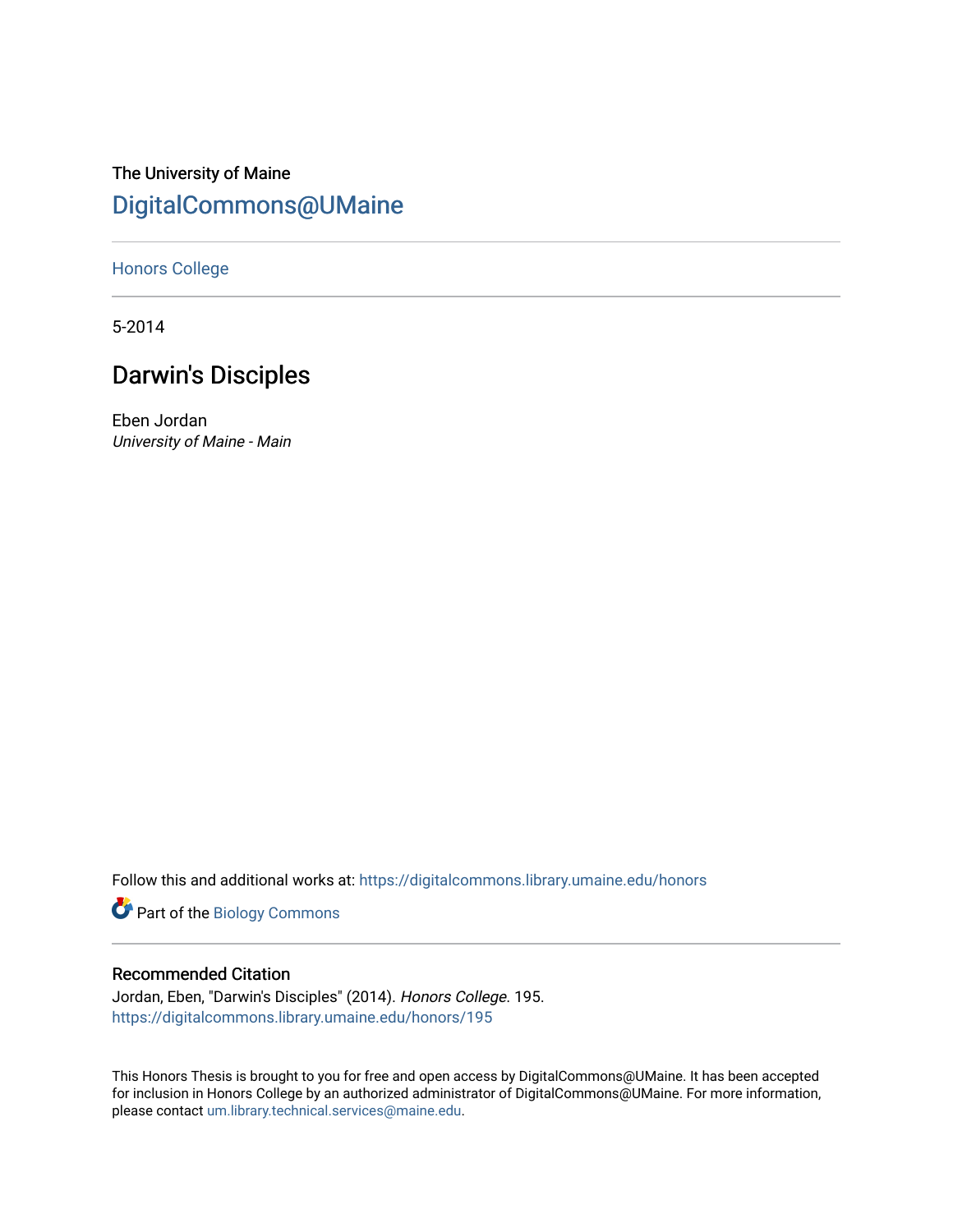## DARWIN'S DISCIPLES

by

Eben A. Jordan

A Thesis Submitted in Partial Fulfillment of the Requirements for a Degree with Honors (Biology)

The Honors College

University of Maine

May 2014

Advisory Committee:

Adam Crowley, Ph.D. David Gross, Adjunct Associate Professor in Honors Len Kass, Associate Professor of Biological Sciences Melissa Ladenheim, Adjunct Assistant Professor in Honors Chris Mares, Director IEI, Honors Preceptor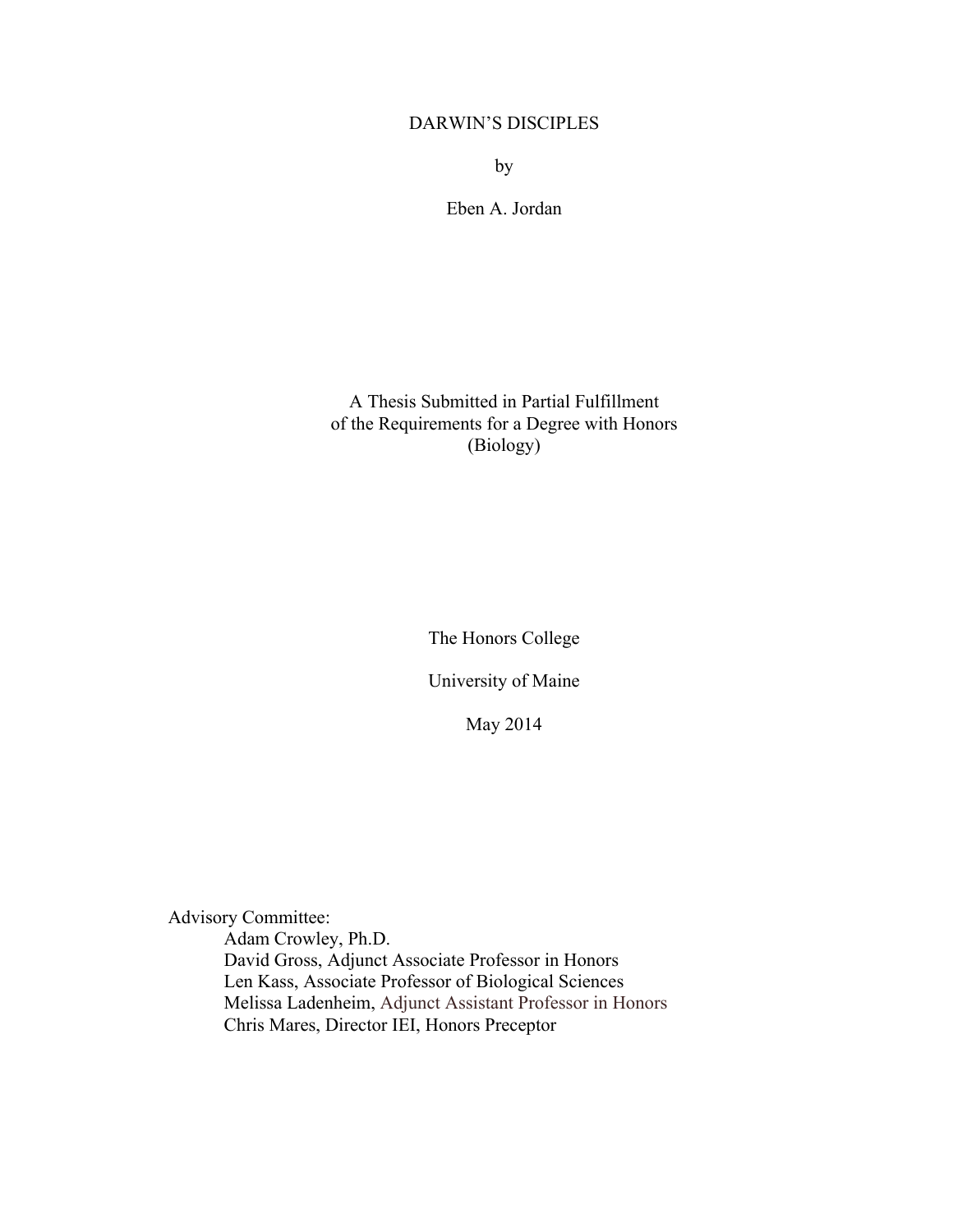#### Abstract

Set in a time when the world's population has surpassed a sustainable level, the biggest threat to humanity is itself. Manmade climate change is poised to render Earth irreparably inhospitable. One of the first successful products of human genetic engineering, Cain, is directing his immense intellect toward solving the problem. Cain sees only one true solution: cleanse the planet of mankind. Cain and his followers, known as Darwin's Disciples, seek to recruit the top ten percent of the population based on genetic makeup. The unfit, the unworthy, and the underwhelming are targets to be eliminated.

A small faction, the Bastion, has risen to challenge him. These champions of the people need every stroke of luck they can get if they are to succeed in stopping the coming darkness. This is the story of the culling of the human race and the desperate struggle that ensued.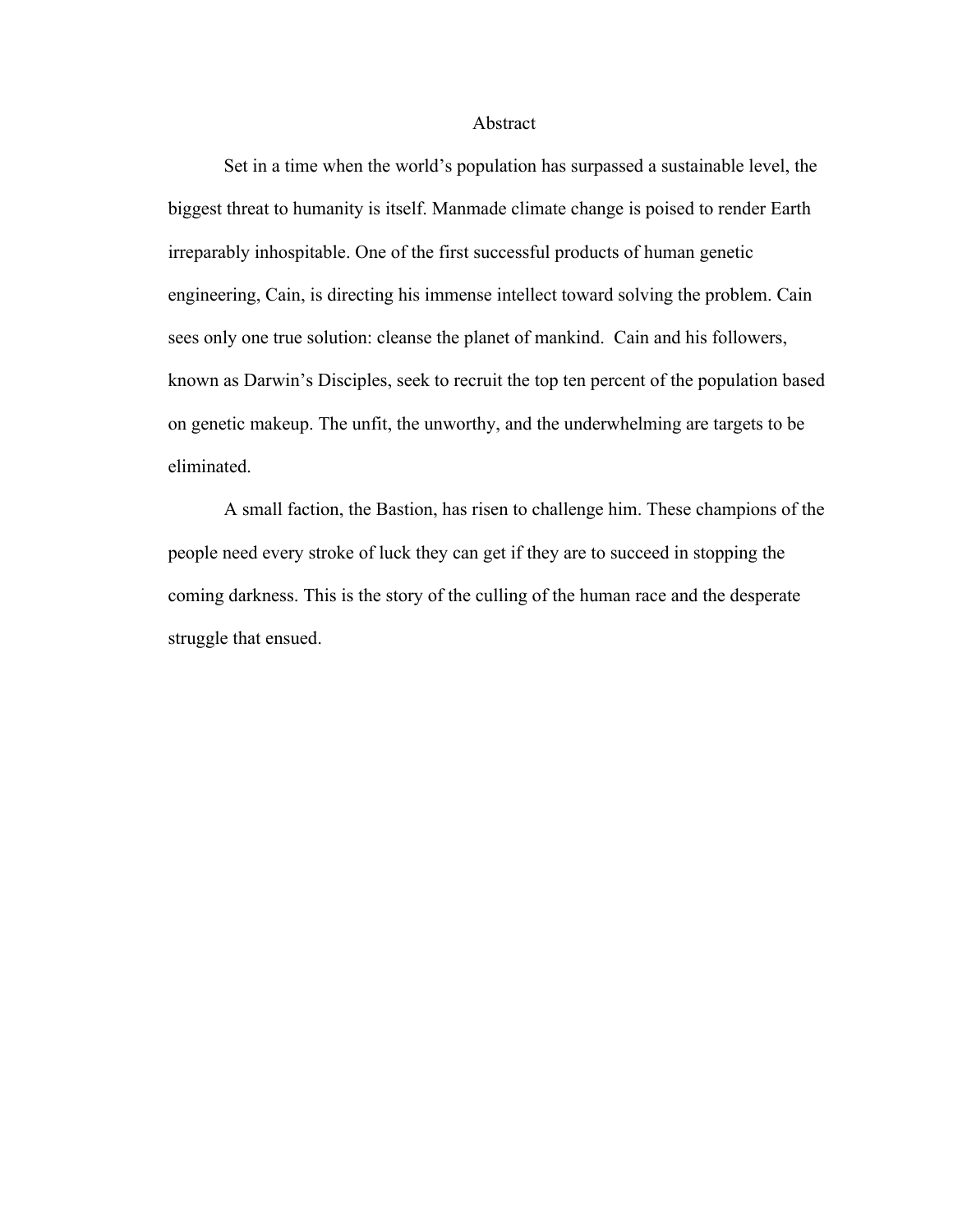# Table of Contents

| Interlude | .60 |
|-----------|-----|
|           |     |
|           |     |
|           |     |
|           |     |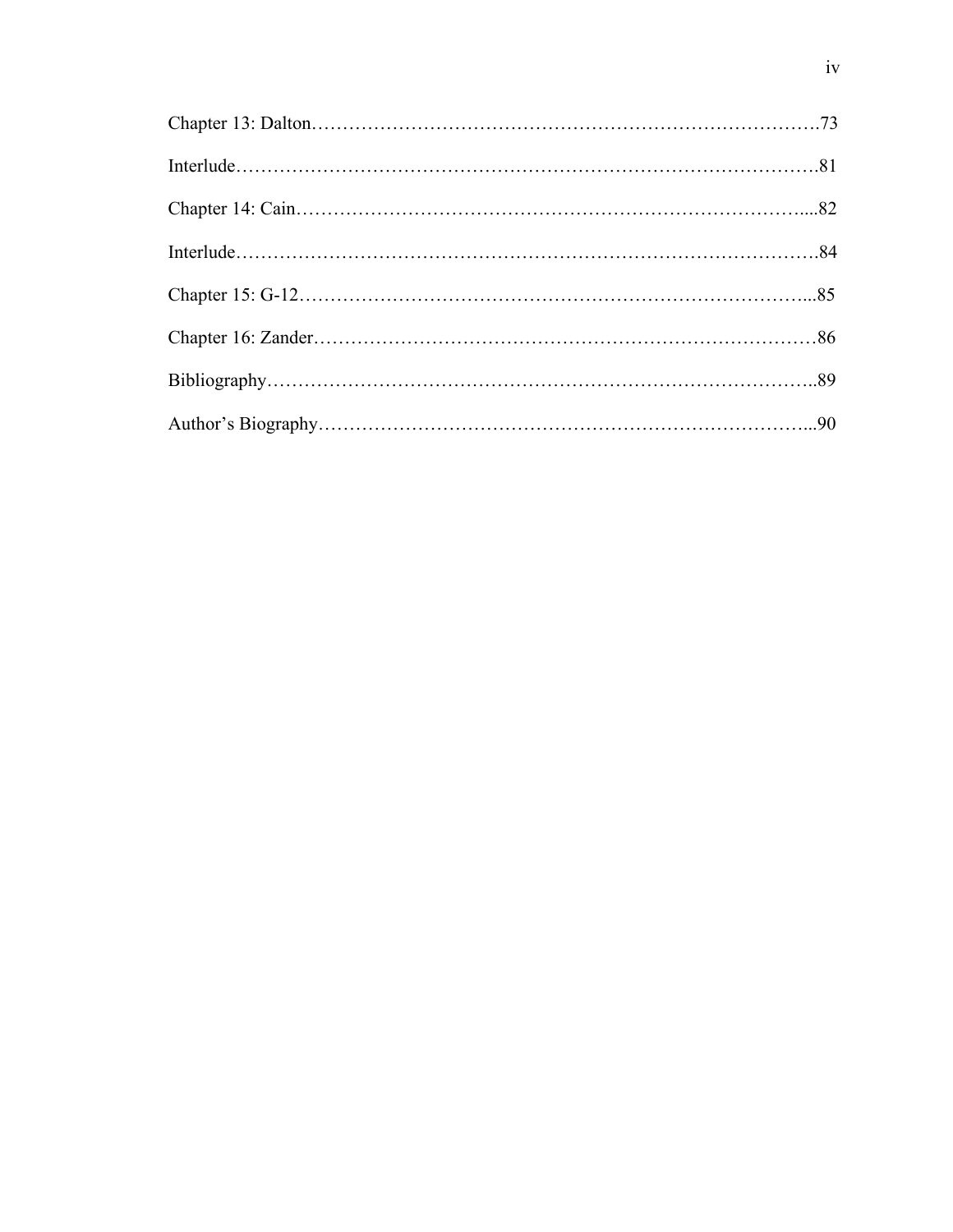### Artist's Statement

*Darwin's Disciples* is a work of science fiction that addresses the dangers of overpopulation and climate change. Through my education in both the biological sciences and the liberal arts, it has become apparent to me that the biggest issue facing our species is overpopulation. Global climate change is inextricably linked with the population crisis. The dangers of these conditions exacerbate one another and are posed to cause incredible obstacles to our continued existence. We are consummate survivors, proven capable of flourishing in a multitude of environments and overcoming most challenges thrown at us. What happens when that challenge is our own success?

This question, however, is far from novel. Thomas Malthus's *An Essay on the Principle of Population* was published in 1798. He observed, mathematically, that the power of population greatly outstrips the Earth's power of production. As an unchecked population will increase in a geometrical ratio, the means of subsistence would need to match that rate. Malthus posited, however, that the means of subsistence increases arithmetically and is thus easily outpaced by population. He claimed that "[i]n two centuries and a quarter, the population would be to the means of subsistence as 512 to 10: in three centuries as 4096 to 13, and in two thousand years the difference would be almost incalculable" (Malthus 8). As it happens, we are just a year past two centuries and a quarter from the year of publication. We have staved off the 512:10 ratio only through advancements in technology, advancements Malthus could not have rightly predicted based on the scientific knowledge of his time. Genetic engineering and the power of industry have helped mitigate the disparity. Though able to provide more food for more people, our advancements in technology have taken a huge toll on the environment. We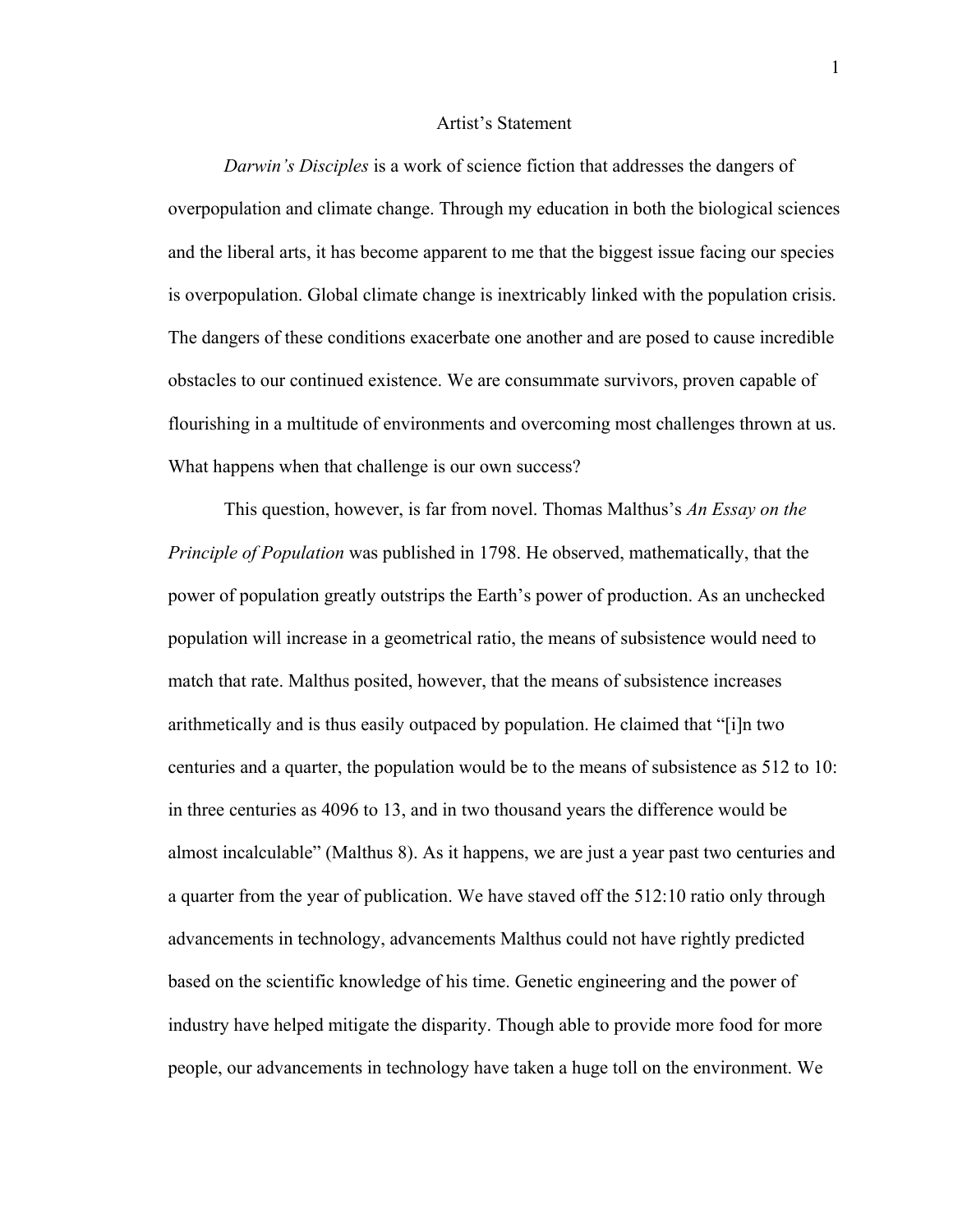sacrificed balance for abundance, and have unwittingly found ourselves in a dangerous situation.

A Malthusian Catastrophe, or an unstoppable return to subsistence-limited growth, is no longer as farfetched or sensational as it once was. Malthus believed we would be limited by the power of subsistence naturally, that such a catastrophe was unlikely. However, he did not account for our industrial capabilities of producing mass quantities of food being self-sabotaging. What happens when our massive crop systems fail due to drastic climate change?

A modern take on this potential crisis, *Eaarth: Making Life on a Tough New Planet*, by Bill McKibben, synthesizes climate science, economics, and global politics to illustrate a picture of the planet we have created. McKibben claims the climate issue is not only one our children will have to deal with, but is one our great-grandparents should have dealt with. We are no longer living on Earth, but on planet Eaarth. While I do not share his nomenclature, I sought to illustrate this point through a monologue in my thesis: *"*We metastasized and became malignant, invading every corner of the world. We dug deep and spewed pollutants high. The Earth's temperature rose as if in fever to destroy the sickness of us" (25). The monologue (dispersed throughout the text) brings continuity to the document while allowing me to convey concepts I was unable to adequately cover in story form.

A second concept I address through the monologue is how traits that allowed us to overcome much in the past now threaten to be our undoing: "Compassion and intelligence – previously two of man's best tools – have become our biggest threat*"* (35). Nietzsche wrote of the rational man and the intuitive man. The rational man is one of

2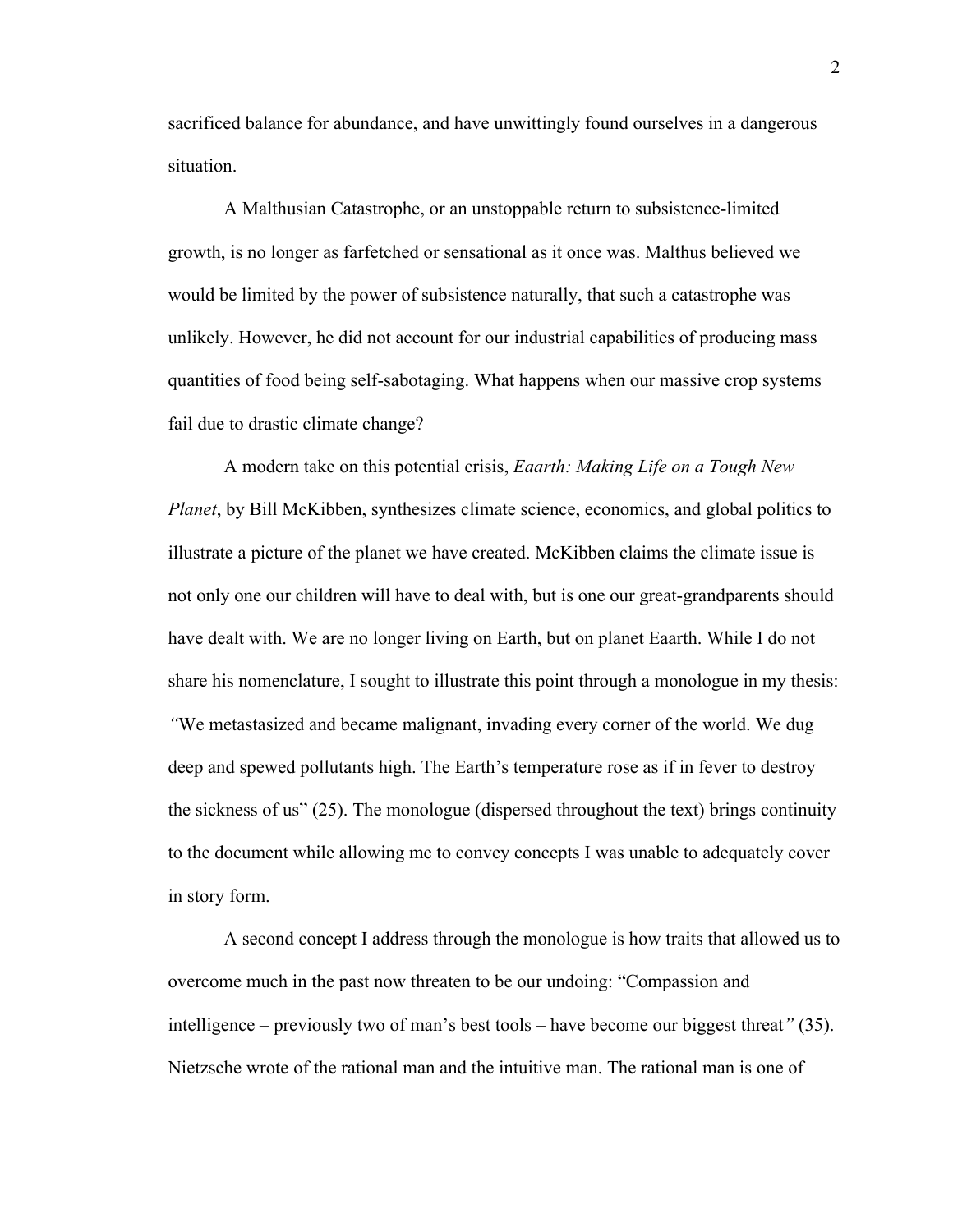intelligent investigation, of planning and learning. His counterpoint, the intuitive man, is an emotional whirlwind that never learns from his mistakes but lives and loves fully. The rational man's intelligence resulted in technology capable of producing weapons of mass destruction. The intuitive man's compassion resulted in a society in which we "expend inordinate resources to preserve life*"* (35). These aspects of our nature, though capable of doing great good, have contributed as much to the problem as any other. Though science and technology have summoned this storm, in them there is hope.

Advancements in technology, I believe, will be our salvation (if there is one to be had). A product of the twenty-first century, I am of the firm belief anything can be manipulated if we understand it. Classes in organic chemistry, neuroscience, and genetics have shown me the surface of the knowledge we have accrued about how the world works. If we can last long enough, we will find a way to counteract the damage we have done. I illustrate technological advancements throughout the text. The major focus for increasing our chances of survival is not the engineering of electronics or structures, but the engineering of our genetic code. Eugenics, both positive and negative, is employed to cultivate the ideal code for engineering. These select few are known as Darwin's Disciples, and they are responsible for "ushering humanity into a new age" (47).

Along with eugenics, there were several ideas I wanted to address in this text. I created a list of ten or so themes to keep in mind while writing. They ranged from human damage to the environment to intrinsic equality. Each theme is generally influenced by evolution. If I hit a wall creatively, or needed to introduce new characters, I would access this list and write a section about it. Each week, I was assigned to write 8 pages in order to generate a body of material to work with. While this pace was not quite met, I was able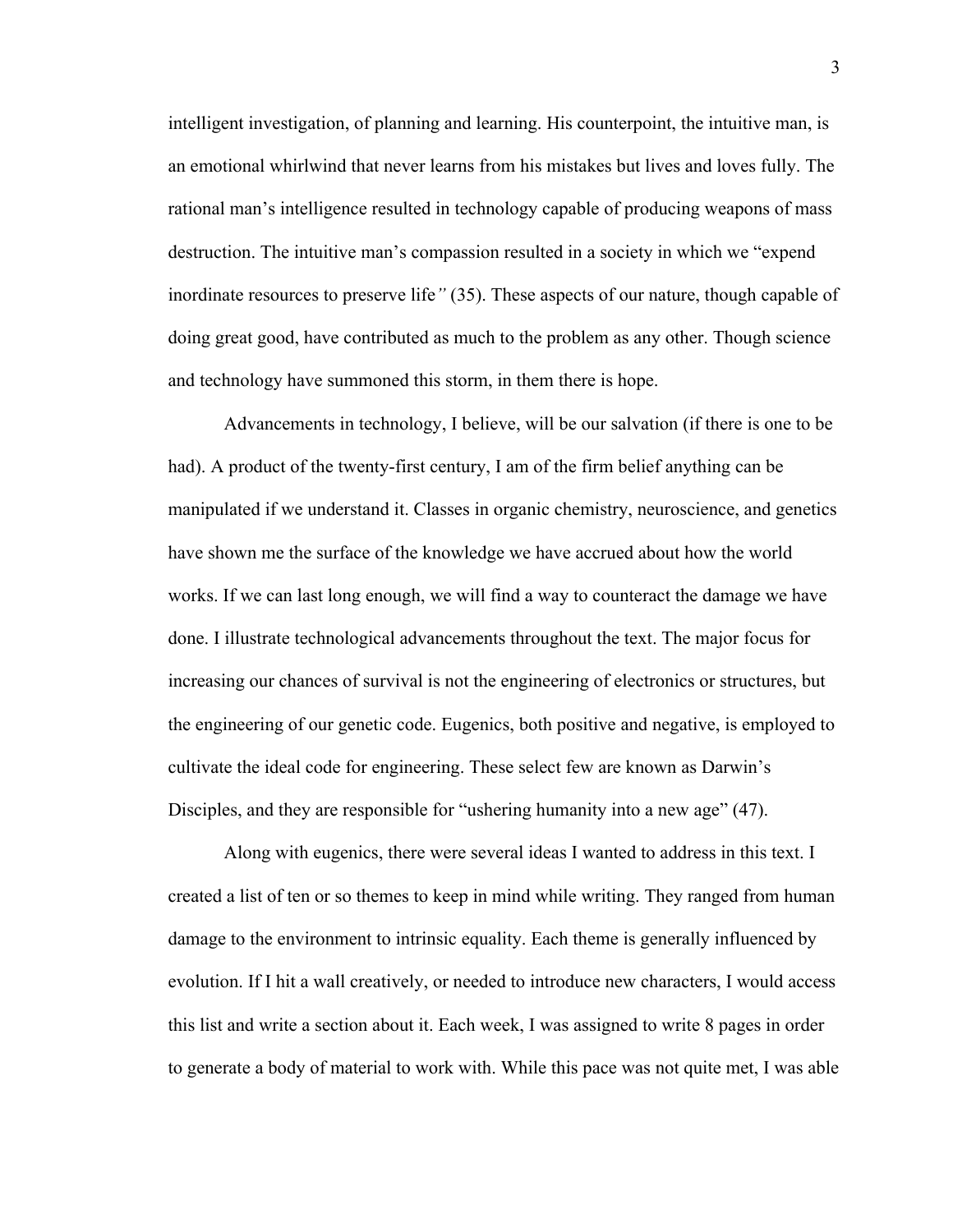to generate a little more than twenty-three thousand words by the end of winter vacation. At this time I had started reading several texts on writing. These texts were great sources of inspiration. When I would get particularly stuck I would read *How to Write a Sentence: And How to Read One*. It analyzed sentences the author, Stanley Fish, thought were worthy of note. He discussed the areas in which the sentences succeeded and gave examples of how they could have failed.

Another important text was *Plot & Structure,* by James Scott Bell. I had an intuitive grasp of much of what this text discusses through my own experiences, but this text smacked me over the head with a formula that has been proven time and time again to receive high marks from audiences. Clever ideas and writing skills are irrelevant if you do not know how to craft an interesting plot. A writer with mediocre command of language and grammar can be successful if they can contrive a plot that demands attention and carries forward at a dynamic pace. While I believe I managed to keep a decent pace throughout, I sacrificed the depth of the story for interesting highlights.

I had envisioned producing a novel for this assignment, and had a vague idea of a beginning and an ending. This was my first large writing project, and I had truly underestimated the amount of time and effort necessary to produce a text of that length. My advisor quickly reigned in my goals to a more manageable project. Instead we settled on generating individual glimpses of a larger story. Thinking back on the novels I have read, I have a new appreciation for authors who write lengthy series. Even editing a lengthy document of fiction was more time consuming than I could have imagined. Not only did I have to actively seek-and-destroy errors, but I also had to keep track of characters and plotlines that had accumulated over four months of writing. Throughout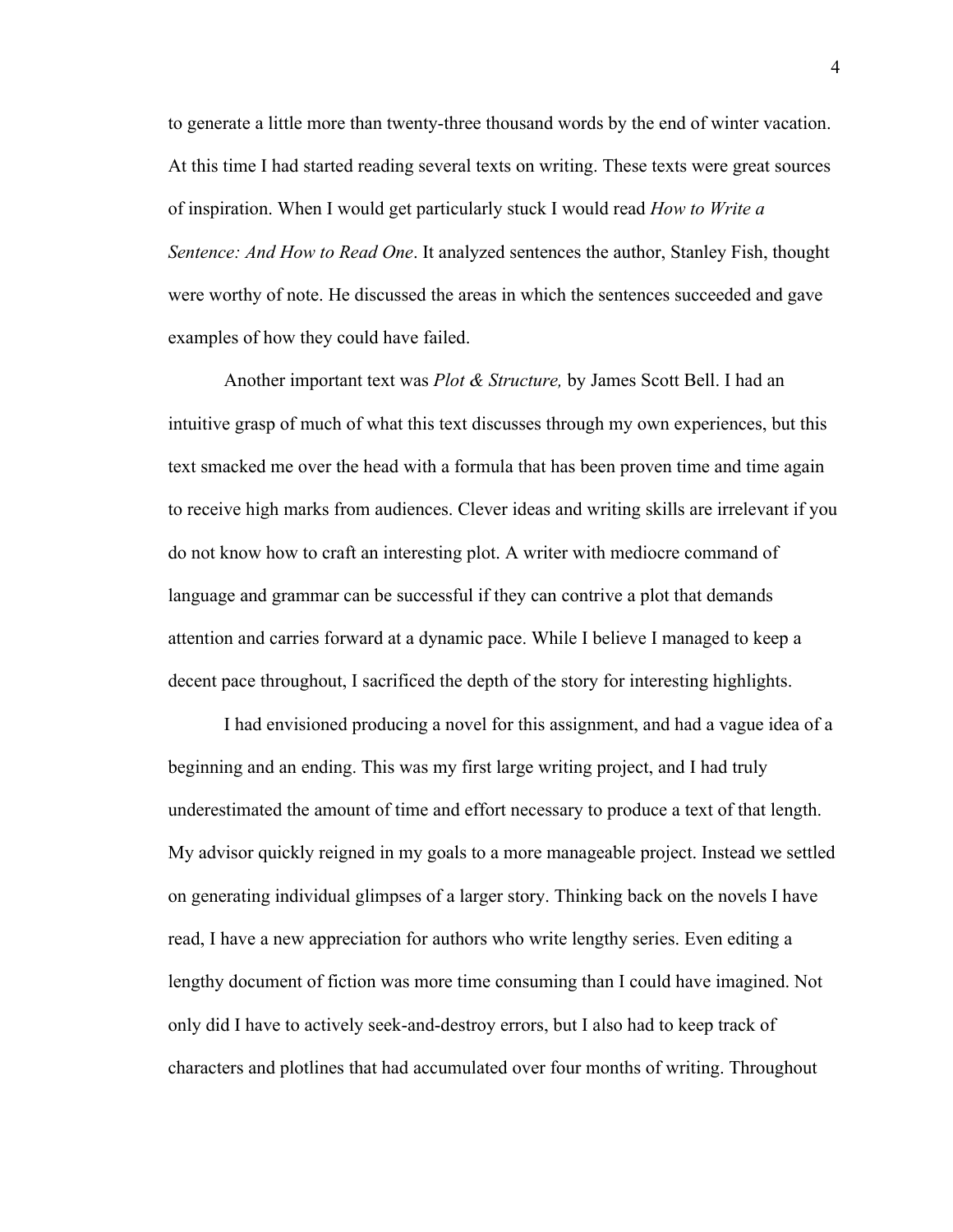the editing process I tried to keep Stephen King's advice in mind, that the second draft should be the first draft minus ten percent. I eliminated roughly two thousand words through three complete edits (two done by myself and a third done after receiving feedback from others). My final product is something I am happy with, though it needs to be fleshed out before it is truly completed.

My goal was to write a story worth reading. My goal was to write a story that would wake people up to the recklessness we have endured and endorsed. Our abuse of technology and our intrinsic qualities have led to a dangerous situation of our own design. If we do not take serious steps to mitigate and reverse the damage we have done, there is no telling what lengths we will need to go to to survive…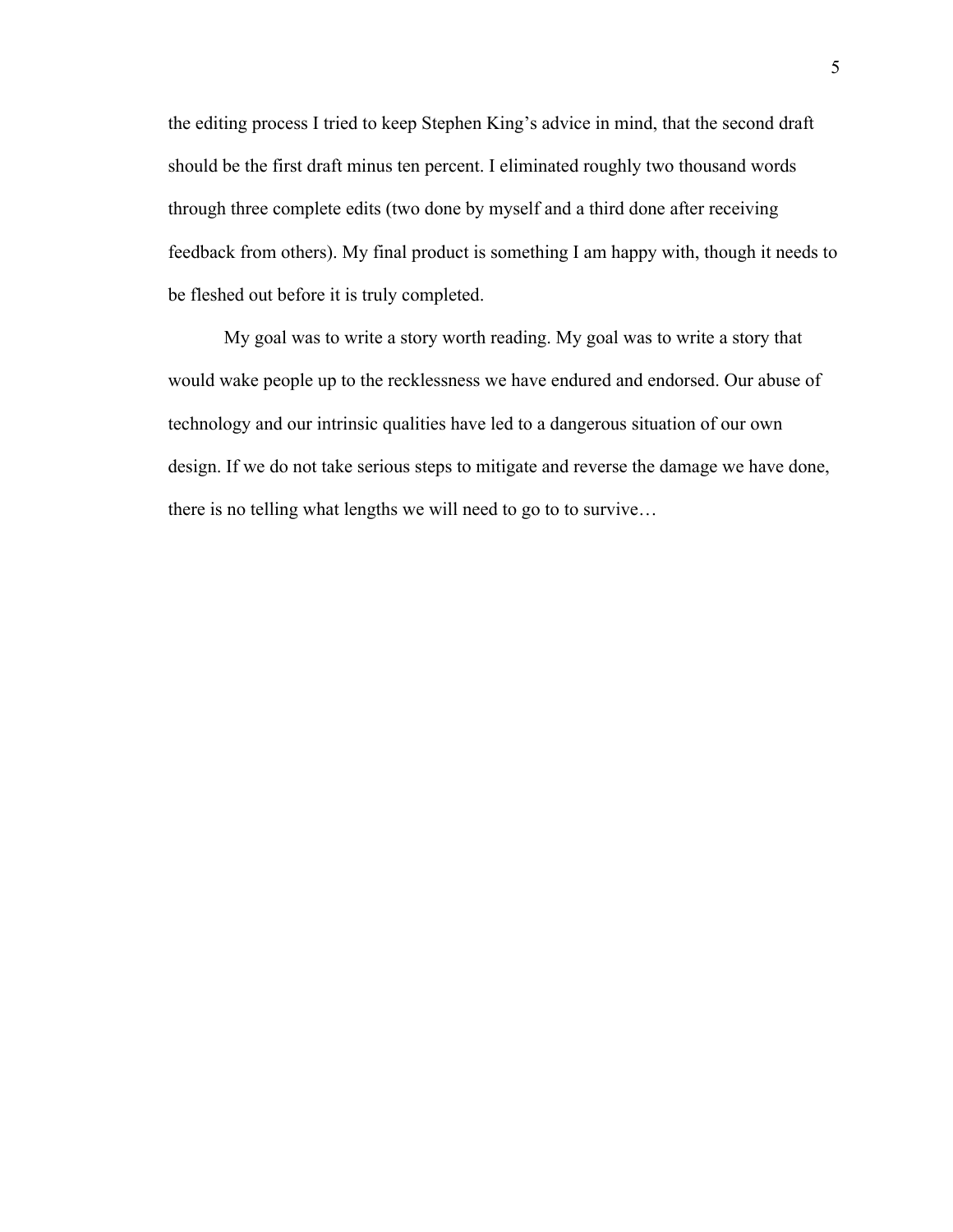#### **Victor**

It was the kind of cold that drives hands into pockets. A delicate layer of snowfall carpeted the forest floor, disturbed occasionally by crisscrossing animal tracks. Victor and Andy stamped tracks of their own as they walked, carrying a comfortable silence between them as only brothers could. Andy sighed as Victor bent to examine a game trail.

"Alissa is pregnant," Andy said. "And she wants to keep it. I tried to convince her to abort, to explain that we can't raise a child. Not now." Victor's stomach churned. He took a long pause, considering how to best approach this news.

"There's joy to be found here too, Andy. The Bastion will keep you, her, and the baby safe. Plus if it's a boy I can teach him to be a man," he said as he tried – and failed – to ease the tension. Their small village afforded them low status to Peoples and Population, but scrutinizing eyes were never away for long.

"I wish I could see it that way," Andy said. They continued their patrol, the comfortable quiet now like a too small shirt: ill fitting, restrictive. Victor adjusted the rifle strap on his shoulder. He hated how much trouble could come from such a beautiful thing. He racked his brain about Alissa and the baby and what would become of them if the child were to be discovered. Lost in thought, he clipped his toe on a root and stumbled. He reprimanded himself for the lapse and redirected his attention to his surroundings. Silence. Not the quiet of a sleeping forest, but a silence that permeated. It rolled into his lungs and brought with it a visceral unease.

"Haven't seen any animals since we've been out here," Andy said. "We should've seen something by now."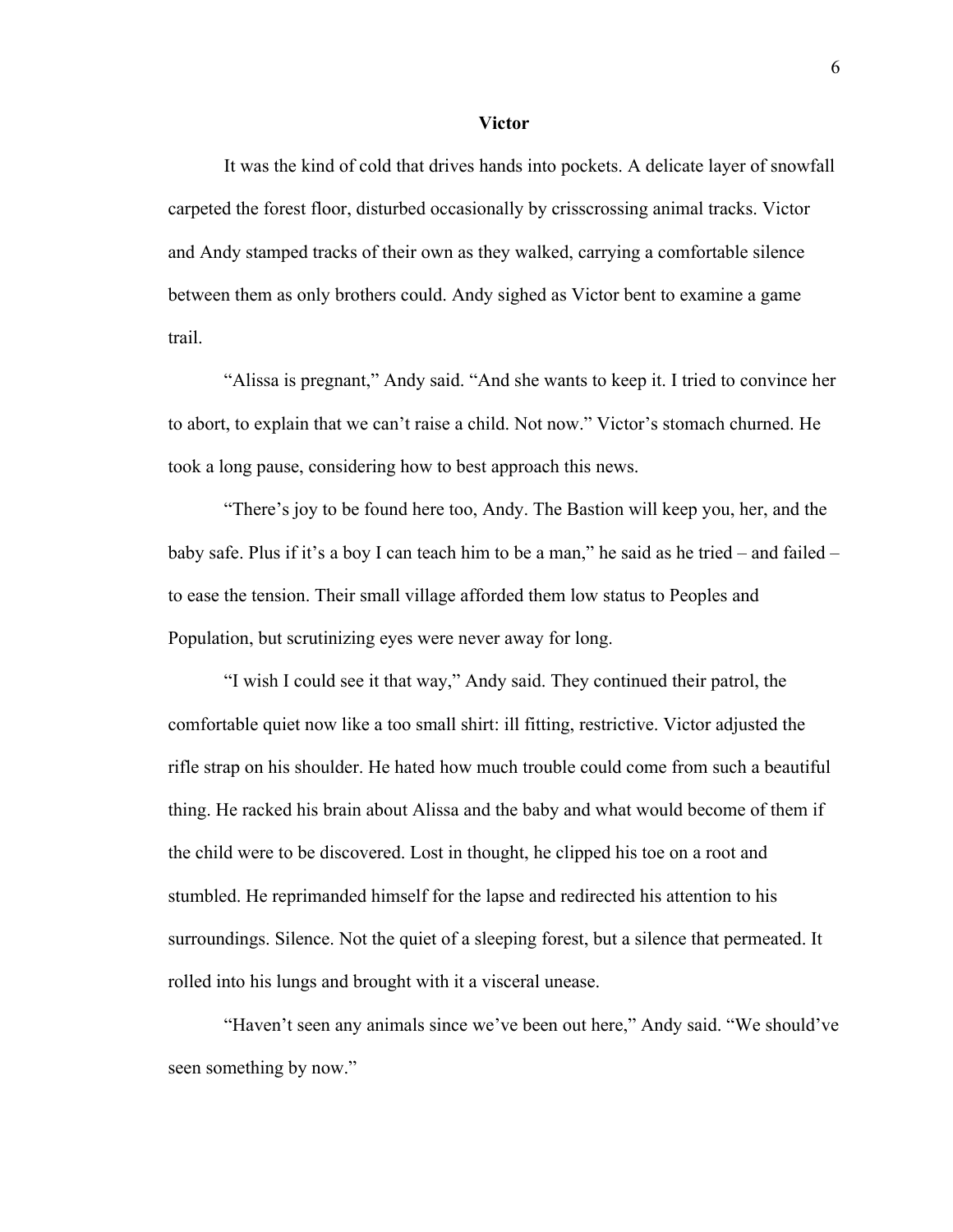"No bird calls, either," Victor said. "Let's do our loop and head back."

They arrived to the edge of an open field, the farthest point of their route. Victor scanned the field, his eyes lingering over nine figures standing along the far edge. *Are those people?* he thought. Victor ducked and pulled Andy down. He drew his rifle up, scoping the irregular shapes on the tree line. As they came into focus a jolt of fear coursed through him: Sharks. Genetically engineered and molded from the time they are born, a Shark's sole purpose was destruction. Each of the modified men had his right arm cut off at the elbow: in place of the missing flesh was a bionic arm.

Victor motioned to Andy to retreat. There was a radio stashed mere minutes away. They had to warn the Bastion. If these Sharks made it to the unsuspecting village, the slaughter would be devastating. Victor crept backwards, keeping his eyes on the field.

"Drop your weapons and turn around," a deep voice said. Victor tensed. He knew what waited behind them. The slight smile on Andy's face showed he knew too. The brothers had never been the kind to shy away from a fight. Together, they turned to attack. A burst of light struck Andy in the chest before he brought his pistol up. Victor squeezed off a shot before he was staggered, a flexible square catching him in the stomach. The sticky pad delivered an excruciating jolt, sending him to the ground in a fit of spasms. *Why didn't he kill us?* he thought as he saw Andy's chest rise and fall. The Shark moved to examine his new prisoners. He kicked the rifle from Victor's hand and crouched to meet him face to face.

"Curious, how weak you always are," he said as he increased the intensity of the pad. Victor's eyes rolled in the back of his head. The Shark turned, looking Andy over. He took the pistol from Andy's hand and kicked him in the ribs several times. He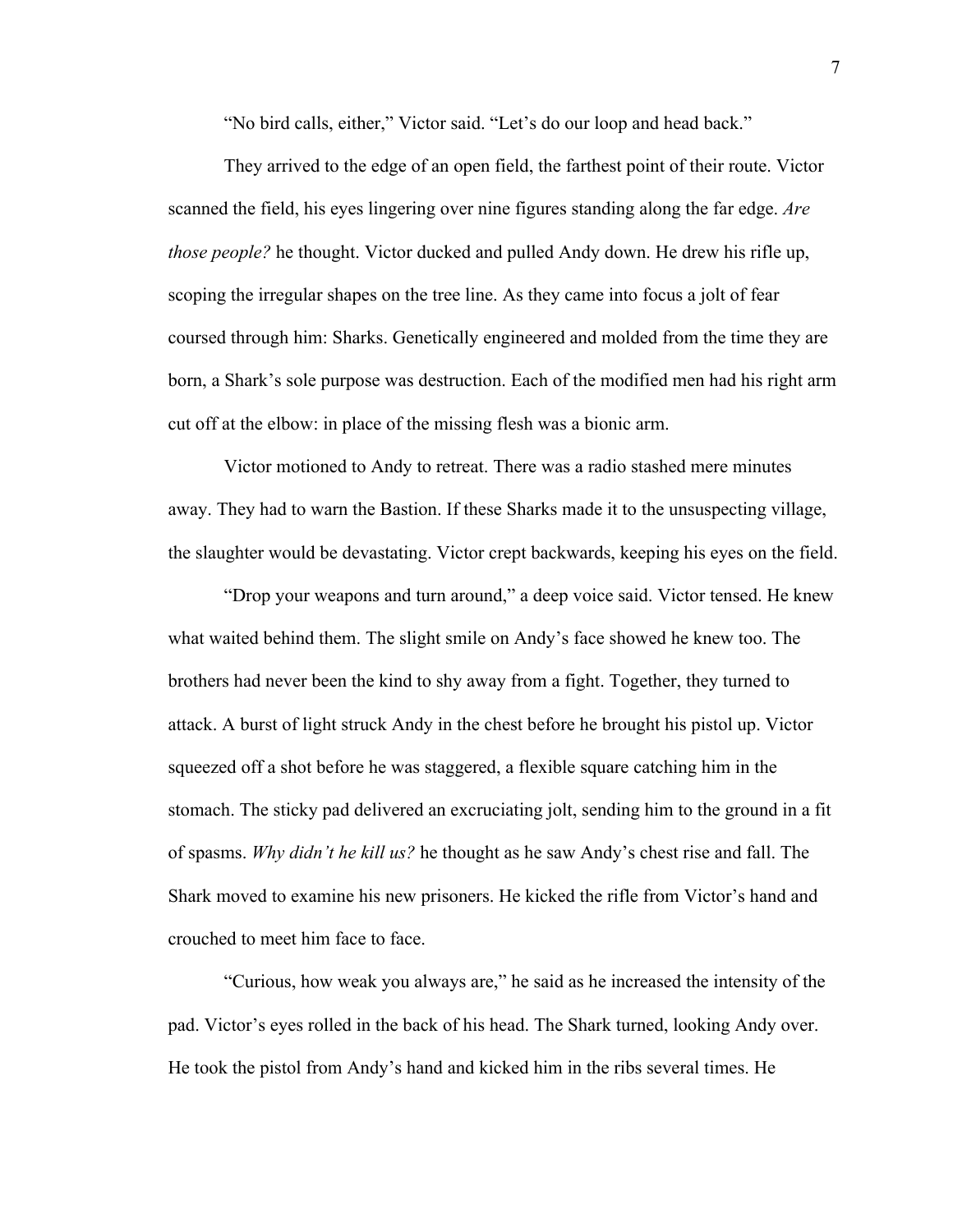dragged them to the field where the other Sharks waited, dropping them at the feet of a white clad Shark. Though Andy was beginning to regain consciousness, Victor's spasms continued to intensify.

"Found these two in the woods, G-12," their captor said.

"Turn that off," G-12 said. The Shark snorted but did as he was told. Victor went limp. G-12 looked Victor and Andy up and down as if he was examining livestock. "Names."

"Victor"

"And you?" he asked Andy, who was still slightly stunned.

"Fuck you, half man," he said. This earned him another kick to the ribs. Victor thought he heard a rib crack.

"By the looks of you I shouldn't waste my time, but I'm in a good mood," G-12 said. Victor knew what was going to happen. Everyone knew what happened to those captured by Sharks. He held his arm out and rolled up his sleeve, exposing a tattoo of three dots arranged in a triangle on his forearm. G-12 ripped Andy's sleeve from his arm, revealing an identical tattoo. "Members of the Bastion? Looks like we are getting close."

Victor's heart sunk. *They're searching for us. How do they know?* The leader fiddled with his mechanical arm, extending a large needle from the end. He inserted it deep into Andy's arm, taking blood to be analyzed. He removed the needle and stared at a screen on his wrist. After what seemed an eternity, the screen flashed red.

"No!" Victor screamed. G-12 extended a long, thin blade from the underside of his mechanical arm.

"Any last words?" he asked. Andy slowly shook his head, unable to speak. G-12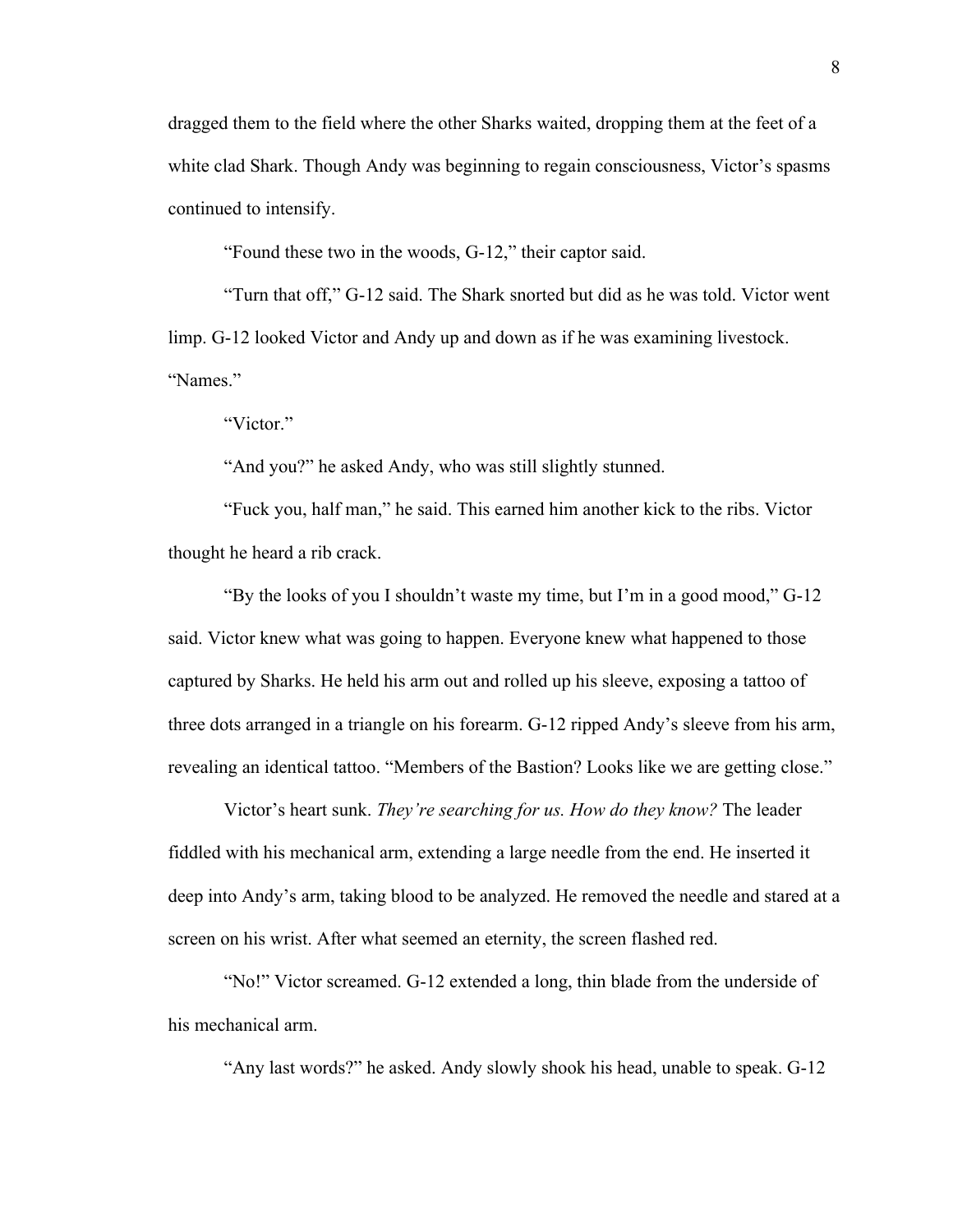grabbed a fistful of Andy's hair and slammed the blade into the base of his skull. A spray of hot blood hit Victor in the face. Several teeth flew through the air as the blade exited through his mouth. He looked Victor in the eye and let Andy's corpse fall face first. The Sharks laughed in unison with no variations of pitch or rhythm. Victor lunged at G-12 only to get batted down.

"Easy now, you'll get your turn," G-12 said with a chuckle as he prepared the needle. Victor winced as it pierced the skin. He watched his blood – his chance of survival – flow from him. After an agonizing ten seconds the screen flashed green. Victor slumped as relief and pain intertwined.

"Congratulations, Victor. Your genetic makeup is in the top ten percent," G-12 said. He clenched Victor's shoulder so hard with his bionic arm he thought his collarbone would snap. A loud pop accompanied Victor's scream as a micro tag embedded an inch into his shoulder.

"If you try to take it out a powerful neurotoxin will be released, killing you in under a minute. We've almost reached our quotient for whites, too. You're lucky we found you when we did. You'll be welcomed with open arms when you decide to join us." He pushed a button on his bionic arm and the robotic eye of each Shark lit up in unison. They walked away in a coordinated fashion, each step perfectly timed with the leader.

"Who are you?" Victor asked. "Who are you to do this?"

The Sharks all turned. "We are progress," G-12 said, the rest of the unit perfectly still, toothy smiles painted red by the setting sun. "We do this because we can." They left, following Victor and Andy's footsteps in the snow. Victor sat by Andy's corpse,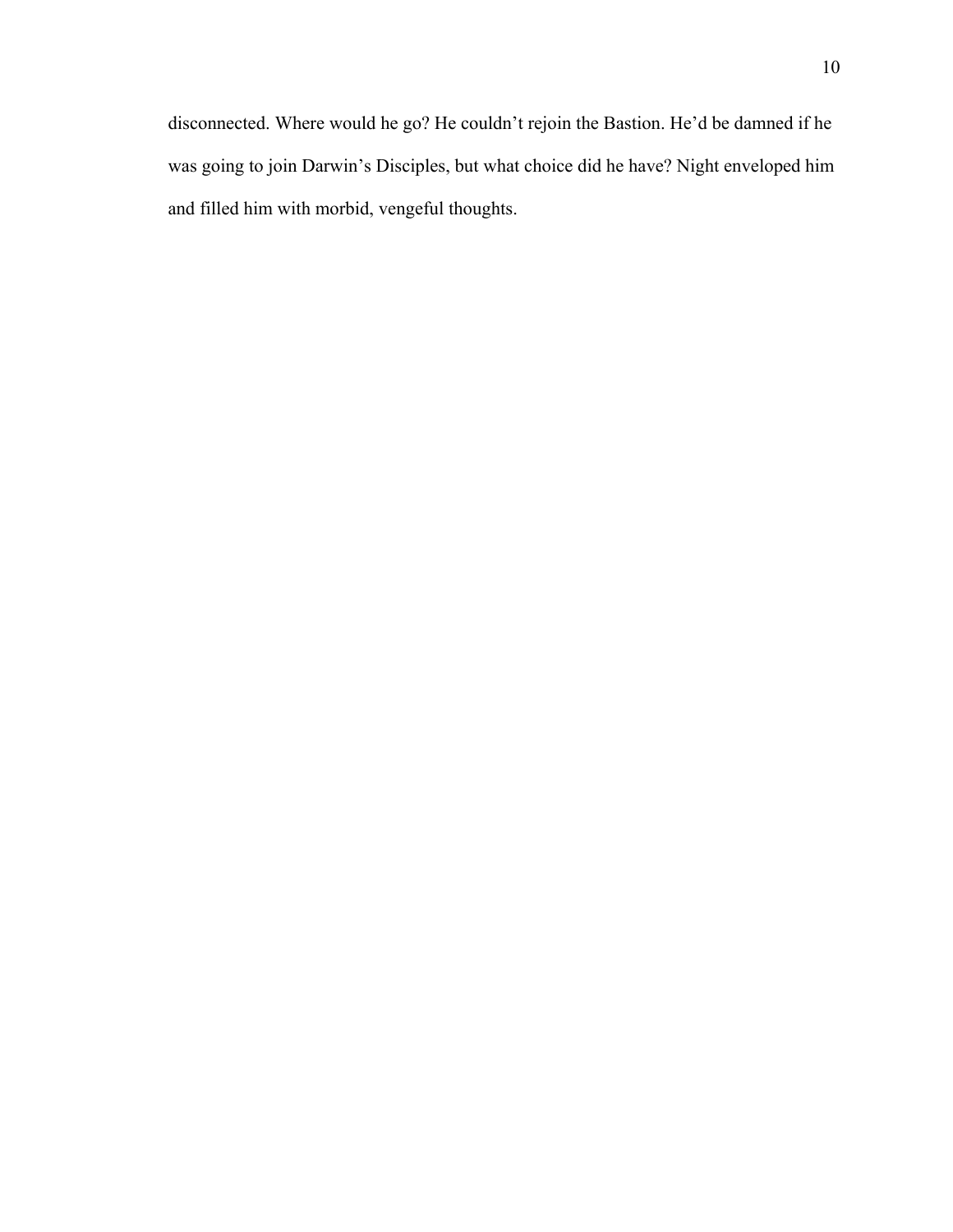**Nadia**

Nadia nocked a black arrow to a taught bowstring, an angry tropical downpour splashing on the canopy of maple and oak above her. Drawing the string back and air in, she focused on the boar rooting through a pile of rotten vegetables. It tore into the bait with mad avarice, its wet and wiry fur crisscrossed with scars. One of its tusks was jagged and much shorter than the other. It was a fighter. *Come on, turn,* she thought. Shooting now would run the risk of the arrow glancing off its thick skull. The boar raised that thick head and sniffed the air, taking on an alert posture. *There's no way it can smell me,* Nadia thought, worried she might lose the opportunity. It wasn't a perfect shot, but it was one she had to take. Just as she was about to loose the arrow, a bolt of yellow fur and claws erupted from the underbrush. *Damn chags,* she thought, yielding the tension on the string. The chag, an abomination of the Species Forward project, landed squarely on the boar's back and bit into its neck. The boar bucked and dove to shake free of the large feline. The struggle was over in seconds and the muscle-heavy chag tore into its prize. Nadia drew the arrow once more. It was in perfect broadside. The arrow leapt from the bow, striking the chag directly behind the shoulder. It dropped without a sound. *Now comes the dangerous part*, she thought, nocking a second arrow as adrenaline coursed through her.

She waited for a few minutes before she approached, giving the chag time to bleed out or get up if it was inclined to do either. She was careful and slow, never looking away from where the animals were downed. When she reached them, it was clear both were dead. Nadia pulled her knife from the sheath at her waist and went about the tedious work of gutting the chag. The boar would not be worth salvaging. She'd heard rumor of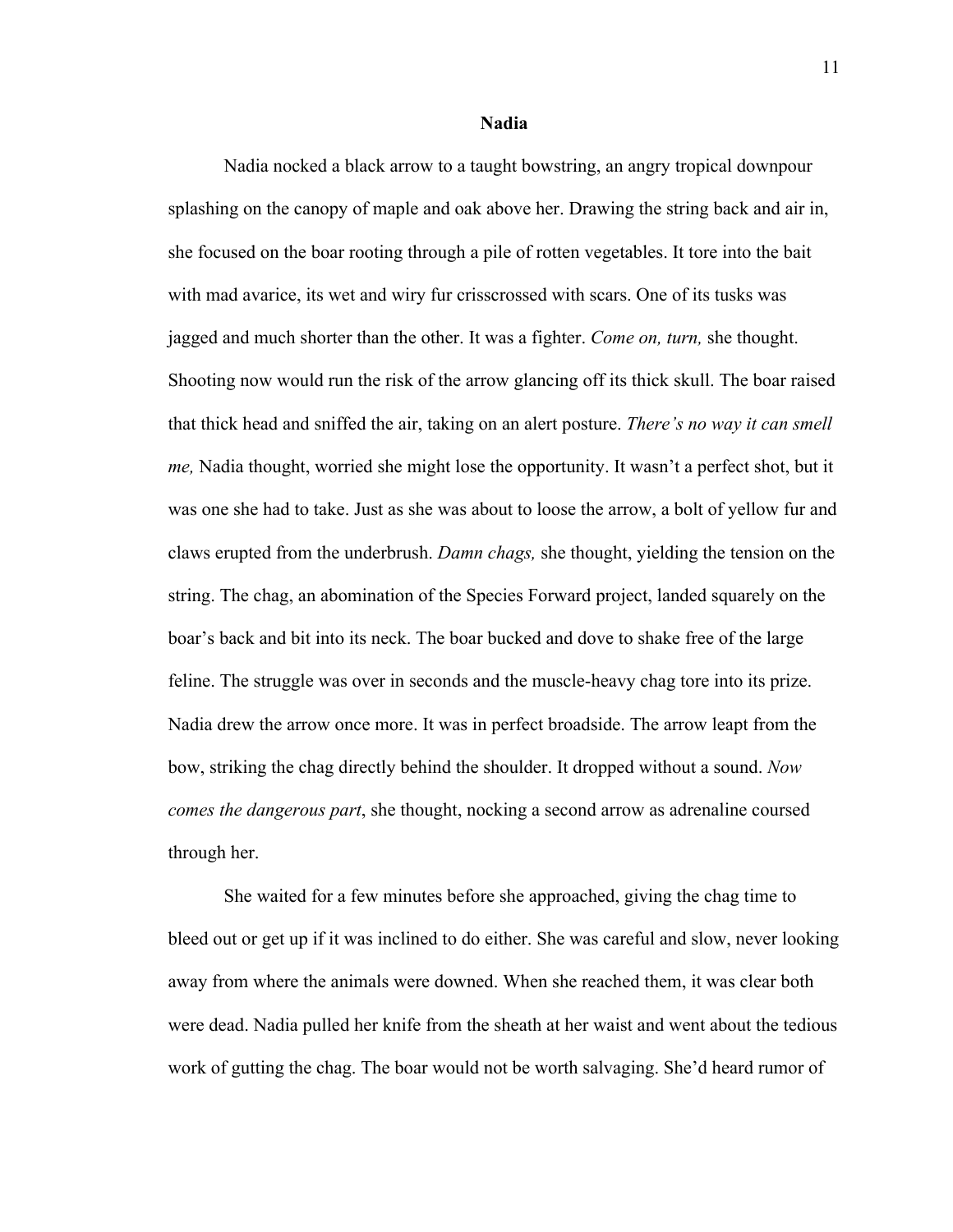some chags being venomous, though she knew their meat to be safe. *Not a risk worth taking*, she thought as she sized up the boar. As practiced as she was, she took longer than she would have liked. The chag, too heavy for her to carry alone, would be worth the effort to get home. It meant her family wouldn't go hungry for the next few weeks at least. *If Mike found anything we might even be able to sell some of this,* she thought. Mike was no hunter, but he was loyal and kind and knew a fair amount about edible plants. He was as good a fisherman as any, but the days of edible fish in the rivers were long gone.

Since it was too heavy for her to carry alone, there was only one thing to do. She took a coil of thin rope from her pack and tied one end to the chag's legs. She then tied the other end to a rock the size of her hand and threw it over a high branch on a neighboring oak tree, allowing her to hoist the carcass out of reach. It wouldn't be safe from other people, but then again, nothing was safe from other people anymore. She slung her bow over her should as she began the trek home. Deanne and little Charlie would be waiting eagerly for her return. The looks the food would bring to their faces would make all the effort worth it. She would do anything to put smiles on those faces and food in those bellies.

Despite the din of the rain, she overheard voices in apparent confrontation. She crouched and took her bow in hand. She crept along, listening to find the source. These woods held dangers. It would not be the first time she came across thugs. They were more common than honest folk. Ever since the government began to withdraw from the less populated areas, the true nature of the scoundrels surfaced – people and morality grow thin when times are hard.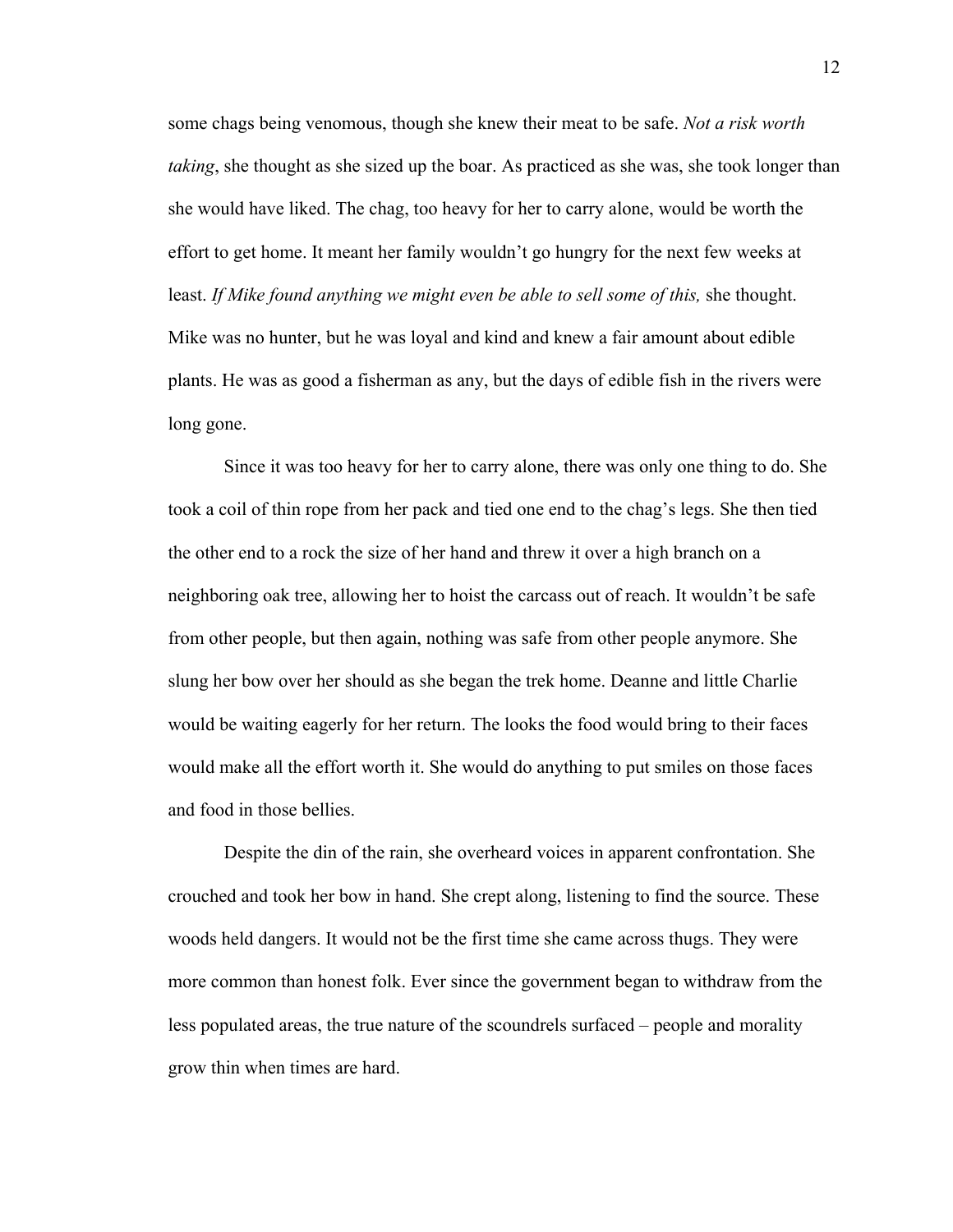"— worth your time. Do I really look like I have money? Food? I'm a traveller, not a banker," broke through the undergrowth. It sounded like they were just around the next tree. *Best to stay quiet*, she thought, inching closer to catch a glimpse. She peered around a thick oak trunk to see a man in tan robes standing in front of a ragtag group of three men and two women. Even though the bandits held him at gunpoint, she could tell he was unafraid. Easily a head taller than any of his accosters, the hooded man stood in defiance of their show of aggression. One on five did not seem fair to her; however, she had a family to feed and wasn't going to risk herself for a total stranger. *Odds are he is as bad as them*, she thought as her grip tightened on her bow.

She turned from the scene. *I should get out of here while they are distracted,* she thought. More indistinguishable words were exchanged. After a few steps she began to feel guilty. Her conscience got the better of her and she nocked an arrow. If they hadn't stopped him, they probably would have shaken her down instead. They might not have stopped there, either. As she deliberated on what to do, a shot rang out. She turned and rounded the corner, arrow drawn. What she saw, she couldn't believe. The man stood in the middle of the now unconscious group, whistling an upbeat tune. His hood had fallen back, revealing a head of dark brown hair and tanned skin. A bloom of red darkened his robes just above his belt. She ducked back behind the oak, hoping he hadn't seen her.

"You can come out, it's all right," he said. "I heard you before this whole mess. I appreciate you coming back." Nadia came out from behind the tree, arrow still drawn.

"Were you shot?" she asked, gesturing to the blood on his robes.

"This? Well, yes, I was," he said as he poked his finger through the hole in the fabric. "It went all the way through, no worries there. But would you mind lowering that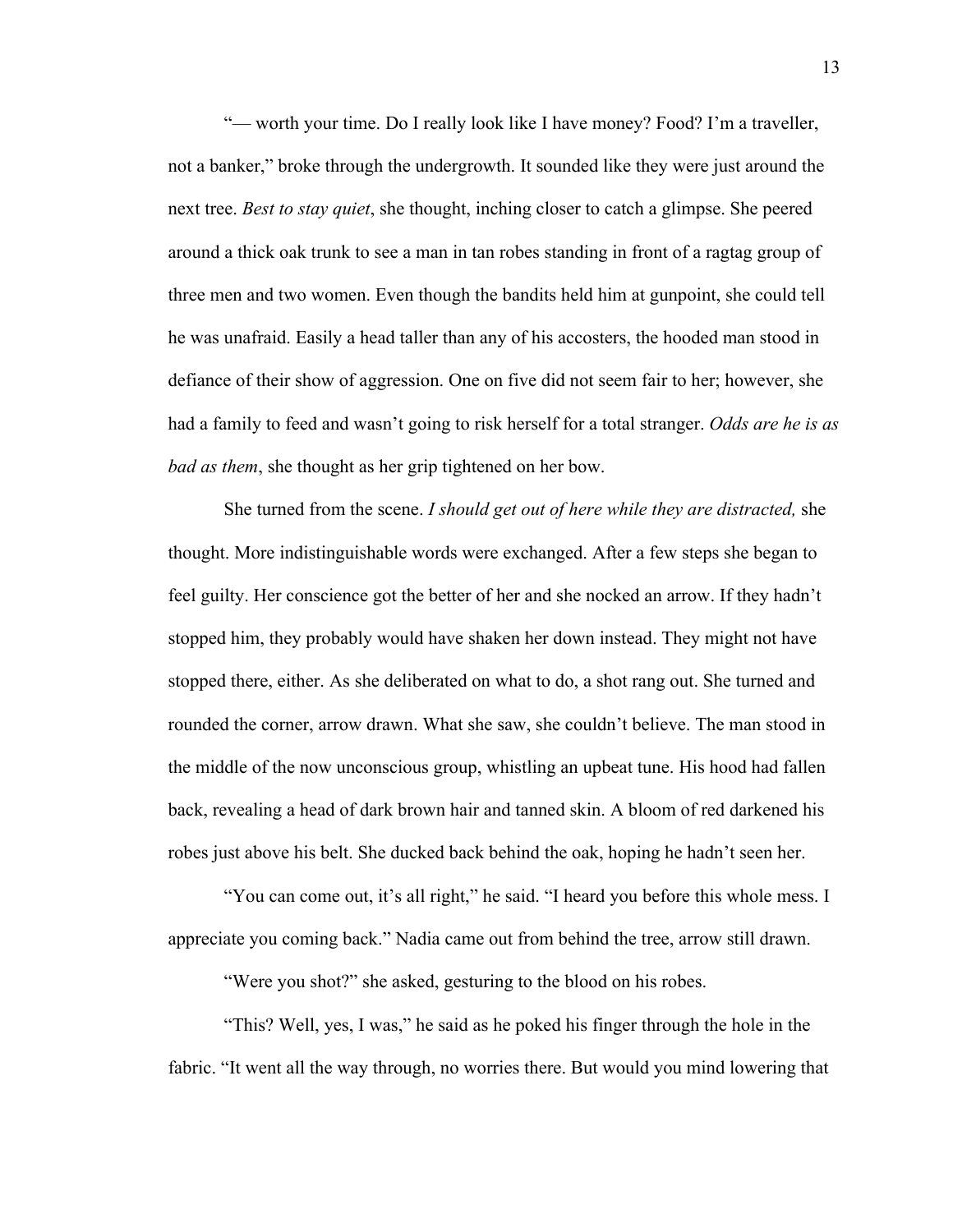arrow? I'm afraid you are making Alecto nervous."

"Alecto?" Nadia asked, unsure what to make of the man in front of her. She lowered the bow and relaxed the tension.

"He won't hurt you, I promise. Look to your left." Not six feet from her was a black dog that stood at least four feet tall at the shoulder. It broke its menacing posture and padded over to her, tail wagging. Alecto sniffed her hand and legs, barked his approval and ran to the man who was searching the downed would be thieves. Sniffing the exit wound, Alecto went about cleaning it with his tongue.

"Hey that tickles!" the man laughed. "I'm fine, pal. Help me search these guys," he said, playfully pushing the dog away. Nadia could see the skin underneath was whole except for the pink mark of a newly formed scar. *How is that possible?* she thought, amazed the stranger was so nonchalant about taking a bullet to the gut.

"Do you want this pistol?" he asked, extending the weapon to her. "It's kind of old, but I don't need it. They have plenty of ammo too, surprisingly. We can split the food they have on them, I don't think they came by it honestly so I don't feel bad about taking most of it."

"I'll take the pistol, but I don't need the food. I just shot a chag. I don't want to be in anyone's debt," she answered, approaching the outstretched weapon.

"A chag? Those things are nasty. 'Let's replace extinct species with new ones.' Yeah, great idea," he said as he dumped the contents of a bag on the ground. "Aren't they usually pretty big? How did you carry it?"

"I hung it from a tree. I'll get it later," she said.

"Let's go get it now. This isn't the first group I've run into. I would hate for the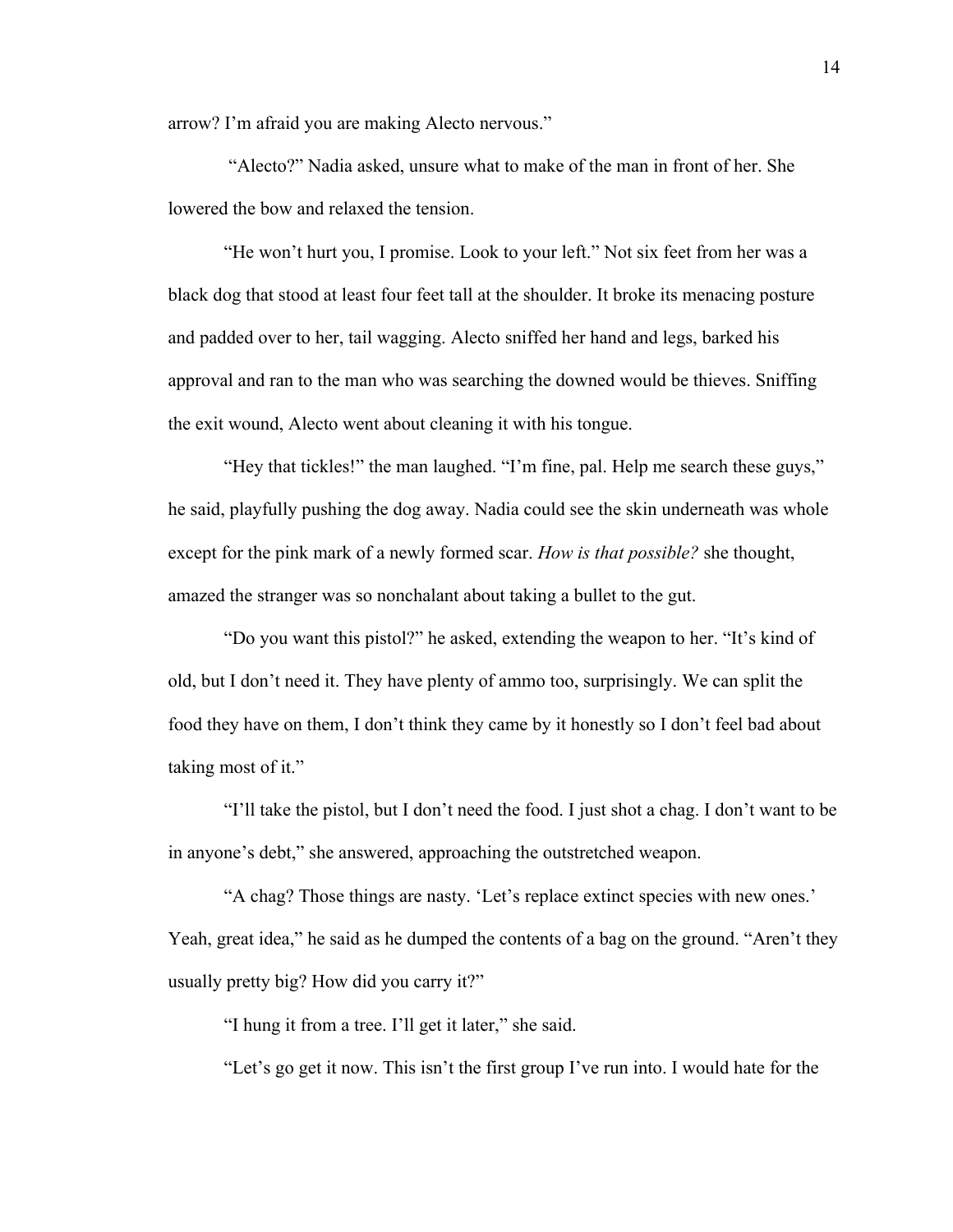likes of these to take it."

"No, no I don't need your help."

"You won't owe me anything. Consider it thanks for coming back to help me."

"All right, fine. It's a short walk there and another hour back to my cabin, if you're up for it."

"I'm Zander, by the way."

"Nadia," she responded, offering an open hand. An outdated sign of respect, but it was how she was raised. Zander smiled and shook her hand.

"Nice to meet you, Nadia. I think we're done here, unless you see something you like?"

Nadia picked through the items. He had only taken food and the pistol he gave her. There were plenty of valuable things left: a book, a few knives, assorted jewelry and trinkets they had undoubtedly stolen, and even a few hundred marks. Nadia took the book and the marks. *Deanna has been wanting more things to read*, she thought. This would bring their book total to ten. Physical copies of anything were hard to come by, but her mother had always made a point to collect books when the opportunity arose. She left them to her when she passed away, a legacy not many people could claim.

"Fine selections, Nadia. If you can read some of the older English, you'll really like it."

"Yes, I can. This is mostly for my daughter. She loves reading. We only have a few books but she knows them front to back."

"Excellent! Well, how about we go get that chag. It's going to get dark before we get it back if we don't leave soon."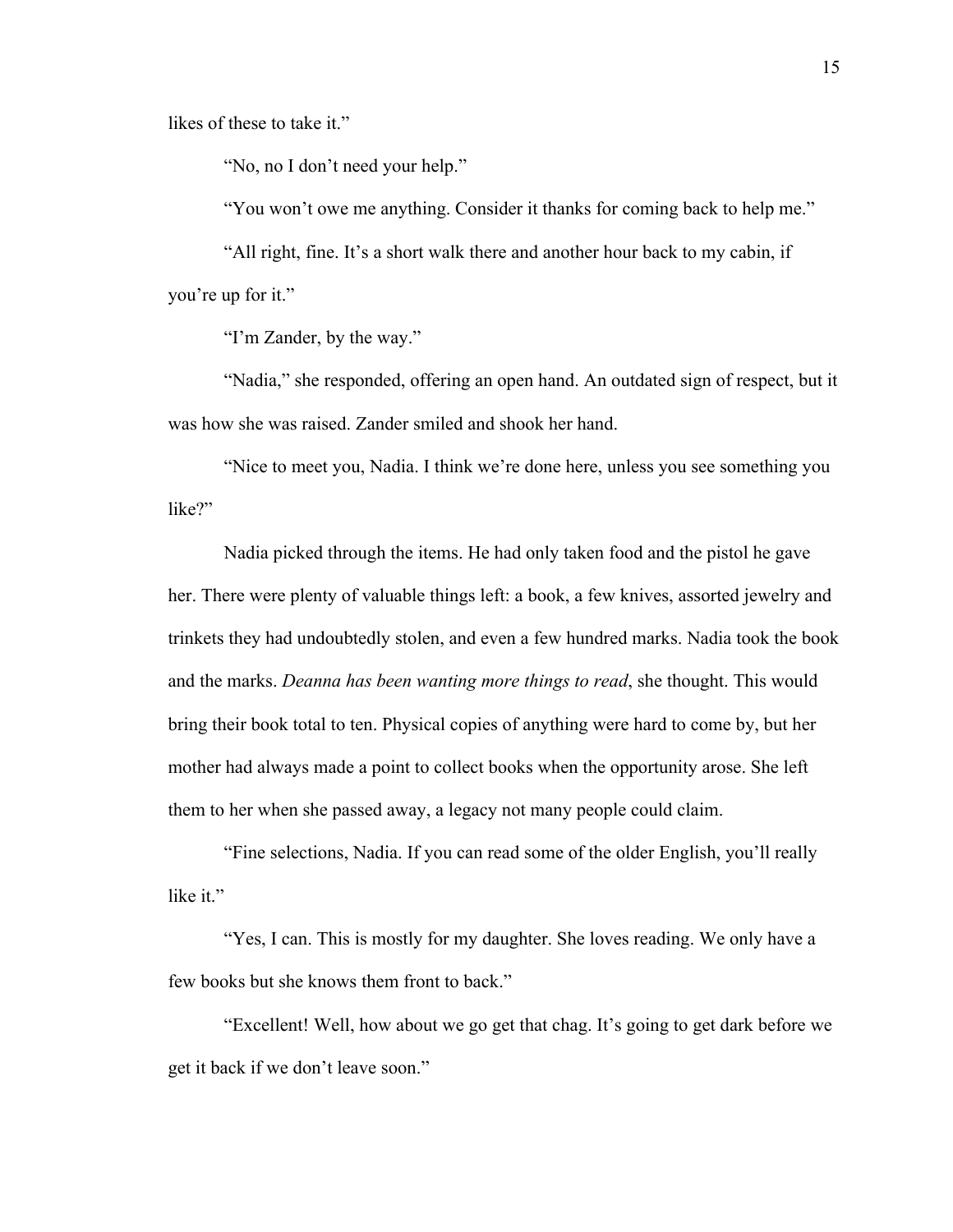The rain had subsided, but thick gray clouds held any hopes of sun hostage. Nadia pushed the front gate open and beckoned Zander and Alecto through. Much of the house was cobbled together from bits of non-biodegradable material previously discarded. The windows – made from old car doors – were fitted to the log walls seamlessly. The roof was composed of alternating solar panels and old sheet metal and the chimney was plastic piping repurposed. The door was the least remarkable part of the structure. It was simple, wooden. The knob was a mute gray, unassuming and meant only to serve a functional purpose.

---

"I can skin it for you if you'd like," Zander said, setting the chag down.

"No, thank you," Nadia said. "You've done more than enough already."

"Mom!" a girl's voice rang from one of the windows. The front door swung inward and Deanne and Charlie came sprinting from the house. Nadia crouched and caught them both in an eager embrace. Charlie was the first to notice Zander and Alecto.

"Puppy!" he yelled, squirming from his mother's arms to get to Alecto. He ran to Alecto and petted him furiously.

"*Puppy*! What a compliment for an old geezer like yourself," Zander said to Alecto. As smart as Alecto was, he was as susceptible to affection as any dog. This led to an embarrassing fit of leg kicking that Zander made sure to tuck away for later. Alecto loved children and was soon frolicking and playing with Charlie like a puppy instead of the thirty-five year old epitome of canine evolution he was.

"Charlie, honey, he's awfully big. I don't want you to get hurt," Nadia said, worried that her young son was roughhousing with an animal that size.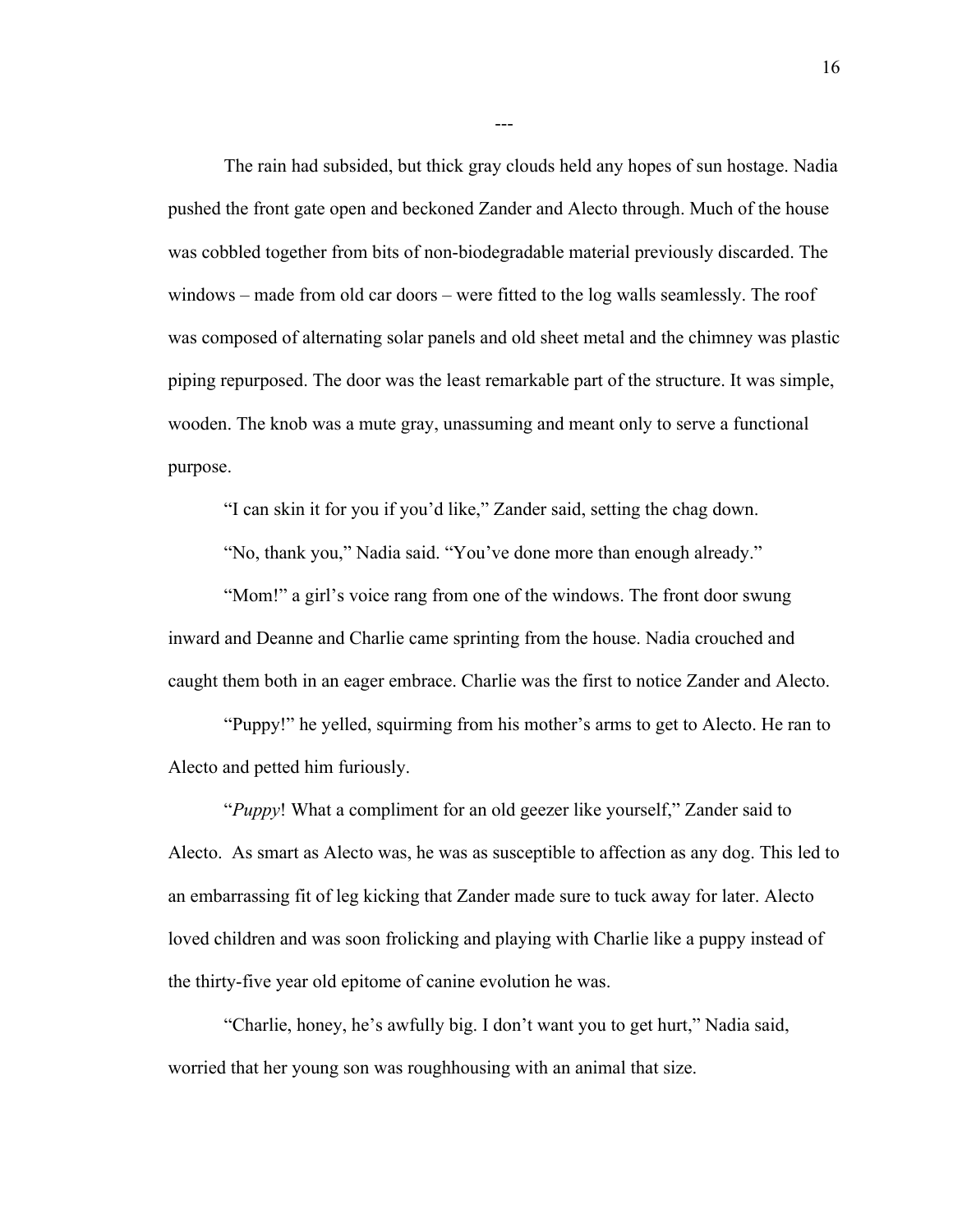"He is as safe as possible with Alecto," Zander said. "There is no chance Alecto would hurt him, inadvertently or otherwise." Charlie, having not heard a word of what his mother said, was now riding Alecto around like a horse. Alecto would neigh and prance, careful not to dislodge the tiny would-be knight on his back. Nadia turned to Deanne.

"I have a present for you," she said, unzipping her pack. "Close your eyes and hold out your hands," Nadia said. Deanne did as she was told. Nadia placed the book in her hands and said, "Okay, open!" Deanne opened her eyes and let out a high-pitched squeal, too excited for words. She threw her arms around Nadia, and then ran inside to start reading.

"Thanks again," Nadia said to Zander.

"It was nothing, really. I think it's time for us to leave though, I don't want to overstay our welcome."

"Why don't you stay for dinner," Nadia said. "You can meet my husband, Mike. He should be back soon."

"Alecto seems to be enjoying himself," Zander said. "All right, we'll stay for dinner. I'm going to skin the chag though, I'll hear nothing to the contrary."

Nadia acquiesced and went into the house to begin preparations. The inside was far more advanced than it appeared from the outside. The solar panels provided enough energy for a fully functioning kitchen, a television, and overhead lighting (so long as they weren't all being used at the same time). They had a generator for emergencies, but often the solar panels were adequate. There was a waste treatment unit in the bathroom, allowing the toilet and shower to function with small water stores kept on the outside of the house. It was a comfortable home. A home Nadia was proud of.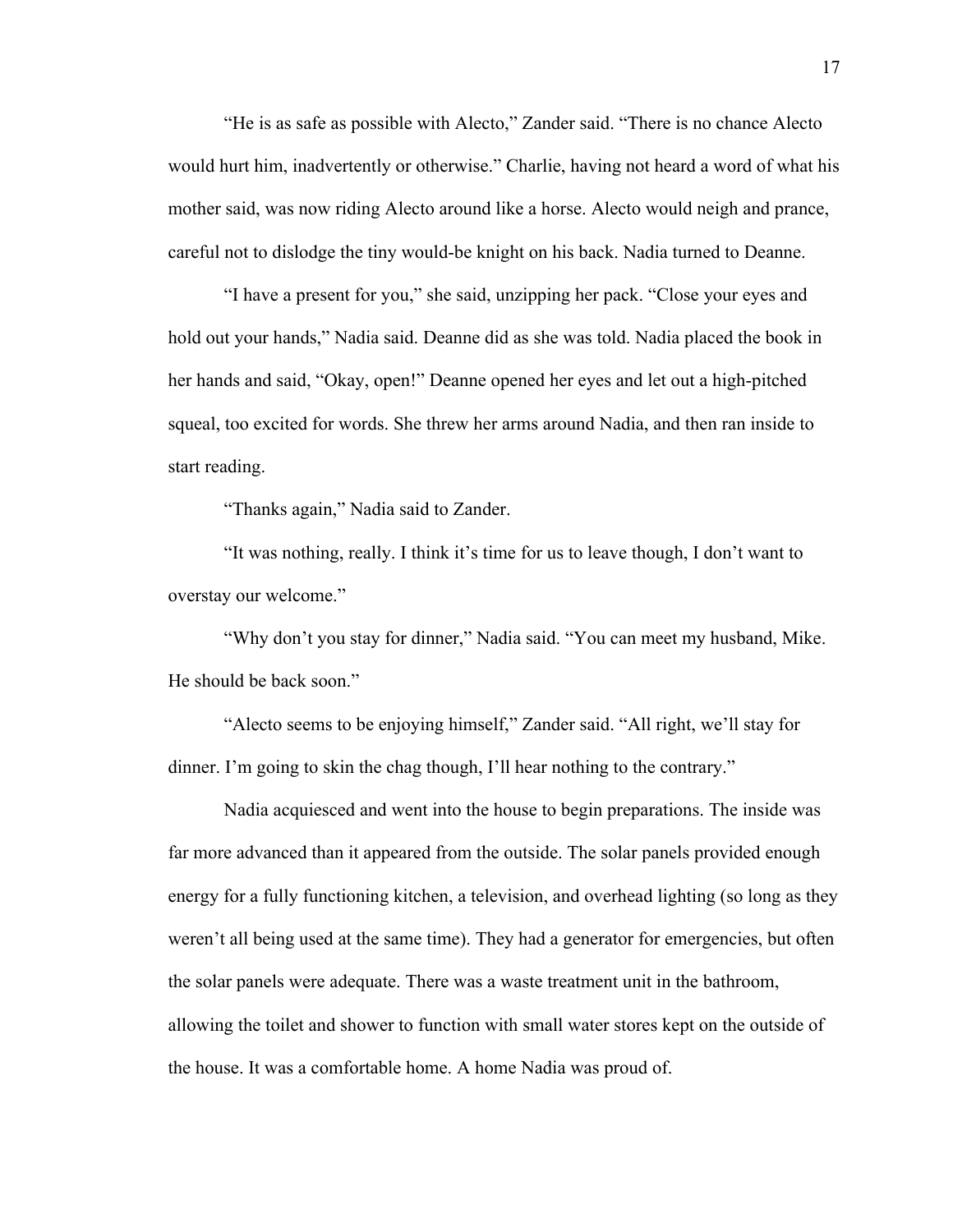Before she knew it, night had fallen and the windows were dark. *I wonder where Mike is,* she thought. Normally he was in by twilight, but staying out later wasn't unheard of. A knock came at the door. Nadia answered it to find Zander carrying a sleeping Charlie in his arms. Alecto was nowhere to be found.

"I was telling him a story and he fell asleep," Zander said. "I think Alecto tuckered him out."

"Where is Alecto?" Nadia asked, motioning for him to come in. She took Charlie and laid him on the couch, letting him sleep some before dinner.

"Out hunting. He'll go out on his own but he always finds me," Zander shrugged. "He might come back in an hour, he might find me in a few days. Your woods will be safer after tonight, he usually goes after the more…challenging prey."

Nadia nodded. She was beginning to accept the oddness of her new friends. "Did you finish skinning the chag?" she asked, pulling the door open.

"Yes, I strung it up, too," Zander answered. They walked to wear the animal was hanging. Nadia inspected Zander's knife work. *He knows what he's doing, I'll give him that*, she thought. She cut off a large haunch to prepare for dinner.

"We'll need to get this into the freezer before too long, I don't want anything to come steal it overnight. We have one in the shed out back, it should fit in there. I'll have Mike do it when he gets here," Nadia said. On cue a beam of light slashed through the foliage and Mike soon followed, his bags loaded with a variety of plants and other scavenged items.

"Woah, what is that? A chag?" Mike asked as he approached Nadia. His broad shoulders and careful pace denoted him as a natural leader. He hugged her and gave her a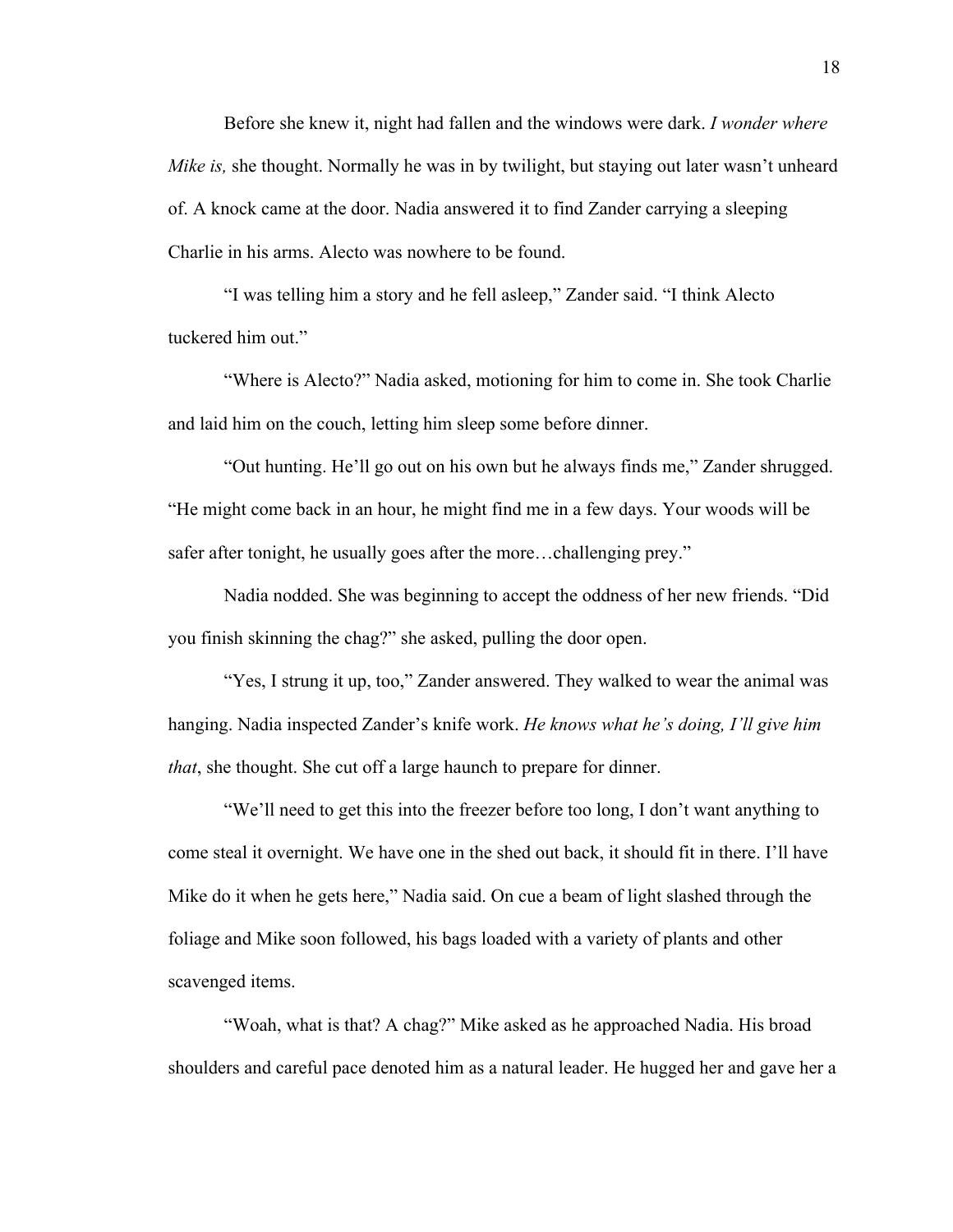quick kiss on the lips. He broke from her and held a hand out to Zander. "Name's Mike," he said.

"Zander. That's quite the handshake you have, Mike."

"Same to you. Shame it has fallen out of common practice," Mike said. He turned to Nadia once more, "Did you get this on your own? You impress me every day." He handed the bags to Nadia. "I'm sure you'll put these where you want after I put them away wrong the first time, so I'll just skip a step," he teased. She rolled her eyes and took them inside with the haunch she had harvested. "Will you grab one side?" Mike asked as he lowered the chag to the ground.

"So how did you and my beautiful bride meet?"

"She pointed an arrow at me," Zander said.

"That sounds about right," Mike laughed.

"She was actually trying to help me deal with some bandits, she was just a little late to the fun. She's a good woman."

"Don't I know it," Mike said. Once the meat was stored, they went back to the house where their noses were met by a wave of cooking meat and vegetables. Nadia was moving about the kitchen rhythmically, pacing each action so everything would be ready at the same time. Mike walked over to the couch where Deanne was reading and Charlie was groggily rubbing his eyes. Deanne hadn't noticed her father come inside. She was too engrossed with the book. He patted Charlie on the head and asked, "What is your sister reading, Charles?"

"I don't know," he said through a yawn. Being too young to read long books, Charlie had little interest in them. He preferred to play outside and harass the local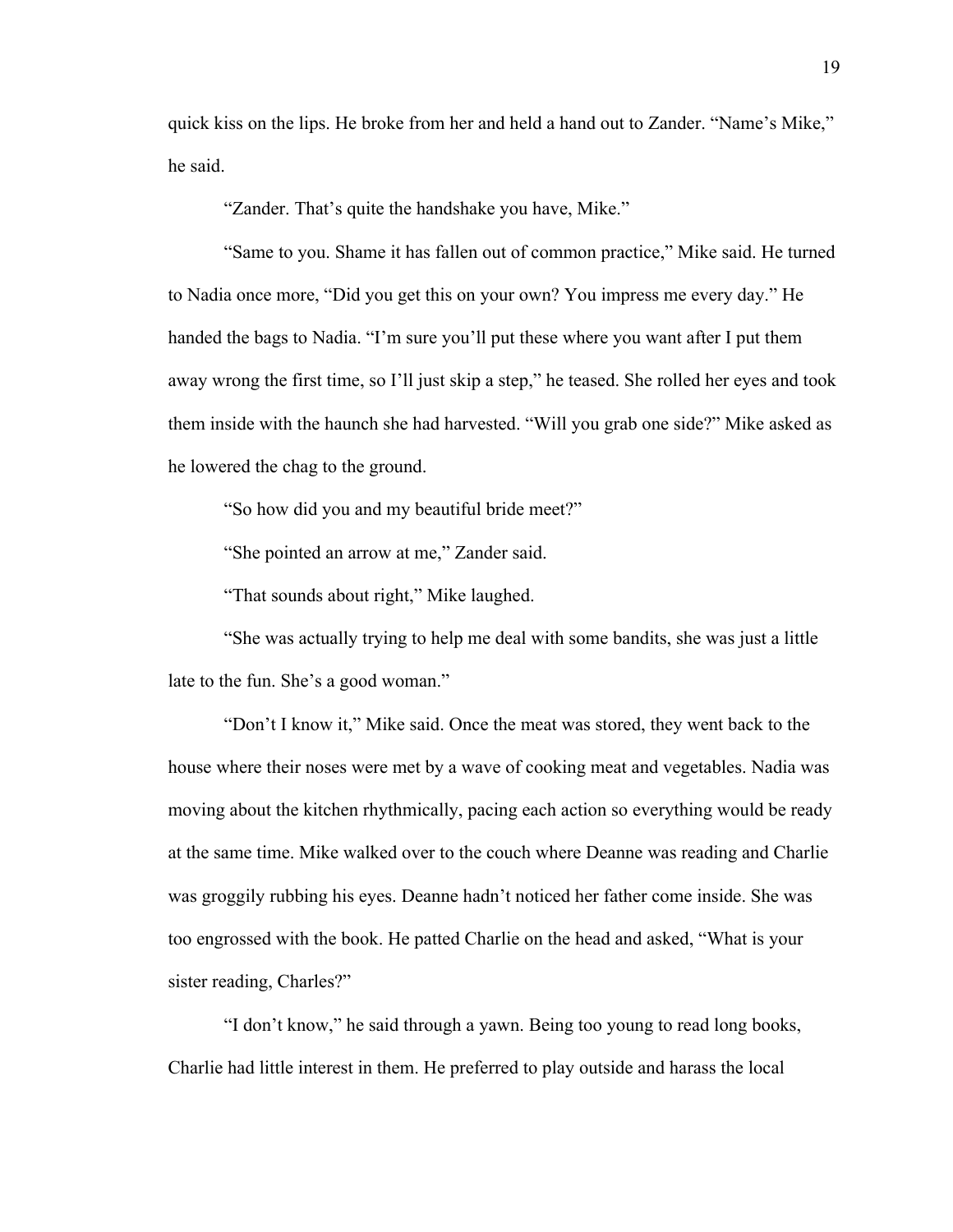wildlife.

"Mike, Deanne, can you please set the table? Dinner will be ready in ten minutes," Nadia said.

Zander was over at one of the windows, playing with the switch that rolled the window up and down. "I've only ever heard of these! This is so cool!" he said. "I can't believe you found some that still work."

"Mike is very resourceful," Nadia replied as she flipped the segments of chag she was grilling on the stovetop. "He made most of the improvements on the house himself from things we either traded for or found. This place was abandoned when we found it but the structure was sound. It needed a lot of work and love, but we have plenty of both to spare."

"It's a lovely home," Zander said.

"Thank you," Nadia said with a smile. "Dinner is ready, kids go wash your hands." The children did as they were told in a race to the bathroom. Zander washed his hands and sat where Nadia gestured. The meal was simple: a bowl of greens and a slab of grilled chag. A pitcher of room temperature water was the centerpiece. When the meal was finished, Nadia sent the children to bed. Deanne grabbed her book and ran to her room. A reluctant Charlie, who always wanted to stay up later than his bedtime, followed her.

"Thank you for the meal, it was delicious. Let me do the dishes," Zander said as he scooped them all up in one armload. Nadia was surprised by the speed with which he completed the task. Mike went to the cupboard and pulled out a large bottle of brown liquid and three glasses.

20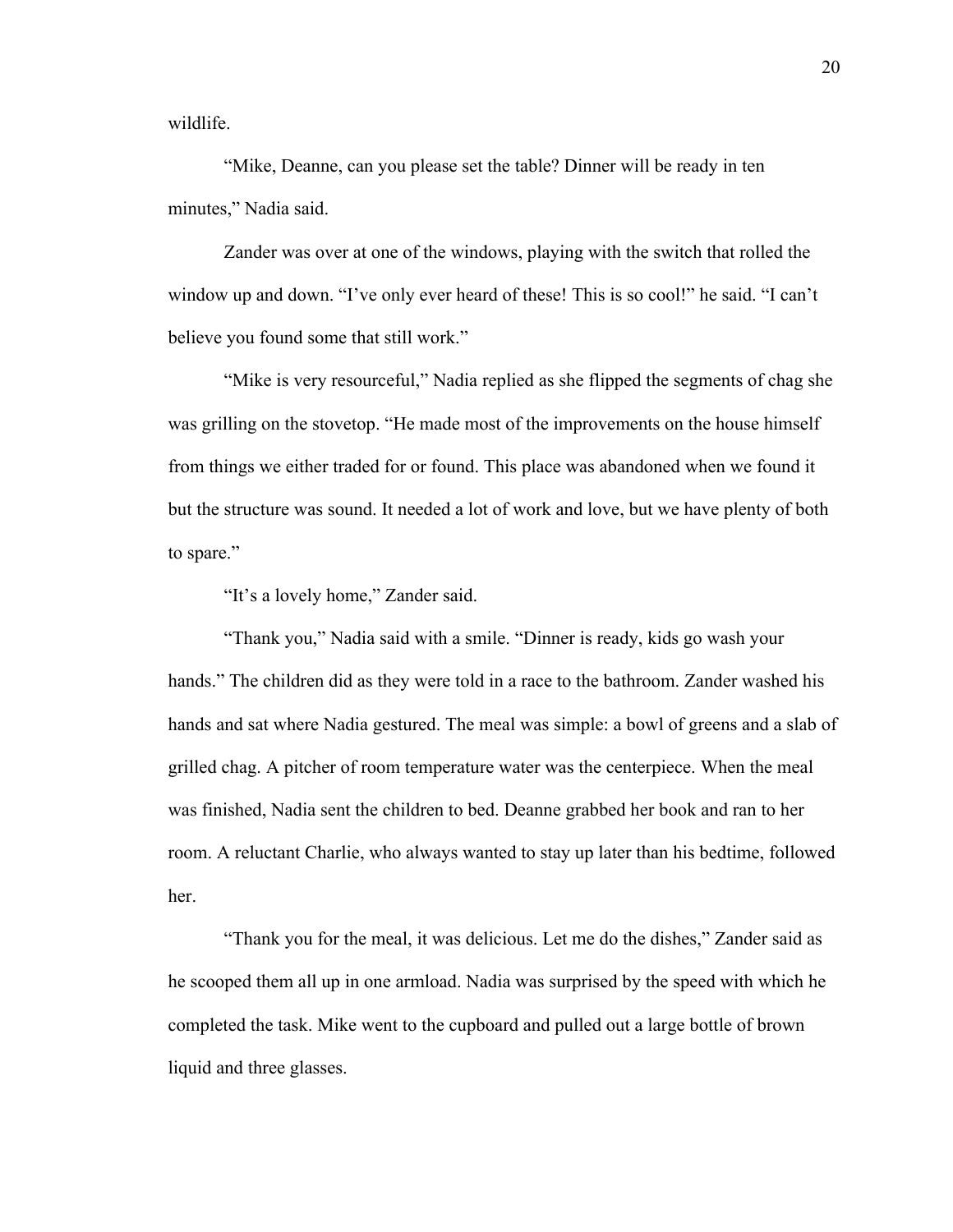"An after dinner drink, Zander? I insist," he said as he poured liquor into each glass. "I have something I want to talk to you about."

"Sure. What are we drinking?"

"Whiskey. It's not the best, but it'll put hair on your chest," he said as he handed Zander and Nadia a glass. "To new friends," Mike said.

"So what is it you want to talk about?"

"Do you know anything about a group called Darwin's Disciples?" Mike asked. Zander tensed visibly.

"Michael! This is not the time," Nadia said. She knew where Mike was headed.

"This is exactly the time," Mike said. He turned to Zander once more. "Do you?" "Yes."

"So you know what they are capable of, what they have done? You know about the murders?"

"More than you could imagine."

"I have a feeling about you, Zander. I can tell you're a good man. My gut says so, and I always listen to my gut. What I'm about to tell you can get us, all of us, killed. Can I trust you to keep it secret?"

"You can."

"Nadia and I are members of a group called the Bastion." He rolled up his sleeve, exposing a tattoo of three dots in a triangle. "Up until recently, we have stayed off their radar. They destroyed a village where many of our members operated. We are now operating under the assumption that they know about, and are actively pursuing, us. We must be proactive in our recruiting if we are going to stop them. We need manpower. We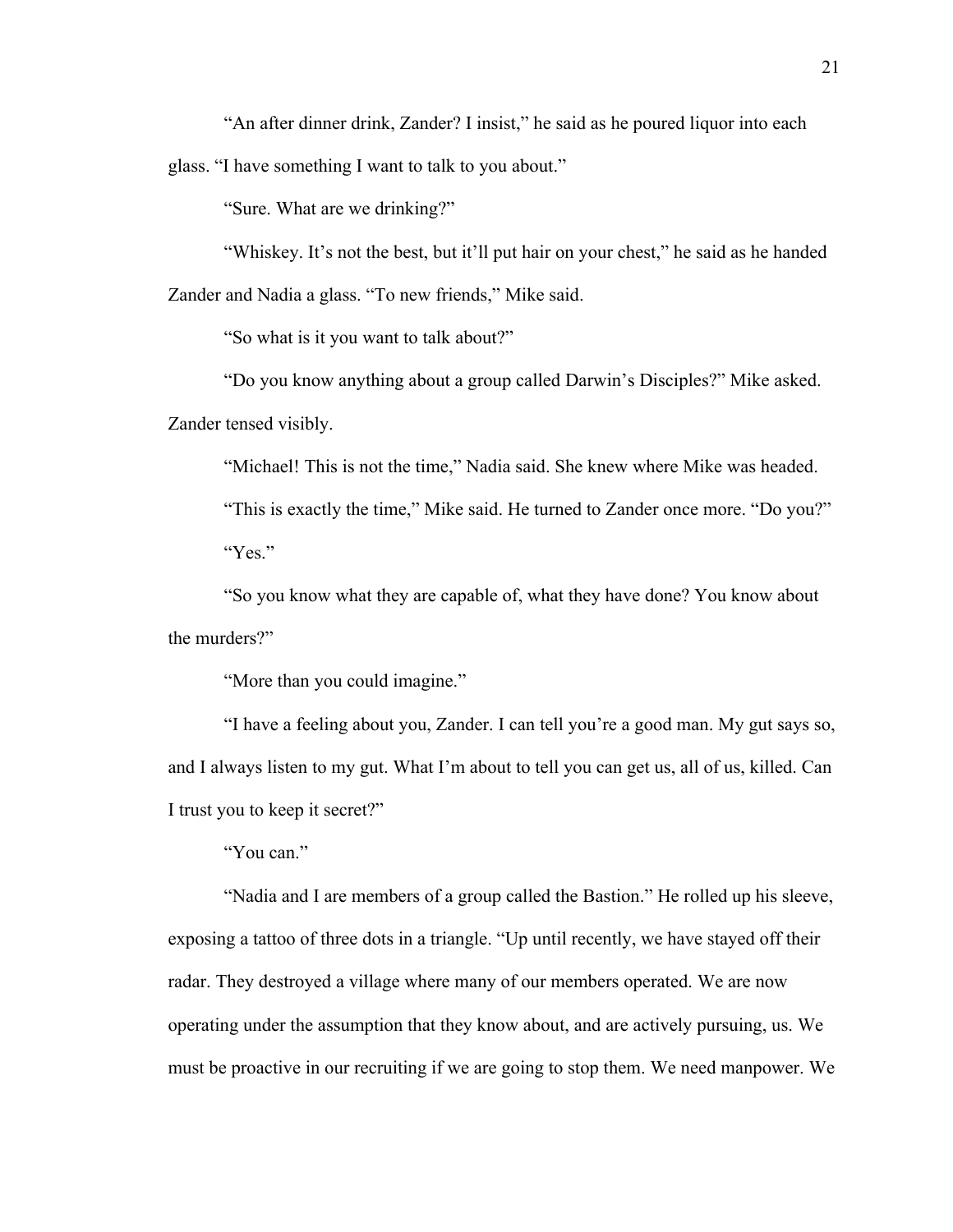need people willing to fight to protect those who can't protect themselves. I think you would make a welcome addition." Zander stood in silence and took a sip of whiskey.

"There are a lot of us, Zander. What I saw in the woods today…we need you. We want to make a world safe for Deanne and Charlie. News of the violence and expansion of the Disciples is coming in more frequently. They are getting bolder, and our people aren't up to the task of stopping them," Nadia said. Zander remained quiet and stared into his cup.

"Thank you for your hospitality," he said. He set down his half empty glass and left without another word.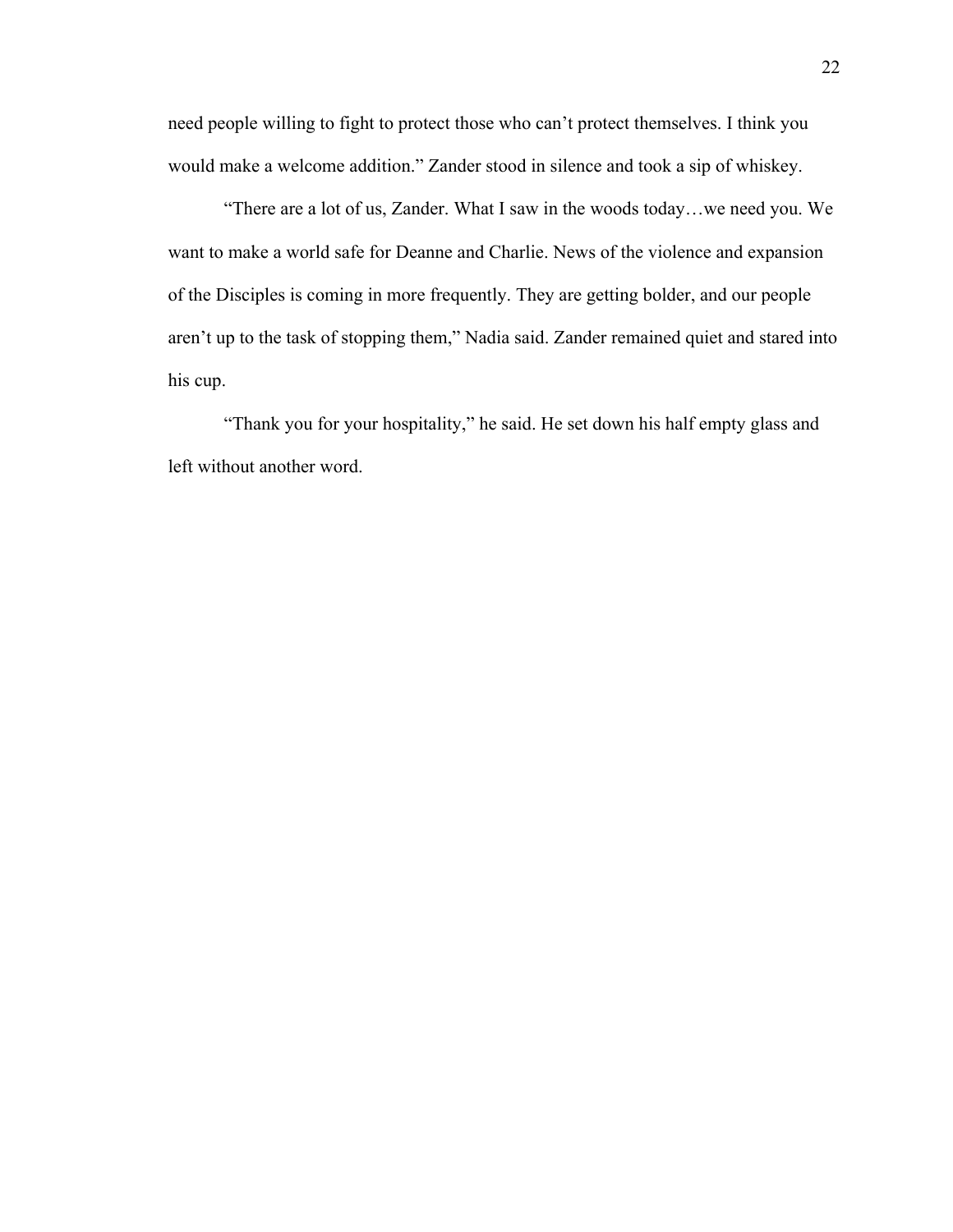*"There are too many of us. The population will be decimated through wars over resources and famine due to a lack of them. We knew overpopulation would pose a threat, but it was a problem for our children or their children. We are those children. Where our parents were weak, we must be strong. Where our parents were apathetic, we must be decisive. We must be brutal. Regardless of what I do – what anyone does – a darkness is coming. I can only hope to shelter few and survive. Mankind will not flourish for some time. Endure, that is all we can do. It is what I will do. The drive for survival is the lynchpin of life. Everything wants to live, to reproduce, to dominate."*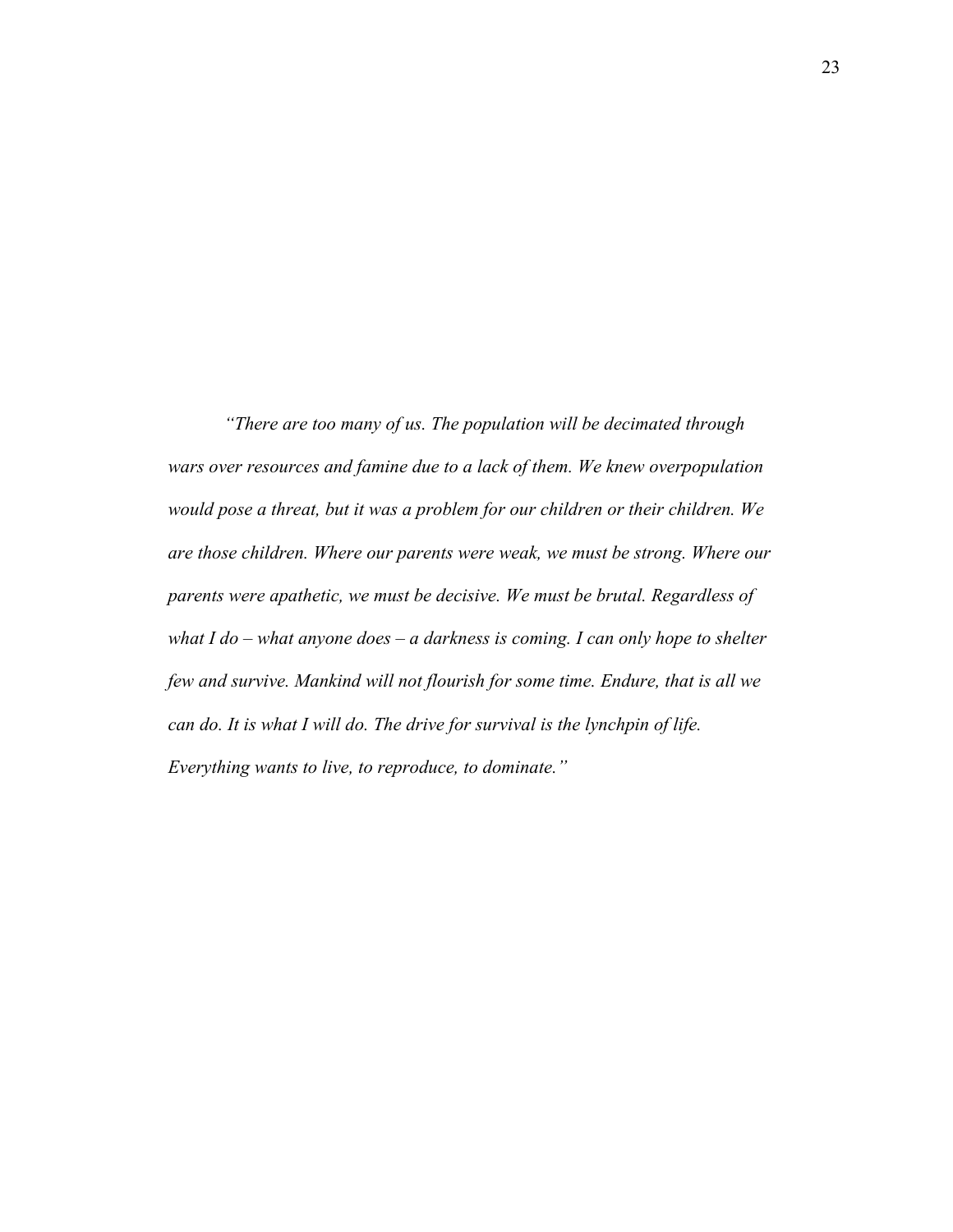### **Zander**

Clear water tumbled along smoothened rocks, an early morning summer sun brightening the residual damp of a hard rain. 29 days of torrential rains had widened the gentle stream into a coursing, forceful thing. It dove into pools and swirled along flats as it wound toward whatever container would have it. A white sheen glossed rips and peaceful parts alike, reflecting the greatly missed sunlight. Zander sat on a purpled rock, his bare feet dangling in a shallow backwater. *It would only be a matter of time before he found out,* he thought*. Whatever attention they think they have now… they don't know what they asked.*

Zander reached into his pack and pulled out a metallic sphere the size of his fist. It was an Axund, the last tangible thing he had that reminded him of his grandfather. He turned it over in his hands, its surface bending and following whatever pressure he applied. *But what chance do I have alone? -- I need to change my perspective*. He put the Axund back and wedged the pack between two boulders. He stripped and put his clothes in the pack, covering all his earthly belongings with another boulder. Happy with the security of his things, he leapt some thirty feet out into the middle of the stream. This decision was not one that would be met easily at rest – he intended to find it among the wild, moving parts of the world.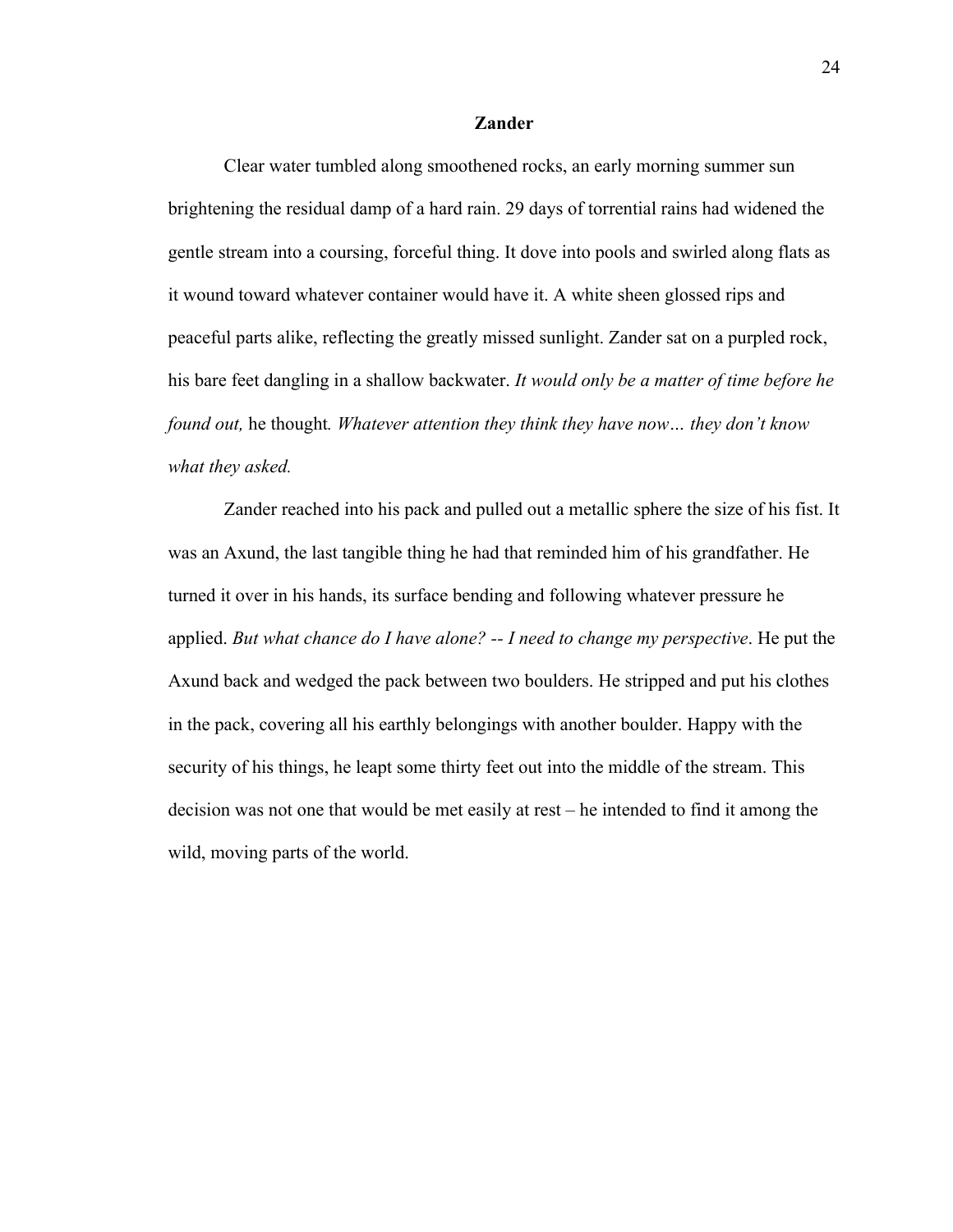*"Intelligence, coupled with selfishness, yielded technology that polluted and destroyed much. We wanted to go faster, fly higher, burn brighter. We metastasized and became malignant, invading every corner of the world. We dug deep and spewed pollutants high. The Earth's temperature rose as if in fever to destroy the sickness of us. It was a golden age for much of the world, humans living irresponsibly and sating every fancy of convenience. There was even a time when we would eat ourselves to death, our gluttony yet unchecked by limited supplies."*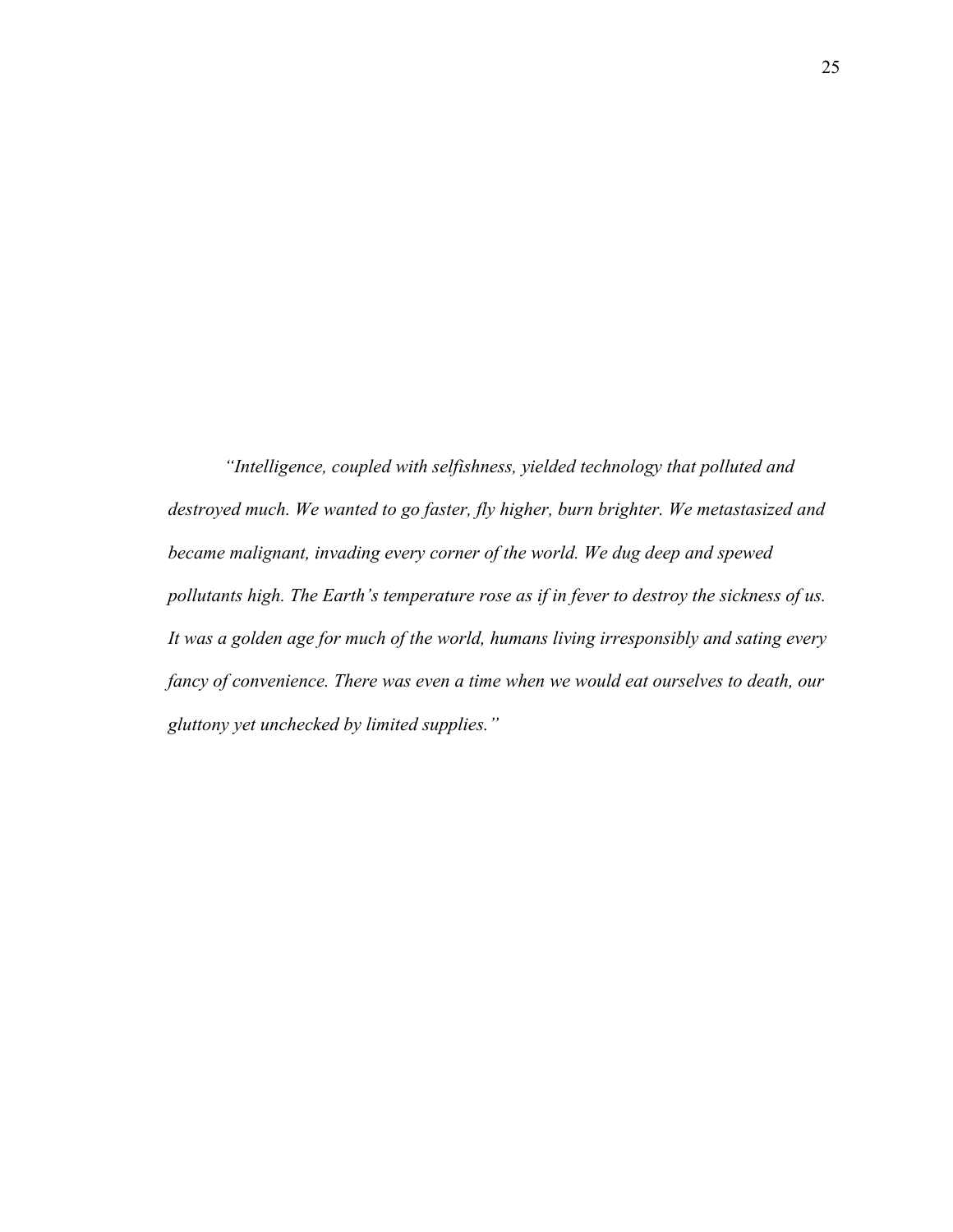#### **Dalton**

*She is so beautiful*, Dalton thought. He thumbed the well-worn corner of a photo he kept in his breast pocket. The woman in the picture had flowing blonde hair, her blue eyes caught in a moment of mischief. She was turning, looking like she wanted to be chased. *I finally caught her*. Dalton hadn't seen his wife outside of that photograph in five months. Video chat and calls were strictly prohibited on board. That was the life of a Trak-Down worker: six months spent away from home at a time, living completely isolated. Dalton was of the few with a wife and child. An intercom announcement cut through his wistful haze, dragging him back to the cold metallic hall he was standing in.

"Hey, Dalt, I'm picking up a bit of interference in Line 1. Could you poke around and see what the issue is?" a whiney voice asked. He hated when the new guy, Kessler, called him Dalt. Only a few people were allowed to call him that. His effete new cooperator was not one of them.

"Sure thing. I'll head down right now." Dalton strode toward the elevator at the end of the hall and took it three stories down. Trak-Downs were massive, roaming excavators that stripped the land of trees, soil, rocks – everything. They ran on a combination of biodiesel and whatever they needed to skim from the excavation process. Each Trak-Down had complex processing systems that analyzed what was worth keeping and what could be discarded. The resulting refuse was more or less a mound of dung: it even stank after being run through the exhuming process. He found the access panel he needed and unscrewed the cover.

Dalton scratched his head, uncertain what the problem was. *It isn't a short*, he thought. If it were, at least one light on the panel would be blinking yellow. *Maybe we*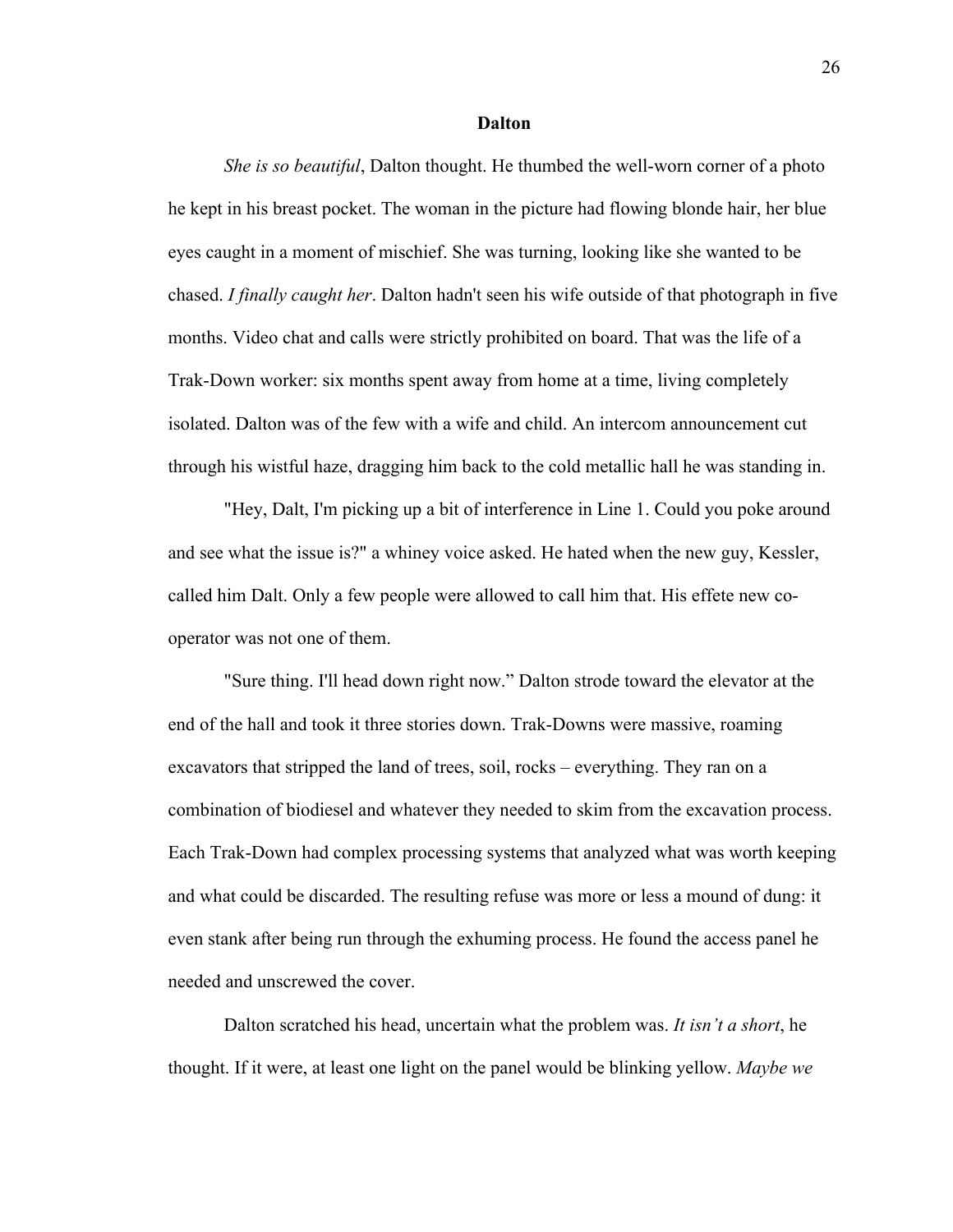*picked up something nasty.* He screwed the panel's covering back on and sifted through the possible problems. There were only a handful of times he could recall in the last ten years where he had to run an extensive diagnostic to sort out an issue (that took precious hours the higher-ups did not appreciate). *This new guy* has *been doing well, but I suppose he was bound to screw up sooner or later*. When Dalton had been the only supervisor the machine went down only if an incompetent worker mishandled their task or got caught up in the machine. Since no report of injury came over the intercom, it had to be something else. *I told them I didn't need any help,* he thought. *Maybe this will show them we're better off with just me in charge.* Their reasoning for the new hire was to help spread the workload because Dalton was getting on in years. At forty-five he hardly felt he was over the hill, but he knew they were training his replacement. Not many people lasted in the industry as long as he had. Though he didn't think he needed help, he didn't mind these last few weeks being a little easier. *Well, easier until this. The bosses are going to want to know how this happened.* Their tolerance for failure was very low.

Dalton keyed his radio, saying, "I'm requesting full shutdown. I need the Tubes crew down here. This is going to take a while." The constant rumble of the vehicle abruptly cut out. He climbed a flight of stairs and walked to the nearest Tube access. Since the monitors were all reading clear, there must be a mechanical issue they weren't picking up. This meant they had to examine each Tube in search of the problem. Even with five others helping him, it could take the rest of the day.

Dalton put on his gear as he waited for the team to arrive. Gas mask, full heat resistant jumpsuit, and rubber soled mid calf boots were the mandatory protective gear for anyone going into the Tubes. As he zipped up the front of his bright yellow jumpsuit,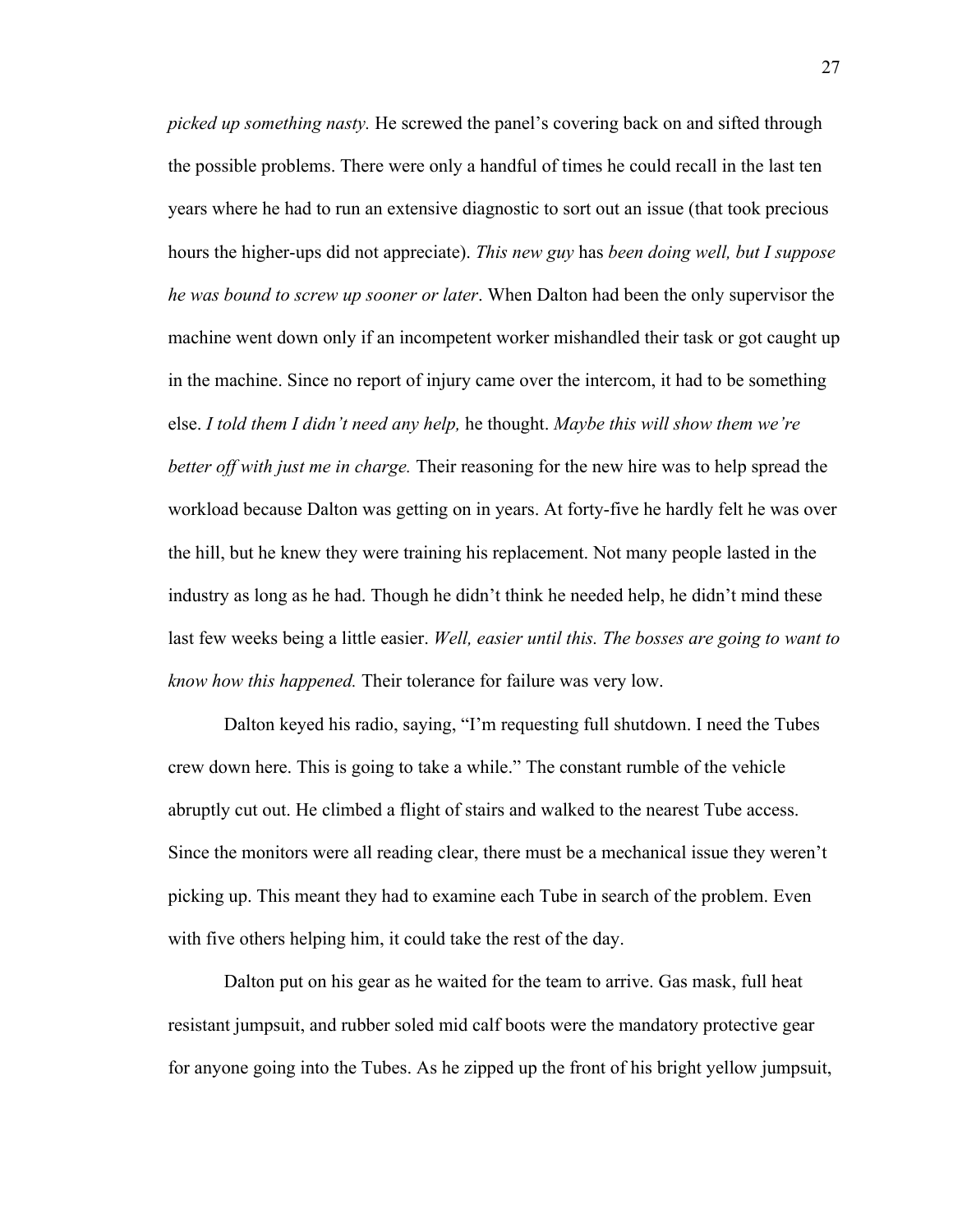the five members of the Tubes team filtered through the door. Each man was a deviation of the stereotypical Trak-Down worker: average height, lean, bearded. Dalton knew all of them well except the youngest of the group. He was a recent replacement for a man who lost his arm working on the rig. The youth had patchy, scraggly facial hair. He couldn't have been older than seventeen. Dalton's son was around that age. He felt a pang of homesickness thinking about him.

"This is Sam," one of the veteran workers said. "We need to show him the ropes. He's quick to learn, shouldn't slow us down much." Sam, not expecting this praise, beamed and nodded. Once the Tubes crew finished donning their gear, Dalton ran a mic check. With all systems ready he opened the hatch. A blast of hot air met them at the threshold. Even through the heat gear, there was a noticeable increase in temperature. Dalton descended the ladder, the flashlight attached to his hood bobbing up and down as he met each rung in turn. He jumped the last step, landing firmly in several inches of detritus that lined the Tube floor. The Tube they were in was ten meters in diameter, average as far as Tubes go.

"Okay, this section should be easy to clear. Sam, you're with me," Dalton said, the other crewmembers already knowing which direction they were supposed to search. Three of them went one direction; Dalton, Sam, and the third member, Phil, went the other. They walked together until the first split in the Tube. Dalton gestured, sending Phil to examine the side branch.

"What are we looking for?" Sam asked.

"Anything out of the ordinary. Leaking ducts, blockages, vents on the fritz. When we do shutdowns like this we never know what we'll find. Just keep an eye out and tell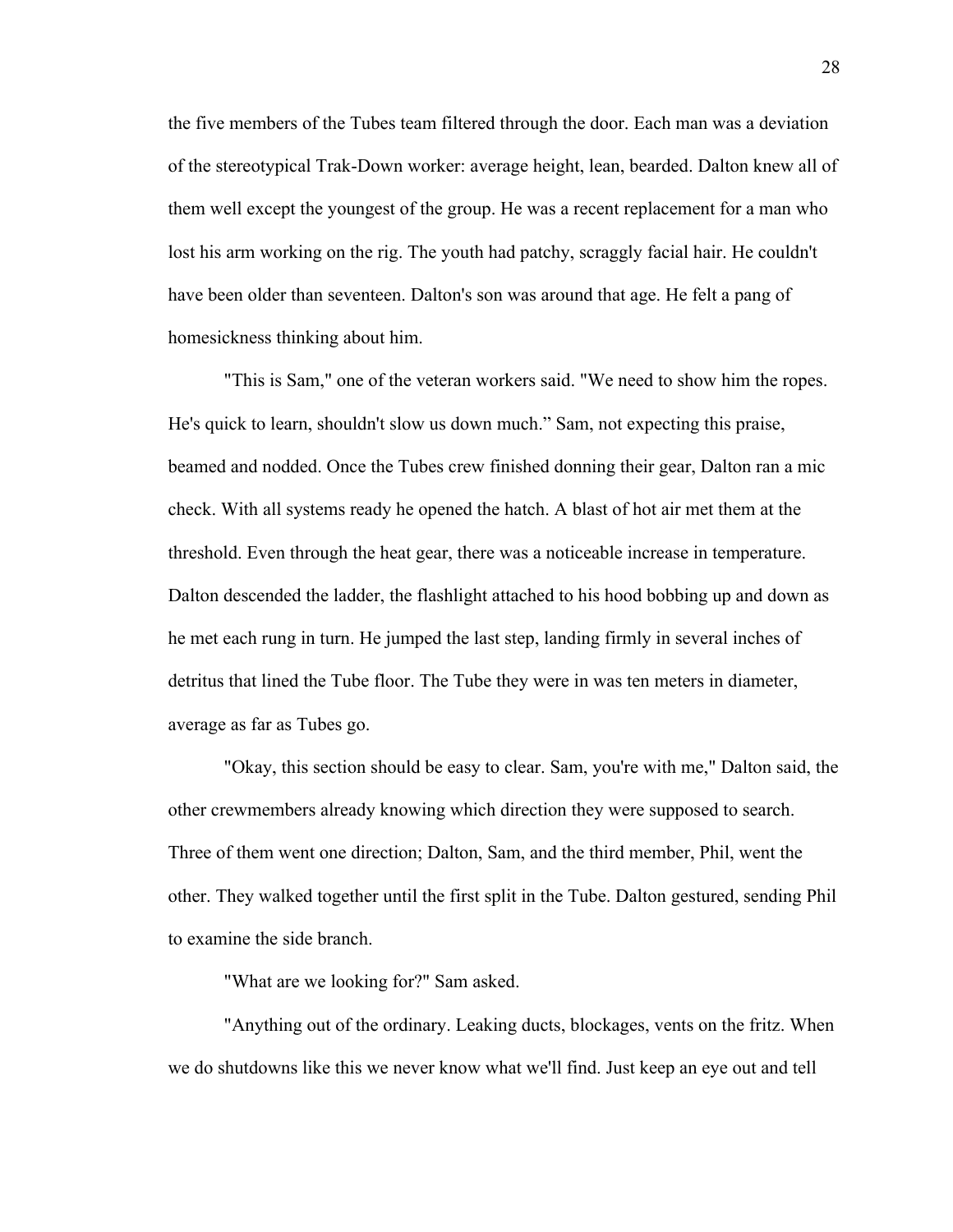me if you see anything that doesn't seem right."

They continued in silence for several minutes. Not finding anything in their sector, he checked with the others. None of the others reported finding the issue. His hopes of resolving this problem quickly were beginning to fade. This section was the one most likely to have a problem since it was so close to the intake. The further into the system you got, the smaller the Tubes became. It could even mean crawling on hands and knees through some of the smaller ones. *I hate those small spaces*, Dalton thought, shaking his head. The last time he went in there he almost got stuck. *What a way for a supervisor to go*.

He keyed the mic once more. "Let's meet back at the entry point, boys," he said. Dalton and Sam turned to head back to the hatch when a voice filled their helmets.

"Any luck, Dalt?" Kessler asked. There was something strange about his tone. Dalton couldn't put his finger on it.

"Not yet, Kessy," Dalton replied.

"I suspect you won't find anything," Kessler said. His voice now had commanding quality, very unlike the man Dalton had met a month or so earlier. "I suspect you won't find anything because there isn't anything to find." A slight rumble started as the Trak-Down began coming to life.

"That's not fucking funny," Dalton said, hoping this was some sort of prank. He had a feeling it wasn't. "Shut it down."

"Oh no? I find it very funny. It took me a while, but I finally was able to rig the engines to overheat," Kessler said. Dalton could hear the smile on his lips. "None of the other monkeys on this thing can undo what I've done. I just needed to get you out of the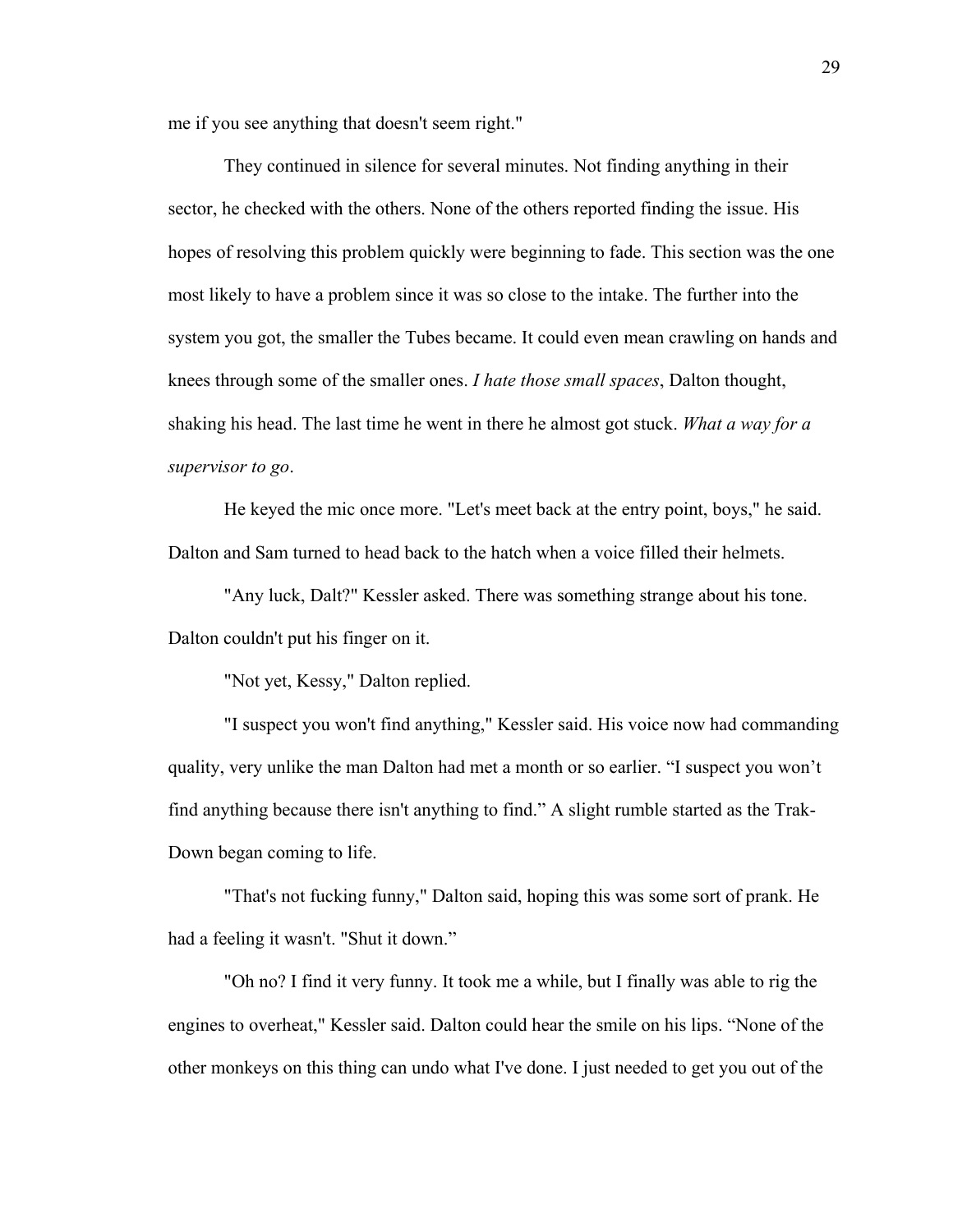way." If the engines overheated, there was the potential for a meltdown. "I deactivated the safety protocols too. I know you were thinking that would save this savage machine. It won't. Not that you'll be alive to see it, but this is going to be quite the show.

"This was the last Trak-Down we infiltrated. We've been waiting for you to quit or die, but your unfortunate tenacity forced our hand. A lot of strings were pulled to get me on this rig. Your bosses insisted that there was no need for a new operator because you were so damn good. However, those long years of service, and your life, are coming to an end today. We have men in place on every Trak-Down rig on the continent. Today is the end of such monstrosities. Long have Darwin's Disciples waited for the moment where we could tear down this horrible testament to man's stupidity in one fell swoop. Goodbye, Dalt."

The Tube began to shake. Dalton grabbed Sam. There was only one way out of this. No doubt Kessler had sealed the hatch they entered through. They had less than a minute to reach a utility duct. He knew where the closest one was. He also knew it was probably too far. They moved as fast as their gear would allow. Sam struggled a great deal more than Dalton, his boots sinking into the waste. Dalton was big enough to pull him along. He wasn't going to leave the kid to die in a place like this. A roar emanated from the way they came as the wall of material hurtled towards them. Phil rounded the corner, his flashlight frantically bouncing. Behind him the roar intensified. Dalton reached the hatch and wrenched it open, throwing Sam inside. He hesitated, not wanting to shut Phil out. *He's not going to make it,* he thought as Phil stumbled. He got up, yelling for them to wait. He stumbled once more and fell face first, his flashlight no longer visible. "We need to help him!" Sam yelled, bolting from the safety of the hatch.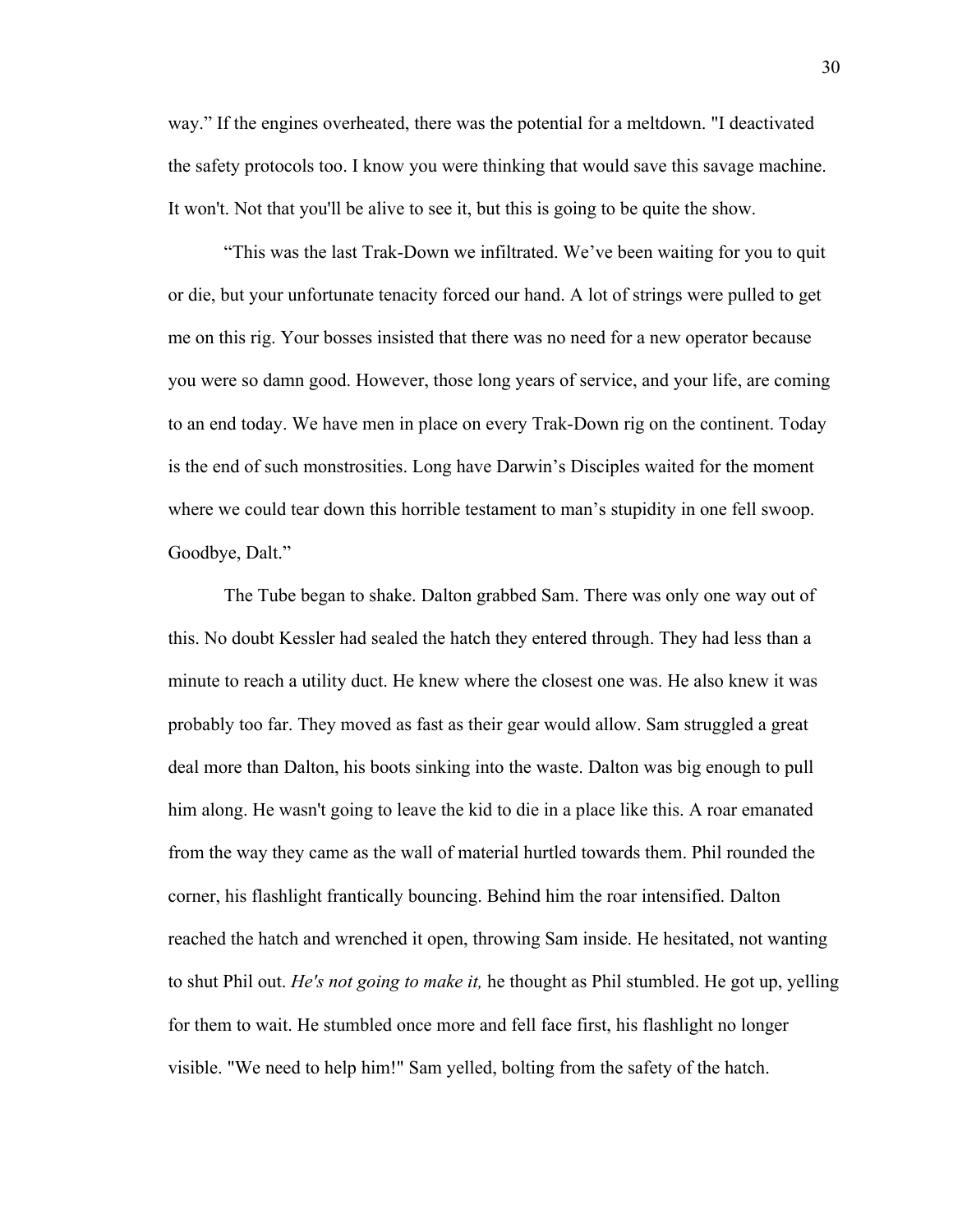"There's no time!" Dalton said, reaching to grab him but only securing air between his fingers. Sam made it to Phil and picked him up. Just as Phil made it to his feet the wall engulfed them. Dalton ducked through the hatch and slammed it closed. The crushing wall was on him in an instant, grinding and clanging against the door. Those two, likely along with the others, were on a breakneck pace toward the incinerators.

He removed his gas mask and hood and destroyed the microphone inside. Hopefully that would be enough to convince Kessler they had all been swallowed up. Crawling on his hands and knees he traversed the bends and intersections of the utility duct for several minutes before he came to an external door. He opened it and stepped onto one of the walkways that ringed each level of the Trak-Down. The engine was likely close to causing a breach. Any effort to stop a meltdown would be in vain. The only thing left to do was to risk the ten meter fall from the back of the Trak-Down and hope to get far enough away before the breach resulted in an explosion. Dalton ran to the end of the catwalk and kicked the extending ladder down. The terrible excrement from the mechanical beast was unpleasant at best and toxic at worst. Dalton didn't know of any toxic materials in the plot they were harvesting, but they had been wrong before. He wondered if Sam and the others had made it through processing yet. *At least they went quick*, he thought.

He pulled out the picture of his wife, lightly brushing his fingers across its surface. "Wish me luck," he said, kissing it and tucking it carefully into his breast pocket. His hand lingered there, channeling all the goodness and strength he could find. Resolved to see her again, he descended the ladder. Dangling from the bottom rung, he grew less sure about his plan. Ten meters was cited as the drop height. The designers didn't want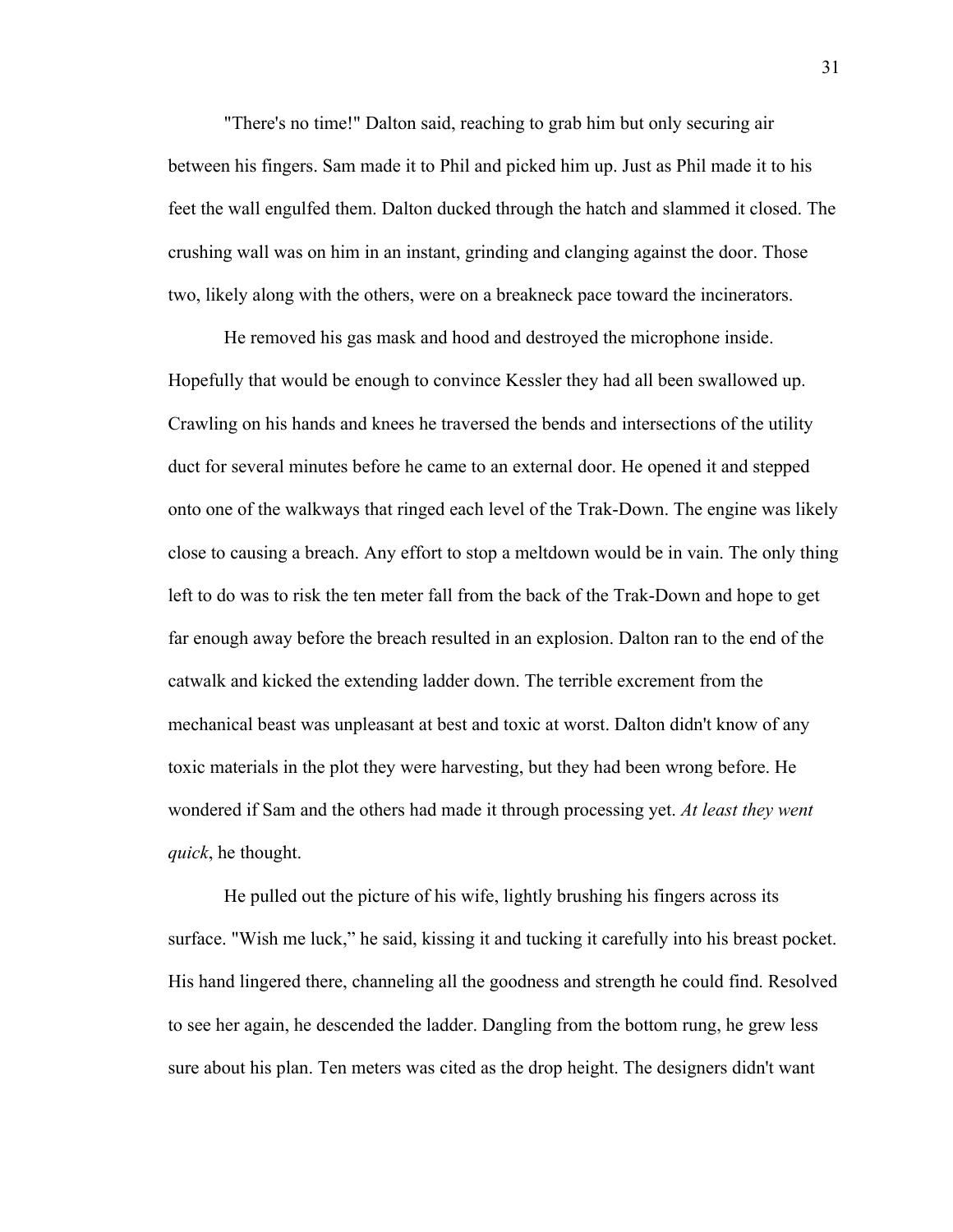people to be able to board easily from the ground. *What I would do for a ladder truck right now*. With his feet swinging forward and back, ten meters looked like twenty. *Here goes nothing,* he thought as he took a deep breath. He let go. The image of his wife remained fixed in his mind as the ladder grew smaller and smaller. The impact threatened to drive the picture from his mind as it drove the air from his lungs. His vision began to fade, his hand over his breast pocket. Everything dissolved to black.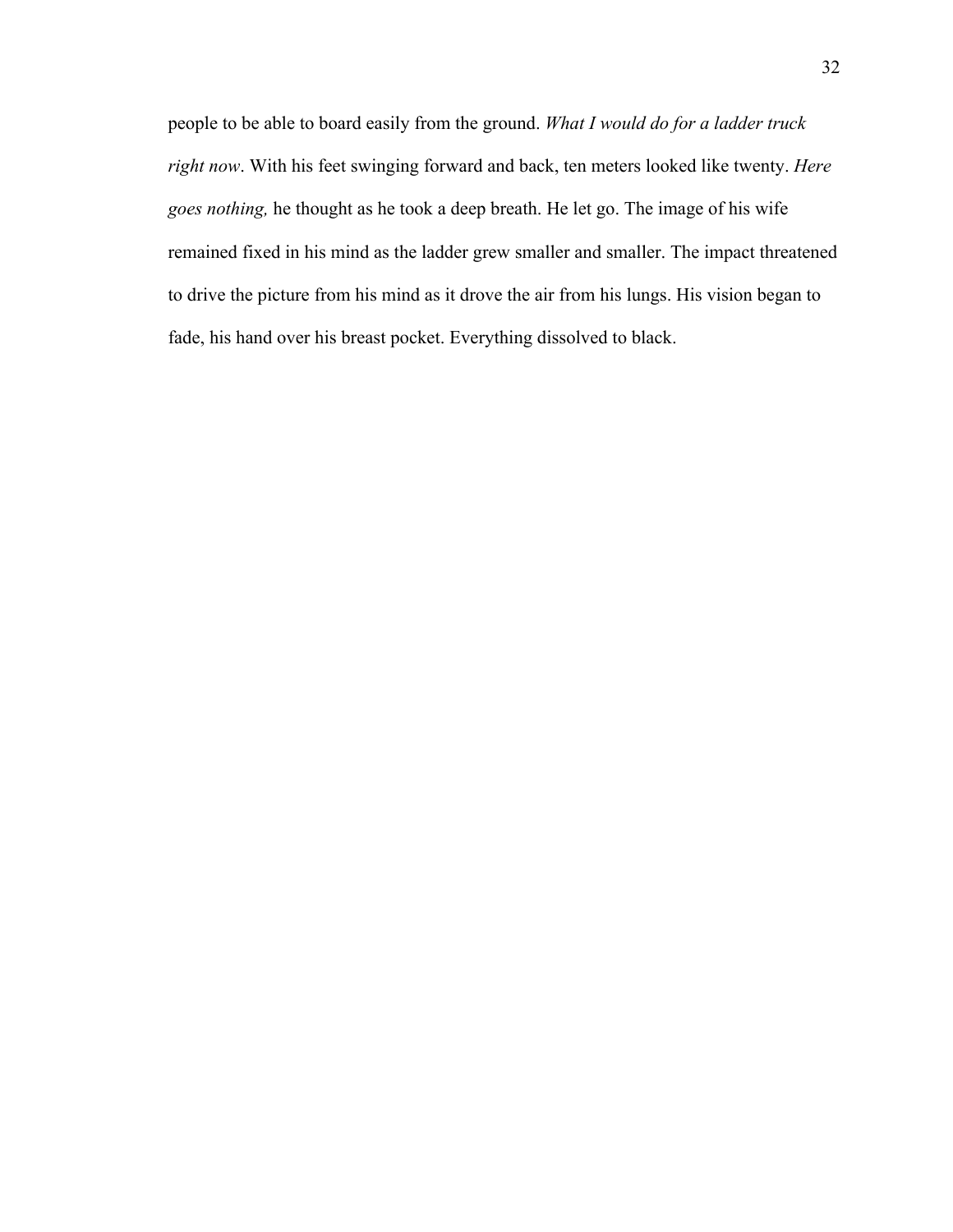**Millie**

Millie took a long drag from the bottle before handing it back to Justin. A sweet warmth snaked through her stomach and radiated throughout her body. The taste of *Moon Man!* was one that she would never, ever get tired of. Hand in hand they walked the busy city streets in a drunken euphoria, an easy past time in which they would float along without an errant thought about the bleak outlook the future held. Government owned billboards throughout the city displayed celebrities and statesmen alike drinking *Moon Man!*. Millie and Justin came to a stop below one such billboard, the advertisement portraying a professional athlete upending a bottle as the last drop hung in anticipation. "REAL Pros Drink Every Last Drop! Play Outta This World! Now With More Protein!" Justin looked up and mimicked the pose, upending the bottle on an outstretched tongue. Somewhat less successful than the ad, the remainder of the bottle splashed onto his face and already stained shirt. Laughter erupted from both of them and they continued walking. Justin tossed the empty bottle at a nearby wall. Millie wiped the tears from her eyes with a chuckle.

"Why do you always do that? There's a trash can right there," she said.

"Why not?" was his only response. He let go of her hand and wrapped his arm tightly around her neck, bringing her close to kiss her on the head. She leaned into him, comfortable in his presence. Another couple walked towards them, each with their own bottle of *Moon Man!*. It was rare to see anyone not at work without it. Millie and Justin were like most citizens of New York, spending most of their free time in the new chemical balance. Crime had plummeted and the hungry masses were able to get their fill of cheap *Moon Man!* to sustain them when food stores periodically dwindled. Millie and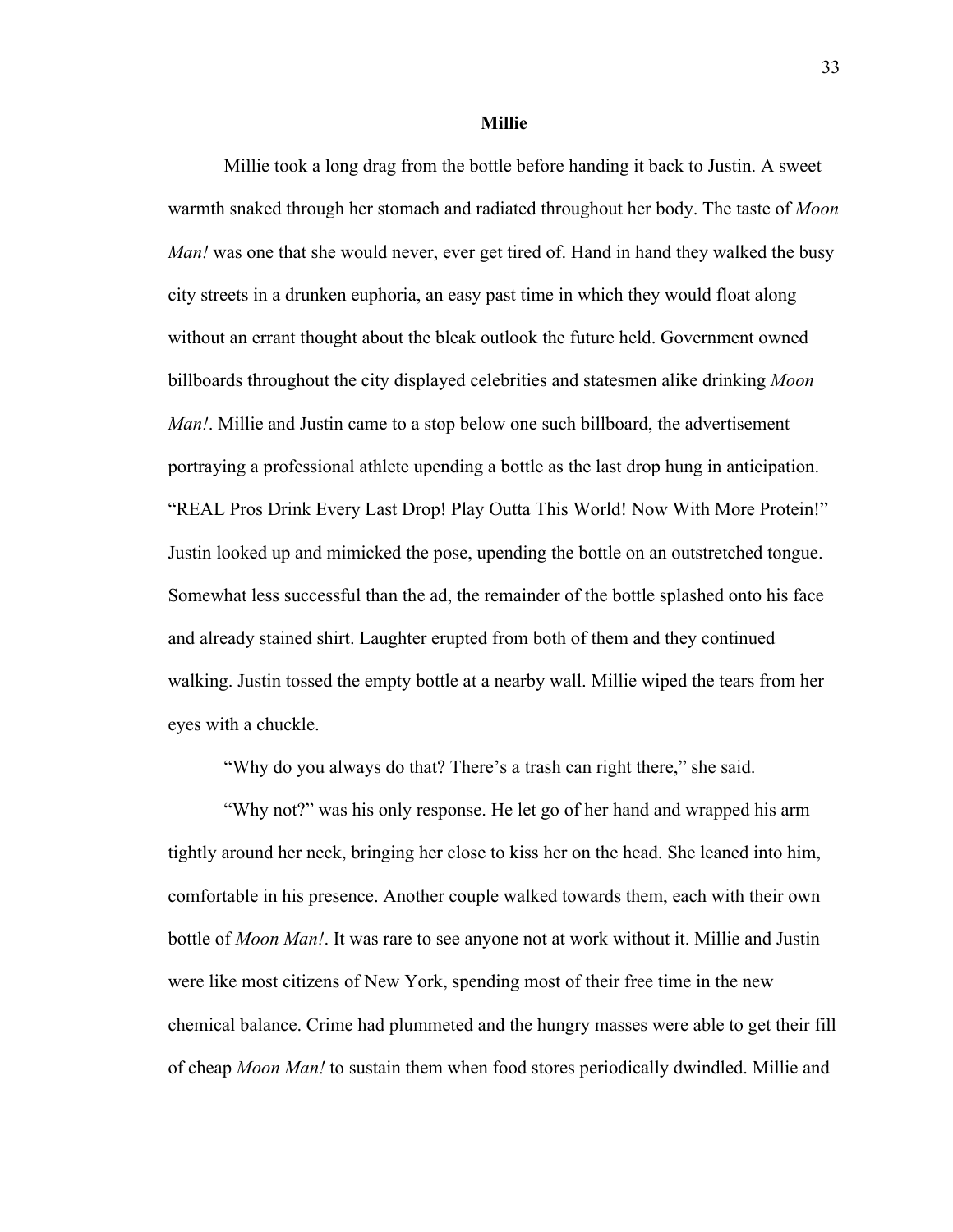Justin turned the corner to reveal the top of her favorite building in the distance: Human Resources. The third tallest building in the city, Human Resources was a towering 130 floors and consumed an entire city block.

"I wonder what it's like in there," she said.

"Don't you mean you wonder what Cain is like," Justin accused. And she did wonder what Cain was like. He was always so handsome and nice in the news.

"Is that a hint of jealousy I hear?" she said as she tickled his stomach.

"I just don't see what the big deal is. He isn't all that great. And he's goofy looking, if you ask me."

"He has done so much for the city! Jobs, medical care, the new traffic system? He's a great man. And he's not so hard on the eyes, either."

"Oh well then maybe you should go in there and throw yourself at him!" Justin took his arm from her shoulders in a huff. Millie stifled a giggle. She liked getting him worked up over little things. She reached for his hand.

"You know I'm yours, Justin. And it's not like you never have fantasies about other women," she said. She knew about his other girlfriends, but she also knew she was his favorite. There were other men in her life, but none that made her feel the way Justin did when they were together. It would be bizarre if they were monogamous, but Justin was her favorite.

"Alright, alright, yeah you're mine, right? I'm your favorite," he said, a bit of his confidence surging through the hurt façade.

"Of course you are. Now let's stop here and get some more *Moon Man!*, I'm starting to come down," she said as she pulled him toward the nearest bodega.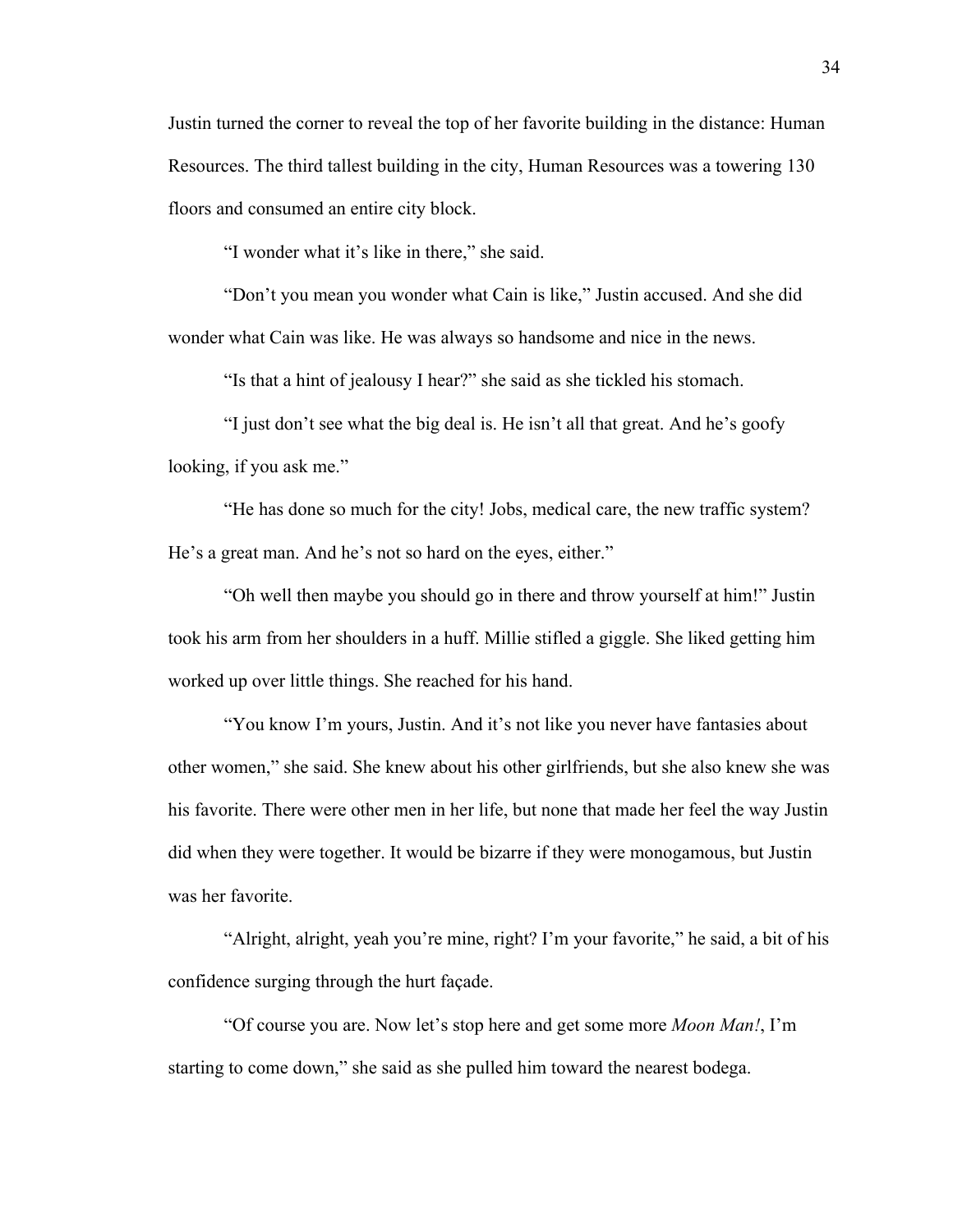*"Compassion and intelligence – previously two of man's best tools – have become our biggest threat. Our compassion is now a drain on our society. The more lives we extend, the more mouths there are to feed. When once the sick and dying would be left to fend for themselves we now expend inordinate resources to preserve life. Intelligence allowed us to dominate landscapes and other species. We no longer have natural predators or parts of the globe that cannot be colonized. Two traits at the core of the human identity are now poised to be our downfall. On their own, intelligence and compassion are wonderful things. However, mankind's vicious nature and brutal inclinations were also integral in the domination of Earth and live side by side with the gentler aspects of our nature."*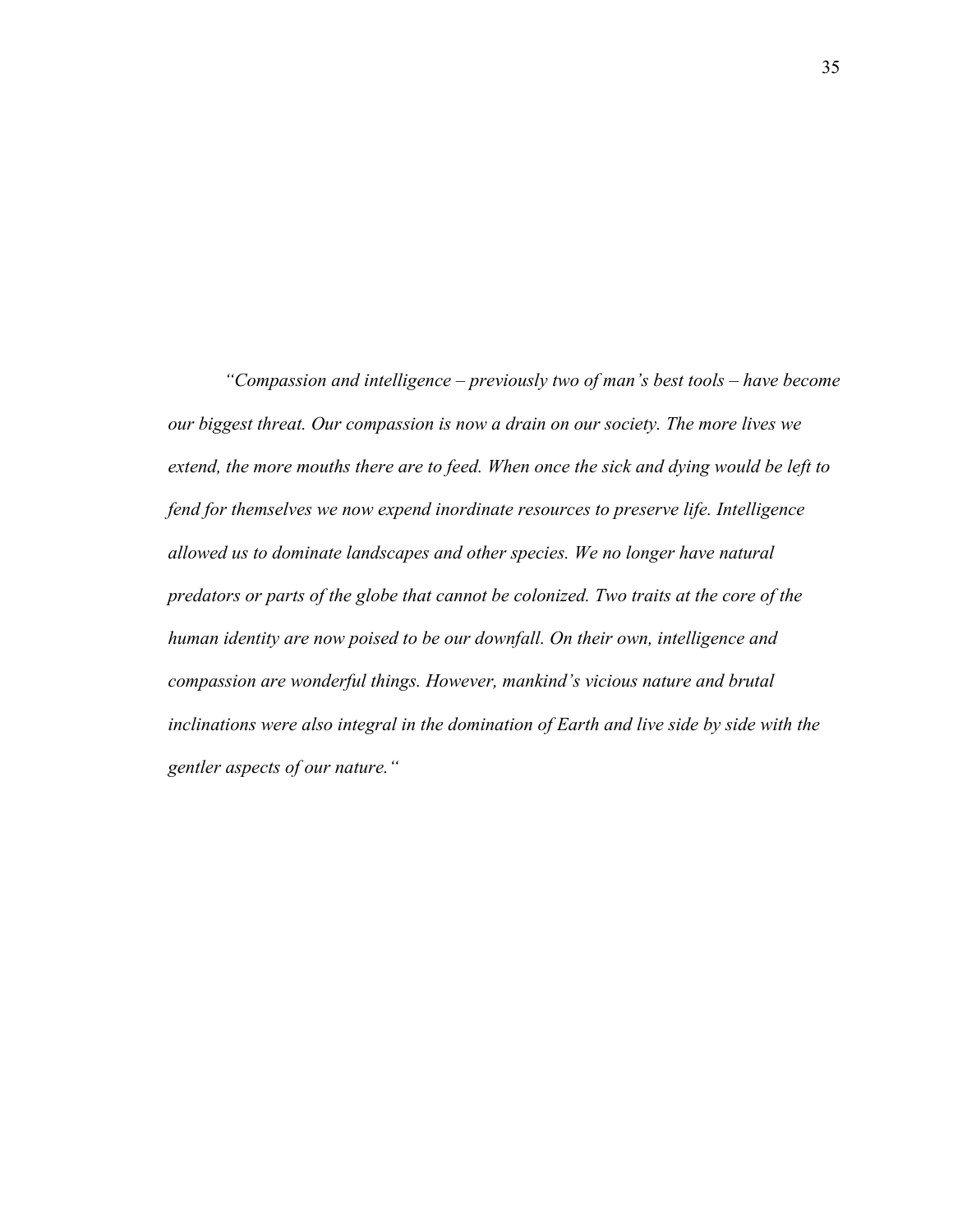### **Zuberi**

A glare reflecting from a neighboring building had finally wandered into the eyes of a pensive Zuberi. Sighing, he closed the blinds on that half of his office with the press of a button. He ran his fingers through his graying, curly hair as he leaned back in his black leather chair. His promotion and corner office were once exactly what he wanted, what he worked so hard for. He had read somewhere that satisfaction was the death of desire, but he had not expected the satisfaction to die so suddenly. Working in Human Resources seemed like a rewarding career, a real chance to impact the lives of many. The once ambitious and passionate man had grown old and jaded. Human Resources had scooped up the promising young doctor, spinning webs of lies disguised as higher truths. "The momentary pain of the few is worth helping the innumerous generations to come," the recruitment agent had said to ease his ethical pains. The money she offered made this medicine easier to swallow. Much easier.

Now Zuberi had reached the top of the organization. His years working in the bowels of the human testing facilities were behind him. He was the leader of his own projects, answering only to Dr. Frank Neder and to Cain himself. Neder was a hack in Zuberi's eyes, a hack whose job he could have within a month if he wanted it. His ambition, though, had slowly worn away with his compassion as he spent year after year treating people like lab rats. The things he had done to men, to women, to children – things he would never have believed himself capable of doing. Now he was giving the orders to have these things done and he found it easier each day. There were no more faces, no more names, no more screams to deal with. The scientists of old, how their hands were tied! Rats? Flies? Analogues could only come so close to the truth. They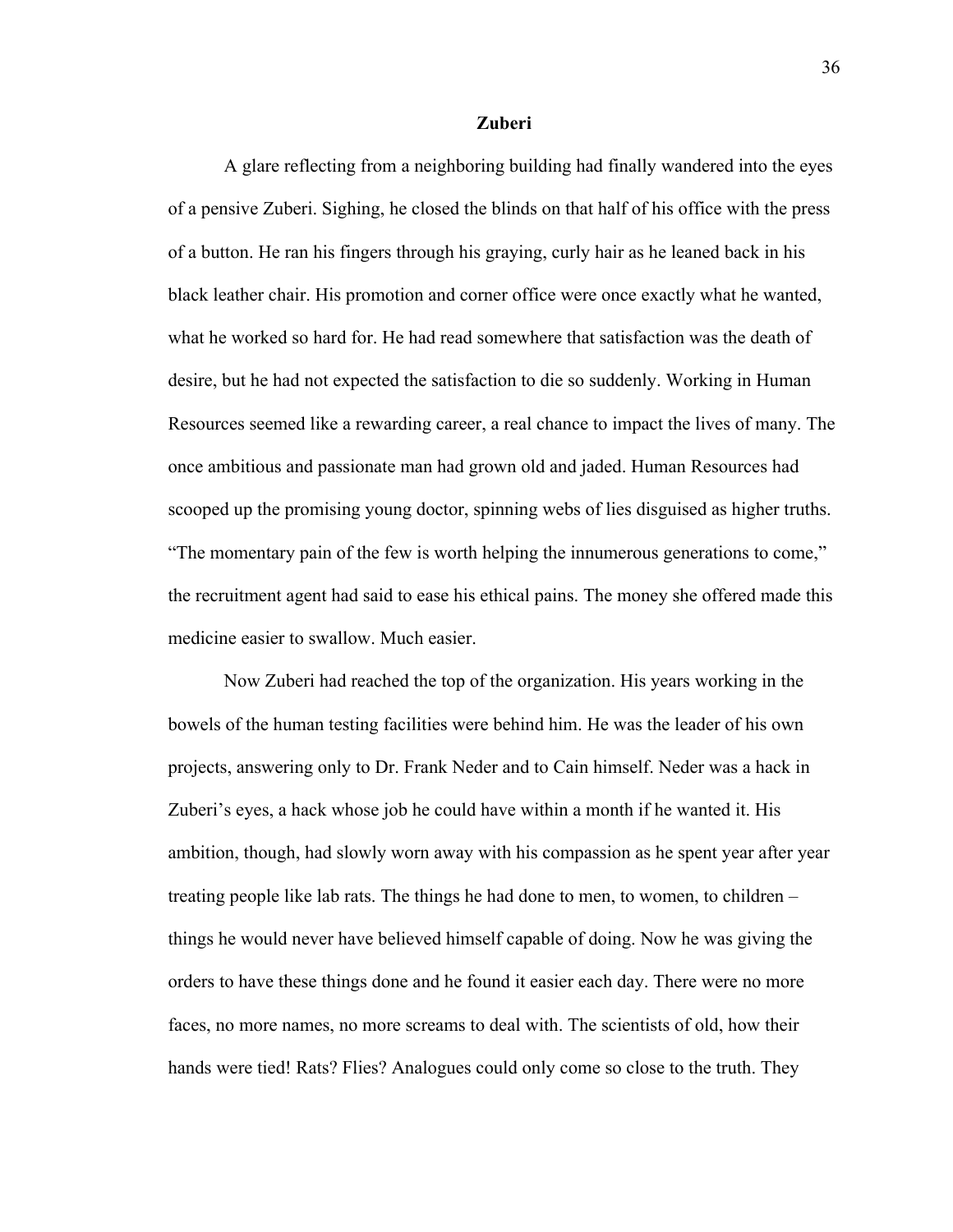could never hope for the precision of Human Resources. HR wasn't burdened with overblown ethics or regulations. The medical advancements he alone had been a part of were groundbreaking. He was a firm believer in the ends justifying the means. He had to be.

Zuberi swiveled his chair to gaze out the window of his 101st floor office. The city was awake and vibrant as always, the busy traffic moving as fluidly as only a computer program could orchestrate. Cain had solidified his control over the city when he fixed the old system for free, citing it as a community service. His true motivation was to regulate most movement in the city. He won the favor of the population as he slipped the leash around their necks. Unfortunately for a younger Zuberi, the new traffic program almost eliminated accidents. *I remember when I would get a fresh victim almost every day,* he reminisced. The smell of their blood, the uniqueness of each injury, the data he could collect – though the laboratory was able to generate random events, nothing was quite as thrilling as knowing natural carnage imposed the damage. The laboratory was monotonous, boring. His favorite part of his time in the Locker was getting terminal patients from the hospital. It was easy to take sick patients from hospitals. Terminal patients will agree to anything if you tell them it might cure them. Saving the individual was not the purpose of Human Resources, however. They were just as happy to have a patient die as they were to have them live. Both successes and failures were integral in their work. He loved the puzzle and the stakes of having someone's life in his hands. Some of his colleagues preferred to induce diseases, taking a healthy person and infecting them or giving them cancer. That work used to be too slow for him. Now all he did was analyze numbers, detail experiments, and manage the workers under him: the lab would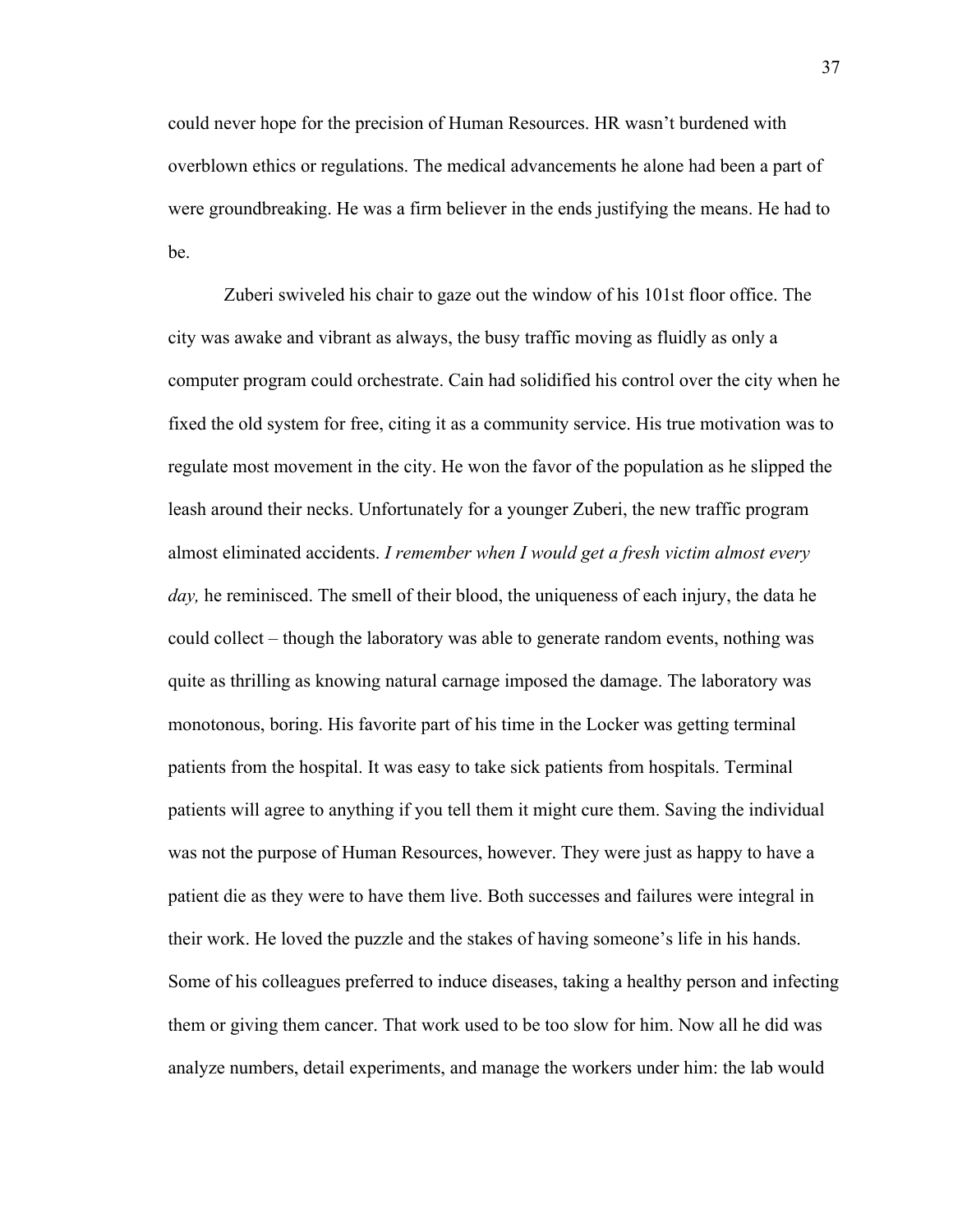be a welcome change. Bureaucratic maneuvering was for schemers and snakes: he had little patience for such sniveling sycophants. He was the best at what he did and of the highest blood in Cain's hierarchy. His seat of power was not only earned but was his by birthright.

His secretary's voice dislodged his ruminations as it lolled from the phone on his desk. Her voice seemed tailored for the speaker and the speaker tailored for her voice, as if the two were inextricable and would not function properly under different circumstances. "Mr. Neder has requested to see you," Charlotte said. She could be as dull as a potted plant on occasion, but she was excellent at her job. Neder infrequently asked for an in person meeting, preferring to let his underlings bring him information and basically do his work for him. To meet in person usually meant there was an issue Zuberi needed to resolve or the results of a big project were finalized.

"Let him know I'll see him this afternoon," Zuberi replied, not wanting Neder to think he had access to him at his leisure.

"He wants to see you now, he was very specific about that. Should I tell him you are busy."

"Did he say what it is regarding?" he asked. As little as Zuberi respected him, Neder was not without his wiles.

"No, but today was the scheduled end of the first phase of the big project they have been working on," Charlotte answered. This was not something she should have access to, or even know about, but she always had her finger on the pulse of the office. Very little happened in HR that Charlotte didn't know about. Zuberi owed much of his advancement to her. He overlooked or ignored most of the political jockeying and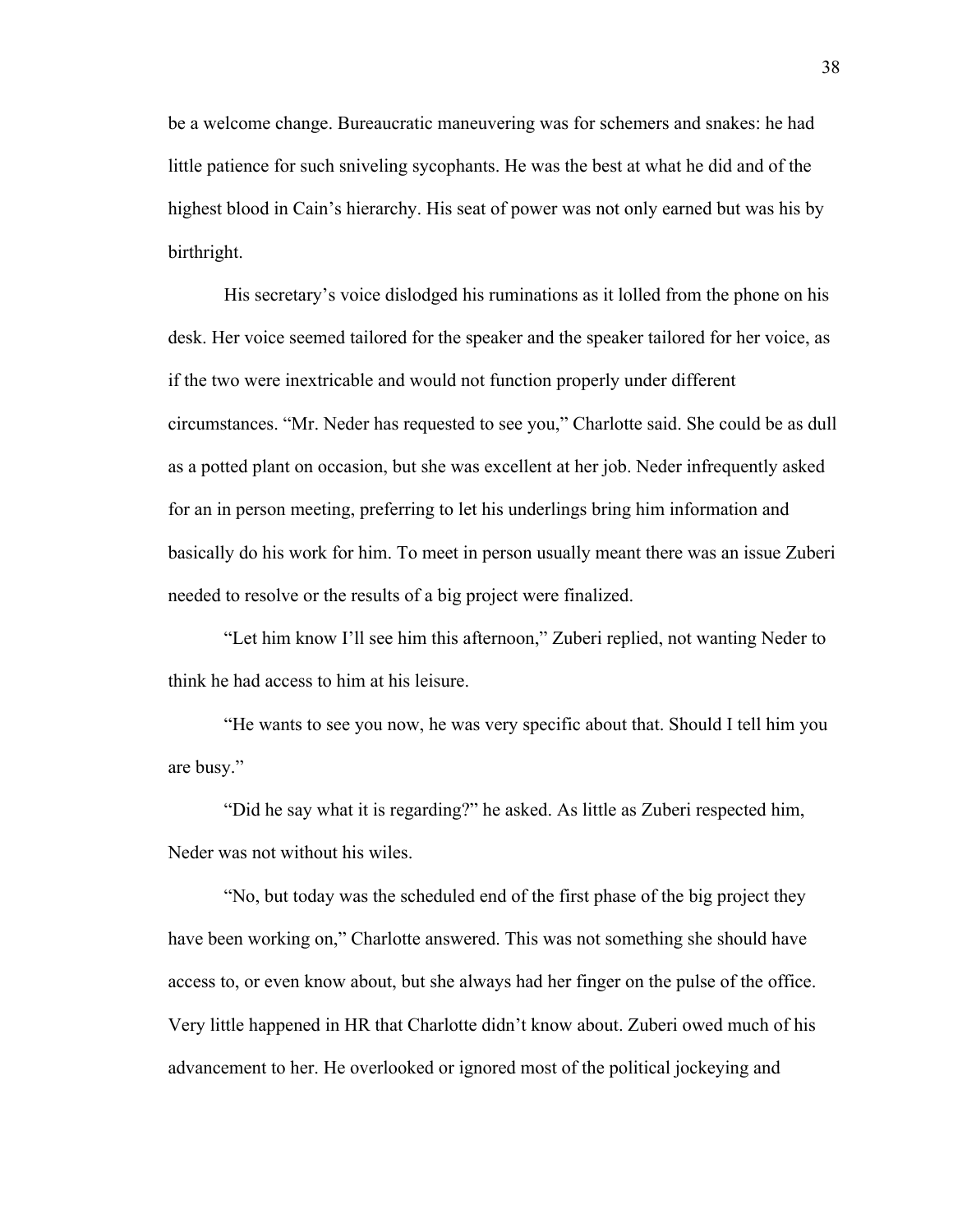backstabbing. Charlotte kept his career on track by navigating those waters for him.

"I'm on my way," he replied as he stood and swung into his suit jacket. He walked with an air of entitlement and confidence that couldn't be faked. An alpha lion roaming his territory, his hubris carried him through the halls and workspaces as if he were the only one in them. Few workers made the mistake of approaching him when he was going about his business, and no one did it more than once. There was only one thing that walked the halls that unnerved him to any degree. Cain's pet, Skoll, had free range of the entire complex and occasionally liked to remind him of its presence. Pure white and massive, it resembled a wolf mixed with a polar bear. This walk was undisturbed by the beast as it preferred the lower levels to the lofty, rigid offices.

He arrived at Neder's office and stood in the doorway, waiting to be acknowledged. The office was gaudily decorated in a manner befitting a man as gluttonous and tasteless as him. Large ivory tusks jutted from the wall directly behind his desk and various stuffed trophies hung from the walls. A cabinet in the corner contained relics from an age long past: maces, war hammers, and a great sword that hung askew in a decorated Nordic sheath. Neder fancied himself a warrior by heritage; his supposed Viking blood was a point of pride that surfaced more frequently than his intelligence. *This man is as much a Viking as I am a bird,* Zuberi thought. Frank Neder looked up from a pile of papers on his desk and flapped his chubby fingers, motioning Zuberi to enter. "So glad you could see me on such short notice," Neder said. "Do I have some news! Some very exciting news. Might even pique the interest of someone as dreary as you, Zuberi."

"And what might that be," Zuberi said as he took a seat.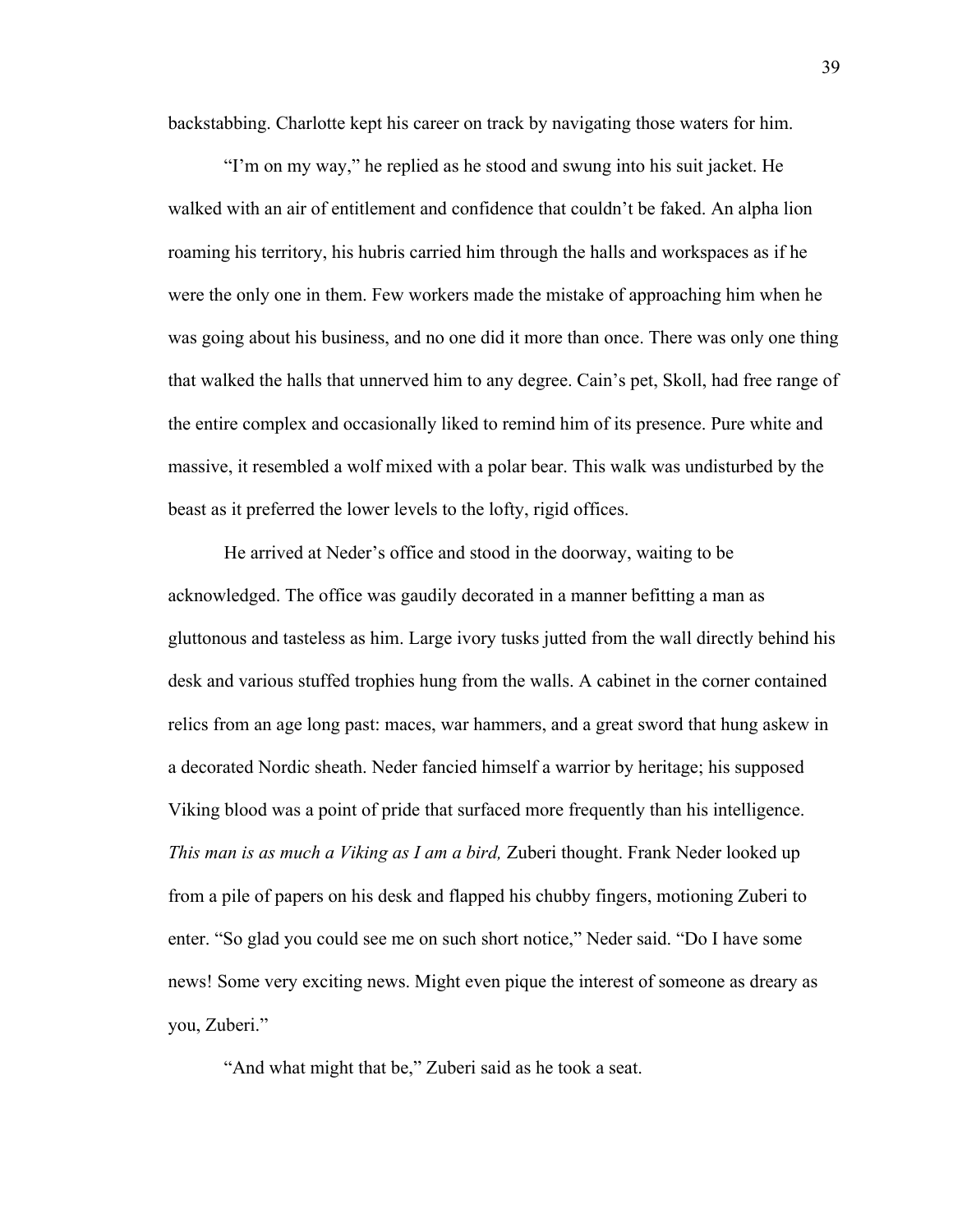"This," he said as he tossed the folder across his desk.

"A preliminary report? You called me here for a preliminary report? My time is valuable, Frank. Why are you wasting it with underling work."

"Would you take the stick out of your ass for a minute and read it? Always so serious, Zuberi. Read it and tell me what you see. I've never seen numbers like this before! A 95 percent effectiveness and an almost flawless transmission. Obviously this is just the first trial, but we could fast track this if both of our departments work together. Cain would be pleased beyond measure if this could be implemented, much less if we could improve it! I need your kind of genius to make this happen."

Zuberi was not immune to flattery, and his ego swelled with this praise. The numbers were impressive. *It seems like his trained monkeys may have stumbled across something,* Zuberi thought as he flipped through the data. He could see areas where their methods could be improved, slight miscalculations or misinterpretations of theory he could fix. This was the next big thing, and if he put his name on it he could solidify his favor with Cain. Getting back in the lab would be a nice break from the 101st floor and the headaches that came with it. This was dangerous territory though. Neder was not to be underestimated, and Zuberi wasn't going to show how interested he was until he felt he had the upper hand.

"So you need me, huh?" Zuberi said. "I have my own projects I'm working on, and I'm not so sure about these numbers. Why should I drop my own work to help you with yours? It isn't my concern whether or not your men are up to the task."

"I'll give you half of the credit, equal partners. No more, no less. Don't be getting greedy on me, Zuberi. My team did the heavy lifting, we just need to have someone go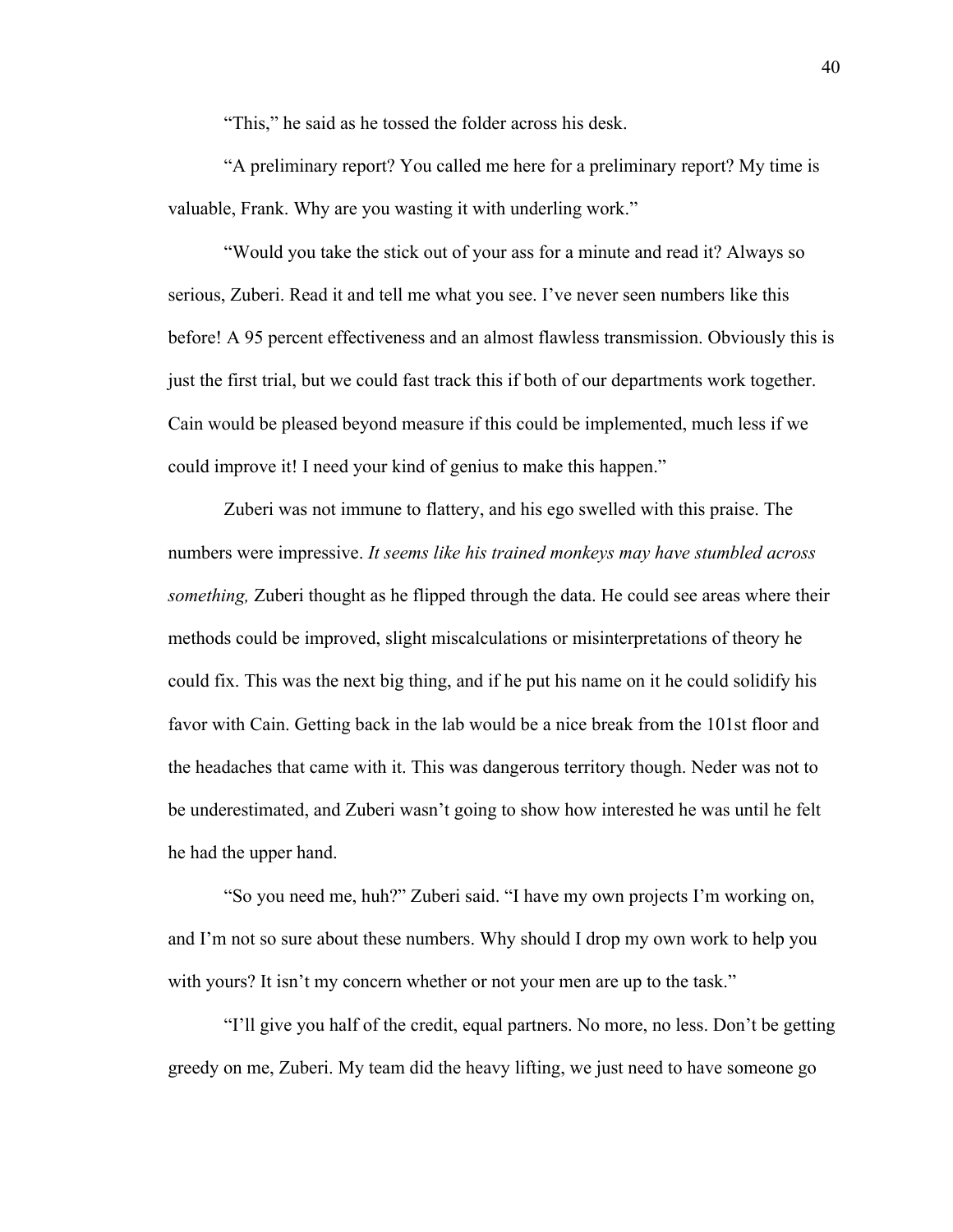through and fine-tune it. You're the man for the job. You know and I know you are in a league of your own. But, Zuberi, this *will* be big, regardless of your help. Imagine your budget increase! C'mon Zuberi, we can do something great here. We'll make history, you and me," Neder said.

"Half…half and my name is the lead on it. Non-negotiable. I also will not work with you looking over my shoulder the whole time. If I'm in, your team does what I say. You want my help, I run the show. Send up the lead on your team this afternoon. If I like what he has to say, and if the numbers make sense, then you'll have my help."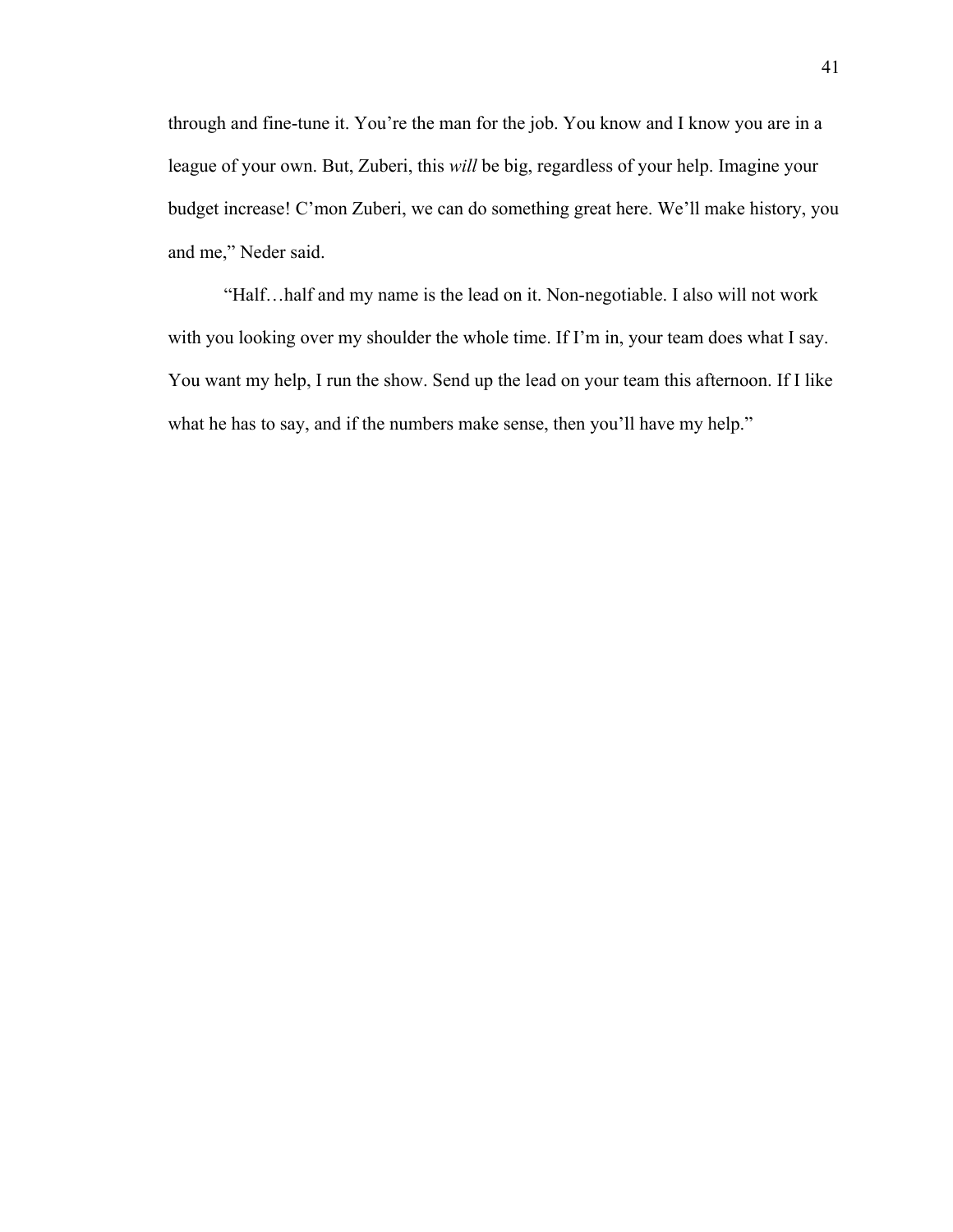*"I came to this conclusion not with zeal, but with a heavy heart. I have the burden of understanding the great scope of the world. With the inequity of the times I find this to be the only solution to preserve our species. If no one else can – or will – do it, I will. I have means, motivation, and logic. There will be pain. There will be death. There will be misery. Atrocities will be committed in my name. The momentary pain and suffering of the few is greatly outweighed by the lives of the generations to come. I am an engine of evolution. I will take the best of us and carry them through the oncoming darkness. I will make us strong. I will nurture mankind and shepherd us into a new era. This planet is destined for desolation. We will migrate to a new home, one that has been unblemished by the ugliness of mankind. The day will come when we return, when we have learned to live in a way to respect Mother Earth and exist without destroying her."*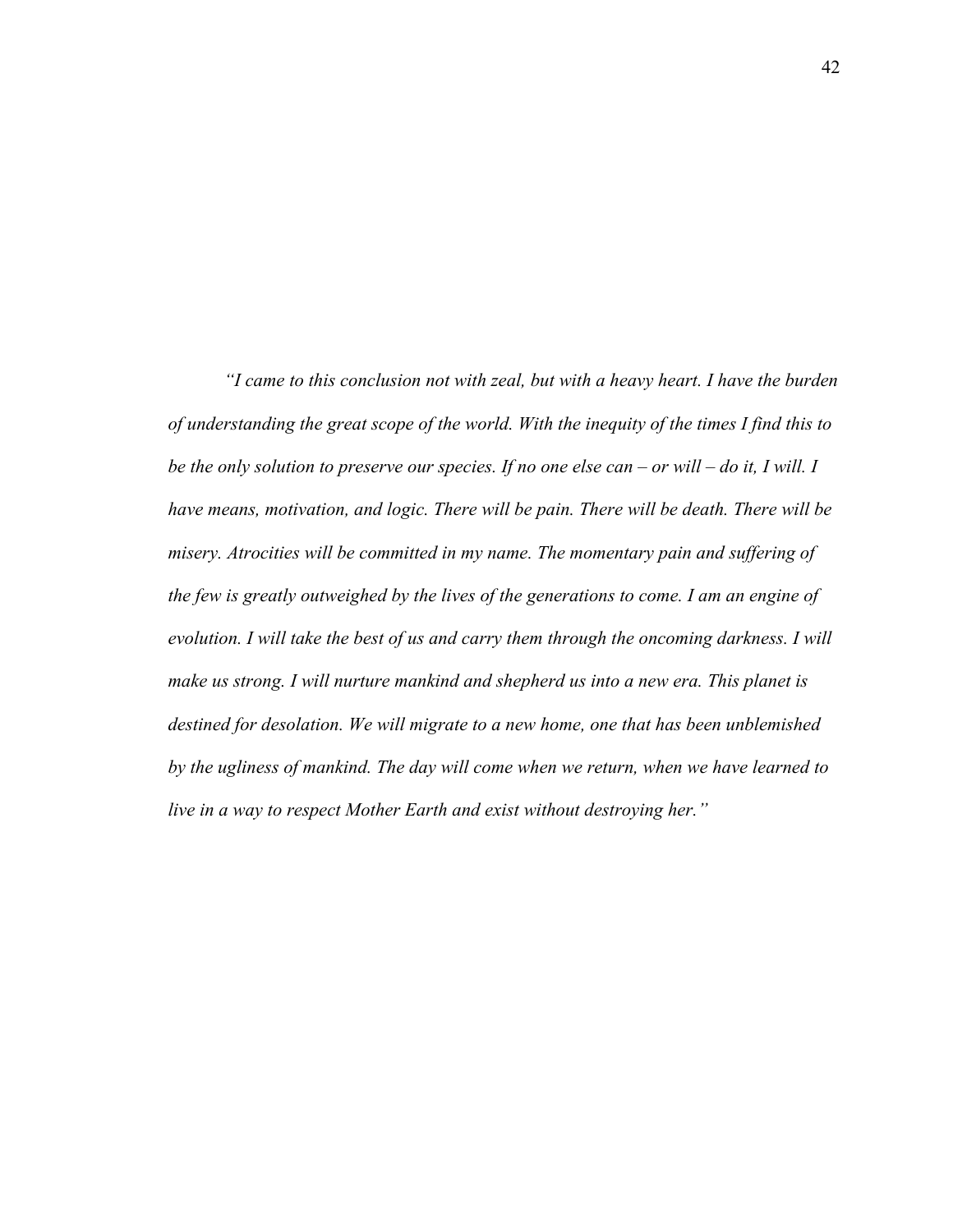#### **Victor**

Victor stared sullenly into his coffee, steam rising from the black pool at a leisurely pace. The food on his tray was simple: toast, eggs, oatmeal. Normal. Not that anything was normal anymore, not since he became a member of the Disciples. At least he was allowed among the others now, though he didn't have many friends. He didn't want to make friends with these people.

"Eat up, big guy. You're going to need your energy," Winston said with a wink as he took a seat across the table. Winston was a pale balding man in his forties, standing a few inches shorter than Victor. His oval glasses were too large for his face. Victor found himself wanting to snap them in half.

"It's not every day a man meets his future wife!" Winston winked in a conspiratorial way again as if he had made a particularly insightful statement. *That's an annoying habit*, Victor thought, remaining silent. He thought sitting alone in the corner would be enough to deter anyone from joining him.

"Hopefully the one you're assigned won't be as ugly as my old ball and chain. Who knows, you may even get more than one! I get nagged enough it feels like I have four wives, mind you," Winston said as he spread peanut butter on a bagel. It was amazing how many luxuries they had here. There was almost everything you could want for comforts, including food. Everyone had a strict amount of food allowance, but the peanut butter's presence was a testament to the resources their caretakers had. Victor bit off a chunk of toast and washed it down with a gulp of coffee. Real coffee. He still couldn't believe it was made with beans, not powder or imitation syrup. Maybe he could get used to a few things here.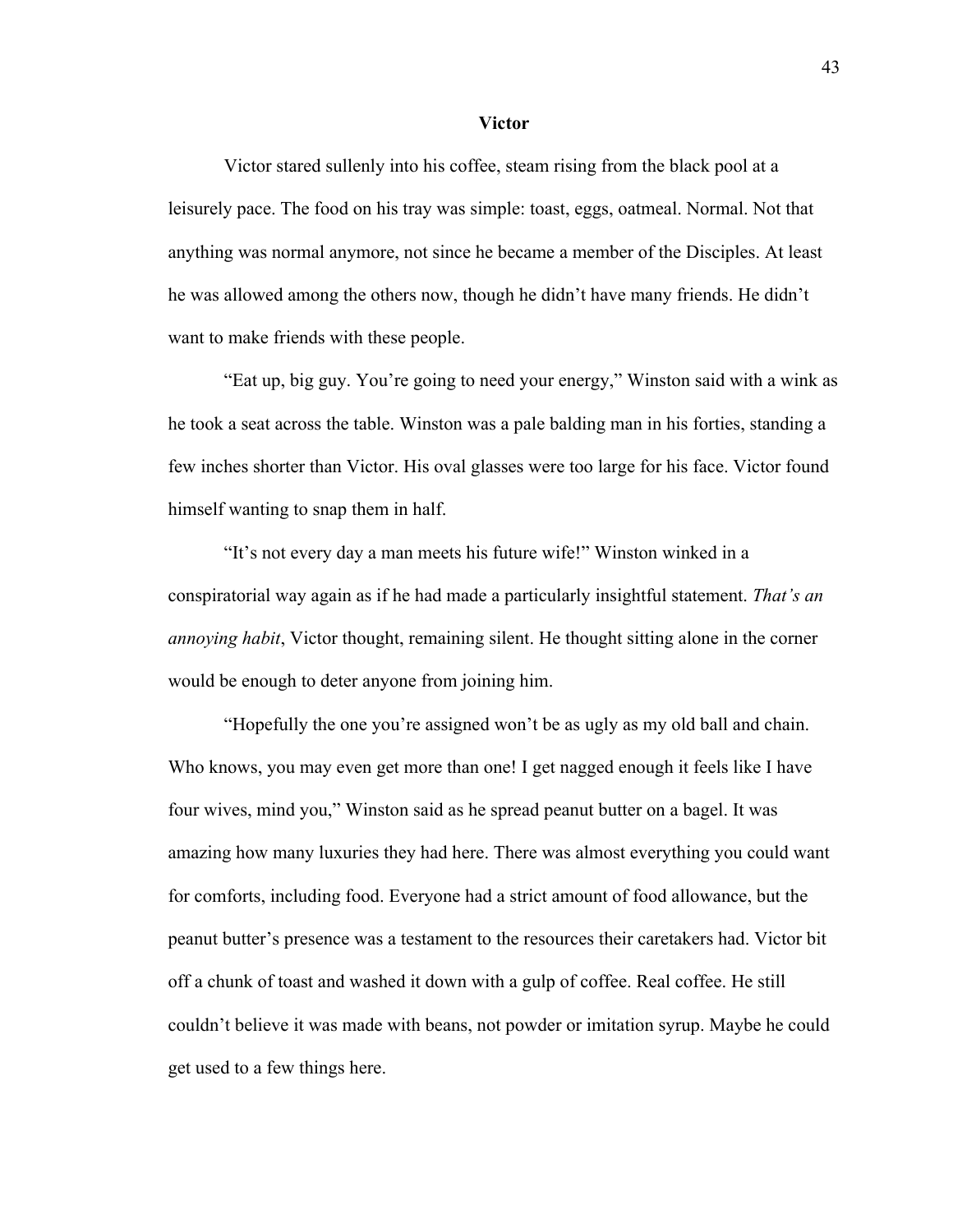"You're lucky, too. I was waiting for them to find me a match for a whole year! A whole year! You've been here what, two months? Lucky," Winston said as he crunched into his bagel, peanut butter falling to the gray plate below. Victor methodically ate his meal, doing his best to ignore the slight man across from him.

"Not up for talking, huh? That's all right, I was so nervous on my Pairing Day I couldn't eat a single bite!" The truth was Victor *was* nervous, but he didn't want to acknowledge it. What if she was horrible? What if she was as vicious as it seemed so many of these people were? They would be a near perfect match genetically – giving their child the best chance to be of Royal Blood – but that did not guarantee they would love each other (or even get along, for that matter). In some cultures arranged marriage was standard. This felt different. Colder. Odds were he hadn't even met her yet. He had been among the general population for a week and had only seen the women in the dining hall. Meal times and other planned social activities were the only times they interacted with the opposite sex. The interactions between the men and women were kept to a minimum and were always supervised except for Paired couples. Once Paired, they would be moved to larger, joint quarters as if they were a real couple. It seemed farcical to him, to attempt to make a scientifically based relationship appear legitimate. Perhaps they thought keeping some semblance to old traditions would make the whole thing easier. Victor finished his meal and pushed out his seat, eager to leave his unwanted tablemate.

"Good luck, friend!" Winston chirped, followed by yet another wink. *How was* he *selected to be Royal?* Victor wondered, but dismissed the thought. Winston was not someone he cared to waste time thinking about. He returned his plate to the rotating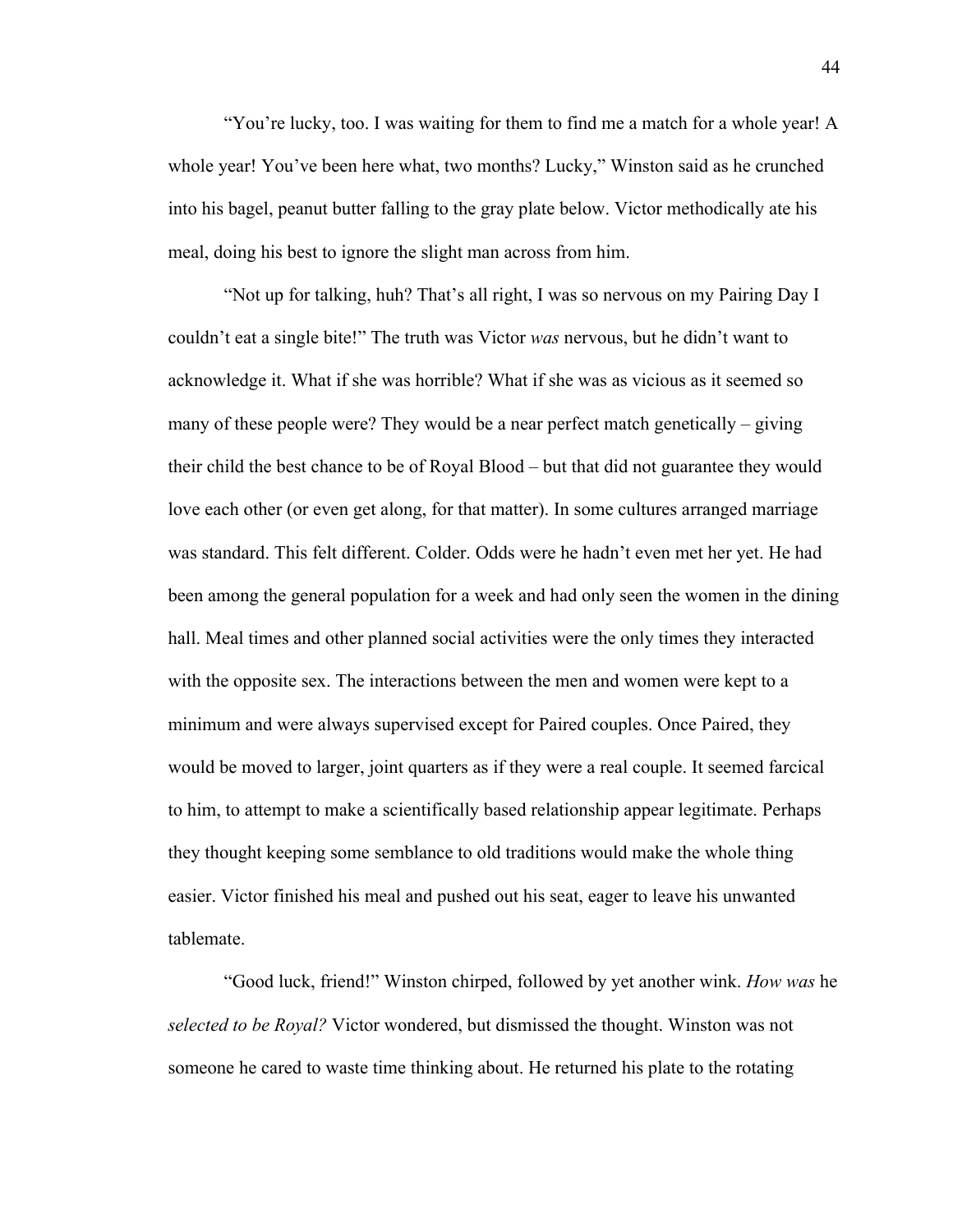dishwasher and sauntered out of the dining hall, faking confidence in hopes it would make him feel less anxious. He was tempted to scan the room for her but he knew it would be pointless. There wasn't going to be a moment of two strangers making eye contact from across a crowded room, instantly falling in love and living happily every after. No, this was a different kind of fate. It was the fate handed down by the geneticists on high, their algorithms and calculations attempting to optimize the human race. What was once a rolling sea of possibilities would soon be narrowed to a single passionless trickle. No, not a trickle. One drop. He didn't dare think he'd be lucky and find someone wonderful and beautiful waiting for him. Many of the people here weren't recruited as Victor was**.** The long term ones had been there since before the violence. They had been selected under a guise of free genetic mapping, a movement supposedly meant as preventative medical care. They had been indoctrinated, told they were special, and given security in a deteriorating society. Most people, deep down, believe they are special in some way. Darwin's Disciples gave them a reason to believe it and promised them better lives. This made them callous toward those not of Royal Blood. Twisted men and women who were once normal – driven zealot by their perceived elite status – made up most of Darwin's Disciples.

Victor exited the cafeteria. He was expected to be in the Assignments office in a short five minutes. The corridor to the Assignments office was austere, the off-white walls colored light blue by overhead lighting. He rounded a corner and was facing a large metallic door with "ASSIGNMENTS" printed above it. He paused, took a deep breath, and continued. The door swung inward and Victor stepped into a bright office with a single desk. Two women were in the room: one behind the desk facing him, the other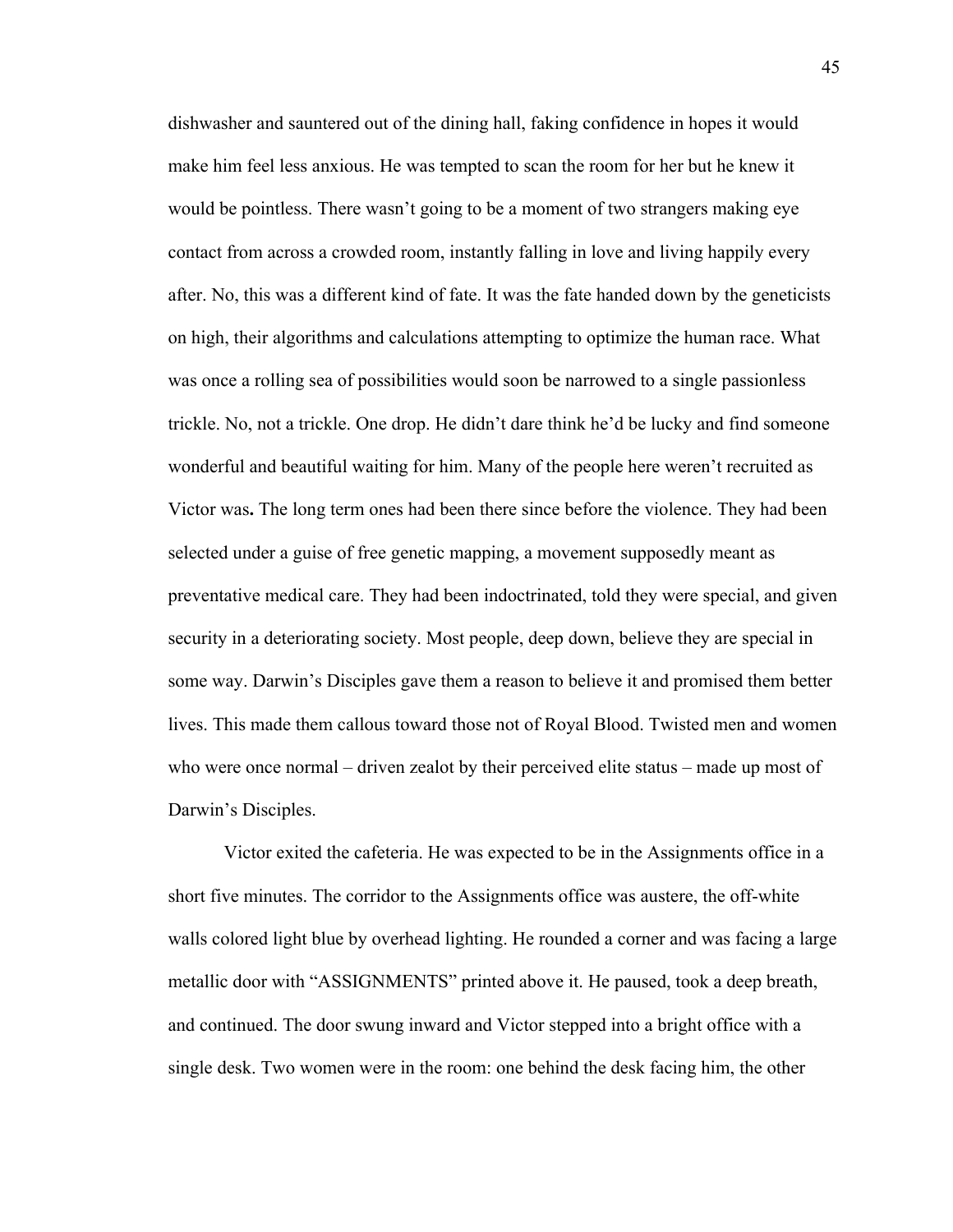sitting back-to. A nameplate on the desk read *Angela Finestein, PhD*.

"Victor?" the woman behind the desk asked, not looking up from her folder. "Yes, mam," Victor responded.

"Please take a seat," she said. He sat, not daring to look at his future wife. He could feel her eyes on him, digging into his skin. "Victor, this is Jenna. Jenna, Victor. You've been assigned as partners," Dr. Finestein said, still not looking up from her folder. "As you know, this means you are expected to live together and to make a progeny when called upon. Your things are being moved to your new quarters as we speak. You've been assigned to D Wing, Room Number 3342. Any questions?" she asked, finally looking up over her horn-rimmed glasses. Victor shook his head. Jenna continued to stare at him. "You may now kiss the bride," Dr. Finestein said, sentencing them to a life espoused.

Victor turned and locked eyes with his bride. The look he saw there was one of accusing spite. He saw his fears coalesce in those deep green eyes. He leaned in and pecked her tight, unmoving lips. She hated him. He could taste it.

"Can we go now," Jenna said, turning back to Dr. Finestein.

"You are to go to your new quarters and make yourselves at home. You will get your injections and further orders this afternoon," she said with a dismissive wave. Jenna stood and stormed out. Victor stood and followed. He watched the rhythm of her hips as she strode the hall. She had a natural grace even in anger. She turned, catching him staring. "Excited to rape me later?" she said.

"Rape you? I would never," Victor grumbled. She scoffed and turned, leaving him behind once more. After several twists, turns, and an elevator ride, they stood in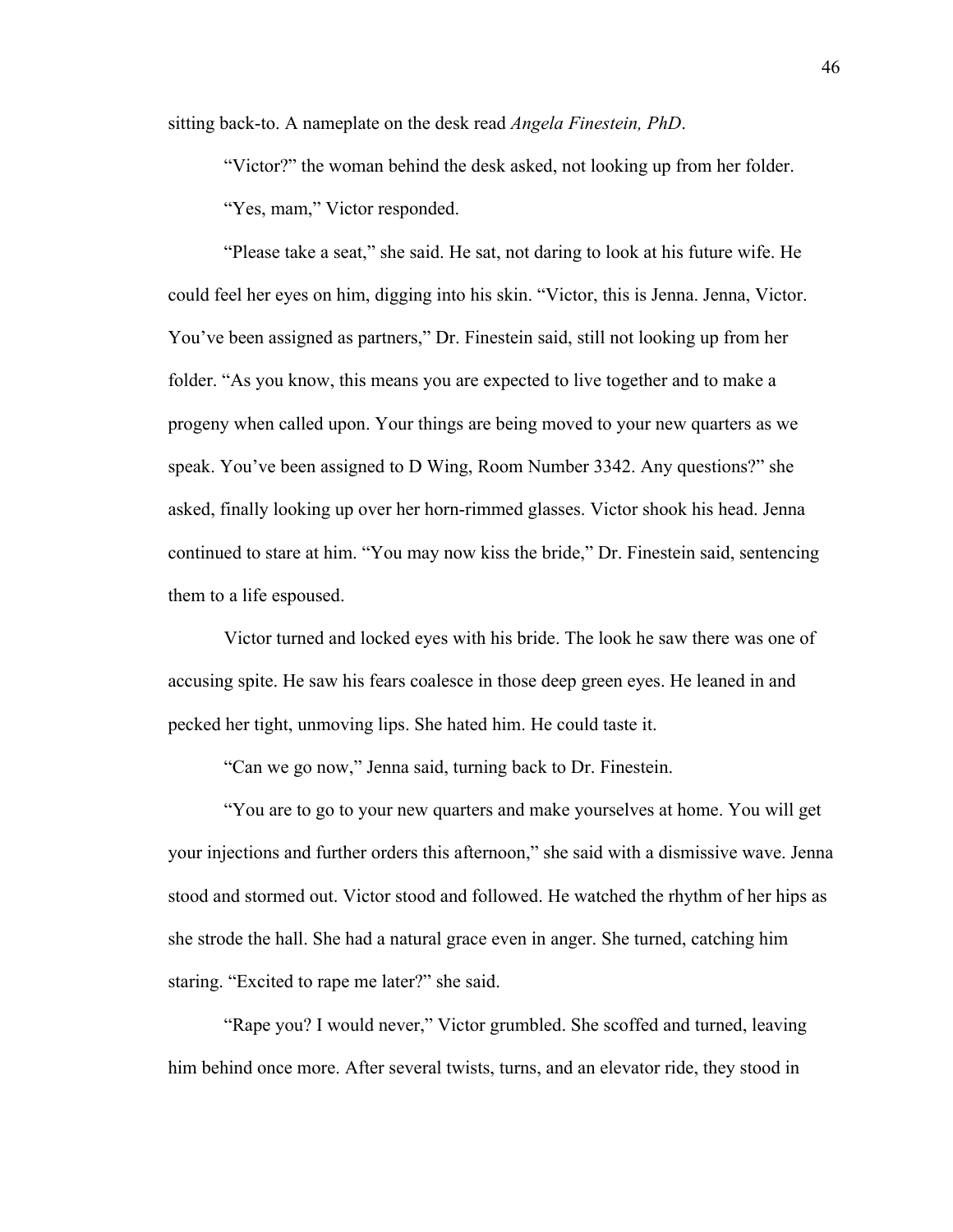front of room 3342. She put her hand on the scanner and the door opened. Their new quarters had three rooms: a bathroom, a bedroom, and living room. It was sparsely furnished with only a small couch and a bed. A screen was built into the wall across from the couch where they would receive video announcements and watch the occasional mandatory entertainment program. The screen flashed on, accompanied by a short tone. A woman's disembodied head floated on a white background.

"Welcome to your new apartment, and congratulations!" the bodiless woman said. Victor and Jenna moved to the couch. "Now, I'm sure you have tons of questions about your new residence, spouse, and responsibilities. This instructional video aims to answer some of these questions. Your apartment is a luxury suite designed to accommodate and support your burgeoning relationship. All of the residents of this wing are married couples as well, so you'll make many new friends! They are your new family, so get to know them. They will be your companions on this big adventure.

"You and your spouse are as genetically compatible as possible. Isn't that sexy? You will have strong, healthy children. You will be allowed to consummate, but not quite yet! There are several preparations that each of you must undergo.

"Your overall goal will be to produce two children. This is not expected of you until after the Great Migration, of course, so until then you will both be given regular doses of birth control. Once a month you will report to Medical and undergo the process. These visits will also include DNA priming, making your DNA as fit as possible to pass on to your children. Your children will be healthy, smart, and strong. You two are part of the process of ushering humanity into a new age. Now *that* is something to be proud of! You will have some time to get to know each other, then you'll be separated until tonight.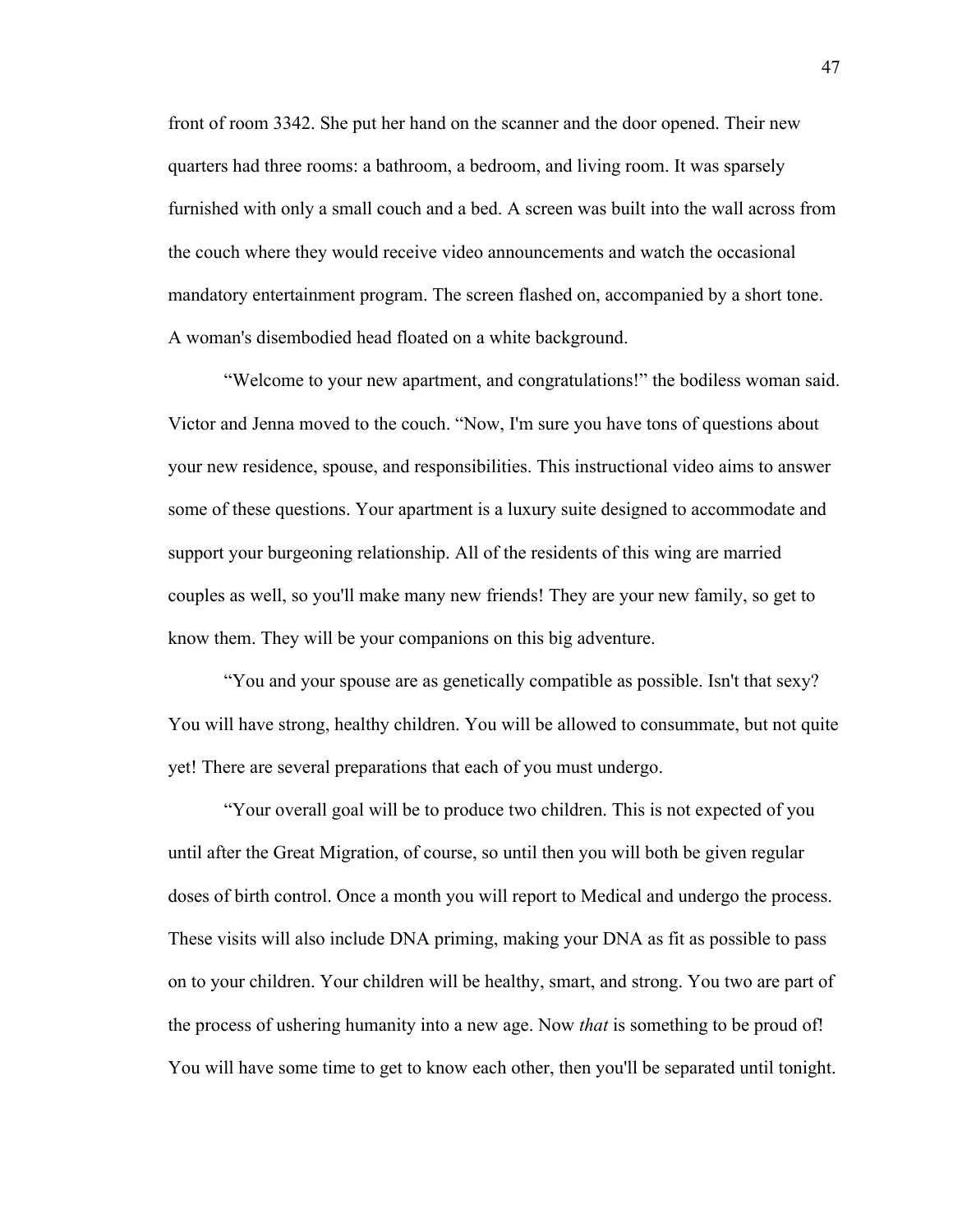So talk, listen, and learn. A happy home makes happy children. Good luck, you are beginning a very exciting journey." With that, the screen shut off, leaving the two of them in silence.

"The Great Migration. I wonder when we'll actually learn what that means," Victor said. "You know, it wouldn't hurt to get to know each other a little," he tried. "Like it or not, we're in this together."

"I don't like it. I don't like you. I don't like anything about this place," she said.

"I'm not the monster you think I am. I hate it here, too. If I had anywhere else to go, that's where I'd be. But I don't. So here I am. After the Sharks came, I was alone. I was starving. I had nowhere to go. I'm not like a lot of the people who are here because they believe in what the Disciples are doing. Hate me if you want but don't dare think I'm like them."

The edge in her voice lessened. "Well, how did it happen then?"

"How did what happen?" Victor asked.

"How did they get you?"

"Sharks came, they tested, they killed. I saw my brother murdered. The Sharks, they just laughed. He was going to be a father, too," Victor shook his head.

"They killed my brother, too," Jenna said, covering her face with her hands. Victor reached for her shoulder to console her. She looked him in the eye and slapped him. Hard.

"Do not. Touch me." She slapped him again. As a third arced toward his cheek, he caught her wrist.

"Enough," he said, his cheek bright red. She wrenched her arm free as she stood,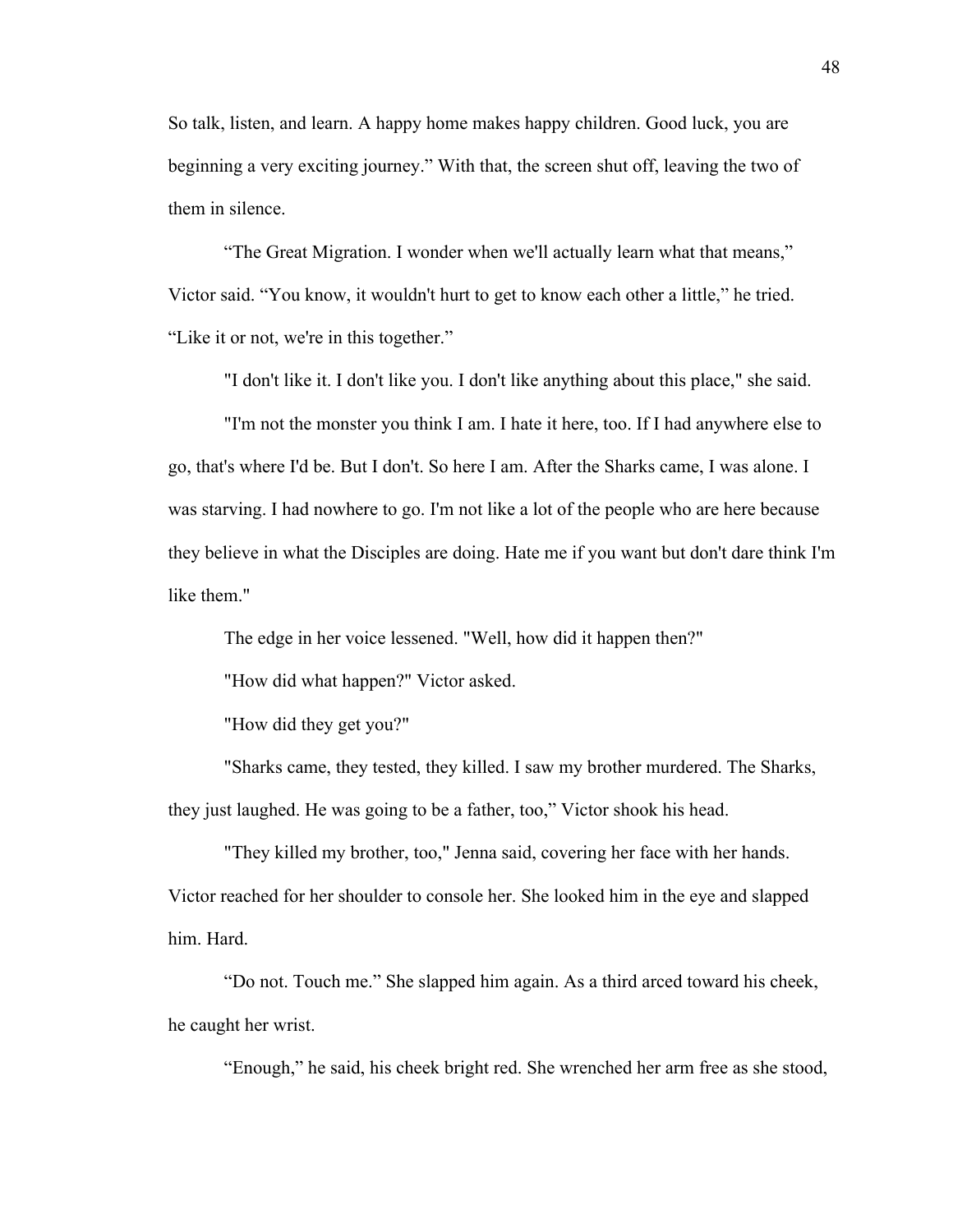backing away from him. A knock at the door broke the tension. Victor got up and checked the screen next to the door. Two men in lab coats – one tall and thin, the other short and squat – waited outside. The door opened with a rush.

"Can I help you?"

"We are here to escort you each to your appointments. The priming sequence is very specific and must begin soon. Victor, you will come with me. Jenna will go with my colleague here," the tall one said. His wrinkled face and graying hair lent him an air of distinction.

"Okay," Victor said. He stepped into the hallway and turned to Jenna. "You need to go with him," he said. Jenna crossed the threshold, the automated door closing behind her.

"Follow me, Mrs. Fennigan," the portly man said as he started walking away. She glared at Victor one more time before following. Being called Mrs. Fennigan clearly worsened her mood. The remaining doctor glanced at the handprint that was blooming on Victor's cheek. He made a weak attempt to hide his amusement, and with a grin he motioned for Victor to follow him.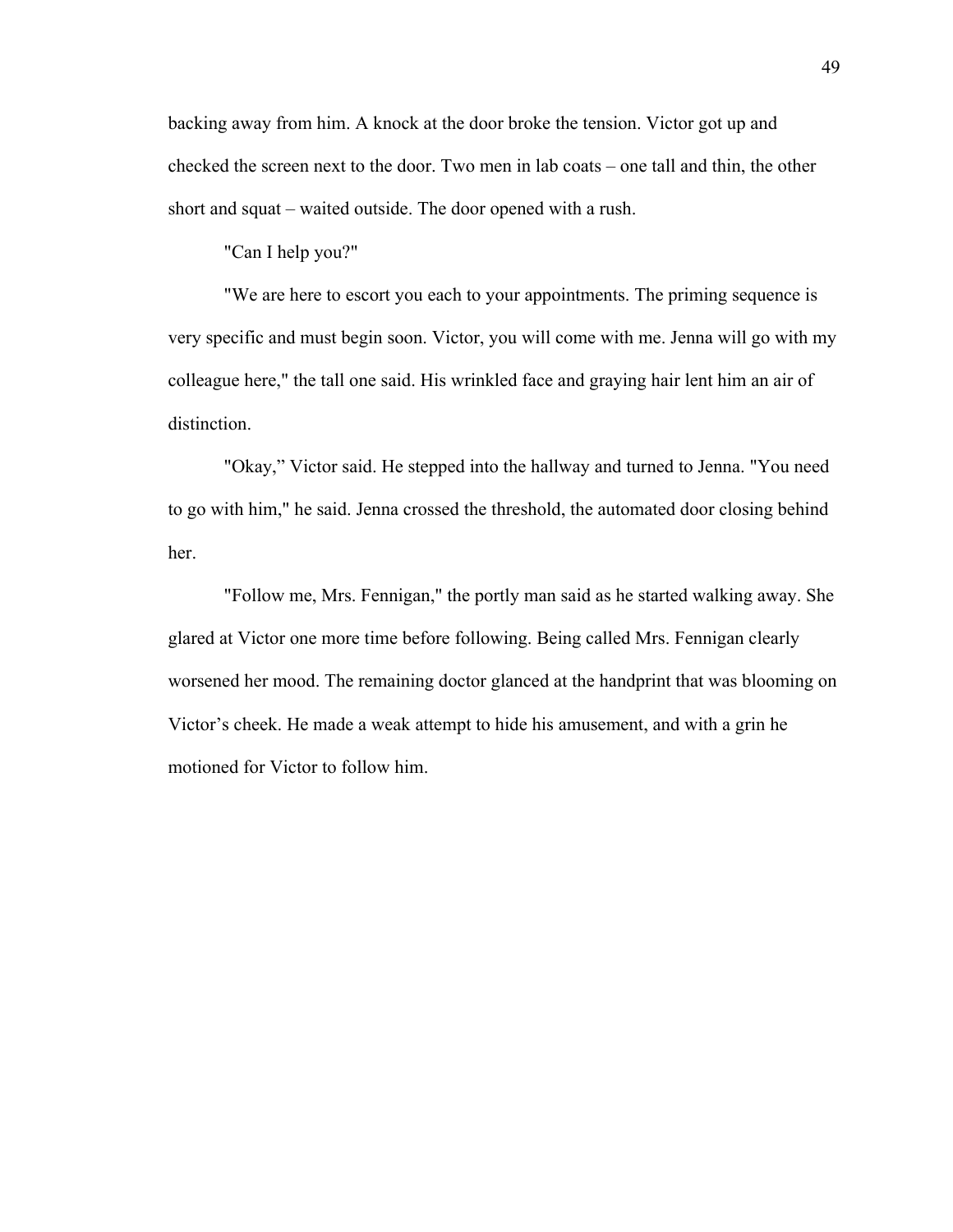*"We use this technology as a means to an end. To bring down the system of excess and insatiable growth we must surpass the capabilities already established. Less has not been able to stop more. Mother Nature has tried since we began defiling her, but half measures will not work. Full measures, that is what we use."*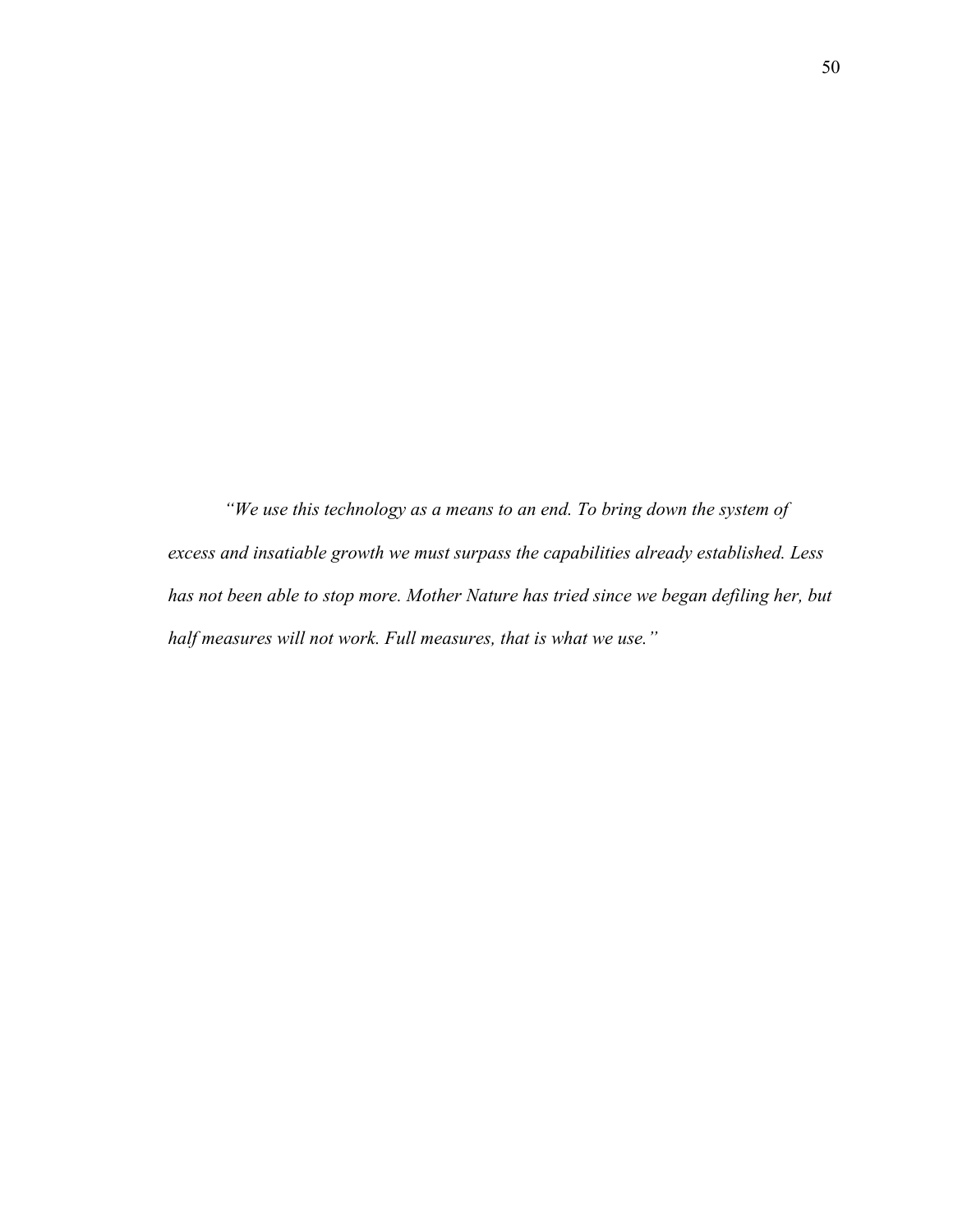# **Zander**

Three men sat around a roaring fire, their shadows long against a barrier of thin poplars. One of the men held a metallic cube that fit neatly into his palm. As he closed his fingers around it the edges moved to conform to his grip. "Well ain't that the craziest thing."

"Bert, toss it here," one across the fire said. It flattened into a disc as it moved through the air.

"It's lighter than it looks," he said as he turned it over in his hands. Eyes wide, he asked, "Whaddaya think it is?"

"Whatever it is, it's gotta be worth more than you, Tom," the pale man next to him said.

"Oh, kill yourself, Will. Now you don't get to play with it," Tom said.

"You think so? Hmmm, that's too –" Will said as he lunged for the now spherical object. Tom pushed him back, amused by the attempt.

"The day you get the drop on me jus ain't never gunna come. You're jus too slow. I ain't one of them pretty little girls you fancy. How do you even hold them down with such skinny arms?" Tom asked. Infuriated, Will redoubled his efforts and tackled Tom. The sphere arced from Tom's hand and landed in the fire.

"Look what you did! Get it out!" Bert yelled, now standing.

"I can help with that," Zander said, stepping out of the shadows.

Will and Tom stopped wrestling and stood. Will looked him up and down. "You look familiar..."

"I'm the one whose pack you stole," Zander said.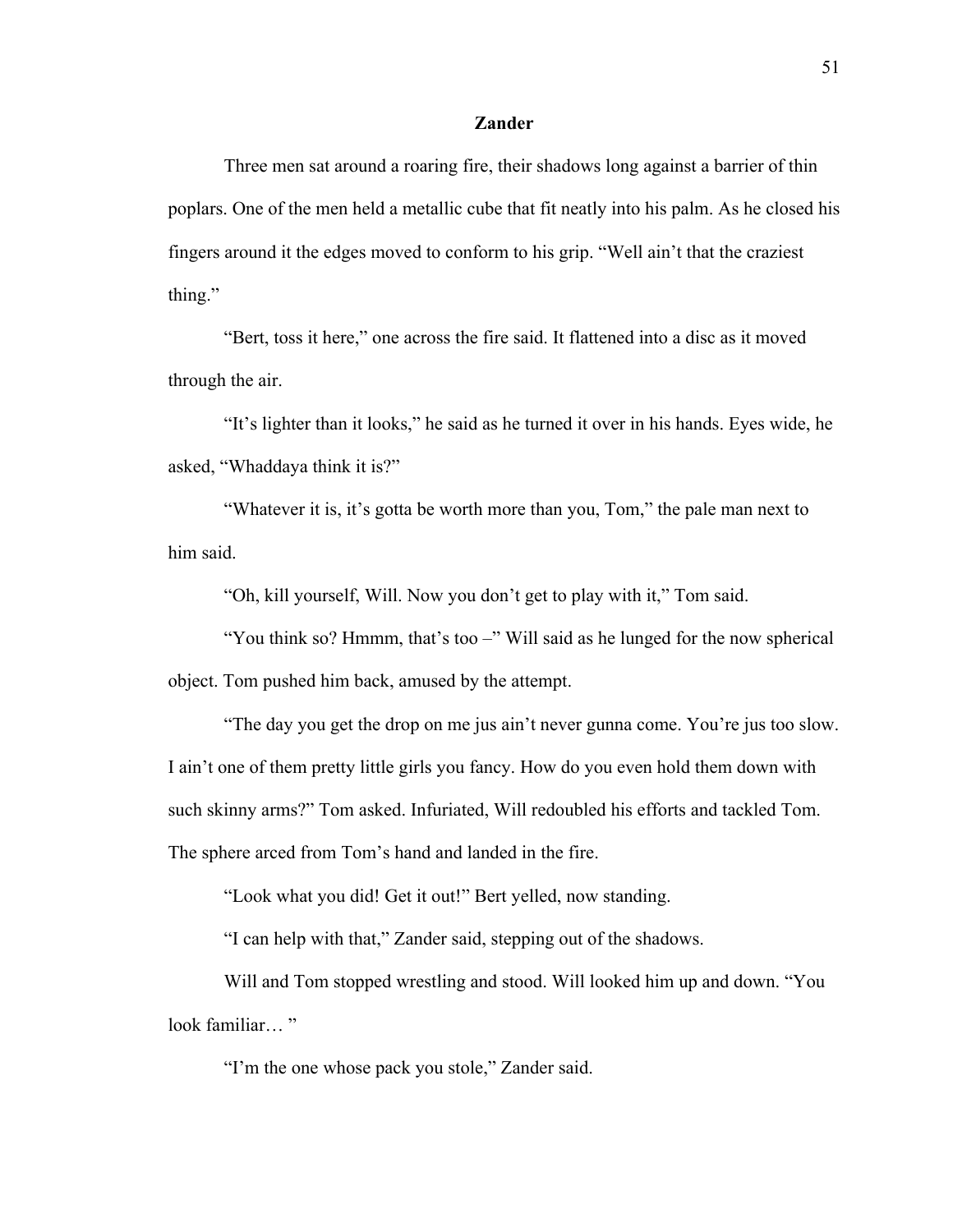"Right! I knew it. You're the fool who was swimmin' in the river. Thought you'd drownt yourself with how long you 'er under," Will said. "Come here for a beatin'?"

"No, I came to get that back," Zander said, motioning to the fire.

"Sorry to disappoint ya, but that metal thingy is ours now," Tom replied, pulling a knife from a sheath at his waist. Several notches marred the steel. Based on the scars on the blade and on the man holding it, both had ended a few lives. "Now why don't you carry on before things get real bad for ya."

"Things aren't going to get bad for me." With that Alecto appeared, seeming to precipitate from the shadows. On the day they had stolen from him, Alecto had been off hunting. This was the first they'd seen of him. He now prowled the edges of the firelight, his bright yellow eyes menacing against the black of his fur. *Now for some real theatrics*, Zander thought. "Rise," he said, pointing at the fire. The Axund, now glowing, rose and hovered to him, landing in his outstretched hand.

"Holy hell," Bert said, his jaw slack. Tom, however, saw it as an opening and attacked. In a flash, Alecto was on him. A sickening crunch could be heard as Alecto shattered Tom's forearm with his jaws. Alecto moved up to hold Tom's throat in his mouth.

Zander sighed. "Now look, you have clearly upset Alecto. I think it best you apologize," he said. Disarmed and terrified, Tom managed to squeak an apology. As with all cowards, his bravado abandoned him when tested. Alecto let go of his neck but kept him pinned. Bert took a step back, earning himself a deep growl. "Let's all stay put. We'll have a little chat, then I'll be on my way," Zander said. "You stole from me. Since I'm sure you didn't know what it was you were taking – you seem little more than petty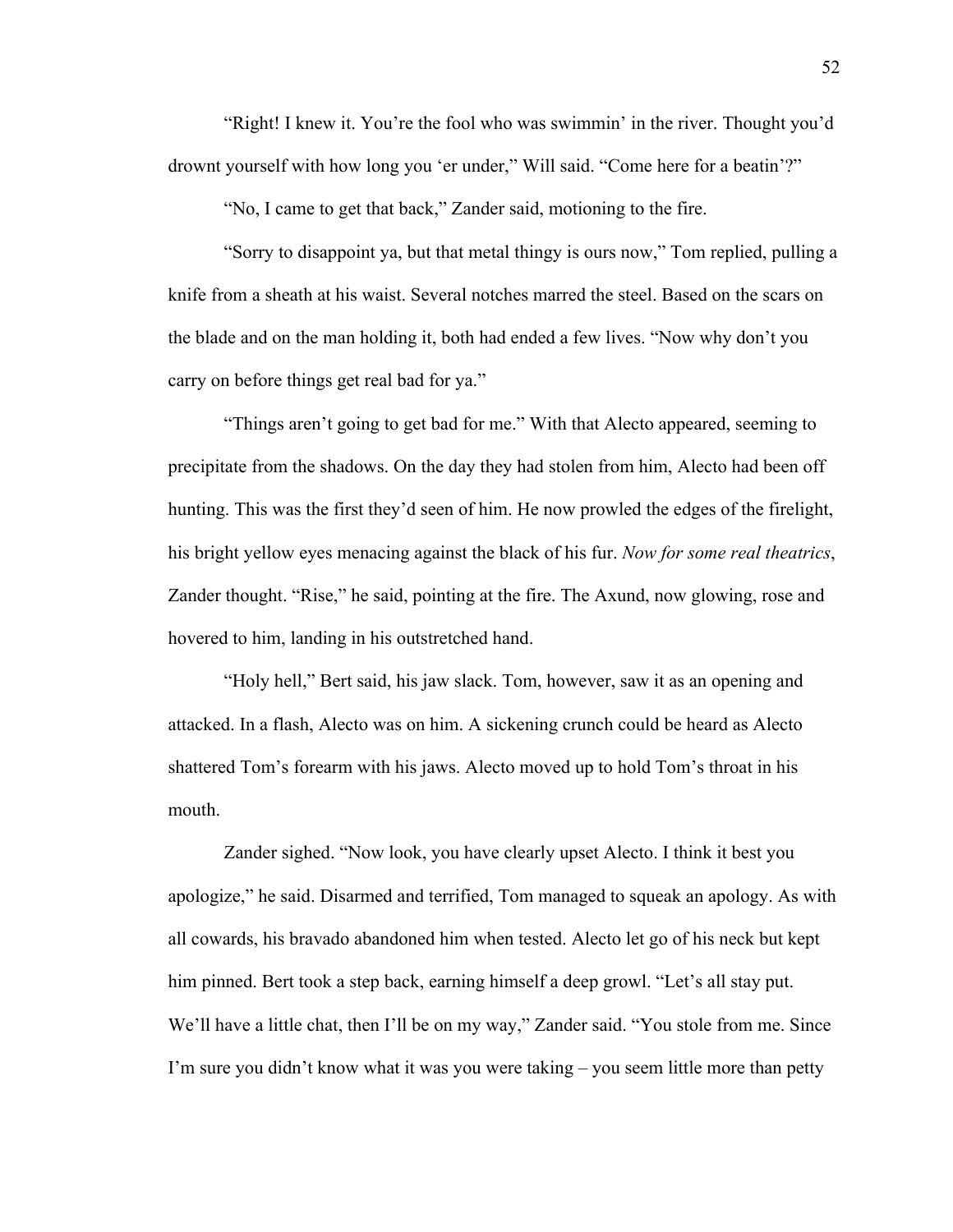thieves – I'm going to let you live. If you come looking for me, Alecto will be waiting for you. If you tell anyone of this, who I am, what you stole – Alecto will track you down and won't be as gentle as he is right now. Understand?" Bert and Will nodded.

Zander manipulated the Axund, sending it hovering a few feet in the air in front of him. "Any questions?" Zander asked. Will opened his mouth as if to speak. "Too late," Zander said. A soundless wave pulsed from the orb, expanding in all directions. Bert and Will were knocked off their feet, unconscious before hitting the ground. Tom grunted and went limp. Alecto shook off the impact like he just stepped out of water. Zander, unmoved, stepped to the Axund and pocketed it. *This isn't leaving my side again.*

"What should we do with these guys?" Zander asked Alecto. "How about we teach them a lesson?" he said, grinning. After a few minutes he stepped back to admire his masterpiece. The three unconscious – and now naked – men were lying next to each other in an orderly row. Zander threw their clothes into the fire. *These three deserve a few cold nights,* he thought. With harmony restored to the universe he started on his way, Alecto padding quietly behind.

"Where did all my friends go, Alecto?" he asked. Alecto ignored him and continued sniffing the path ahead of him. "You too? A shame, I managed to find this pouch of beef jerky. Looks like I have no friends to share it with." Alecto stopped, eyes wide at the word jerky. "That's what I thought," Zander said laughing. He tossed him a piece from the pouch. "You did well back there. Very scary." Alecto wagged his tail, eagerly waiting for another piece. "That's enough for you. You're starting to get a little chunky." Alecto, not appreciating this jab, went in a playful crouch. He was ready to pounce, all four hundred pounds angled at Zander. "You sure you want to do this? You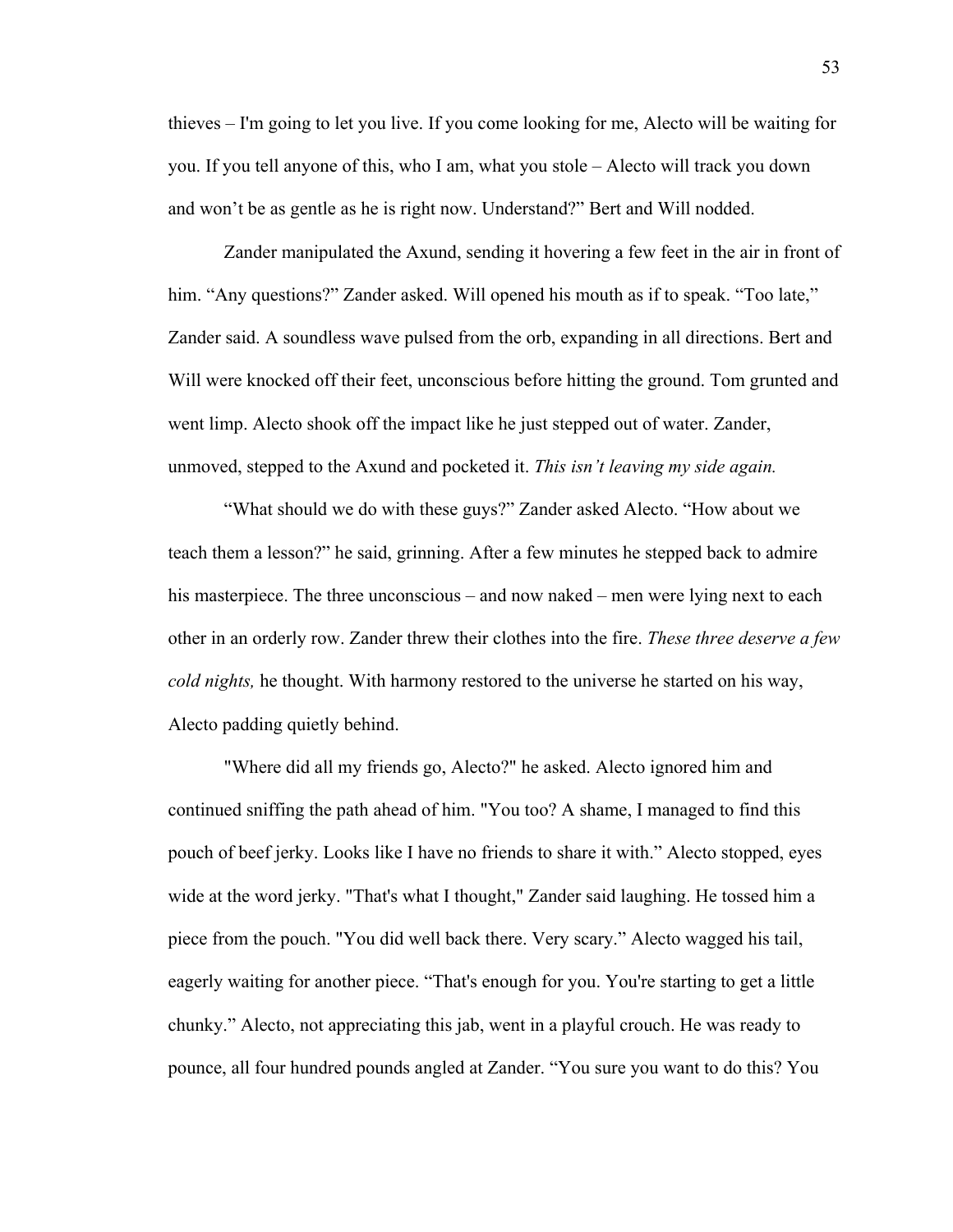haven't won in a while, I'm starting to worry you've lost your edge." Alecto let loose a throaty growl, the pace of his wag increasing. "Alright, if you really want to get embarrassed again. Winner gets the rest of the bag, deal?" Zander set the bag down, and before he looked up Alecto was on him. Zander had been expecting this, however, and easily shifted the large animal's momentum off of him. Just as Alecto hit the ground he changed directions and was on him again, this time securing his forearm between his teeth much as he had subdued Tom earlier. He drew blood, but not much. Zander rolled and manipulated the muscles at the back of Alecto's jaw, loosening the grip just enough to slide his arm free. He moved his arm to Alecto's neck and spun him around, dragging him to the ground. Alecto bucked and knocked Zander from him, sending him flat on his back. Two massive paws instantly pinned him to the ground. "Ah you've learned that counter well," Zander said, slightly out of breath. "However, your footing is risky," he said as he swiped at Alecto's back paws with his legs, trying to roll to safety. Alecto leapt over his swipe and now stood firmly on Zander's back. He squirmed for a second, unable to move. He tapped the ground twice with his hand. "Who taught you that? I thought we hadn't made it to that one," Zander said as Alecto let him up.

Zander rubbed his arm where Alecto had bitten him. "That really hurt you know," he said in a wounded tone, watching the twin holes close. Alecto whined mockingly as he licked the blood from Zander's arm. "You don't need to be mean about it," Zander said as he swatted him on the nose. Alecto barked and nuzzled Zander's face. "All right, all right, I love you too buddy," Zander said, patting his jet-black fur. "We need to go back to Nadia's. I have a plan."

Nadia and Mike would have his help. This recent loss of the Axund had woken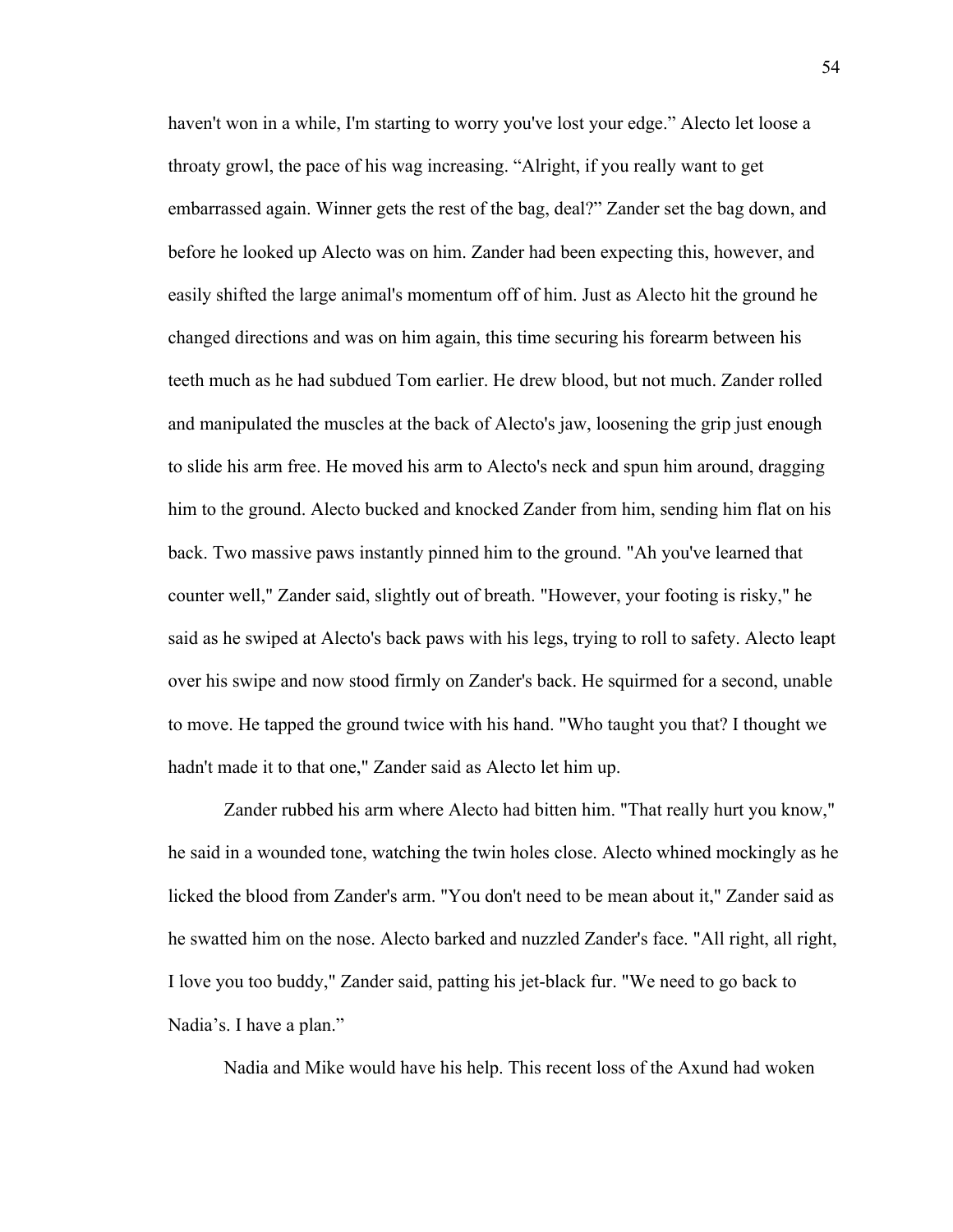him up. He couldn't keep running from the Disciples. He had to bring the fight to them, to Cain. He knew Cain and how he thought. They were cousins, after all. Even if Cain was a decade younger, they had spent time under the same roof and learned many of the same lessons. If he was going to beat him, he needed to return to where it all began. If he could break into Human Resources and steal information, he could help the Bastion more than they could have imagined.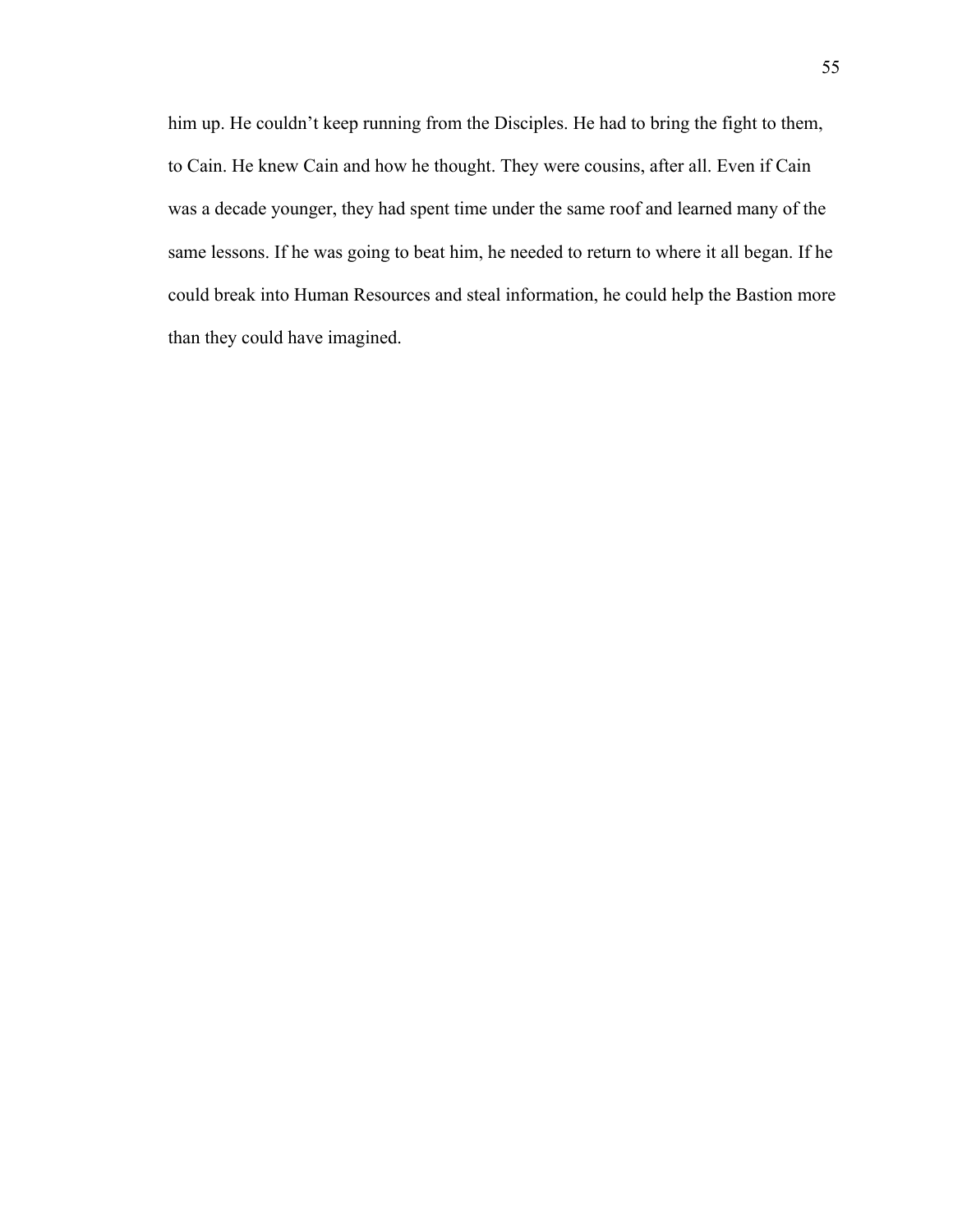*"Intelligence, coupled with brutality, yielded cruel weapons and dangerous diseases. We wanted to destroy, to kill, to obliterate. This worked to keep population in check at first – world wars, conquering armies, nuclear weapons – but compassion and empathy became the norm, making what can be considered the most peaceful time in history. I see that time of peace as the deep breath before the plunge. We are hitting the surface of frigid waters and soon will be floundering in the black depths of an icy, bottomless pool of our own design."*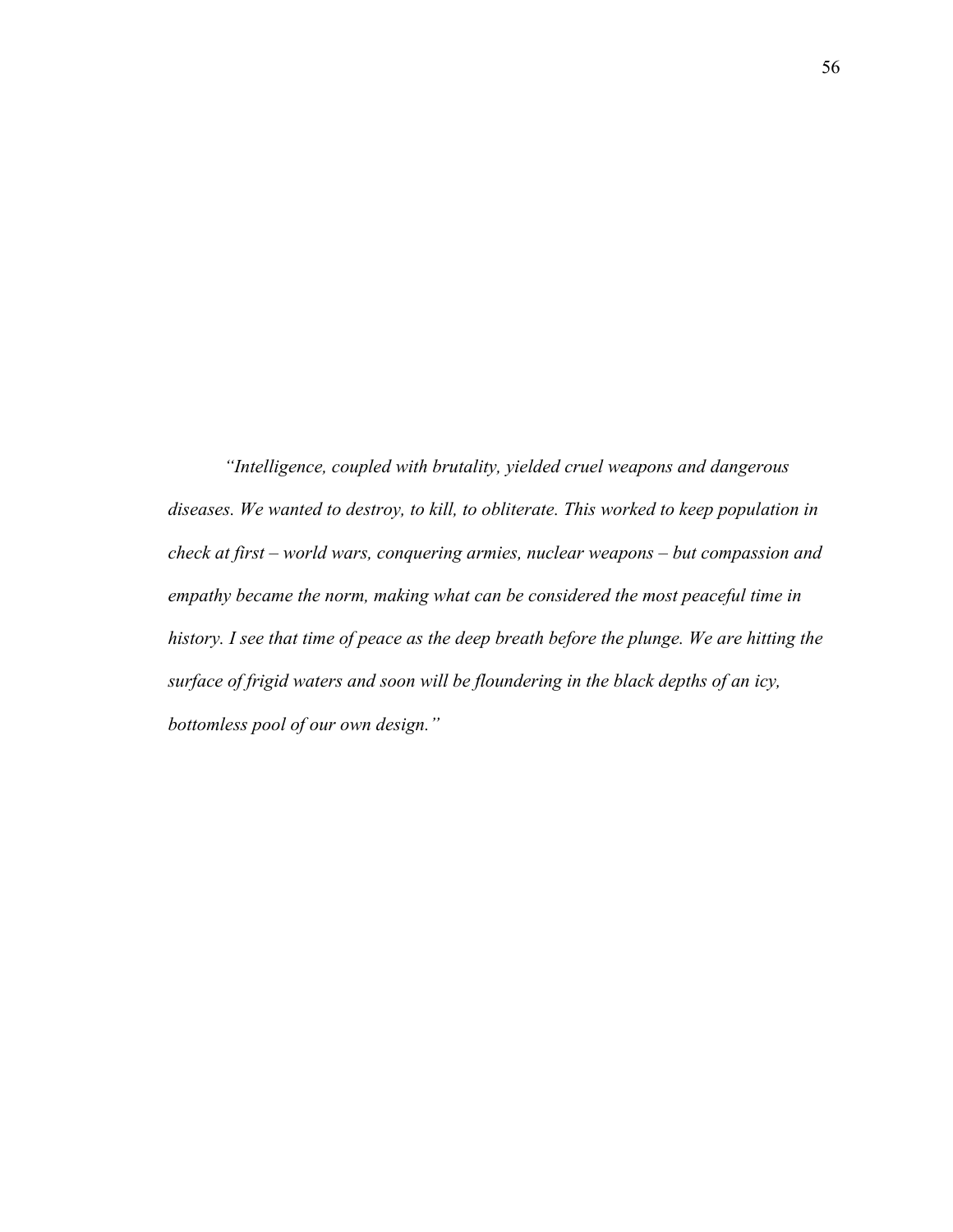#### **Nadia**

"Only ten marks a pound? Are you kidding me? I know you can do better than that, Felix," Nadia said.

"That's the best I can offer, Nadia. If you're looking to buy, however, I did just get a shipment of *Moon Man!* straight from New York. Everyone is buying it, I might run out by the end of the day."

"Yeah, I'll take a few bottles, if you'll take chag for it," she replied. *At least it won't go bad*, she thought. If the freezer broke down before the meat was eaten, they would be out of food. Though she didn't like the thought of giving the children *Moon Man!*, everything she had heard about it was positive. *I'd rather have them drunk than starving.* After making the exchange, she left the shop with enough *Moon Man!* to last them several more weeks. It was more nutritional than the chag, and Mike was running low on whiskey. He would be fine with her decision. She crossed the pavement of the town square to the clothing store Mike and the children were in.

"Mommy! Look what I picked out!" Deanne said, running to meet her at the door.

"Wow! You look so beautiful, my love," she said with a smile as she adjusted the collar. "You'll grow into these in no time! Where is my sweet prince?" she asked.

"He's in the changing room with Daddy," Deanne replied with a twirl, the tan dress swirling with her. As if on cue, Mike and Charlie, hand in hand, appeared from the back. Charlie's clothes hung from him comically, his tiny frame nowhere near large enough to fill them. *He'll grow in and out of them soon enough*, she thought. A bittersweet pang thrummed along her spine at the thought of her little boy growing up. "There are my handsome men," Nadia said, scooping up Charlie and kissing Mike. "Do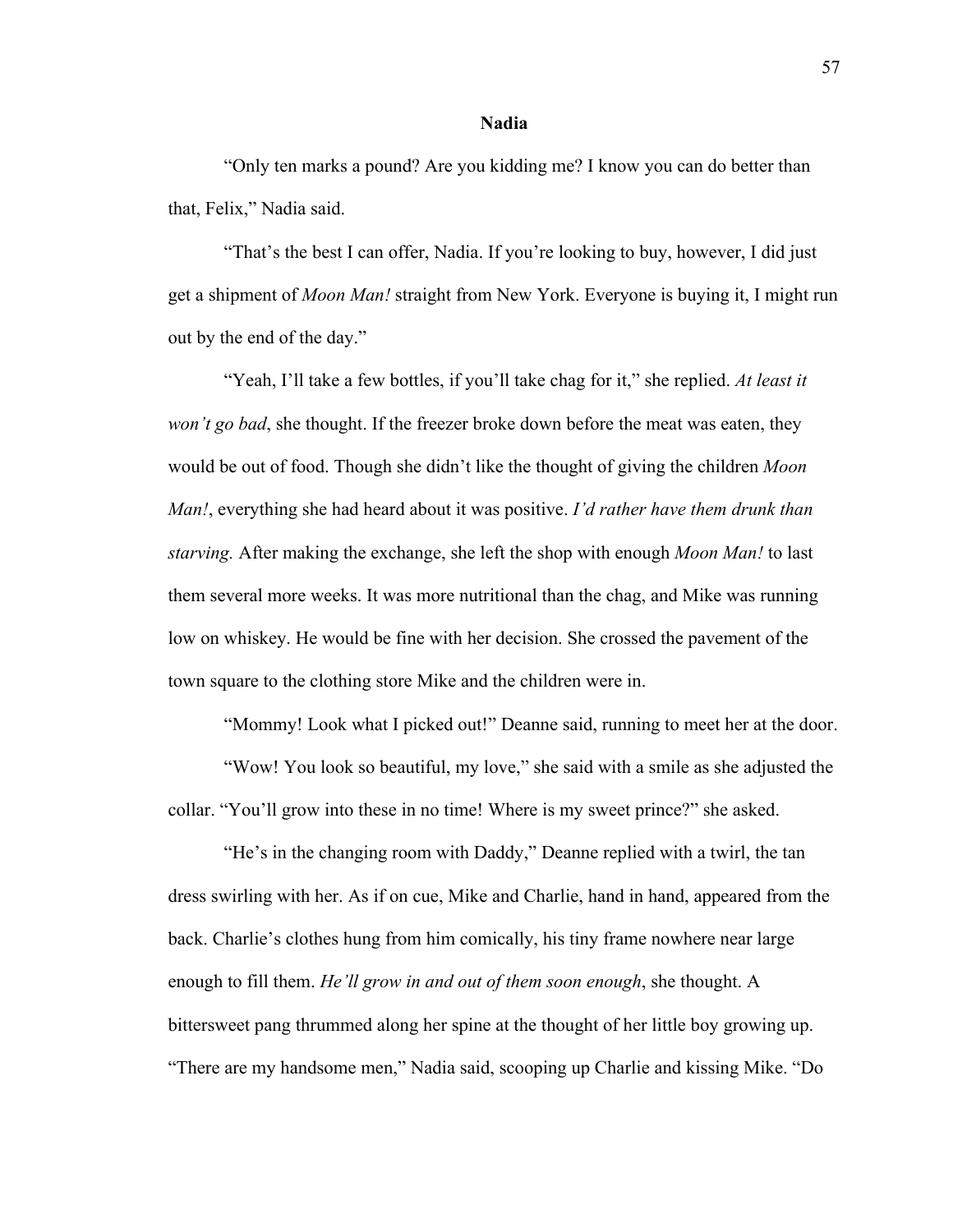you like your new clothes?"

"Yeah, they're alright I guess," Charlie replied, tugging at the sleeves.

"Did you buy them already?" she asked Mike.

"Just about to pay. I need you to try something on first," he said as he pulled out a forest green jacket.

"We don't have the money to spend on that," she said. "I don't need anything."

"Yes, you do. We do have the money to spend, and you deserve something new too. I can only patch and re-stitch that old jacket so many times, you know. Just try it on?" He was right – her jacket was tentatively intact at best. With winter coming, she would need something she could count on.

"Alright, alright. I'll try it on," she said with a smile. *He is too good to me*, she thought as she took off her jacket and tried on the new one.

"See? Perfect fit," he said. He walked to the counter to pay before she could try to talk him out of it. She rolled her eyes, but was happy with his choice.

"Okay, kids, go change back. You can wear them when we get home, I don't want you to ruin them on the walk," Nadia said, stuffing her old jacket in her pack. They left the store and perused the remaining shops, buying a few essentials and replacement parts they needed for the house.

---

They came to a footbridge that spanned a wide stream. Charlie and Deanne skipped along as they sung a nursery rhyme. "Race you across!" Charlie yelled. He took off across the bridge with Deanne hot on his heels.

"Kids come back here!" Nadia said.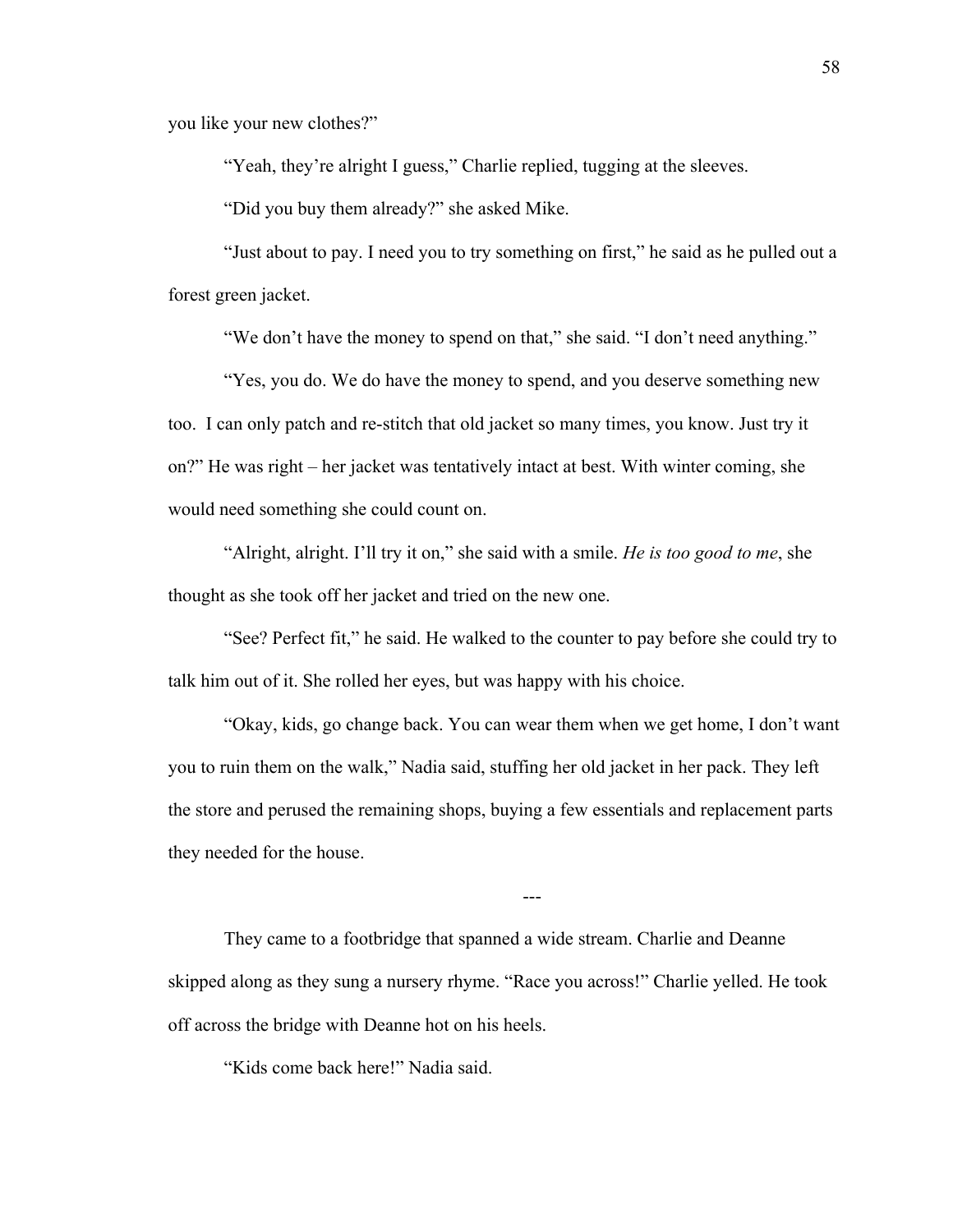"They aren't going to fall in, Nadia. We can't coddle them forever. Let them have their fun," Mike said. Nadia forced herself to relax. *They can't fit through the railing*, she supposed. They might get a splinter or two if they fall, but that would be a lesson learned. She took Mike's hand and they watched as Deanne closed in on Charlie. Deanne passed him at the last second and jumped up and down with her hands raised in the air.

"I win! I win!" she yelled. As she turned back to face the bridge, a figure swooped in behind her and lifted her from the ground. Charlie stopped, eyes wide. A man scrambled out from under the bridge and grabbed him. Both held knives against the children's throats. In that moment, Nadia's world stopped.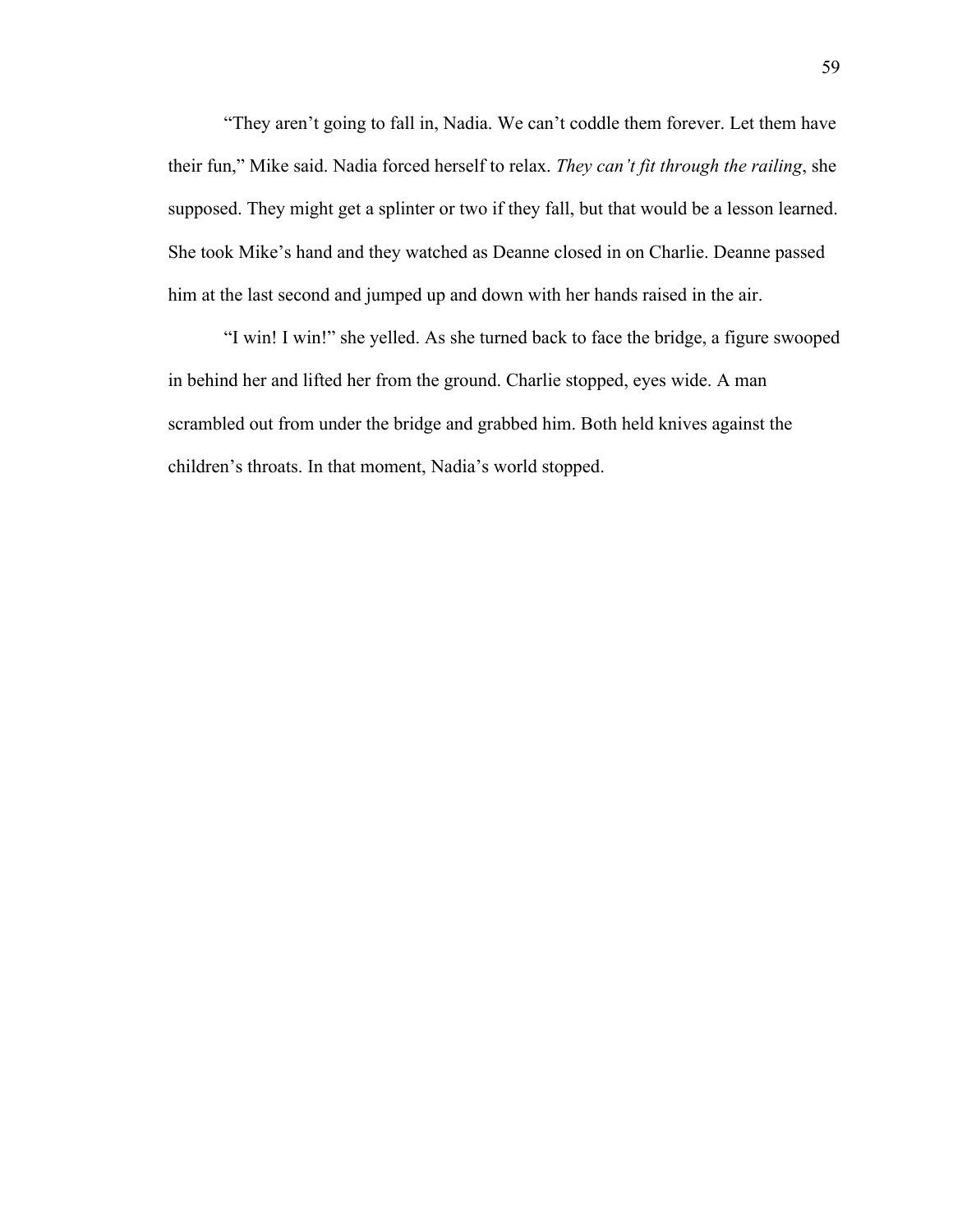*"The one thing that is a constant for everything that lives – death – is what is most feared. Fear is as powerful an emotion as any. This aspect of man is one I have exploited. Fear makes people irrational. While irrational people are dangerous, they are also easier to kill. They pose no real threat to me. Man is the greatest predator, but I am the greatest of men."*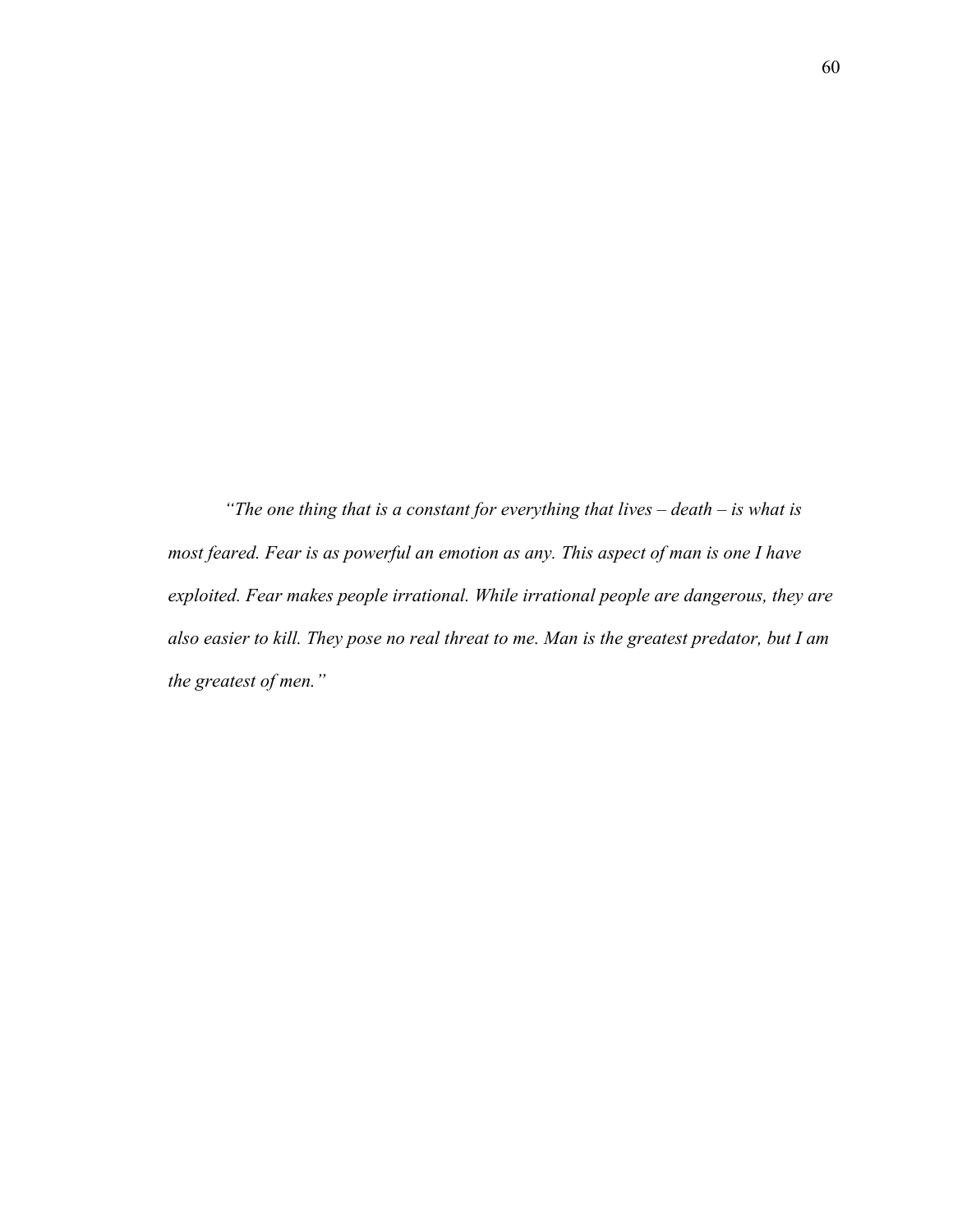G-12 observed the compound from his place atop a sloping hill, his mechanical eye bringing the target into focus from more than a mile away. It was exactly as the blueprints and intelligence had depicted it: walls twenty feet tall and roughly five feet thick surrounding a formidable main complex. The outer wall was concrete reinforced with rebar. It also sported a line of spiked, and reportedly electrified, defensive stakes jutting at alternating angles along the top. Guard towers were located every 100 meters, eliminating blind spots in the circular perimeter. Manned, this was an impressive defense against men. However, G-12 was not a leader of men. He was a Great White. He had ten Sharks under his control: nine Bull Sharks and one Hammerhead.

The Bull Sharks served their purpose well. They were an impressive force of destruction and followed directions exactly as commanded. The Hammerhead was his most valuable asset – other than himself, of course – with its array of sensory equipment even he was not able to fully understand. Though his senses and those of the Bull Sharks were heightened far above a regular human's, Hammerheads possessed extra senses like no other. Heat sensing, sonar, radar, and radiation detection were all integrated seamlessly into the Hammerhead's neural network. The systems were so precise they could even detect brain waves within a certain range. Their weapons were minimal when compared to the Bull Sharks, and borderline pathetic when compared to his own. However, he relied heavily on the Hammerhead to adjust battle plans where necessary. With no modifications announced from the Hammerhead at his right, he initiated the attack. Though this mission was of the utmost importance, the fortifications did not yet call for him to breach the battlefield. Conservation of the target was the goal. Where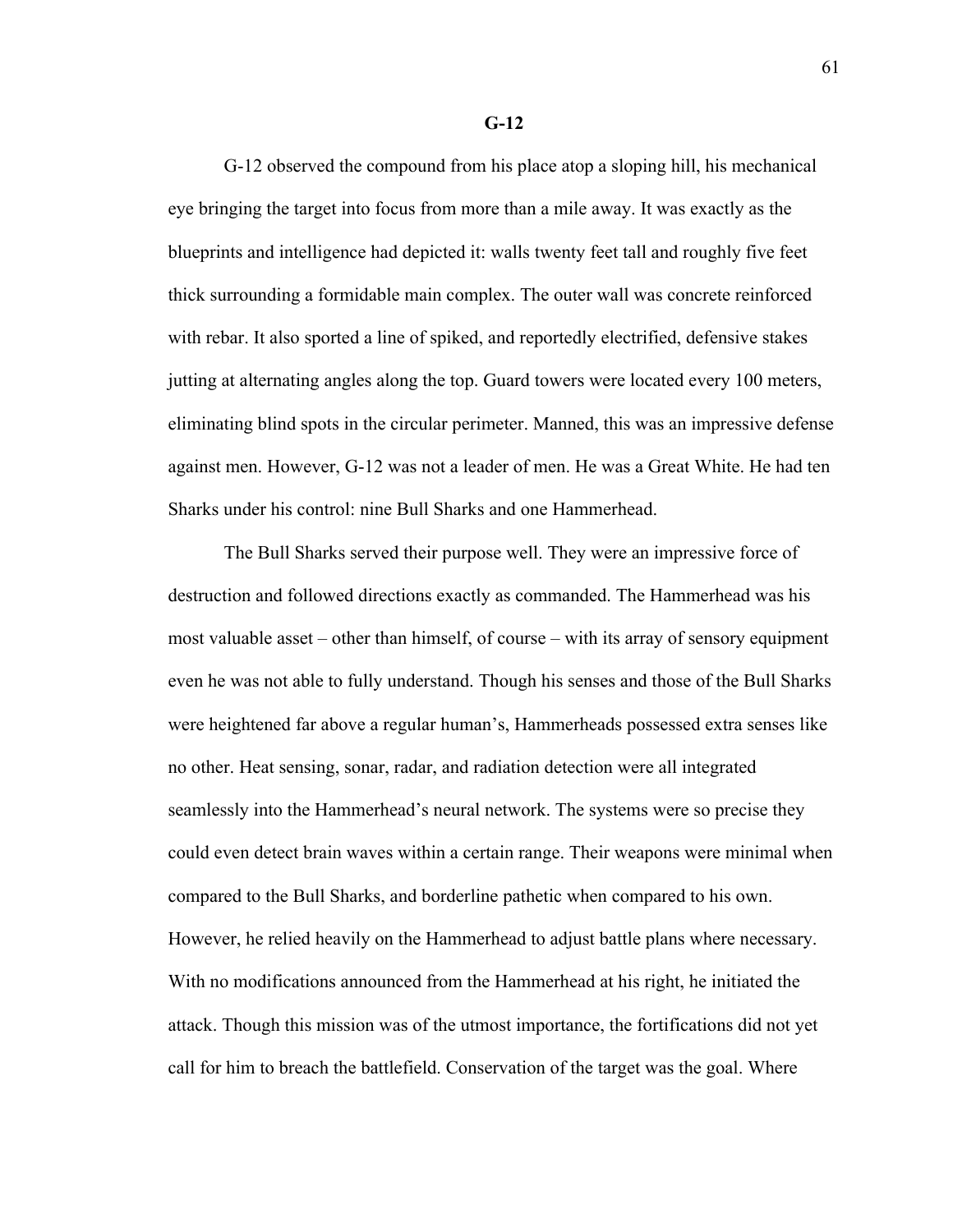infiltration had previously failed, a more direct approach was now necessary.

Explosions blossomed simultaneously at three points of the perimeter. *Excellent timing, boys,* G-12 thought. He could see the guards in their towers scramble to react to the new threat. Three Bull Sharks stormed through each hole. Guard towers on each side of the breaches were obliterated before the guards could mount a defense. Joy welled up inside G-12. *Nothing is more satisfying than seeing scum burn,* he thought. Each group of Sharks maneuvered in a clockwise direction as they took out the remaining guards. Every window and door on the main building had metal drop down covers, sealing them shut. The building's automated turrets activated and opened fire on the Bull Sharks. Missiles were lobbed back from the Bull Sharks, disabling several of the turrets in a single volley. *That's my cue*, G-12 thought as he and the Hammerhead made their run to the target. By the time he arrived all of the guards and turrets were neutralized. G-12 barked an order and his Bull Sharks dropped into a single line behind him, their bionic eyes pulsing in a synchronized fashion. The Hammerhead stood directly to his left as it analyzed the building.

"Any surprises waiting for us?" G-12 asked. The Hammerhead slowly shook its massive, metal encased head. "Excellent," G-12 continued. "I know you are in there, and I know you can hear me. So listen closely," he boomed. "We represent Darwin's Disciples, and we are here for the information you have so diligently amassed over the years. We asked politely at first, yet you refused to share with us. We offered money, yet you wanted none. We offered safety, protection: you declined. We even tried to peacefully take what is rightfully ours. This was our last choice for retrieving the information. You have forced our hand. What you see before you is your own doing. We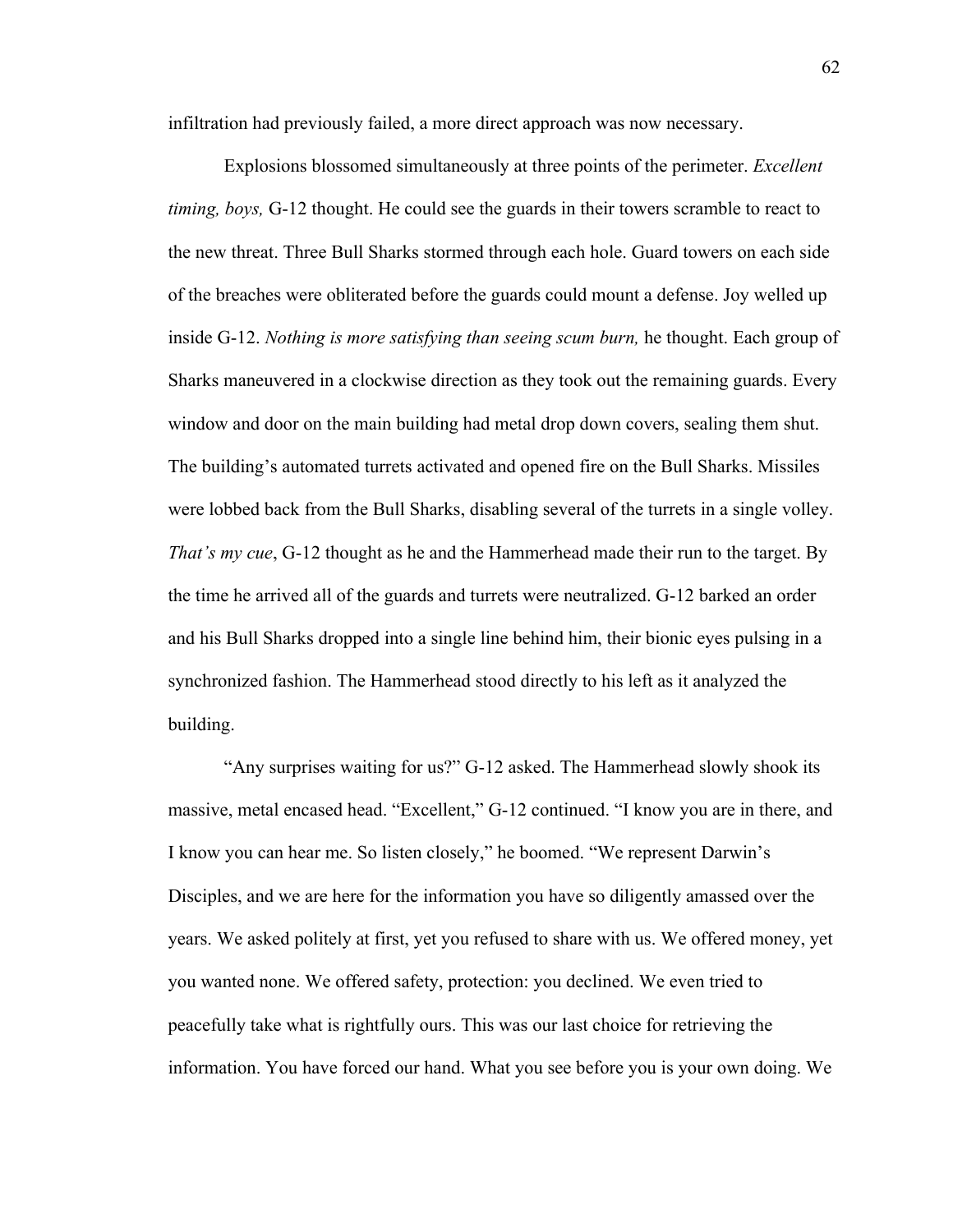will be getting inside either way. That is inevitable. Our leader respects what you have accomplished here. He wants to preserve as many of you as possible, for he believes your type of minds are not to be discarded casually. Sifting through that much information and sleuthing out what is worth keeping is a beautiful foundation for our goals.

"I offer you one last deal, one last chance to resolve this without further bloodshed. Open your doors and assist us with the data transfer and you will all be spared. No testing will be done. A free pass will be granted and you will be unmolested by Darwin's Disciples from this point on. You have one minute to comply. If these doors are not open within sixty seconds, I will open them. Those who live will be tested. Those who fail will die. Your minute starts now."

As the seconds dwindled, G-12 prepared his munitions for entry and his Bull Sharks began to work themselves into frenzy. He allowed it as the sight of them might help to push those inside towards letting them in. With three seconds to spare the main door opened. A woman strode confidently from the doorway. G-12 held his arm up and the Bull Sharks snapped into a ridged, silent formation.

"This is what you came for. Now leave," she said, setting a bright blue box on the ground. She stood unabashed in front of him. *This one does not yet know fear,* he thought. *We'll see how long this impudence lasts*. He took his time as he approached, allowing each footfall to punctuate his size. He towered over her as he pretended to inspect the building behind her.

"Impressive. The fact that it took us this long, and that you drove us to this length before breaking, is a testament to your organization. Now tell me," he said, bending to bring his face within inches of hers. "Does this contain everything we have asked for?"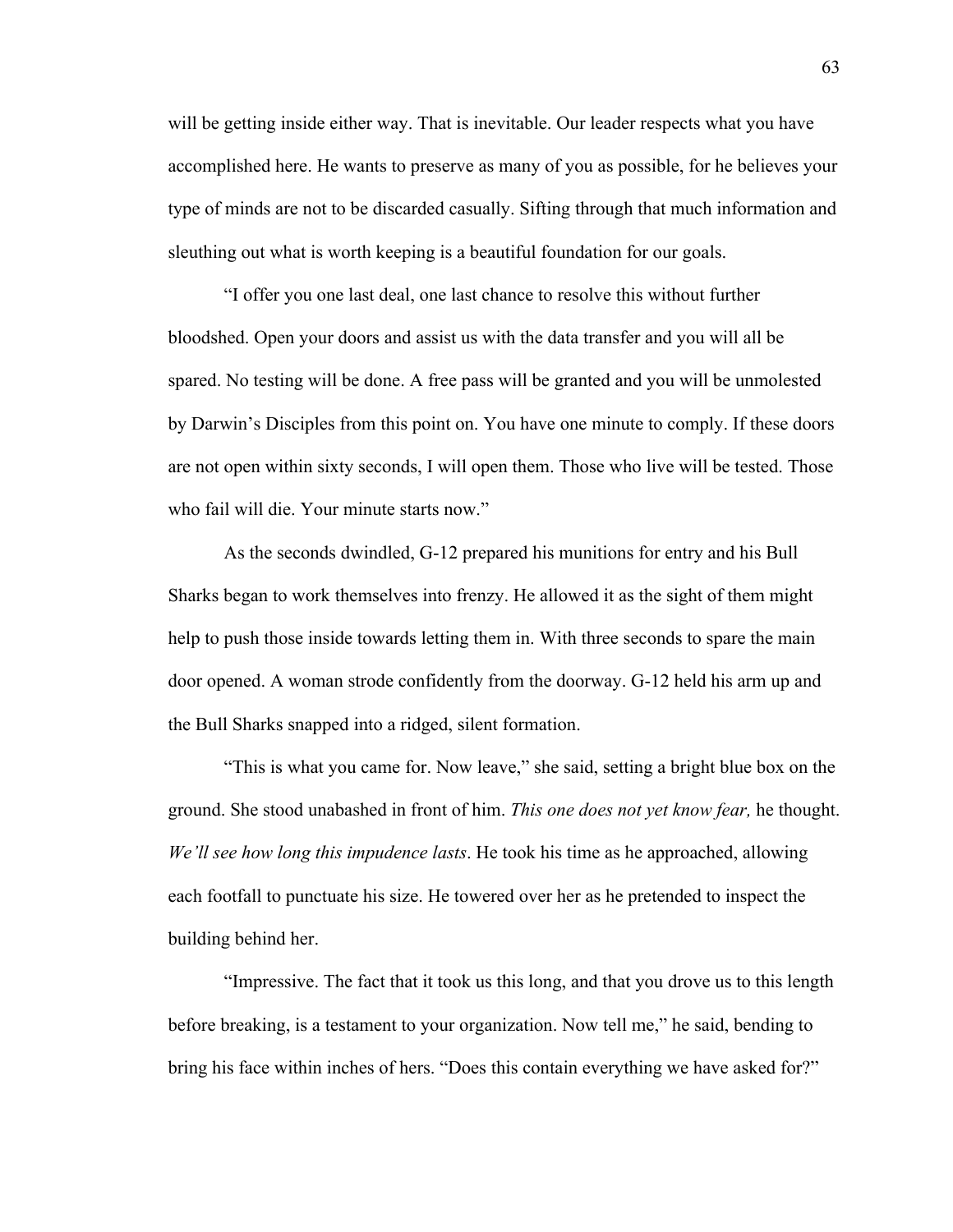The steel in her eyes only hardened at this intimidation. *She will make a good addition to the Disciples,* he thought.

"Yes," she responded. A loud release of static came from the Hammerhead. She was lying.

"My friend here says you are being less than truthful. Now why would you lie to me? That wasn't very trusting of you. How unfortunate, and I was hoping we could resolve this congenially," G-12 said. He picked her up by her throat, her legs kicking as she struggled. He drove his bionic arm through her sternum, the sound of breaking bone cracking through the humid air. Blood dripped from her chin as she gurgled for breath that would not come. G-12 smiled at the fear in her eyes. He launched her body at the now sealed door. Fury and bloodlust had risen in the Bull Sharks. G-12 approached the main entrance and pinpointed the four corners of the door. Raising his bloodied weaponry, he fired. Four streaks of plasma ripped through the panel. With unbroken stride he fired a concussive round, denting the door violently and blowing the floundering woman apart. Three more steps and he was at the door. He delivered an explosive punch that wrenched the door from the frame with thunderous force. They were in.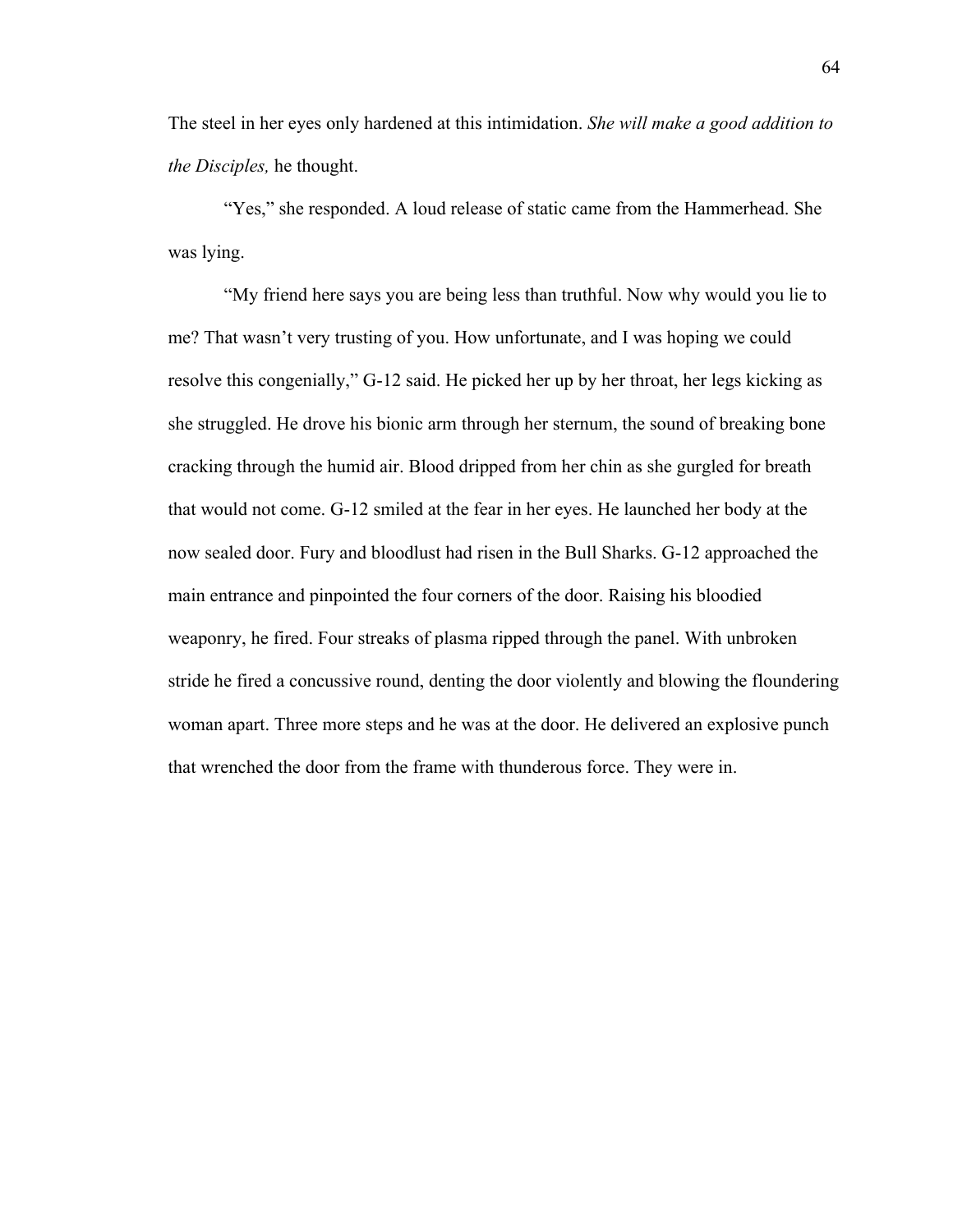*"Every full moon will bring new waves of death. It will be inescapable and unstoppable. How long do you think it will take them to realize it is the moon? Months? Years? By that time there will be no one left, or not enough left to make a difference."*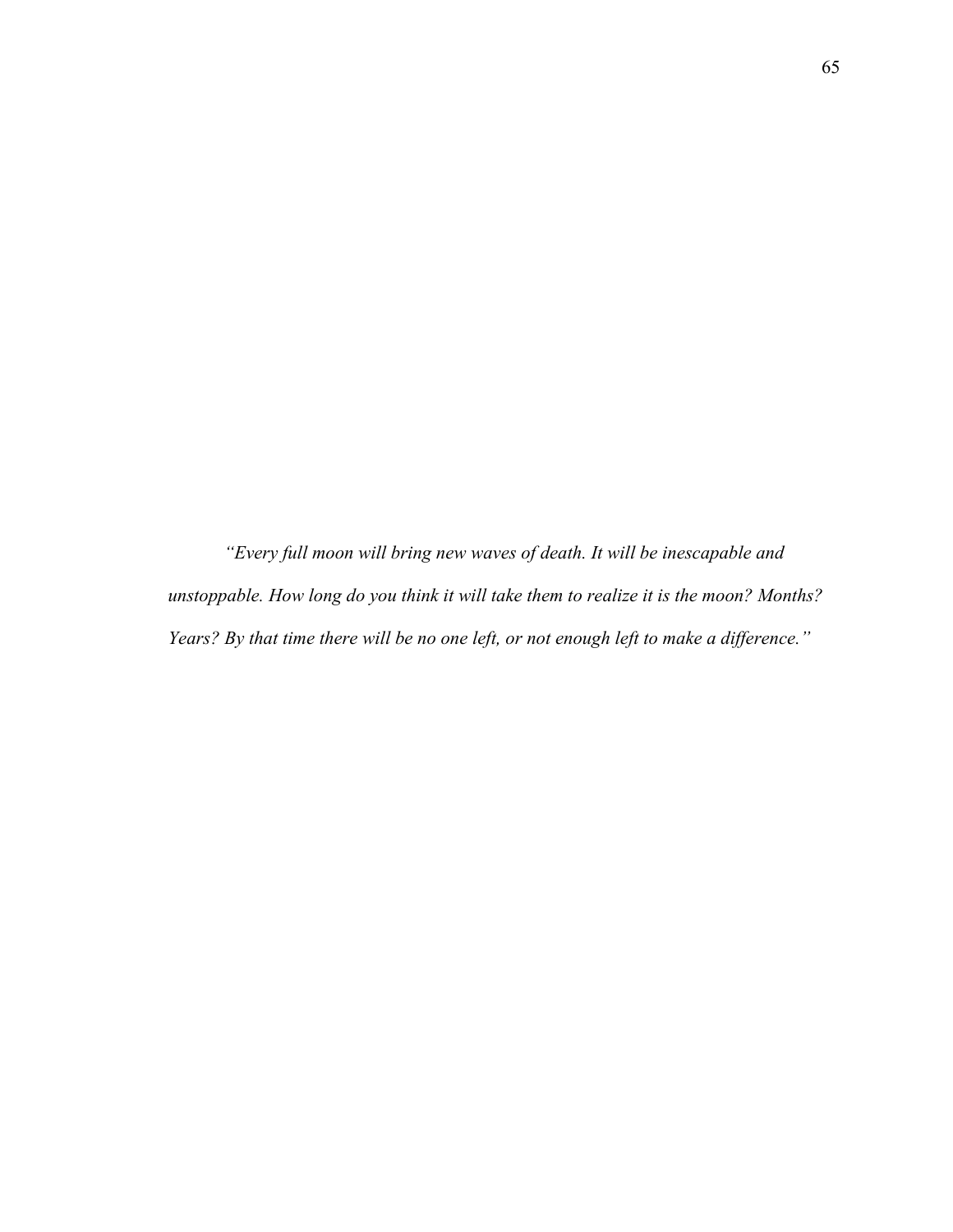# **Zander**

*I don't want anything too flashy, but it has to be a little dangerous,* Zander thought as we walked down a long line of cars*.* He came to a stop at a blood red cruiser that looked as though it was fresh from the printer. *Well, maybe a little flash,* he thought. Casual and cool he checked left, then right: no one in sight. He brought the Axund up to the lock and twisted it. He pulled on the handle to no avail. With furrowed brow he used the Axund once more, leaning close to listen for it to unlock. Nothing. Feeling the weight of the metal in his hand, he looked at the window then back at the Axund. Zander reared back and threw it through the window. *Really? No alarm?* he thought as he unlocked it and sat down in a huff, perplexed by the entire situation. Within moments the car purred at a soft idle. He produced a loaded syringe from his jacket pocket. After finding an appropriate vein, he injected himself with the suppression serum. *There, now for the fun part*, he thought. He activated manual control of the car and pulled on to the empty street, promptly accelerated, and crashed headlong into a concrete wall. Zander slumped over the steering wheel, unconscious and bloody. Sirens wailed and within five minutes a squad scooped him out of his car to transport him to HR.

"How the hell did this happen?" one of the medics asked. "We haven't had a solo crash all year."

"The car is set to manual. Maybe a suicide attempt? He'll get his wish, though not as quickly as he was hoping," the second one laughed, flicking Zander in the head where the dashboard had opened it up.

"Now that is hardly professional," the first said as he gave his partner a stern look. Unable to keep a straight face they both broke out into laughter and loaded Zander into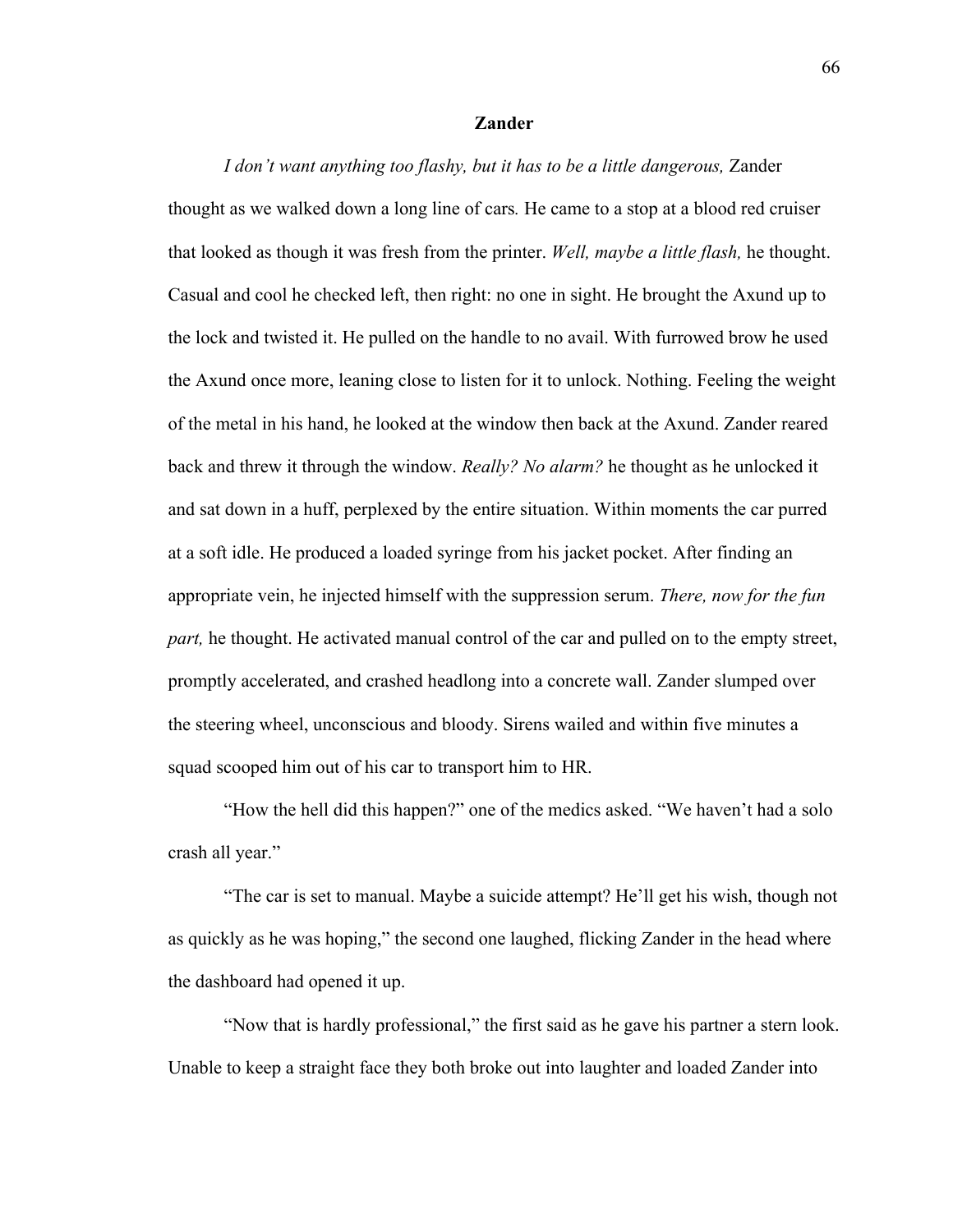the ambulance. The heavy thunk of the ambulance door jolted him awake. He feigned unconsciousness for the remainder of the ride, though it didn't matter: the medics didn't check on him once. After they passed through security they slowed to a halt inside an ambulance bay. The two medics hopped out and opened the back door.

"You're completely wrong, and it's a little embarrassing we get paid the same amount."

"I've seen it! I saw a guy do it! The patient was in cardiac arrest and the guy just thumped him on the chest as hard as he could. Bam, heartbeat back," the second medic defended. The argument continued as they unloaded Zander. They strolled him to a secure door where they swiped in with a pass card.

"I don't even know what to say to you. Do you not understand how the heart works at all? How did you pass your exams?"

"I'm telling you, I *watched* it work. In real life. Right in front of me! Here, I'll show you how he did it," he said. He stopped the stretcher and positioned himself to the right of Zander. He raised his fist above his head and brought it down as hard as he could on Zander's sternum

"Ow! Why did you do that?" Zander said. The thumper leapt at this, shocked that he was awake. Zander sat forward and snapped the restraints that were securing him to the stretcher. He rubbed his chest as he looked at the medics.

"H-how is that healed?"

"I am disgruntled with your customer service," Zander said as he unhooked the restraints on his legs. "I mean really. To hit a patient like that." Zander swung his legs from the stretcher and stood. "How far does that pass card work? I'm going to need it."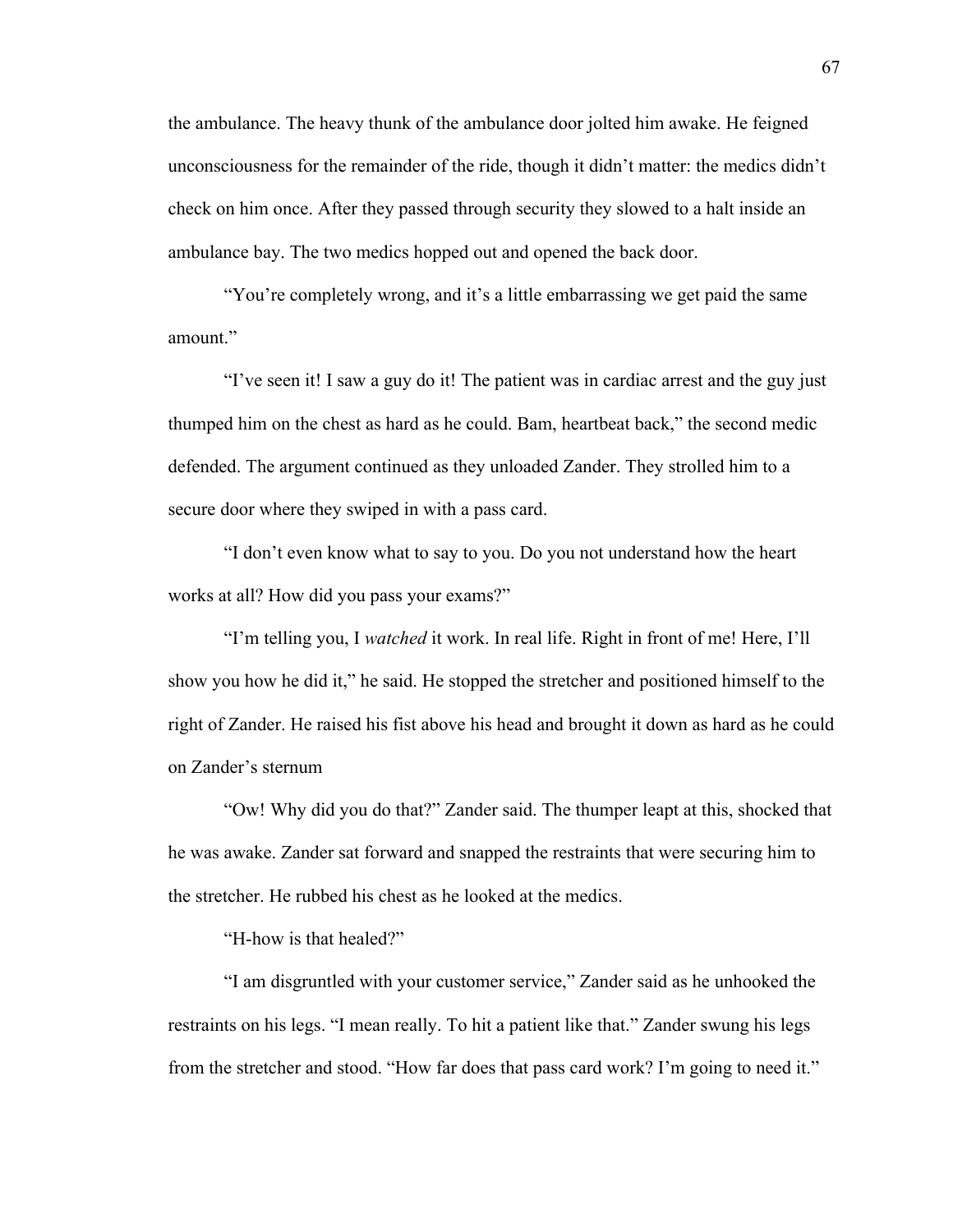"Well you're not get–" he said, cut short by Zander's fist in his stomach. He rounded on the second medic and bounced his head off of the corridor wall. He lifted the first medic and slammed him onto the stretcher where he restrained him with the straps he hadn't broken. Zander unceremoniously threw the unconscious one on top and wheeled them to the ambulance. Rummaging through the drug box he found what he was looking for. He took the syringe full of sedatives and gave half to each. *That should keep them under for a while*, he thought as he grabbed the pass card. He jumped from the back and shut the door and left them to their chemical dreams. Zander knew the layout of HR – or how it was several years ago – so the 101st floor was his target. The pass card would get him into the Locker, and from there he could use the Axund to access any other doors. The Axund would also make him almost invisible to any camera surveillance so long as he kept it in his pocket.

Moving through the halls he searched for a supply closet. He found one conveniently unlocked and traded his jacket for a lab coat. It would cover his bloodstained shirt and allow him to walk around without drawing extra suspicion. He also cleaned himself up; it wouldn't do to walk around with a bloodied forehead. If he could make it to the access elevators he would have a straight shot to the 101st floor. He wandered a minute or two and found the elevator he needed. The Axund worked on the scanner and the doors parted. He was exhilarated with the ease of his progress. *I just need a few more minutes of luck*, he thought. The lift slowed to a halt and doors slid open to reveal a directory sign.

*Dr. Frank Neder, Director of Research & Development. Room 10114. As good a place to start as any*, he thought. Runners that lined the bottom of the walls dimly lit the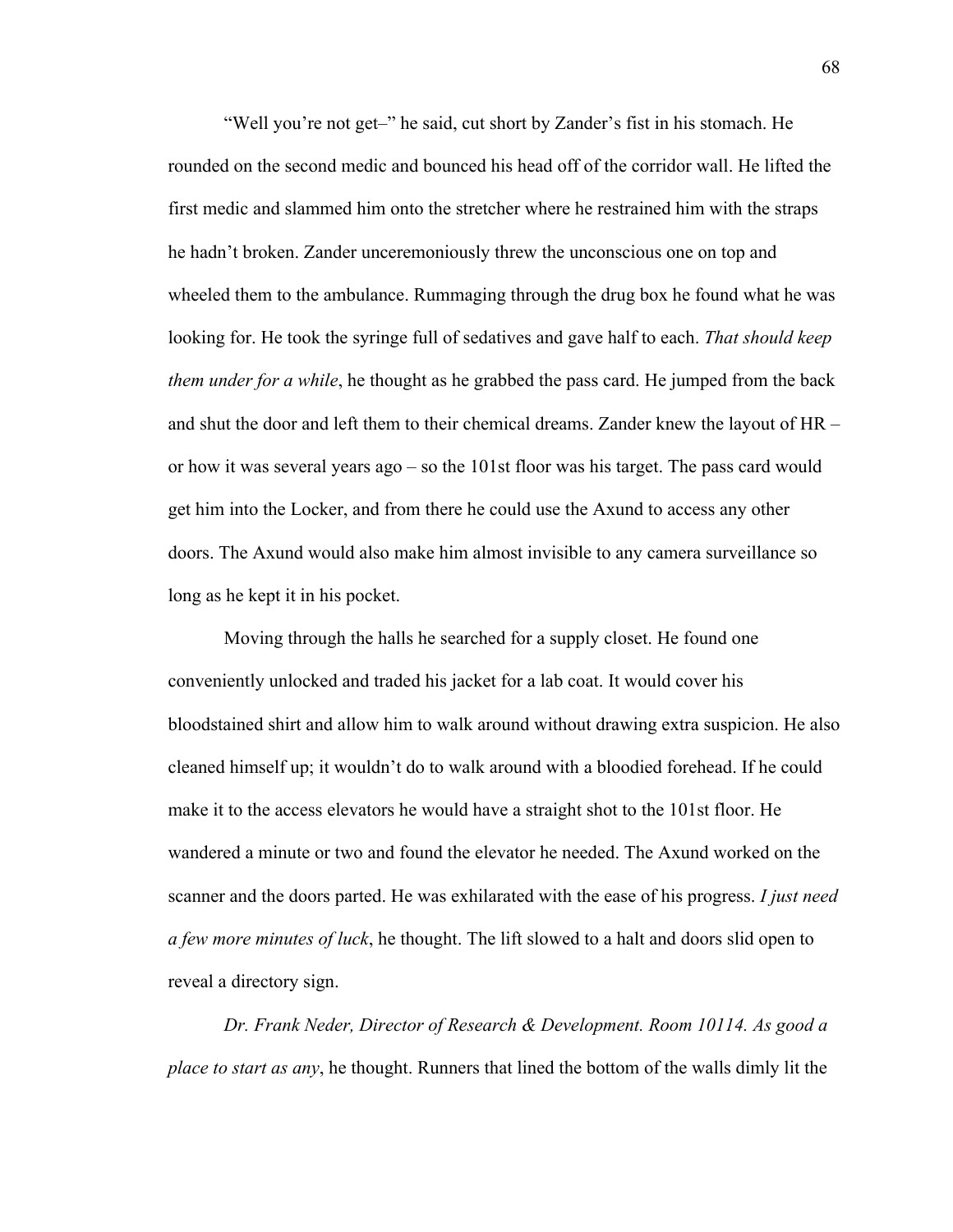halls. This floor was quiet, with not so much as a janitor cleaning or workaholic burning the midnight oil. Zander had been in this part of the building once before and the layout was firm in his mind. Two turns and he reached his target. He held the Axund to the scanner. It hummed softly as it interfaced with the panel. A click and a whoosh and he was inside. Dim office lights casted gruesome shadows from mounted animals that adorned the walls. He sat at the desk and plugged the Axund into the sleek computer unit. Within seconds the computer was his to access freely.

He searched all files for the Reprogenetic Project as well as any Shark related information. While the Axund handled the encryptions and search, he perused the current projects. *Let's see if there's anything I can meddle with while I'm here,* he thought. Anything that could set them back could be worth the risk. An inconspicuous file labeled "GM" was the most recent one to be opened. *Let's see what Dr. Neder was up to*. Zander's heart began to race as he read. Cain and his followers were planning to leave! And it would be soon, as soon as Project: Mosaic was complete. *What are you waiting for, Cain,* Zander thought as he opened the Mosaic file. He found the most disturbing part of the file in the form of notes:

*"It is really quite fascinating how quickly and efficiently this virus destroys the host. Though untested on a large population, the virus's high rate of mutation and its ability to transmit flawlessly with the smallest exposure makes it the most successful candidate we have worked on. We need at least three more lunar cycles to determine its full natural effect. Specific strains can then be tailored to individual regions to ensure maximum effectiveness."*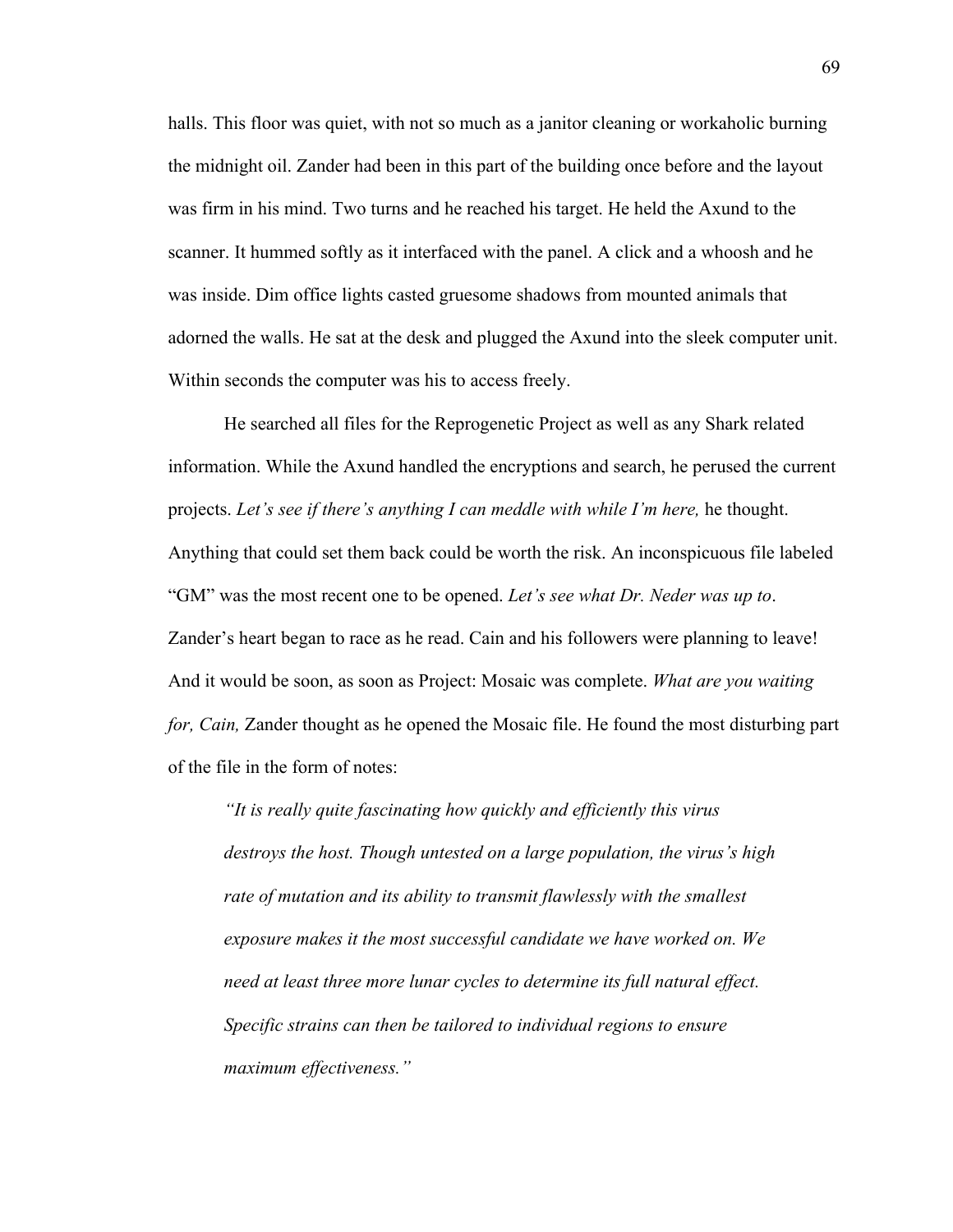Zander's head reeled with the implications.

*"When combined with the litany of agents my lab has been working on over the years and the plans for crop/livestock viral decimation, our purge will be unstoppable."* 

Zander downloaded the Mosaic information to the Axund. He had to look at the Great Migration and Chimera files at greater length.

As he read, he heard four paws in rhythm as they bounded down the hallway toward him. *Skoll*, he thought, rising to his feet. A boulder of white fur hurtled into the office, coming to a stop between him and the door. "You must have smelled me, huh, Skoll? You have gotten fat since the last time I saw you... does Cain not take you for enough walks?" Skoll remained silent with his hackles raised. Zander scanned the room for a weapon to use. The Axund would be of no use while it was downloading data. His eyes landed on a cabinet in the corner. Skoll saw this and lunged to cut him off, intercepting him a foot from the cabinet. *Damn, he's faster than Alecto,* he thought as he evaded snapping jaws. Zander staggered the beast with a swift kick, catching him flush behind the ear. He smashed the glass with his left hand as he reached for a mace. Dull and ancient, the weapon was far from battle condition. Before he could turn it on Skoll, the monstrosity clamped down on his forearm and shattered the bones. As the mace clattered to the floor, he seized Skoll by the back of the jaw and wrenched himself free. He could not stay and trade blows. He had to escape before security arrived.

Zander abandoned the weaponry and pressed with a flurry of kicks and punches. Skoll countered with a snap or a swipe. As they danced Skoll stayed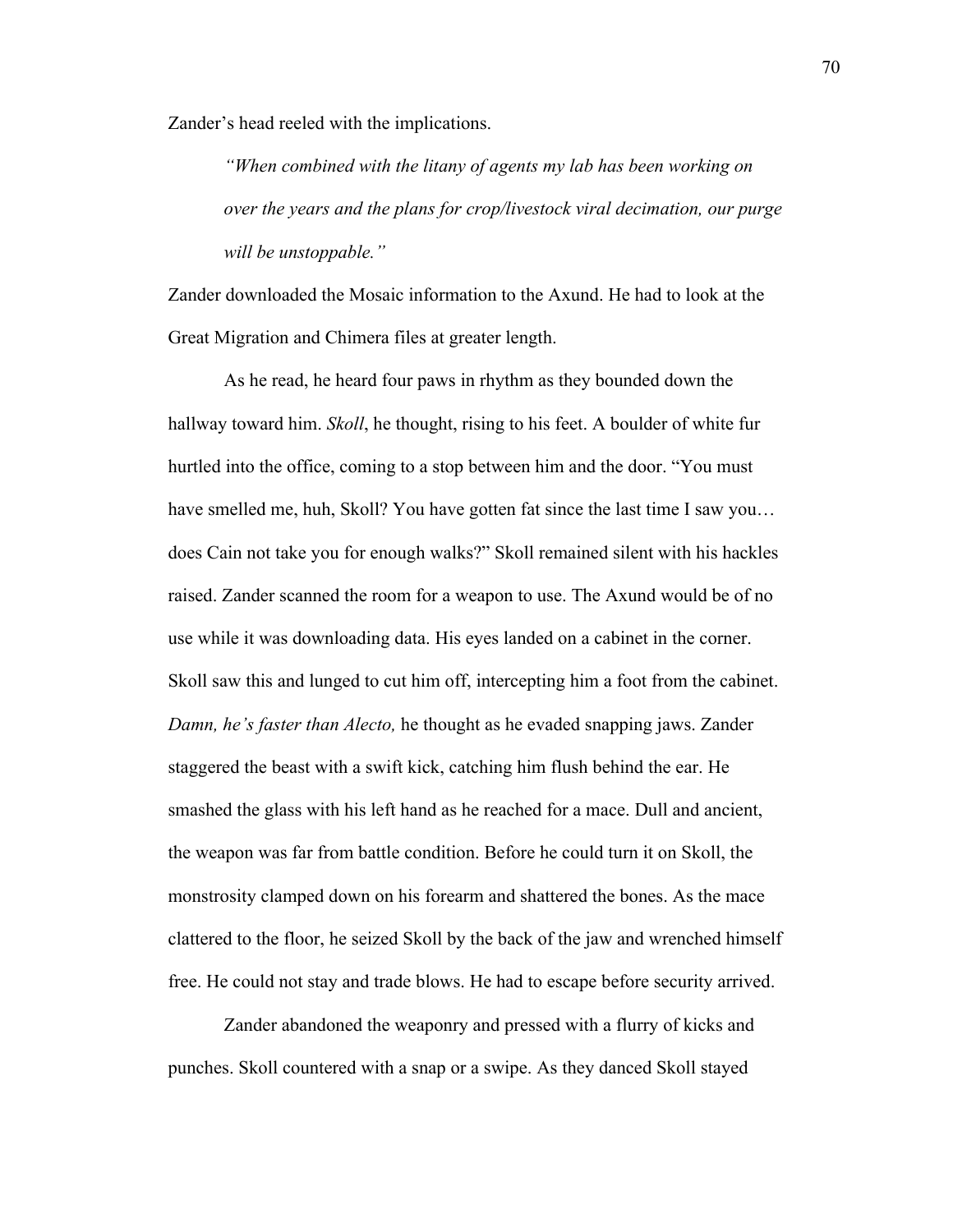between him and the door, more than willing to let him get out of reach of the weapons. Zander feinted left and delivered a smashing right fist to the tip of Skoll's nose, sending an involuntary yelp and a handful of teeth through the air. With bloodied hands he swung the beast into the elephant tusks that hung behind the desk. Skoll slid motionless to the floor, a foot of magenta slicked ivory jutting from his chest. Zander grabbed the Axund and the collar from Skoll's neck: it would be his all access pass. He walked over to the broken cabinet and pulled a sword free of its scabbard. He twirled the mammoth blade with nimble fingers to test its weight.

With collar in one hand and great sword in the other, he tore from the office. A slurp came from the motionless Skoll as the tusk slid from his chest. Teeth sprouted from empty sockets. The white giant stirred and stood as the wound closed. He let out a primal, crazed howl. Skoll began his pursuit.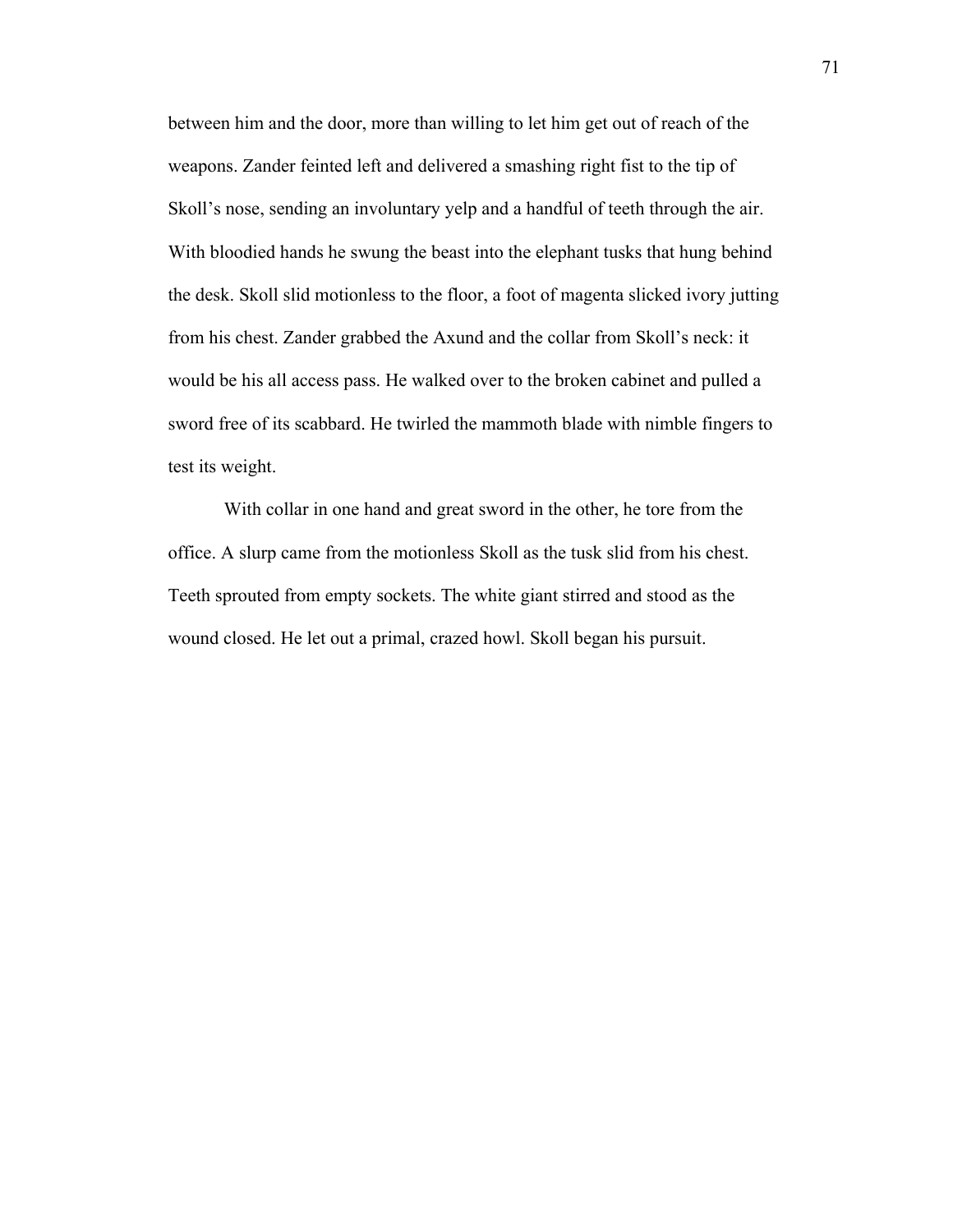*"I have selected those whose DNA is particularly inspired or malleable to suit my goals. This generation is not the one I look to preserve, but the future generations that will come from the Royal Bloodline. What is passed down will be what I choose to show them, what I choose to salvage from the slush of human endeavor. Why is that decision mine to make? It is mine to make because I am in the position to make it. I have orchestrated this entire thing. Who is more qualified?"*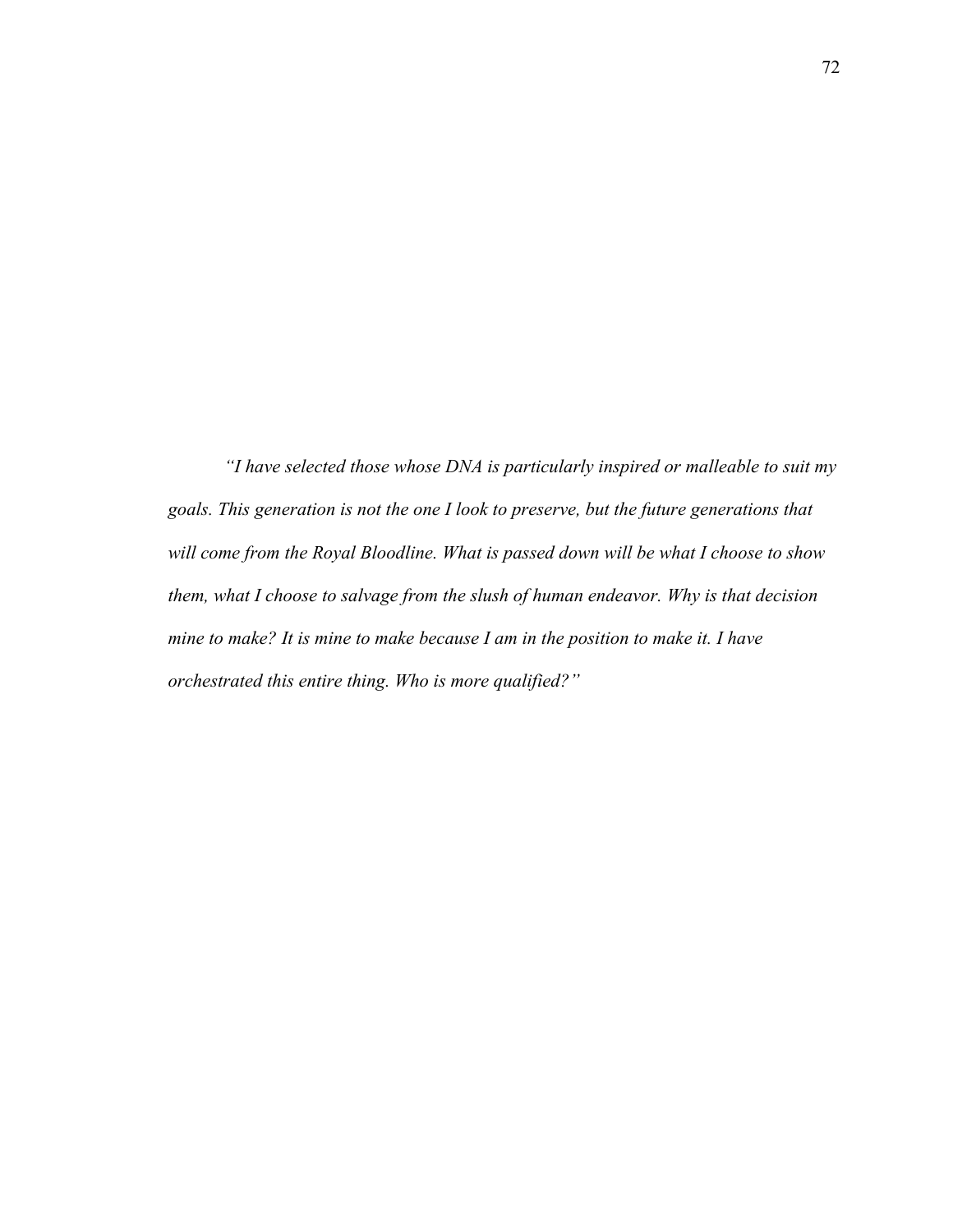#### **Dalton**

"No, he is still alive," a deep voice said as the pressure on his neck subsided. "Weak heartbeat, but alive. That leg is definitely broken though. Nasty." Dalton was slowly regaining consciousness as the man searched his pockets.

"He doesn't look like a Disciple to me, no, he doesn't," a second voice squeaked.

"Yeah I doubt it, no scar on the shoulder," the first voice said as he tugged at Dalton's collar. Dalton opened his eyes and tried to clear his head. He closed his eyes again, trying to make sense of the situation. *How did I get here?* he thought. The smell of burning oil and metal swept over him.

"Hey, you okay?" the man searching him asked. "Can you open your eyes for me?" Dalton did as he was told.

"Damn. He's scrambled. Do you know where you are? Do you remember what happened?" the first man went on as he reached his breast pocket. The man pulled the picture out and looked at it.

"I-I um, well, no. I don't really remember much of anything."

"Do you know who this is? Is she your daughter? Wife?" Dalton was able to focus on the picture long enough to make out the details of her face. When he reached for her name he couldn't find it.

"I know her…at least I think I do? I can't remember. Yes?"

"You took a pretty big crank on the head, friend," his interrogator said. "We can take you back with us and treat that leg. Does anything else hurt?"

"Nothing worse than the leg," he said, and for the first time realized how much pain he was in. They picked him up and looped one arm around each of their necks.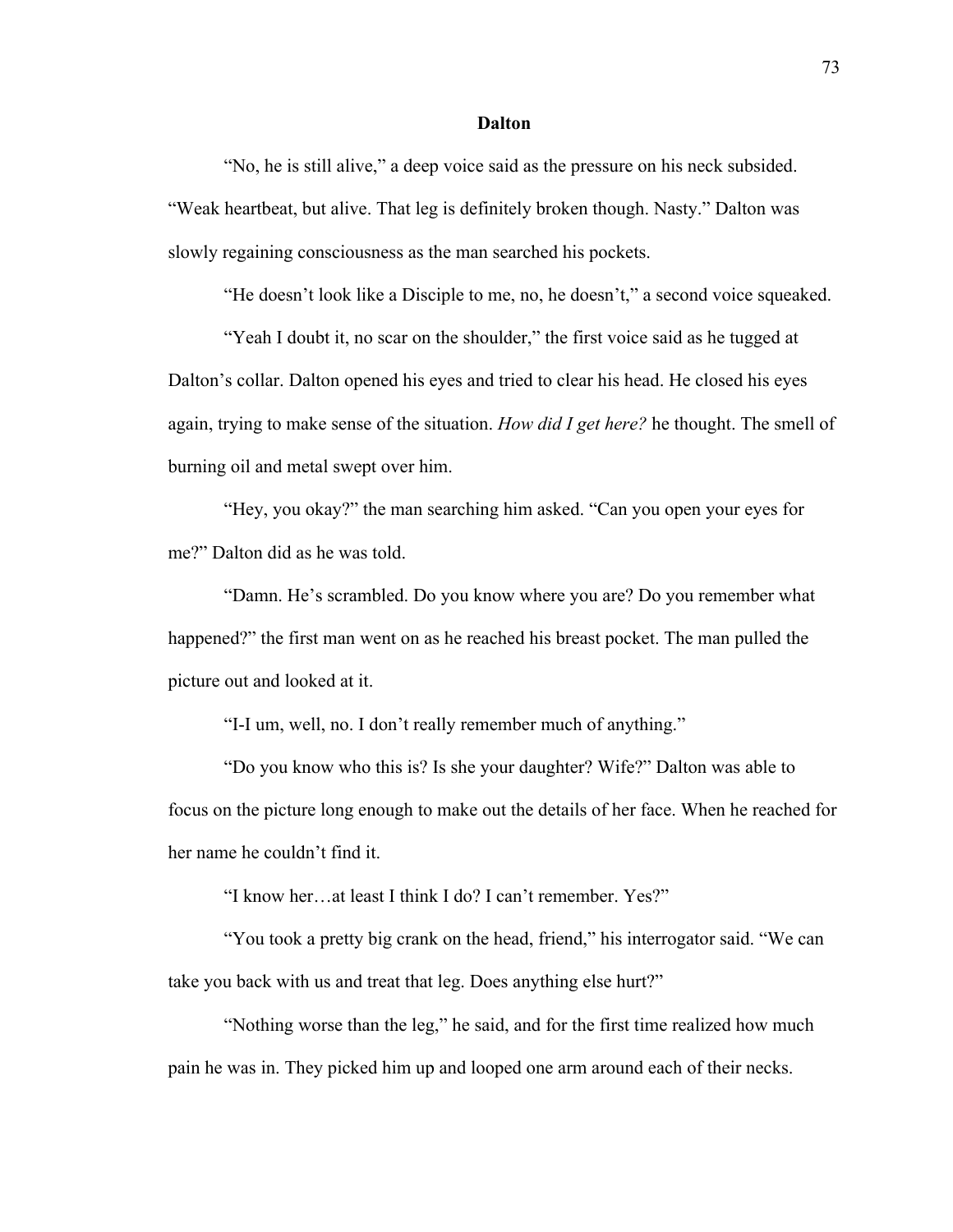"Can you support yourself with the other leg? I'm Daniels, by the way. This is Marwin," the deep-voiced man said.

"Yeah I think so," Dalton replied.

"Our ride isn't too far away. We do have a trailer you can lay in while we continue our search, we do. A Trak-Down exploded not far from here, so we are going to see what we can salvage. Hopefully, *hopefully* the whole thing wasn't ruined," Marwin said. "Once we're done we'll come back for you, yeah. Okay? That leg doesn't look oh so bad, no. You'll be fine to wait a little? We'll be back quick sure enough."

After a short walk, Dalton was placed in the back of a run down contraption that seemed made up of entirely salvaged parts. They laid him down and left him to sift through hazy, tired thoughts. Whenever he would begin to form an idea of what happened the images would run from him. A warm autumn breeze skewed a pillar of black smoke as it rose above the golden orange treetops. He slipped back into muted darkness.

---

"So you're an engineer, right? That shirt you were wearing when we found you looked like an engineer's shirt," Daniels said.

"Yeah, yeah I think so," Dalton replied.

"Good. We need you to take a look at something, then. We have tough men and women, smart men and women, but we can't figure this damn thing out," he said, pulling back the sheet to reveal a bionic arm. "We pulled it off of a Shark we took out. We lost a lot of people to get this."

"Woah," Dalton said as he approached the table. "What is it?"

"Were you not paying attention? Jeeze. I thought you said you are an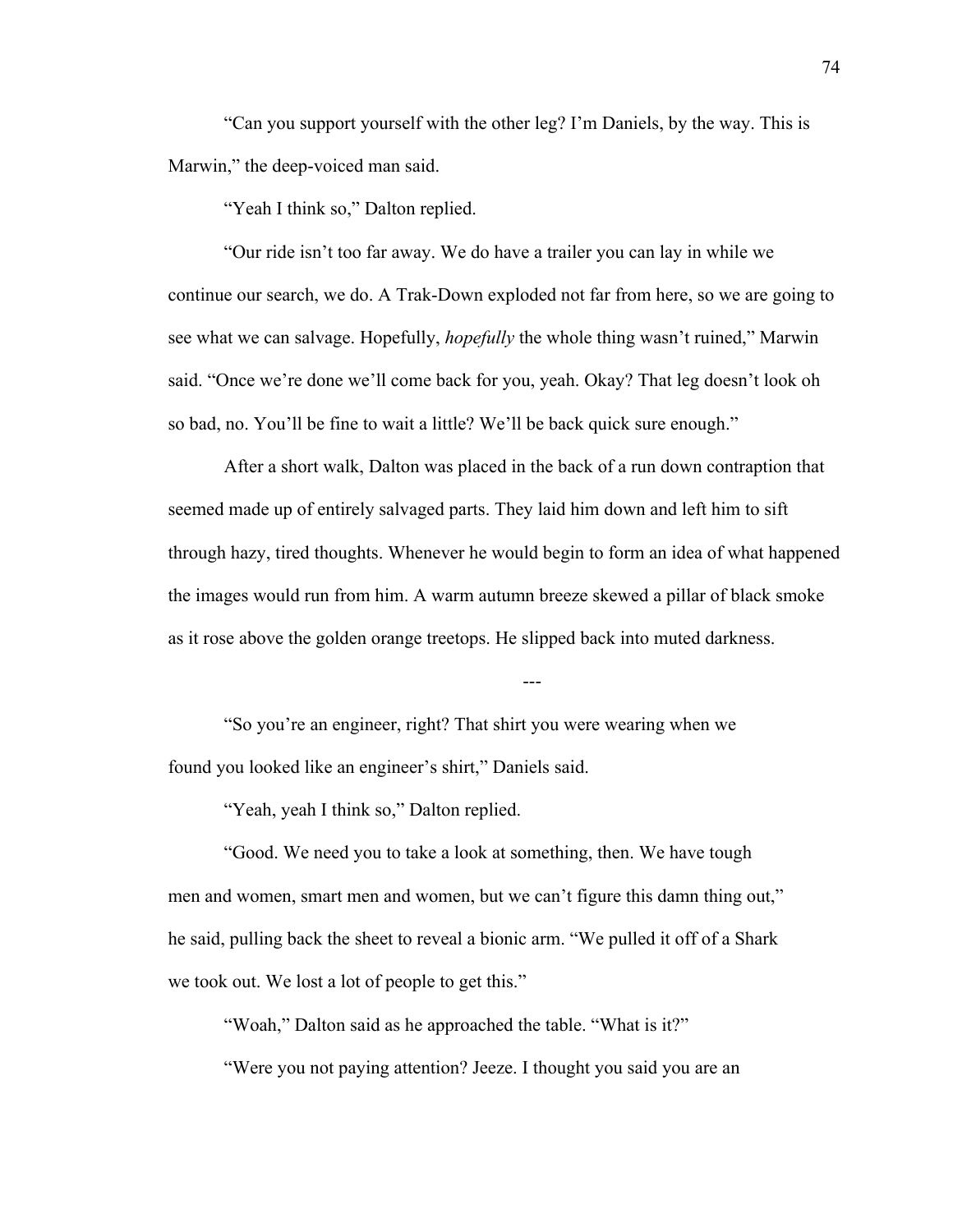engineer. It's the weaponry of a Shark. You must know what those are."

"No, yeah I know, I just have never seen one in person before now. Wow," he said as he inspected the end of the arm. "Why is the flesh still attached?"

"It is integrated almost seamlessly. I cut it out of the shoulder socket to make sure I didn't damage any of it. I still ended up cutting a wire or two, but this was the best I could do."

"So what, exactly, are you expecting me to do with it?"

"Look, I know your brain was scrambled when we found you. You've been a little whacky since, but if you can somehow figure out this technology it could be the difference."

"It is highly advanced," Dalton said, walking around the table to get a different view. "Are you sure it's deactivated? Can I pick it up?"

"If you can lift it, be my guest. It's been under surveillance and shielded from incoming and outgoing signals, so there is no way the Disciples have access to it." Dalton picked up the conglomeration of flesh and metal. *That's heavy,* he thought as he set it down with a grunt.

"What tools do you have? Is there anyone who has made any progress at all?"

"This is Ari," he said, gesturing to the young woman in the corner of the room. Her dark brown hair hung limply to frame her narrow face. "She is the closest we have to an engineer. She has access to all of the tools you might need, so just ask. She will be your aide or guide, depending on how much headway you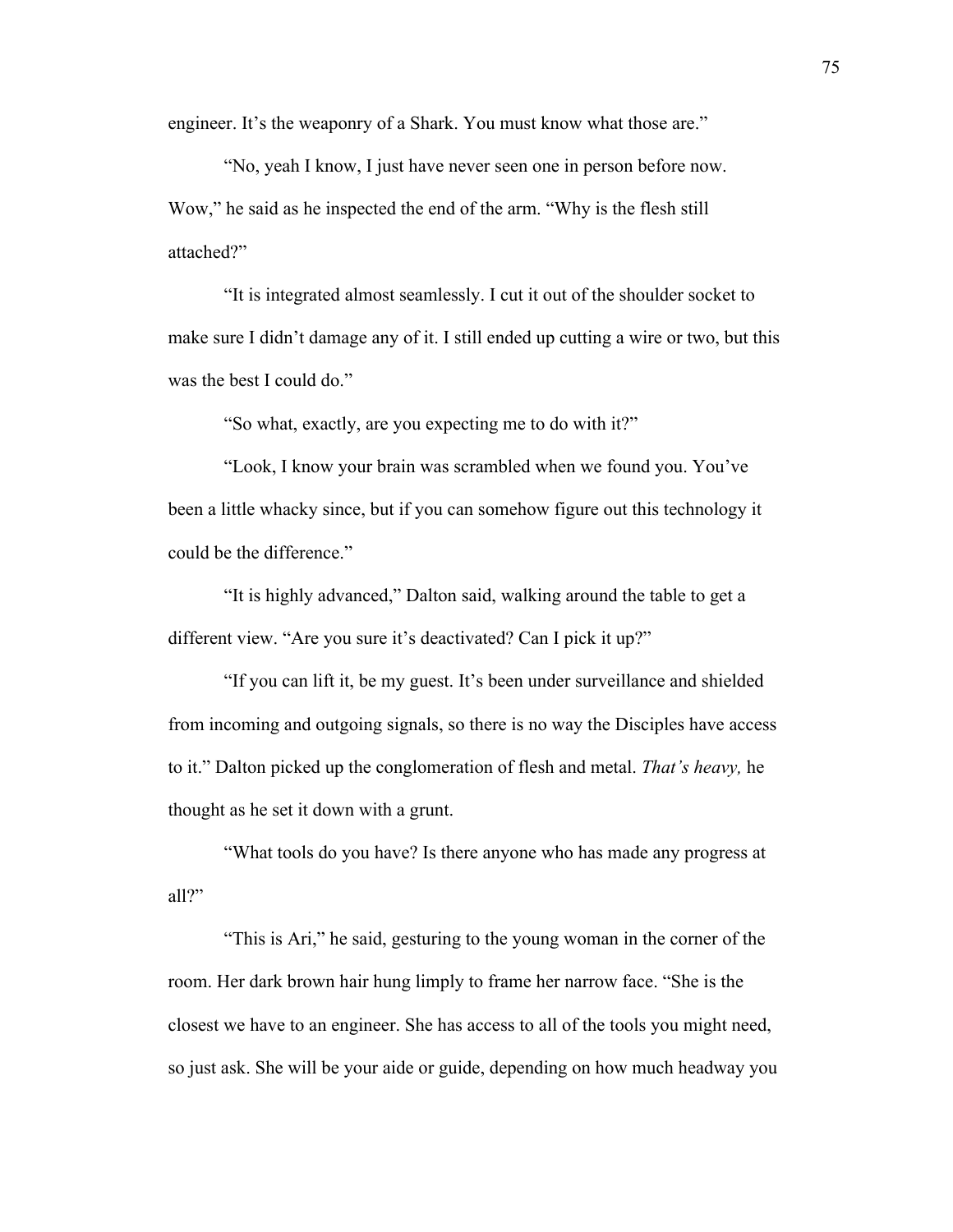make. I'll leave you to it." He swept from the room and the air grew thin. Dalton felt the dynamic shift from businesslike to an immediate awkwardness as Ari stood in the corner with her eyes to the floor.

"So, Ari, what can you tell me about this so far?" She approached the bench without making eye contact, notebook in hand.

"This is an interface for what looks like controlling the different options of the arm, but we also assume there is a neural component to the actions of the arm. Here," she said, pressing a button that produced a hidden blade from the tip, "we see manual control over a mechanical aspect. My guess is that it was set up like this in the event of neural control failure."

Dalton nodded as she went about detailing the particulars she had discovered. A wire here she thought important, a button there that could be for this, but she wasn't quite sure. "Why did they need me, again? You seem like you're well on your way to figuring this thing out. I'm quite impressed with your findings so far," he said. For the first time she looked him in the eye, the hint of a smile playing at the corner of full lips.

"I have come up with a few ideas, but the details are what have escaped me. Unfortunately, I have no formal training, only what I have picked up over the years from interest and natural inclination."

"They appear to have served you well so far," Dalton said, glad she was starting to warm up a bit. "I agree with most of what you have said, and I have a few ideas of my own. Where are those tools Daniels was talking about? Let's pop this thing open and see what's under the hood."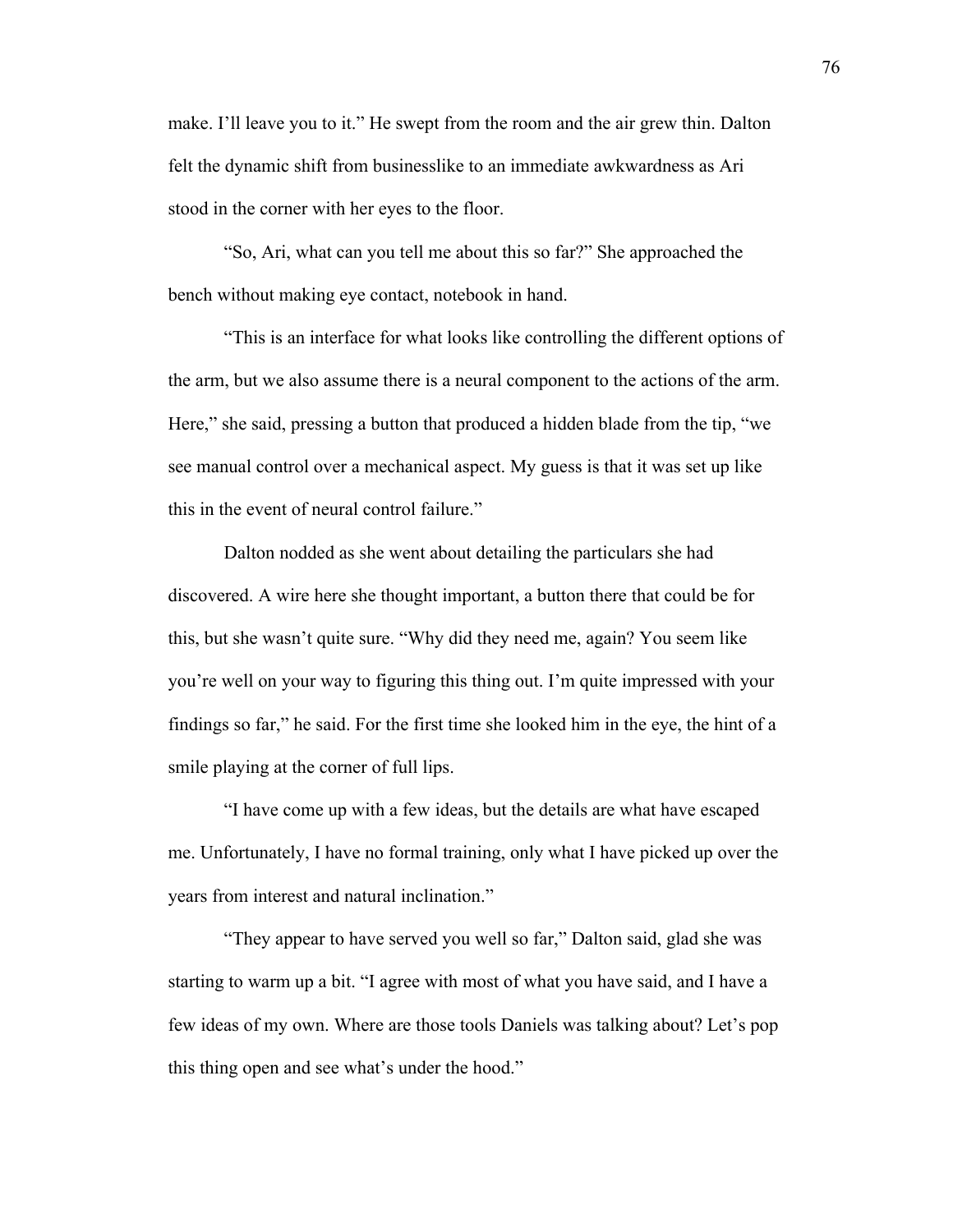As Dalton worked on the arm, he could feel the practiced ease with which he used the tools. He knew what some of the parts were even though he could not remember learning them. Those that he did not know the name of he could readily guess their function in relation to the rest of the unit. His hands rhythmically disassembled the complex machine. The puzzle of discerning the function and composition of the unit was engrossing. He realized he hadn't spoken or looked up from the arm except to jot down the occasional note. Ari stood across the table from him, mouth agape.

"Quite remarkable," he said as he flipped a switch that extended a set of blades.

"How did you do that? You just took it apart like it was nothing!"

Dalton scratched his head with a shrug. "I don't know, actually. I just, I just *understand* it. I can't describe it any other way. I looked and saw and understood. Did you learn anything as I went along? Any suggestions or ideas?" Ari walked around the table to compare her notes to his.

"Wow, okay, yeah that makes more sense," she said as she scribbled notes onto her pad of paper. "I don't think I have anything to add, but I do have a lot to learn. Do you think you could reproduce it? Do you think you could figured out how to disable it?"

"Well, I need to run tests. I haven't seen most of this technology before, but it seems straightforward enough. Reproduce its ability? Sure, I bet I could rig something to mimic some of its weaponry. Disabling it is another story though. Do you see this casing? The thickness of it? Short of taking over the Shark's neural command, I don't think this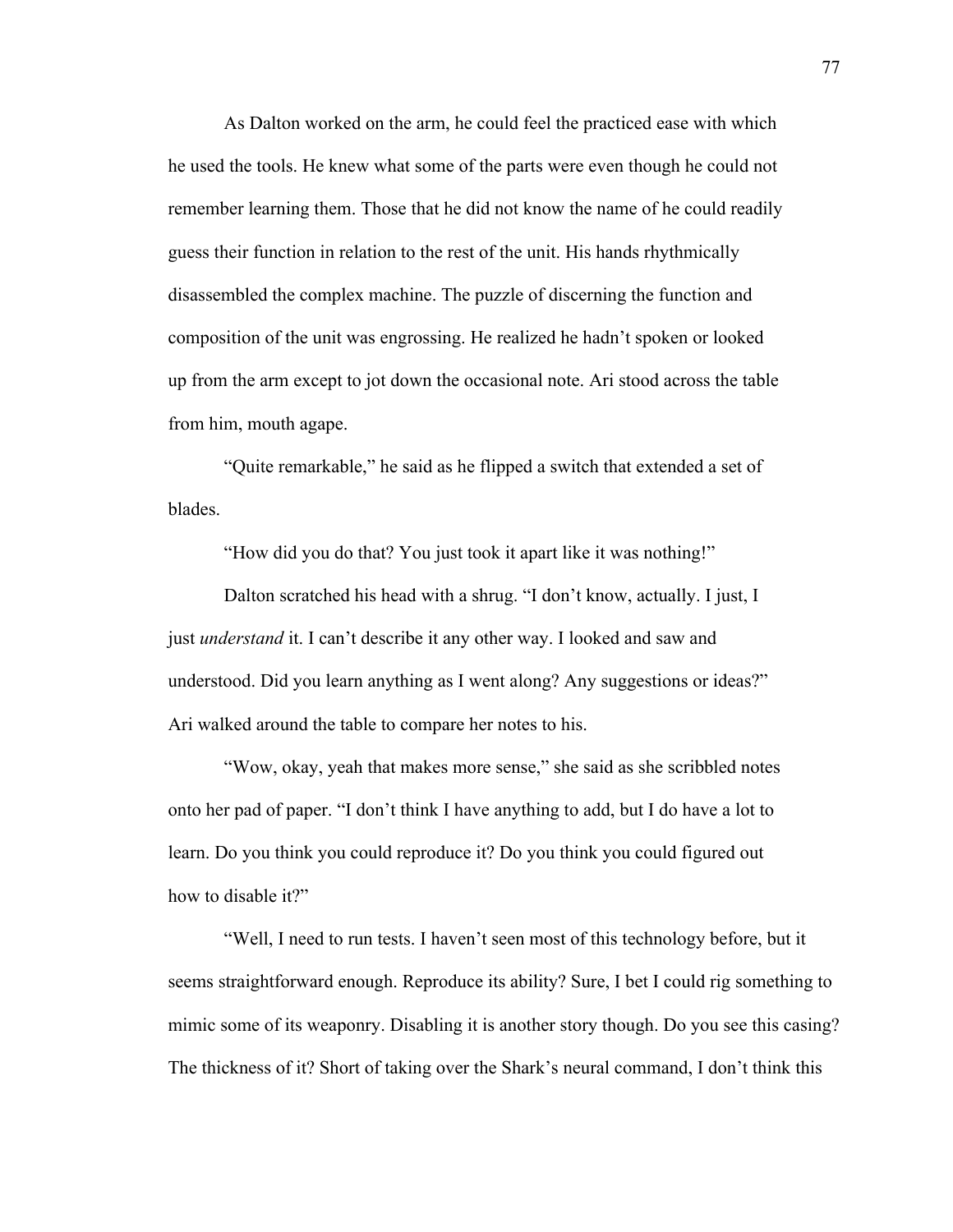can be disabled."

"That's great, this is so great! We need to start running the tests, then. I'll call Daniels in here, he can get us everything we need."

---

Their forested trek led them to a most peculiar seam in the world. A ledge some fifty meters high rimmed a vast plain of churned rock and dust, vegetation hesitant against the expanse. The only known force to produce such geological anomalies was that of industry. Dalton didn't have to search the perimeter long to find the Trak-Downs. The two monoliths lay broken along their appetitive course. The scouting team sped to them, eager to complete the assignment. Zander and Alecto would examine one, he and Ari the other: a larger team ran the risk of drawing unwanted attention.

Dalton hopped off his vehicle and began to pick his way through the ruin of the once great machine. An identical sibling of the Trak-Down he once worked, the damage done to this one was irreparable. They were in the main operating areas of the Trak-Down, the areas where the crew would have carried out the majority of their day-to-day tasks. A clear glass that was originally used to monitor the core littered the floor, light flooding each level from a massive hole opened by the meltdown. Dalton unscrewed a blackened panel to assess the damage done to the circuitry. *This unit is worthless,* he thought.

"No good?" Ari asked. Dalton only issued a grunt in the negative.

"Can you check any similar panels you find on the two levels above us? I'll do the two below and we can meet back here when we're done. Be careful,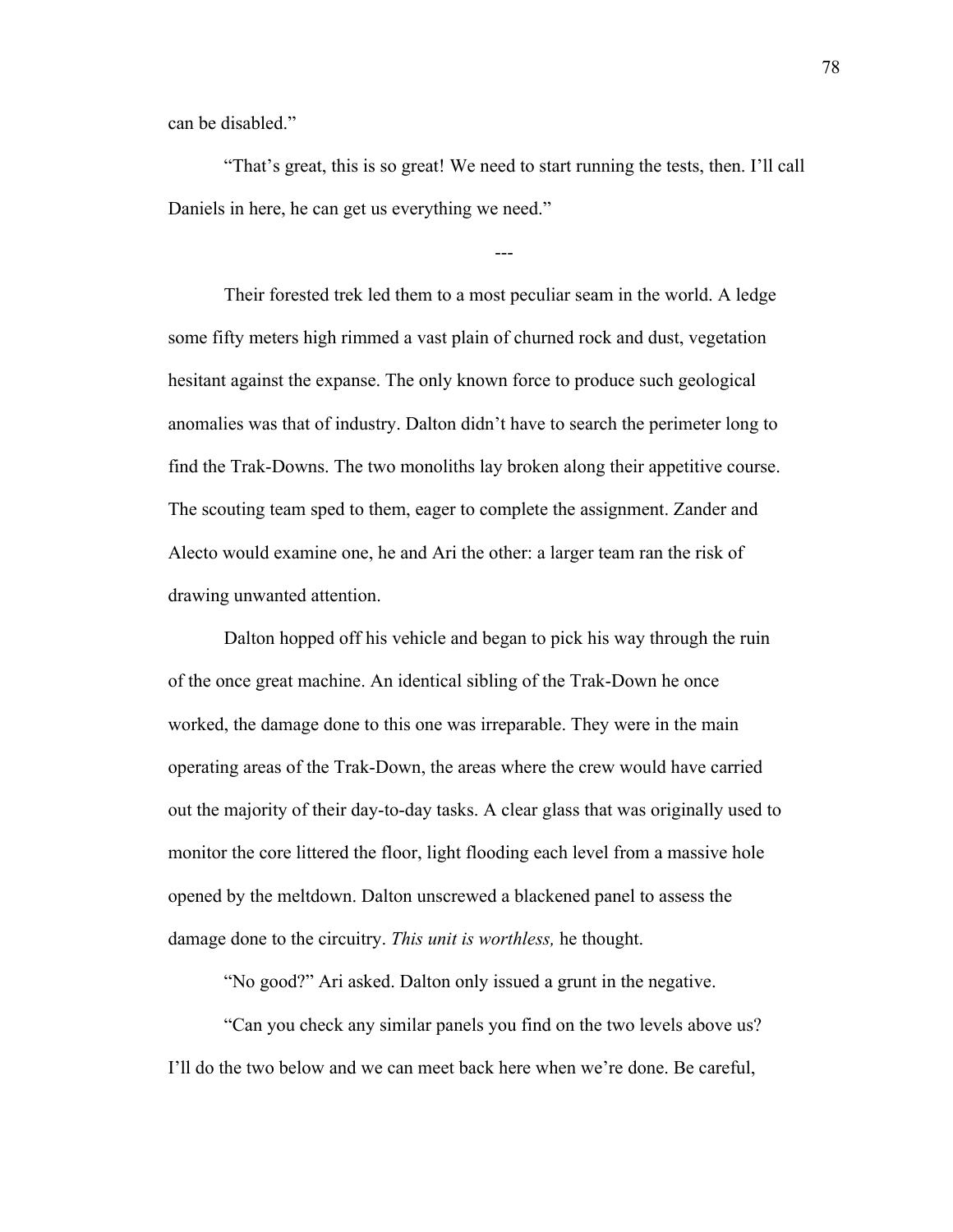though, there is a good chance of structural damage so make sure anything you step out onto is supported first. Stick close to the walls. It'll give you the best chance," Dalton said. Ari nodded and flashed a pearly white smile that threatened to draw him in. She turned and climbed a nearby ladder, leaving him to his work.

Dalton clambered down the ladder next to him, checking the solidity of the walkway landing with a stomp of his boot. He stepped down tentatively, holding on to the ladder before trusting his full weight to the potentially compromised floor. Satisfied, he strode to the next access panel. Upon opening he immediately knew the panel was worthless. His nagging tendency towards defeatism surfaced as doubt began to wash over him. *I knew this wouldn't work,* he thought, making his way back to the ladder. He descended one more level, this time less careful with his landing. Not so much as a shudder of response from the floor. *If this one is toast, the electrical system from here down is useless.* He finished his task, however, and opened the last panel. *As busted as the last,* he thought. Frustrated, he slammed the unit shut. He leaned up against the wall and sighed. An itch arose in his breast pocket. He soothed this discomfort by removing the item of agitation. He thumbed the well worn-corner with a practiced motion that both quenched and fueled the disjointed feelings. No amount of soul searching, of reminiscing, had led him to discover the truth of who she was. He had constructed countless variations of who she was, who she is, who she would be. He slid to the floor, letting anxiety wash over him. Minutes of fruitless rumination passed, and he remembered Ari would most likely be waiting for him. One more sigh fled from him and he put away his token from a forgotten life.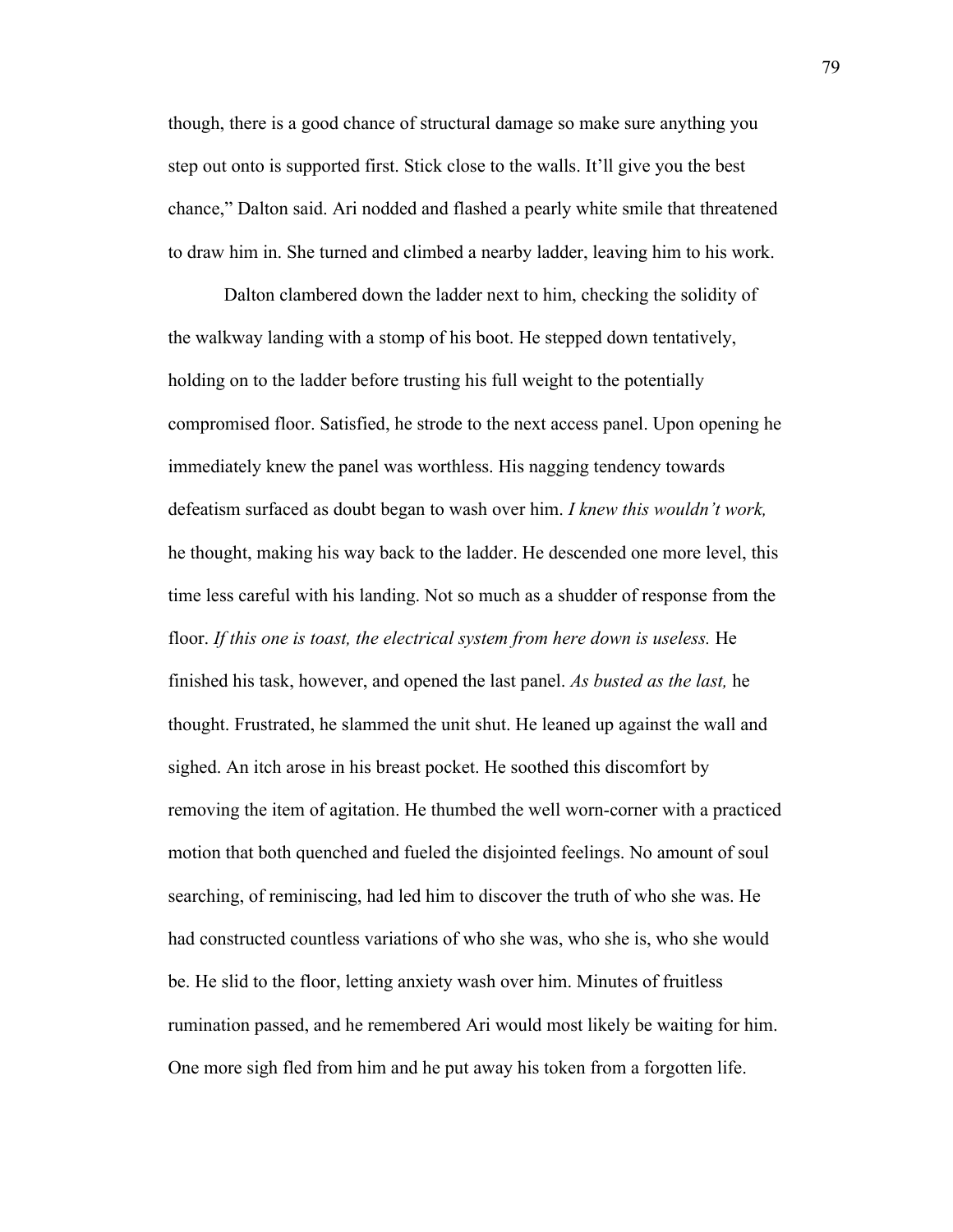He climbed the two stories back to meet Ari, who had not yet finished her assessment. *I wonder if she needs any help,* Dalton thought. He made his way up the ladder, eager to leave and check in with Zander. "Ari? Ari, where are you?" he yelled down the hall. No response. *She must have moved to the next level,* he thought and began the climb once more. He poked his head up through the opening to see her boots staring him in the face, the eyelets of her laces casting a judgmental stare.

"What happened to meeting back where we started?" she asked, bemused. "Didn't think I could handle looking at a few wires all on my lonesome?"

"My floors were all useless, figured I might as well come up and see if you needed a hand."

"That was very thoughtful of you, and now that you're here you might as well come check out what I found. This level seems salvageable, with enough knowhow," she said. Dalton clambered onto the landing.

"Lead the way," he said with a smile. She returned the smile and led him to an open panel. Dalton lifted a few of the wires with a gloved hand, inspecting them for damage. "Well? What do you think? It looks good, right?" Dalton shook his head.

"No, Ari, not good. See this here? See how there isn't any fraying or burnout? How none of these bulbs are blown out? I would say this isn't in good condition. I would say it's in great condition." Ari jumped up and down in excitement and pulled him in for a hug. Before he realized it, she was kissing him. And before he realized it, he was kissing her back.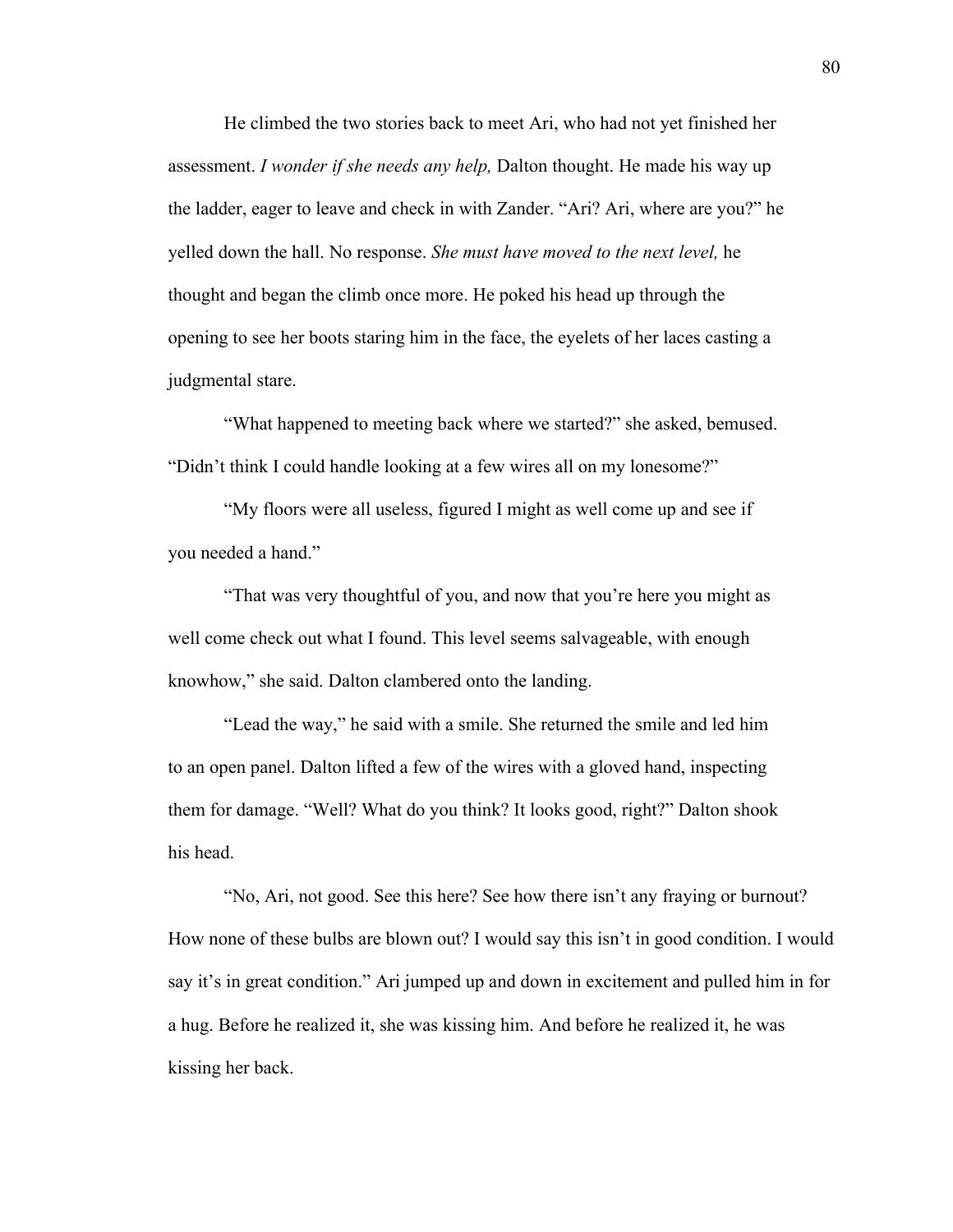*"When there has been a threat to our survival we have gone to great lengths to persevere. Plagues brought down quarantines upon untold numbers of suffering people over the course of history. The hard choice was made to let the few die so the many could live. The threat now is the plague of man. I will quarantine the many so the few can survive. We will endure."*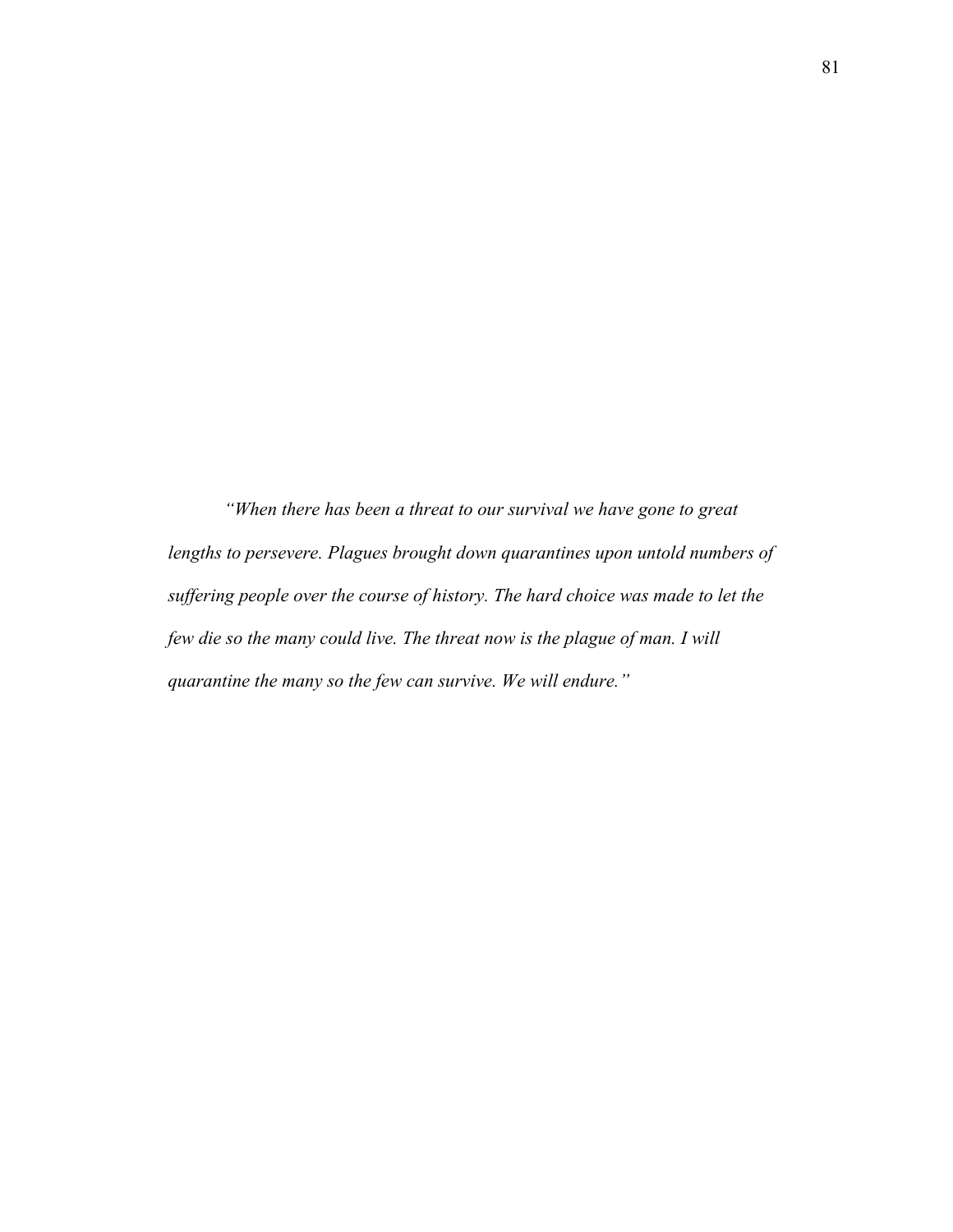#### **Cain**

A procession of heavily armored vehicles threaded through the city streets. Cain picked a specific route and controlled the traffic from his seat in the lead truck, the automated trucks programmed with orders to lead them all the way to the launch site. Skoll rode with him, made more intimidating by black combat gear. Cain was similarly dressed, his black combat gear patterned with a blood red DD across the chest. They were about to enter the most dangerous part of the Great Migration. The movement from HR to the launch site was the best chance the Bastion would have at disrupting his plan. They would undoubtedly try.

The city was not the worrisome leg of their trek. Here he was in control as the city had been his for years. The people loved him, the police were in his pocket, and the mayor and all city officials did exactly as they were told. Any attempt to stage an attack here would be almost impossible to hide. Once they were in the flatlands there would be battle. *I will be seeing you soon, Zander,* he thought as he punched orders into the interface on the dash. If Zander joined in the attack he would have no choice but to join the battle. Skoll let out a low grumble from the seat next to him. "You will have your fun soon. There will be plenty of blood. Keep your head about you though, we are on a schedule today and it will not do for you to waste time," Cain said.

Dull thuds thumped in rhythm as bullets bounced off the window. Small explosions accompanied the next volley. Not so much as a scratch was left on the window. Nothing was getting through the armor on his trucks short of an atomic blast. The Sharks running along side and the City Police in their machine gun turrets returned

---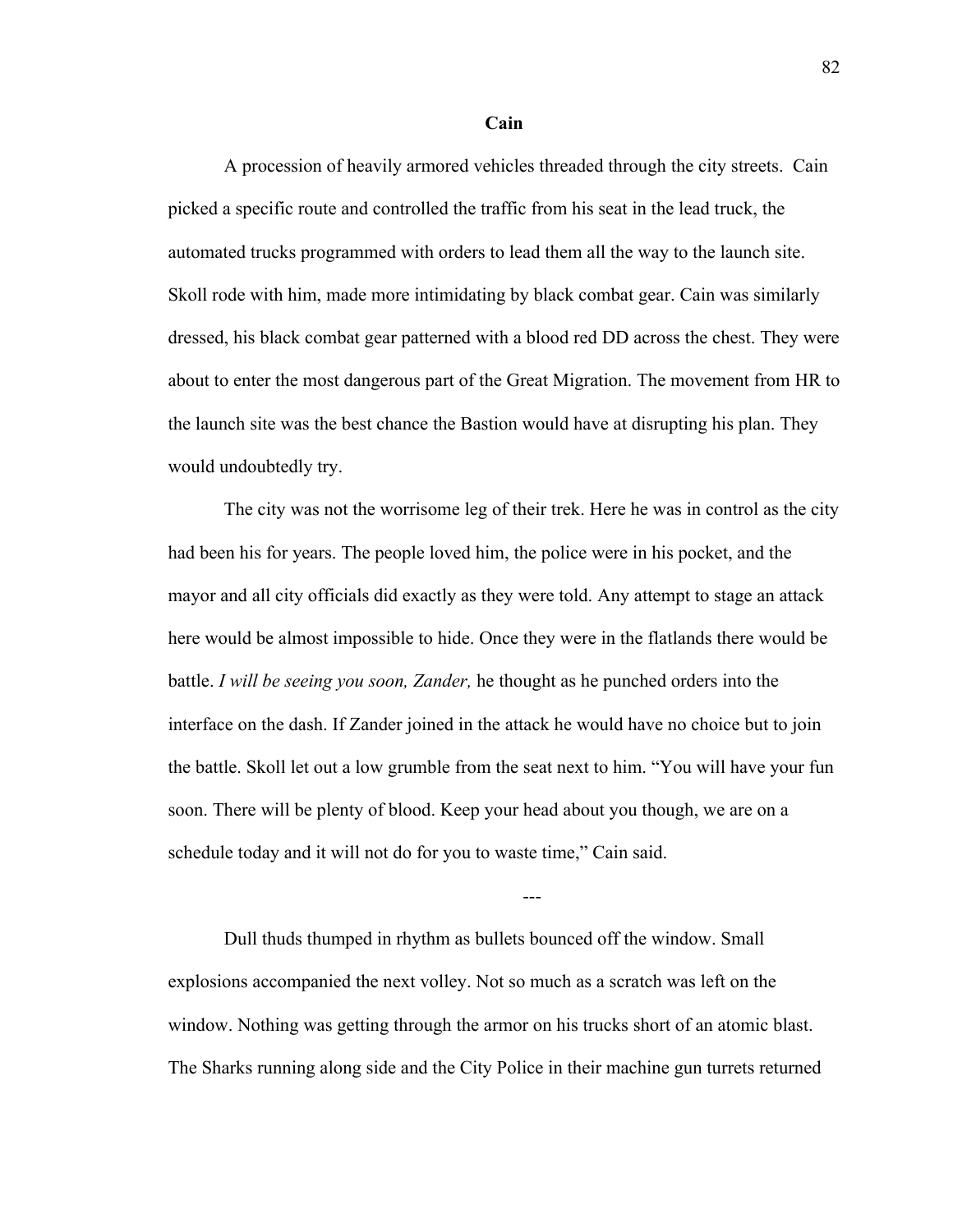fire. Skoll began pacing and growling. A soundless wave swept through the caravan. Skoll let out a low grunt as it hit him. The Sharks on either side of Cain's truck dropped, their electronics disabled. The entire caravan shut down and slowed to a halt.

"He's here," Cain said with a smile. He wanted to feel Zander's bones as they broke, to look in his eyes as the life left them. His men were under orders not to fire on Zander. He was Cain's, and Cain's alone.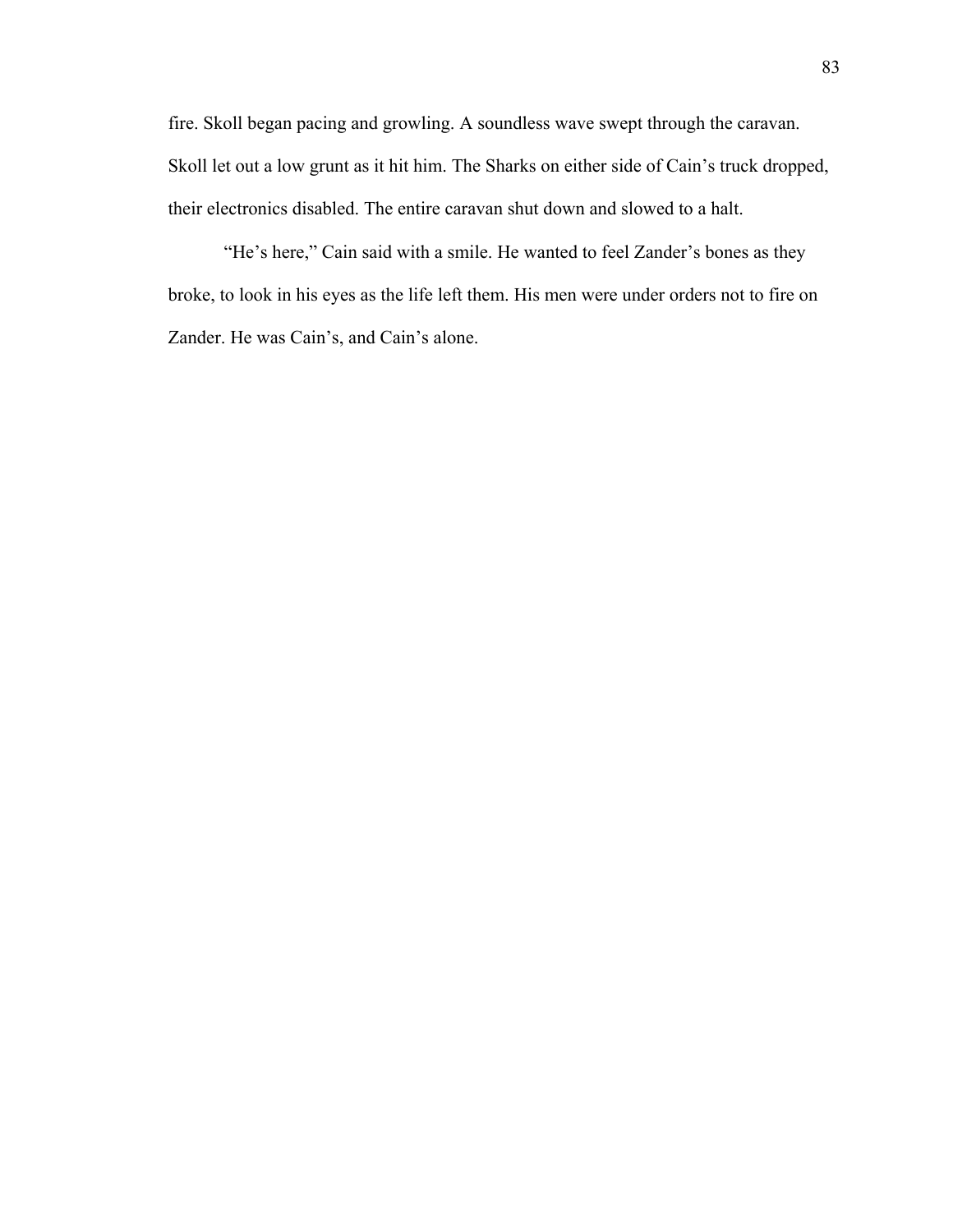*"Ancient philosophers purported that all men are created equal. We are not. There is a spectrum of ability in all things we do. I challenge you to find ten men or women capable of outsmarting me. Of running faster, or jumping higher, than me. You won't because I was designed to be better. The same holds true between every individual and every skill. We know this as a society as well, though it is indoctrinated to be appropriate. There are those among us that we have agreed are not equal. Those infirm of mind. Those who have given up their rights through actions that we find reprehensible. A child does not have the same rights as an adult because they do not have the mental faculties to consistently make what society sees as appropriate decisions. They lack the foresight and experience, thus we do not let them participate in all activities. Not every child*  will grow into an adult that is able to make good decisions. So why is it, then, that *this foolish or inept adult has as equal a say as their more capable peers? Why do they get the same rights? Natural Law? If Natural Law were written by nature, not man, there would be no intrinsic rights. There would be no rights. You would only have what you are capable of doing and what you are not capable of doing. Our overblown sense of morality and conscientiousness created an unsustainable social landscape in which, no matter your capability or intelligence, you have the same rights as everyone else. 'But that's fair,' I can hear the dragging masses say as they cling to their unearned seats of privilege. Fair? How is it fair to bring down the elite to cushion the lives of the underwhelming? Because your DNA has produced you in human form? This does not make you equal. It simply grants you consideration."*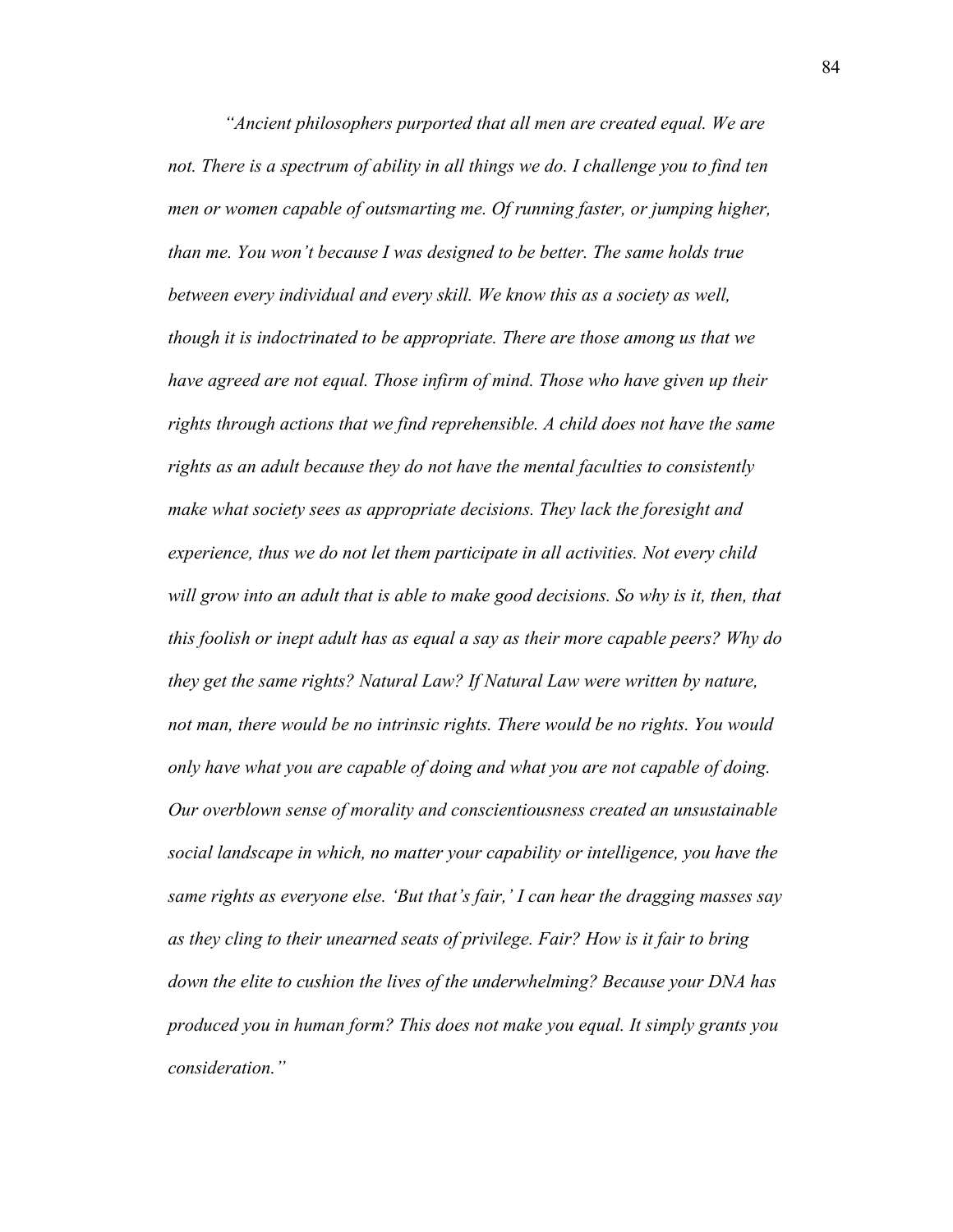## **G-12**

Twin gouts of blood erupted from his neck as the sniper round ripped through his carotid arteries. He could feel six of his Sharks taking similar damage simultaneously. Before his wounds could heal, a soundless pulse dislodged his control over his bionics. For the first time, G-12 heard whispers of fear in the back of his mind. Pulses of light swarmed the caravan as the trucks crawled to a stop.

---

G-12 stood tall, his shattered mask hanging in pieces, his mechanical arm hanging limp. None of his unit remained, but it didn't matter. The caravan was almost safe. There was only one option left to him, one last order to fulfill. He knew the protocol. He hoisted his mechanical arm and pointed it at the Trak-Down. He twisted a lever, calling a series of red lights that encircled the arm to glow brightly. He fine-tuned his aim and pulled the lever. The arm ripped itself from his elbow and arced toward the Trak-Down. It detonated on impact, causing the massive structure to fold in on itself. G-12 fell to the ground. He grew still, his face fixed with a smile. Neither gunshots nor cries for help rang out. Only the sound of burning wreckage and dry wind sweeping across the plains remained.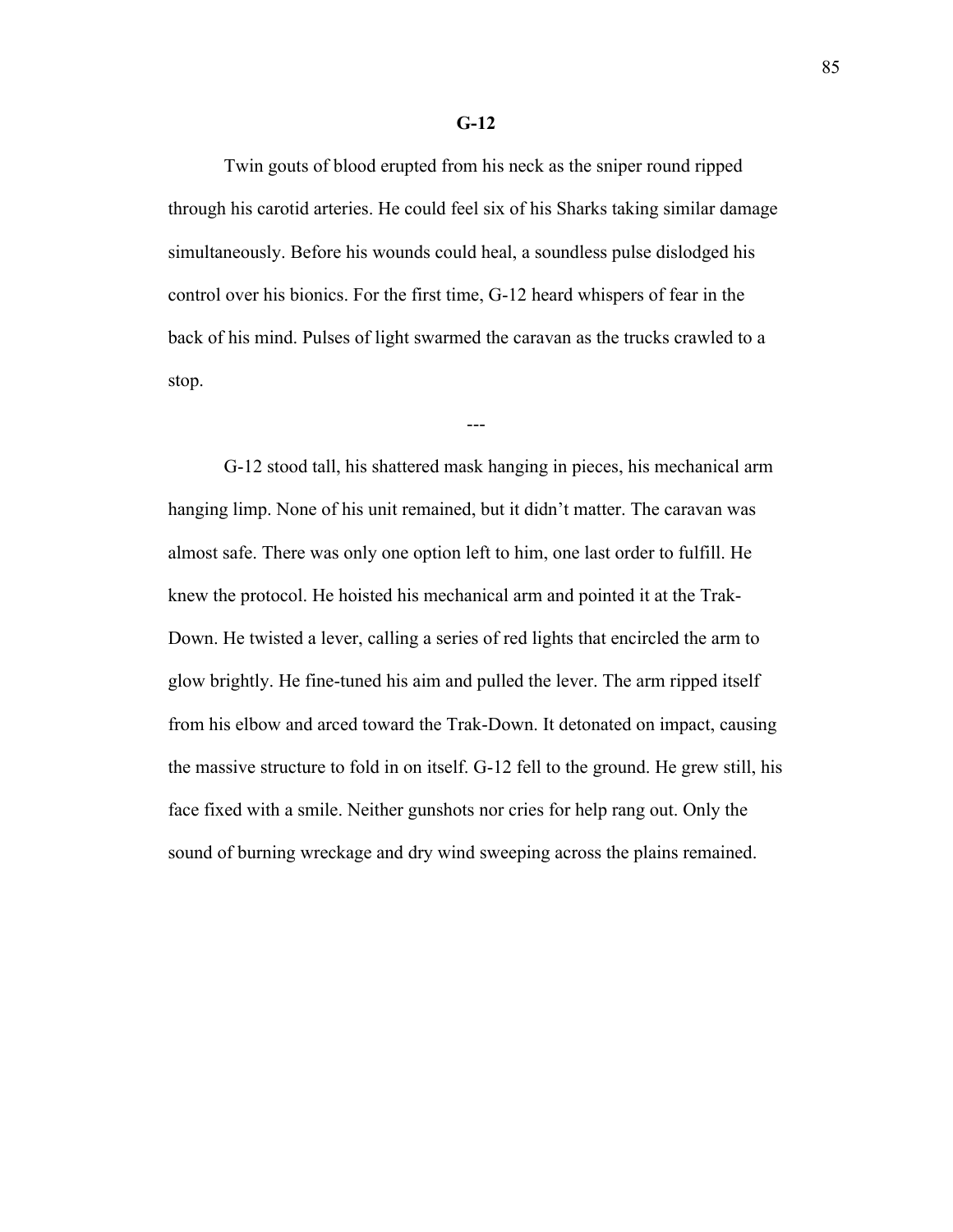### **Zander**

The truck's suspension bucked as Zander landed on the hood. Red dust rose from the impact as the metal bent inward. Explosions rang out as the Sharks recovered and mounted their counterattack. Balls of white and yellow made a deadly light show as they danced from one force to the other.

"Go, Skoll. Come back when the trucks are back on-line," Cain said. Skoll leapt from the truck and streaked toward the Bastion forces. Alecto intercepted him and they went down in a flurry of tooth and nail. Cain stepped out and Zander leapt off the hood.

"You will not stop me. We will board the ships. My Sharks will wreak havoc and bring down the infrastructure of every major city. You have failed. Now you will die knowing you let down the worthless masses, knowing you were not good enough to save them," Cain said.

Zander drew his knife and fell into a defensive stance. Cain unsheathed a knife of his own and began to circle him. Zander matched him step for step. Cain had always been the aggressor, always one to press the attack. This time was no different. Cain leapt forward with tremendous speed as he swung his knife in a perfect arc. Zander moved only enough to let the blade whisper past his throat. He countered with right hook. Cain blocked this strike and pressed forward with a kick. Zander shed the strike, guiding the force of it off of him. He swung down at the now exposed leg of Cain and scored a deep gash along the inside of his thigh, severing the femoral artery. Cain simultaneously landed a crushing elbow to Zander's eye socket, breaking it in three places. Both staggered from the exchange. Cain's blood spurted in thick torrents but quickly subsided as the wound knit shut. Zander's vision blurred, his head reeling from the blow.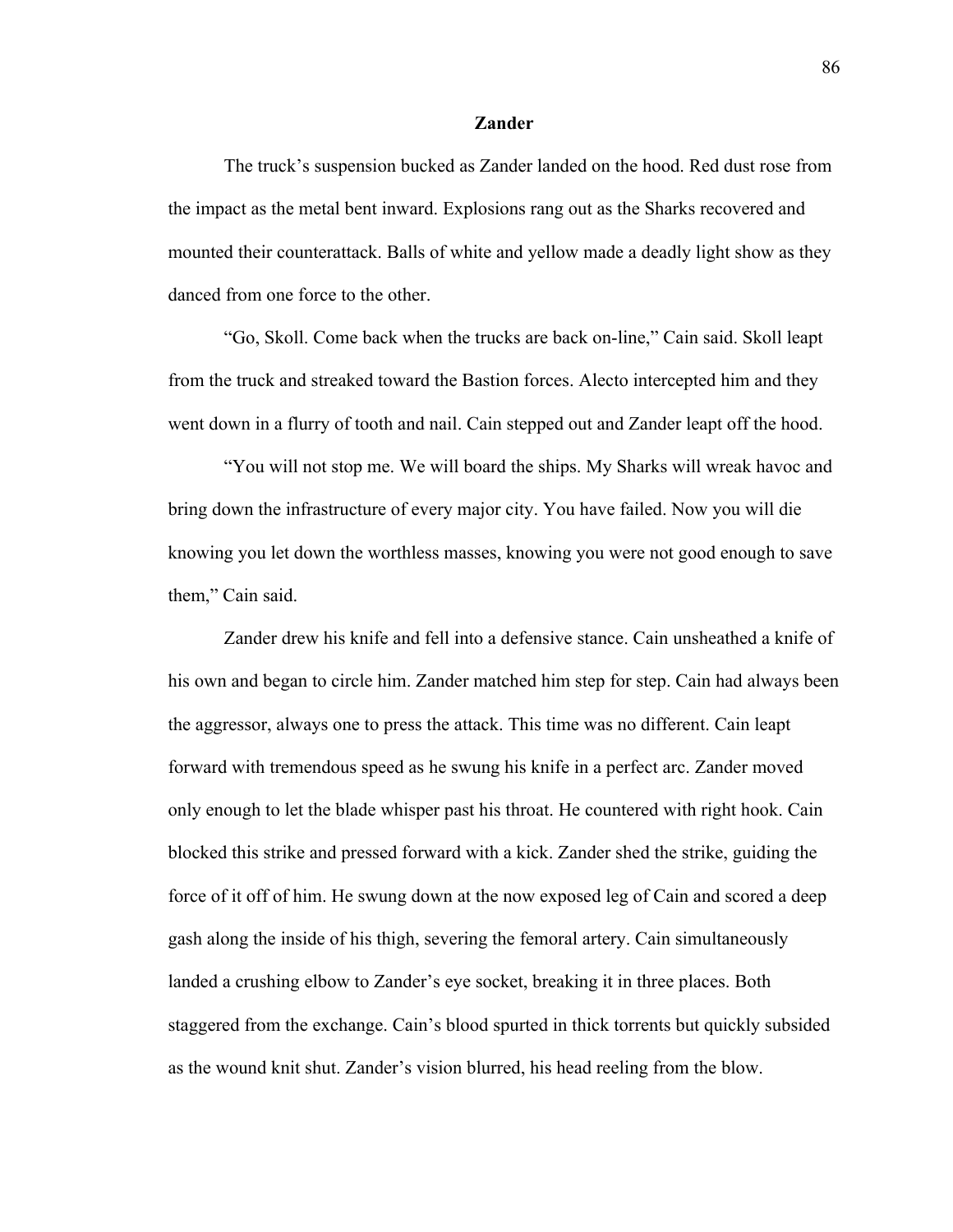"None of my Sharks have even been able to land a blow on me like that," he said, inspecting his leg. A spray of bullets kicked dirt up at Cain's feet. This time Zander took the fight to him, wading toward him with careful steps. He lashed out, redirecting the angle of his strike at the last instant to trace a shallow cut along the width of Cain's chest. Cain, sacrificing what he knew would be a superficial injury, allowed the knife to glide through him to set up a vicious counter of his own. He pushed Zander's arm along the trajectory, forcing his momentum to carry him to the ground. He rolled, narrowly avoiding the dropping knee Cain aimed at his head. As their battle progressed, the first truck to recover rumbled to life and began to roll toward them. Zander saw this and feigned a slash at Cain's head. He fell back, drawing the Axund from its holster. A blade sprouted from his palm, driving the Axund from his hand. Cain drew a second knife and attacked with renewed ferocity. Zander could only defend as he bit down on the knife handle, pulling it free. The truck passed him, its automated system transporting the unconscious Disciples steadily toward the launch site. Zander responded to Cain's advance in kind, retaliating with the fullness of his strength and speed. Cain parried and darted as he stayed between Zander and the Axund.

One by one the trucks came online and crept by them, blood splattered paint the only indication they had been in battle. Zander could feel the fight slipping away from them. Desperate, he abandoned technique for offense. Cain was ready, however, and took him down by his throat. He plunged his knife deep into Zander's chest and threw him under the last truck as it motored by. The back wheels of the truck crushed Zander's chest and drove the blade further in. A massive explosion rang out from the direction of the Trak-Down. No more strips of light seared the air. Battle cries and prayers alike were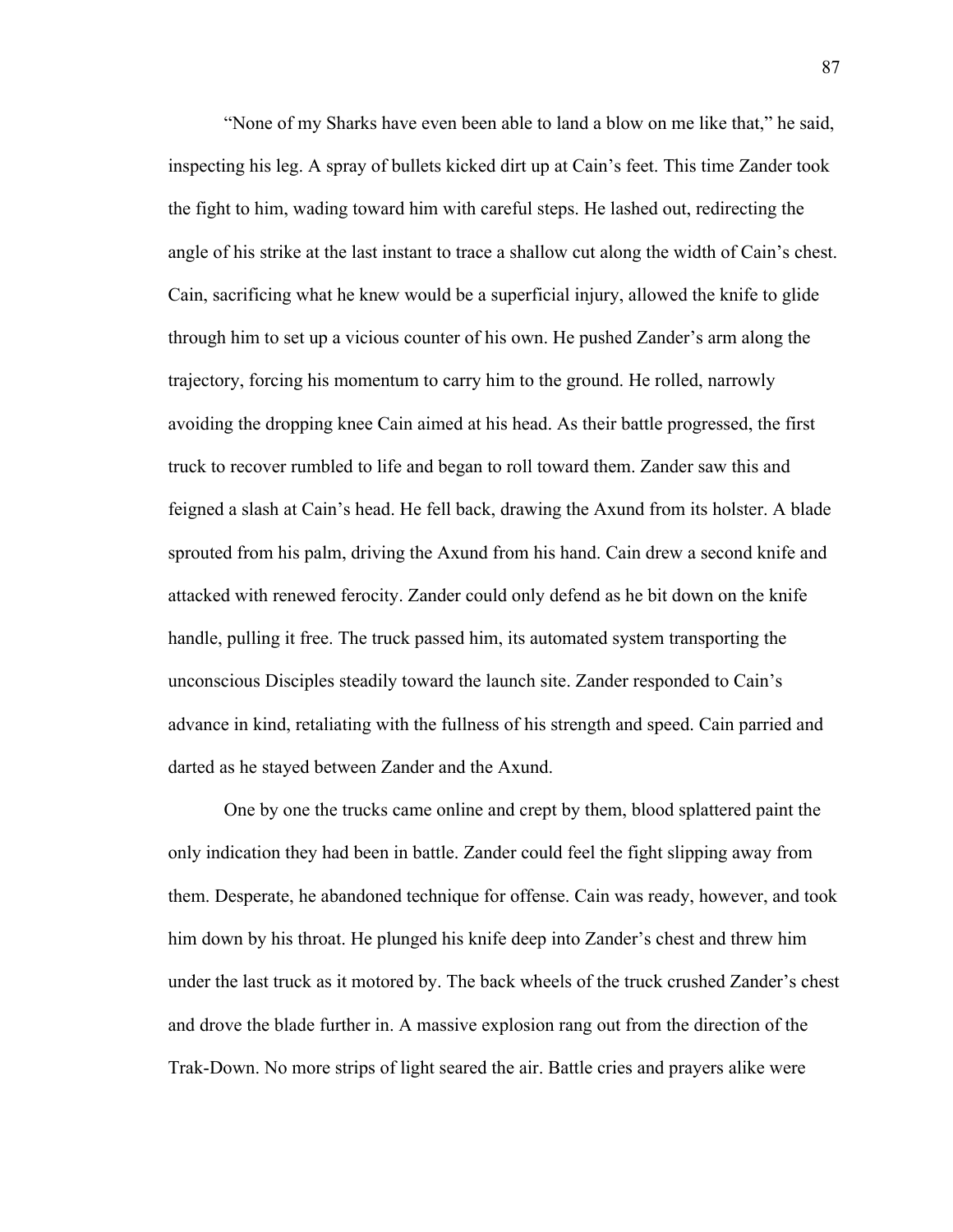absent among the ruin.

Cain retrieved the fallen Axund and knelt next to a broken Zander. "We could have been kings," he said. He pressed the Axund to Zander's cheek. "This is a lovely parting gift. Thank you for bringing it." He looked to the caravan as a bunker entrance sprouted from the earth. The lead truck disappeared into the dark mouth. Zander weakly grabbed for Cain, only to be shrugged off. Cain surveyed the silent battlefield and, satisfied, ran to catch up with the caravan.

Zander choked and gurgled as his body attempted to repair the catastrophic damage. Sirens wailed and he angled his head toward the plains. The air reverberated with the chorus of thunderous rockets as the fleet began its climb. The Great Migration had begun. Those lucky few that fought and died here would not experience the desperation that would soon grip every inhabitant of the planet. The next full moon would bring a wave of death and there was no way to stop it. What could he do? At that moment wars were igniting all over the world. Anguish enveloped him, empty thoughts mute among the sorrow.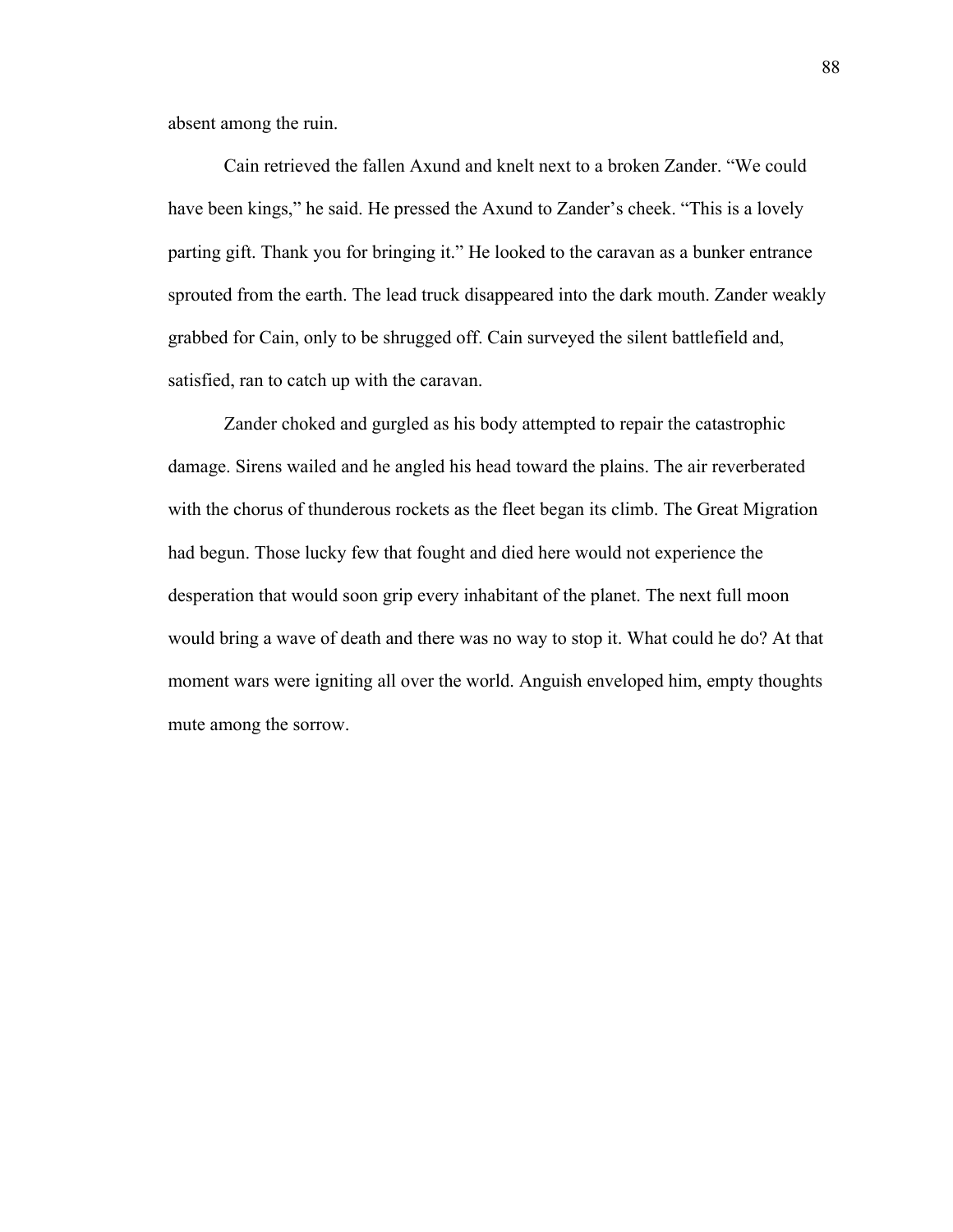Bibliography

Malthus, Thomas. *An Essay on the Principle of Population. Electronic Scholarly Publishing Project.* http://esp.org, 1998. Web. 4 March 2014. <http://www.esp.org/books/malthus/population/malthus.pdf>